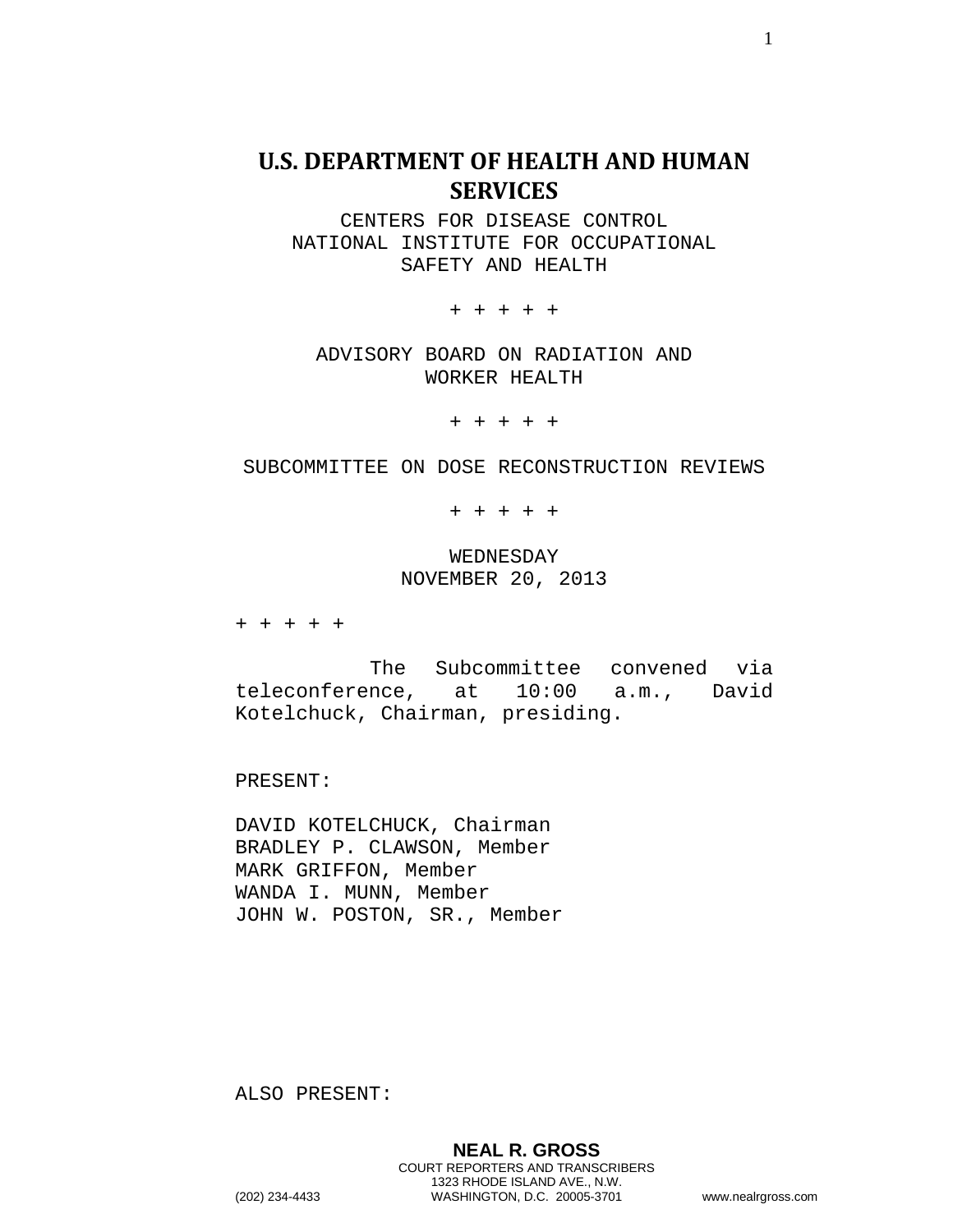TED KATZ, Designated Federal Official NANCY ADAMS, NIOSH contractor BOB BARTON, SC&A KATHY BEHLING, SC&A RON BUCHANAN, SC&A GRADY CALHOUN, DCAS DOUG FARVER, SC&A DeKEELY HARTSFIELD, HHS BETH ROLFES, DCAS SCOTT SIEBERT, ORAU Team MATT SMITH, ORAU Team JOHN STIVER, SC&A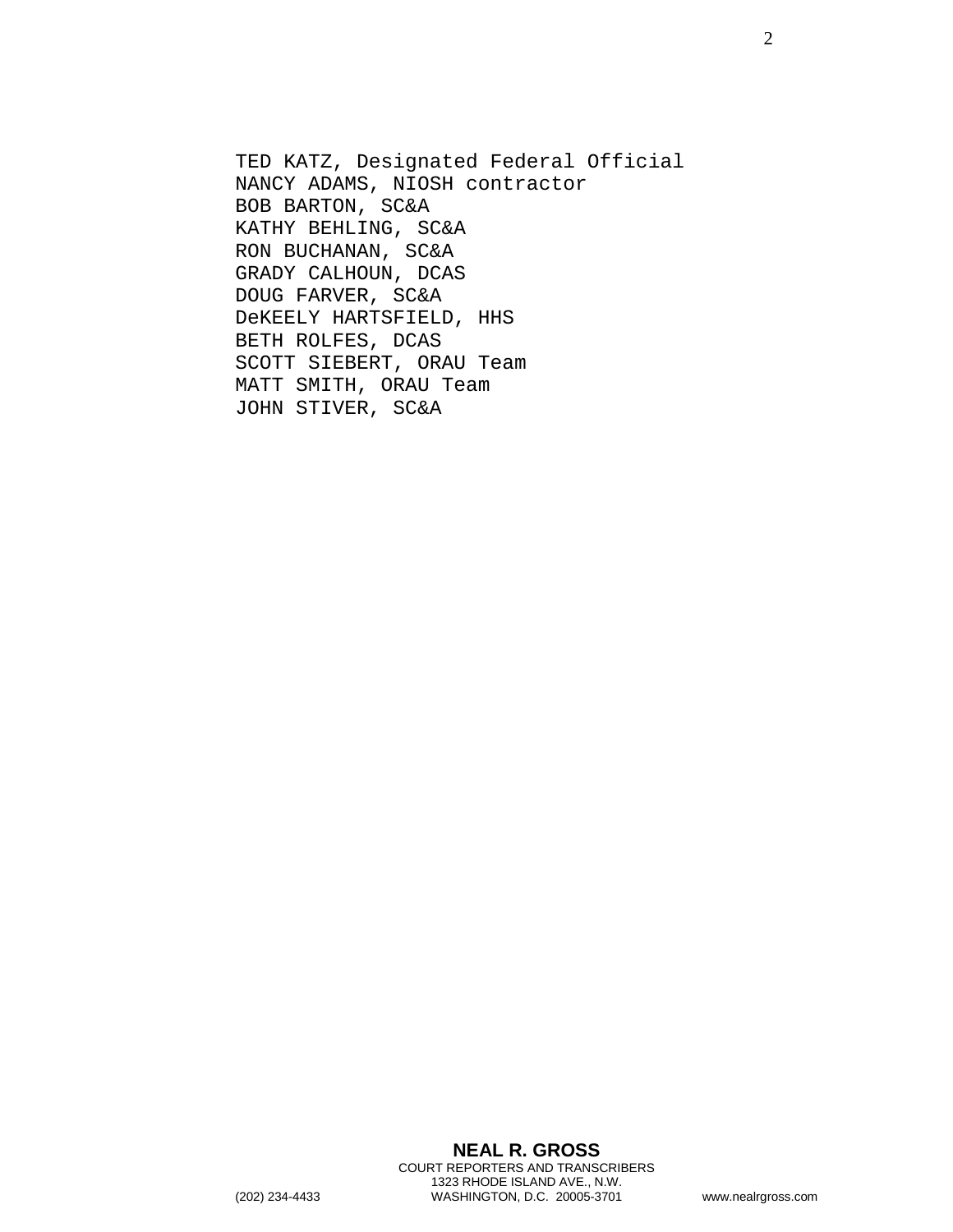C-O-N-T-E-N-T-S

| Call to Order<br>Ted Katz                                              | 6               |
|------------------------------------------------------------------------|-----------------|
| Designated Federal Official                                            |                 |
| Conflicts of Interest Disclosures<br>Ted Katz                          | 6               |
| Designated Federal Official                                            |                 |
| Administrative Matters<br>Including Today's Schedule<br>Ted Katz       | 7               |
| Designated Federal Official                                            |                 |
| Progress Report on NIOSH Blind Reviews<br>Grady Calhoun<br><b>DCAS</b> | 12 <sup>°</sup> |
| Questions and Comments                                                 | 14              |
| Case Reviews Issues Resolution                                         | 25              |
| Set 9                                                                  | 25              |
| 185.7                                                                  | 25              |
| Sets 10-13, Portsmouth                                                 | 29              |
| 273.2                                                                  | 29              |
| Sets 10-13, Hanford                                                    | 44              |
| 227.1                                                                  | 45              |
| 227.2                                                                  | 48              |
| 227.3                                                                  | 55              |
| Observation<br>-1<br>Observation<br>2<br>Observation 3                 | 58<br>60<br>60  |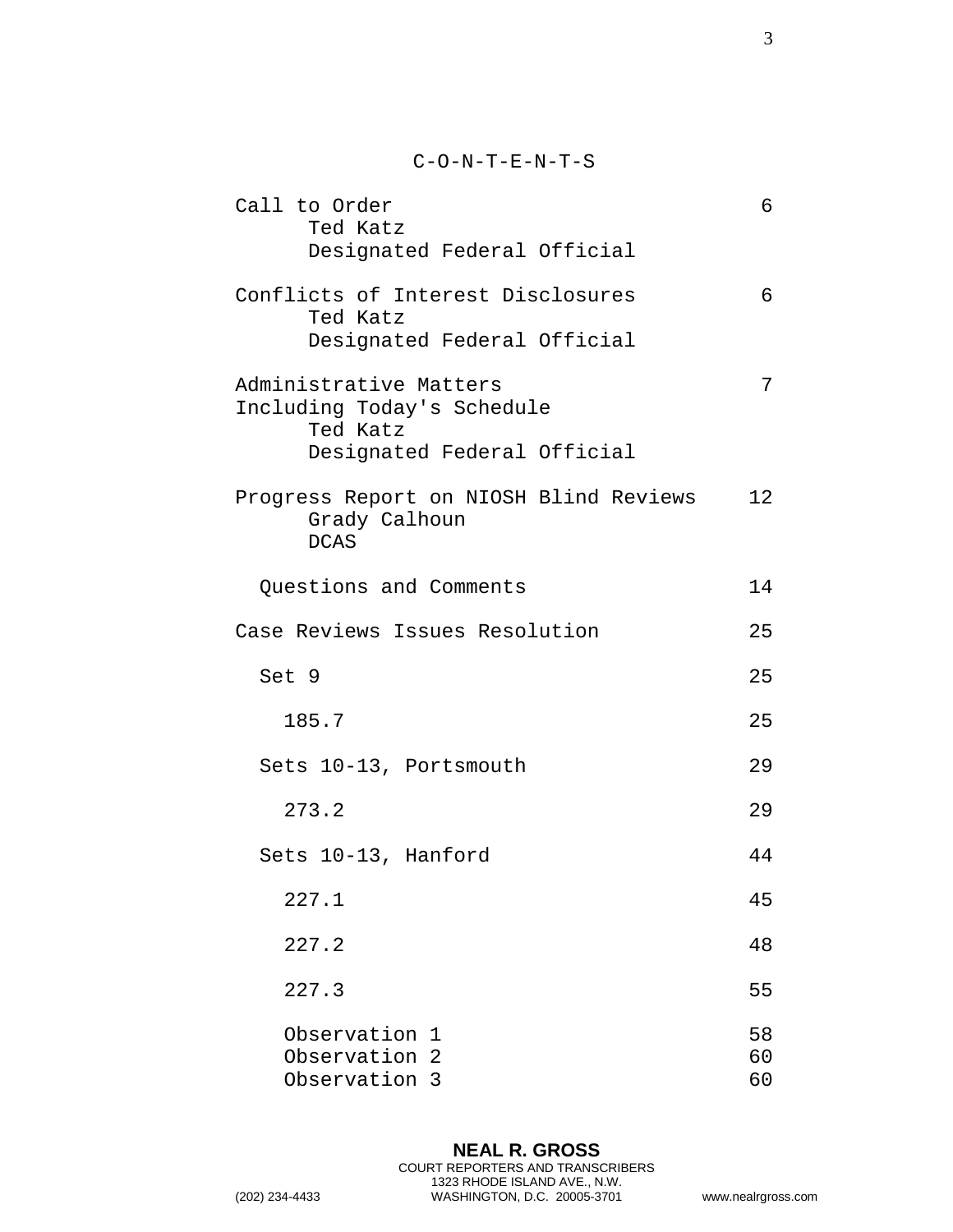| Case Reviews Issues Resolution<br>(Continued) |     |
|-----------------------------------------------|-----|
| Sets 10-13, Hanford<br>(Continued)            |     |
| 231.1                                         | 61  |
| 231.2                                         | 65  |
| 231.3                                         | 68  |
| Observation 1                                 | 72  |
| 242.1                                         | 75  |
| 242.2                                         | 90  |
| Observation 1                                 | 103 |
| Observation 2                                 | 104 |
| Observation 3                                 | 105 |
| 288                                           | 110 |
| Observation 1                                 | 110 |
| 289.1                                         | 117 |
| 289.9                                         | 123 |
| 318.1                                         | 128 |
| 318.2                                         | 134 |
| 318.3                                         | 137 |
| Observation 1                                 | 141 |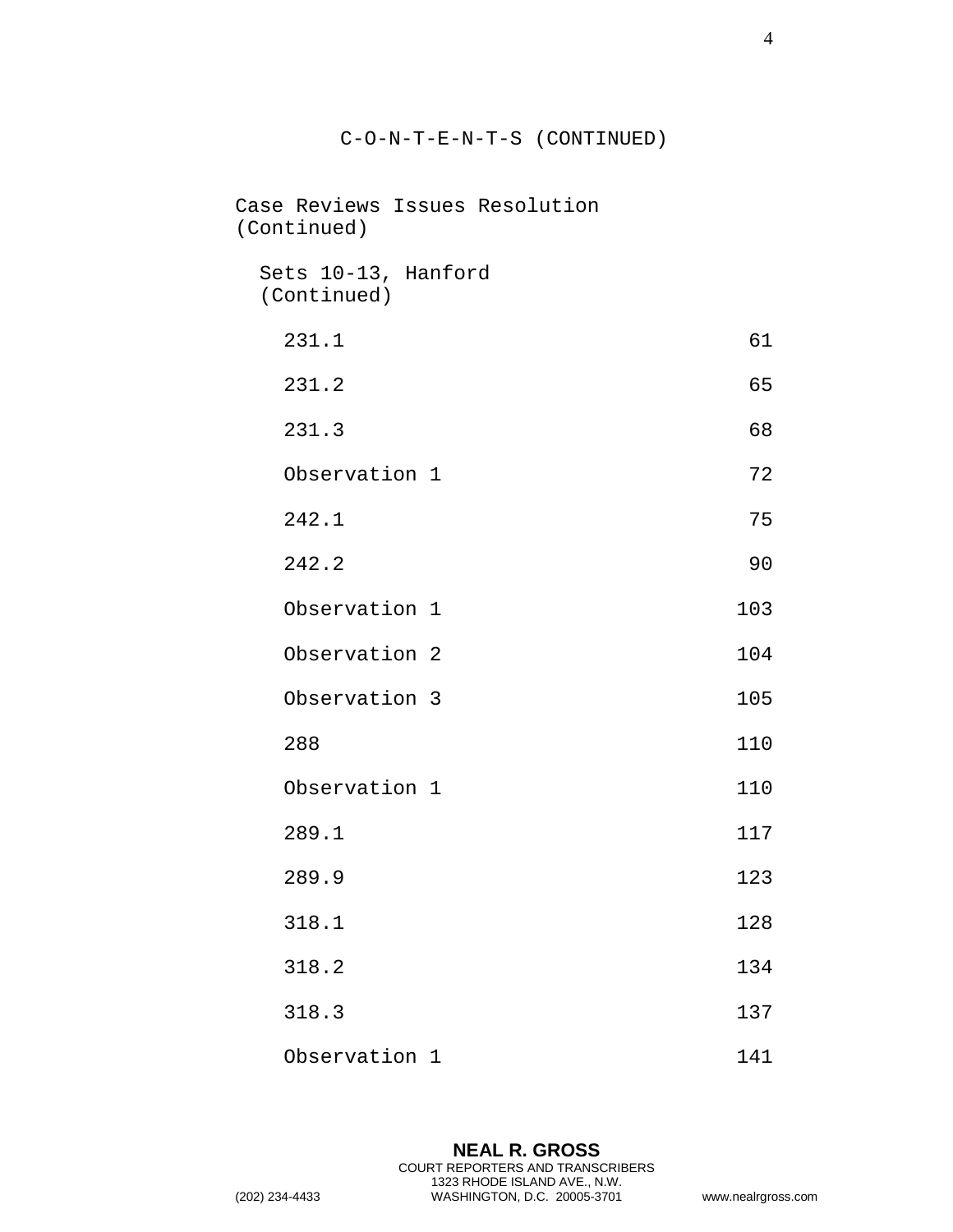## C-O-N-T-E-N-T-S (CONTINUED)

| Discussion of Matrix of Subcommittee's<br>Progress to Date and in the Future      | 145 |
|-----------------------------------------------------------------------------------|-----|
| Plans for Completing Review of<br>Sets 10 - 13, Remaining Cases to be<br>Resolved | 154 |
| Summarizing Review Results for Board<br>Report                                    | 163 |
| Next Meeting Date                                                                 | 172 |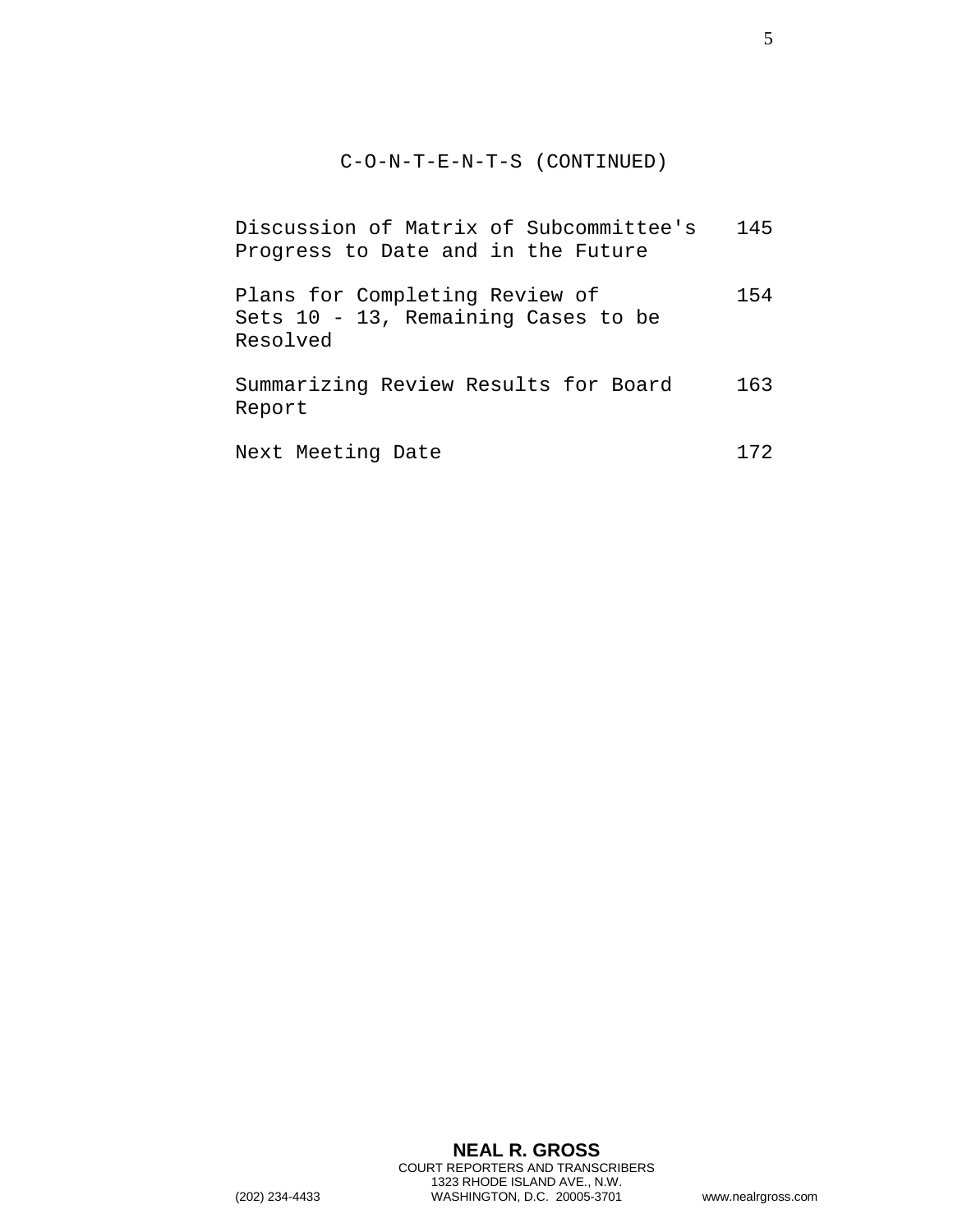#### **NEAL R. GROSS** COURT REPORTERS AND TRANSCRIBERS 1323 RHODE ISLAND AVE., N.W. (202) 234-4433 WASHINGTON, D.C. 20005-3701 www.nealrgross.com

6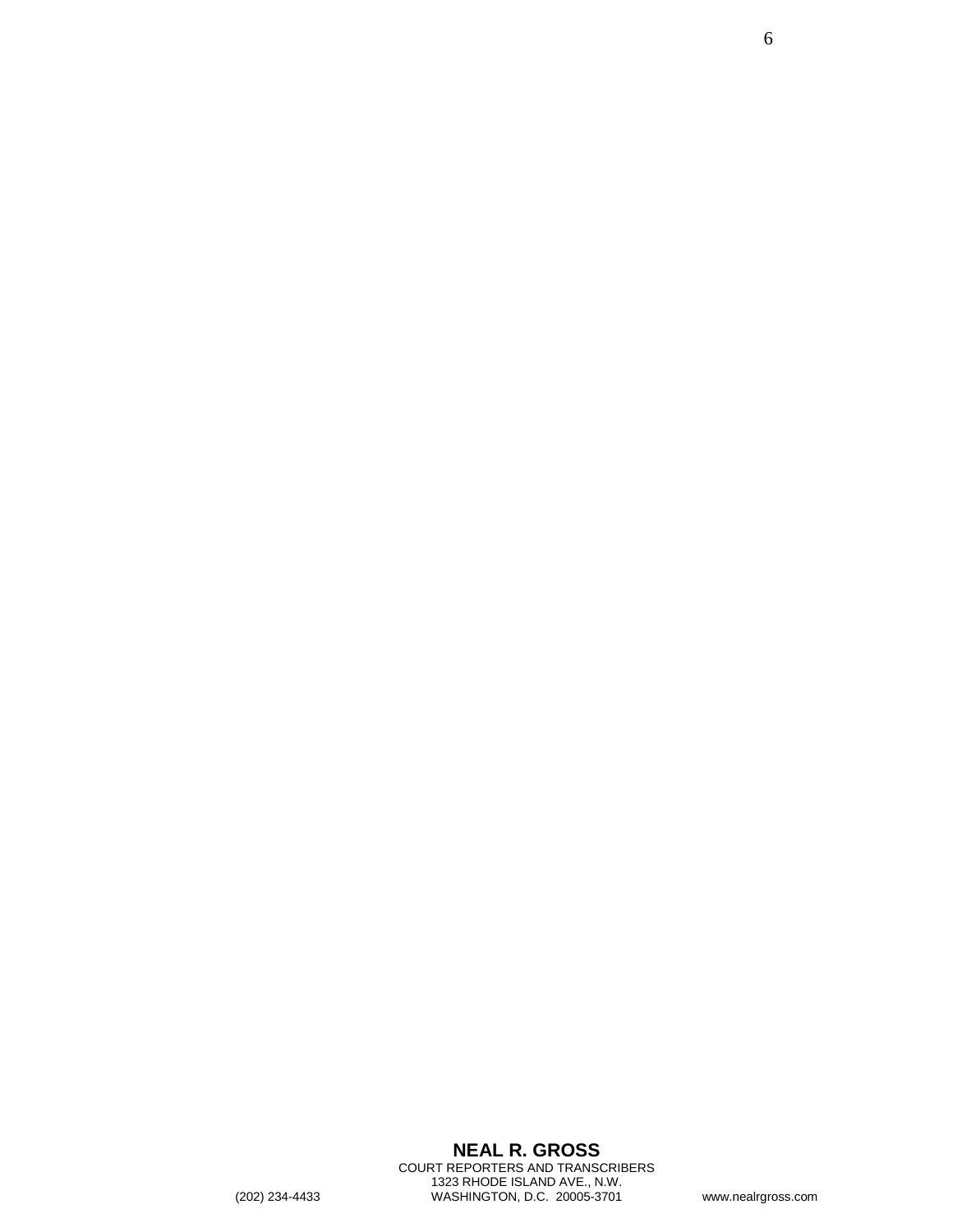#### P-R-O-C-E-E-D-I-N-G-S

10:05 a.m.

MR. KATZ: Let me just note, because this is a Subcommittee meeting, I have to address issues of conflict. So I will just address those for you all. That way, you can just, then, respond to roll call without having to remember what your issues are.

Dr. Poston will be recused from discussions that we will have today addressing ORNL and Y-12 because he has conflicts there.

CHAIRMAN KOTELCHUCK: Okay.

MR. KATZ: Make a note of that.

And should we talk about Hanford, then Wanda will be recused from that discussion.

And otherwise, there are no other conflicts to note for today's agenda, other than Dr. Poston also has a son who does dose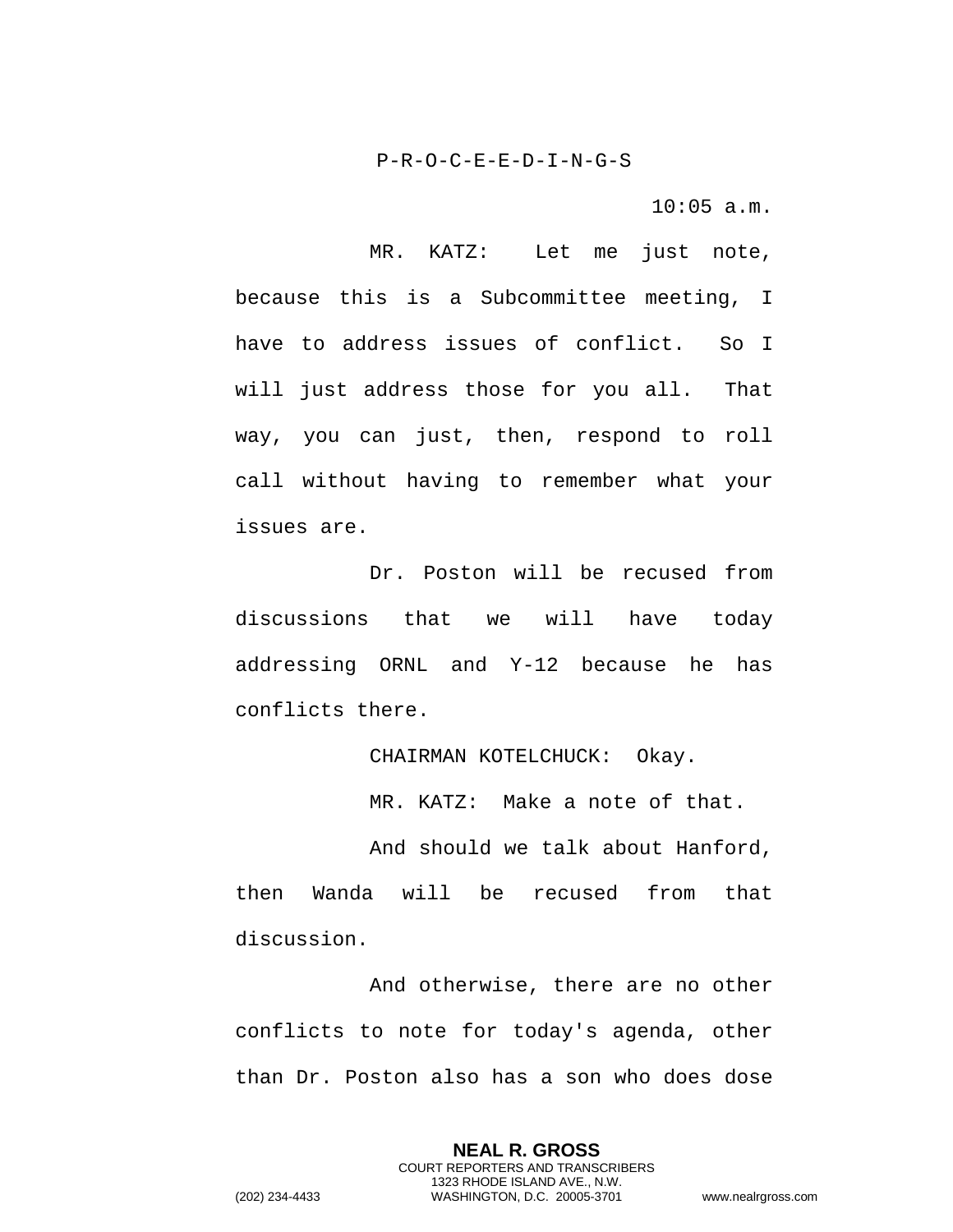reconstruction. Should it be a claim that his son was involved in, of course, he would be recused from that, too.

So then, let's then run roll call.

(Roll call.)

So the agenda is posted on the NIOSH website. You can get to it under the Board section for meetings, today's date.

And, oh, this is just a couple of things about schedule before we get going.

CHAIRMAN KOTELCHUCK: Yes.

MR. KATZ: We have several members who have issues, schedule issues. So we are planning to run through straight to 1:30 p.m., and for that period we should have no issues with quorum. We are going to break from 1:30 --

MR. KATZ: -- to 2:40 or 3:00, depending on Mark's availability, because I think John Poston can't be back until 3:00

CHAIRMAN KOTELCHUCK: To 2:40.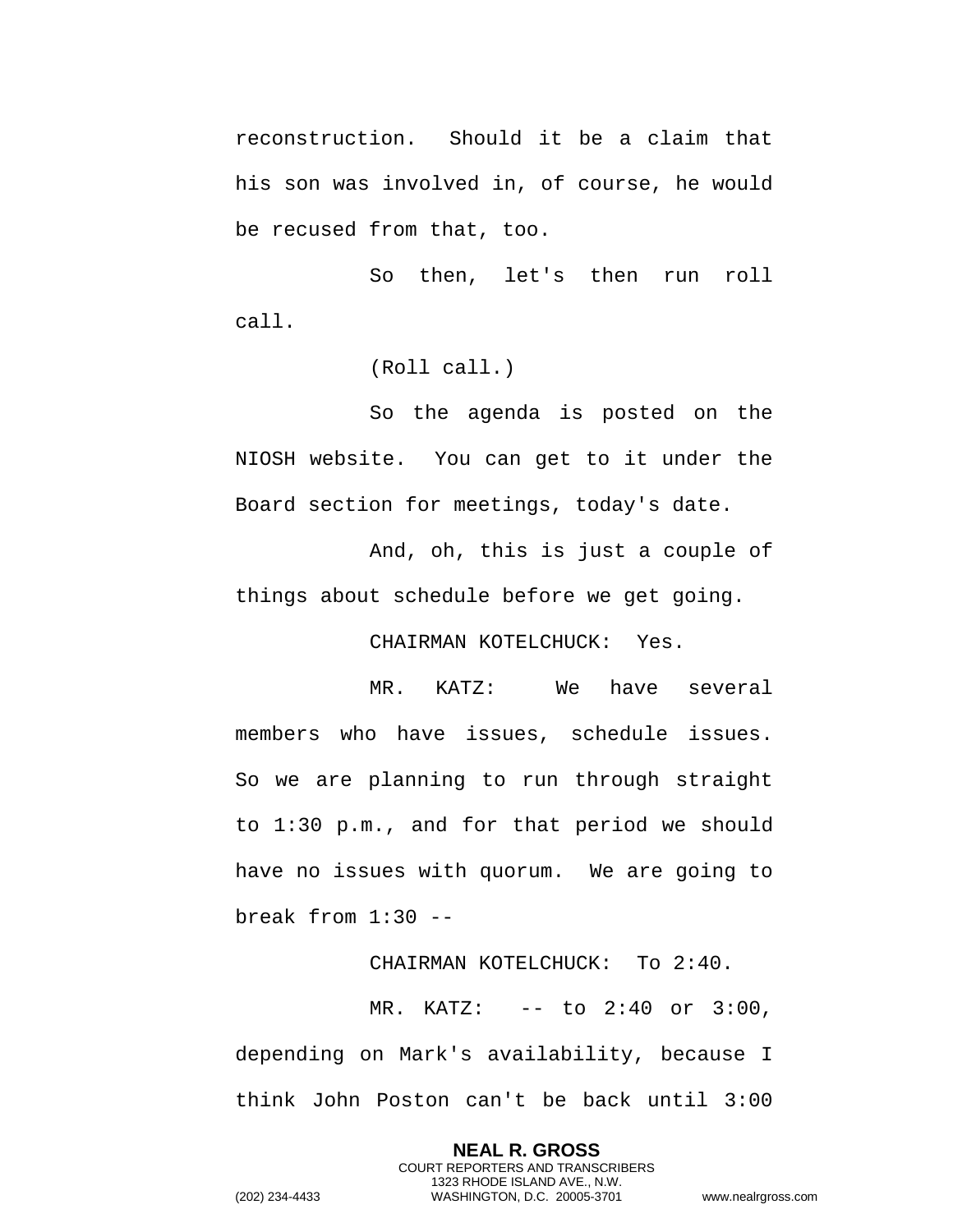or Wanda can't be back until 3:00 Eastern Time. Is that correct, Wanda?

MEMBER MUNN: That's correct.

MR. KATZ: That's correct. Okay.

So, just before we break, we will talk about when we are going to resume and how we will handle that, because then we can get an update from Mark and others as to what they could do about returning.

And then, I think we should proceed without further ado, so we can get as far as we can today.

CHAIRMAN KOTELCHUCK: Right. May I suggest, also, that we should have a break at some point, usually in mid-morning? May I suggest that we take a 10- or 15-minute break at noon and, then, get back on? And then, we will take break for lunch at 1:30. That will give people a chance for a comfort break, et cetera.

MR. KATZ: Good. Right. Okay. Just be aware that it may be that we can't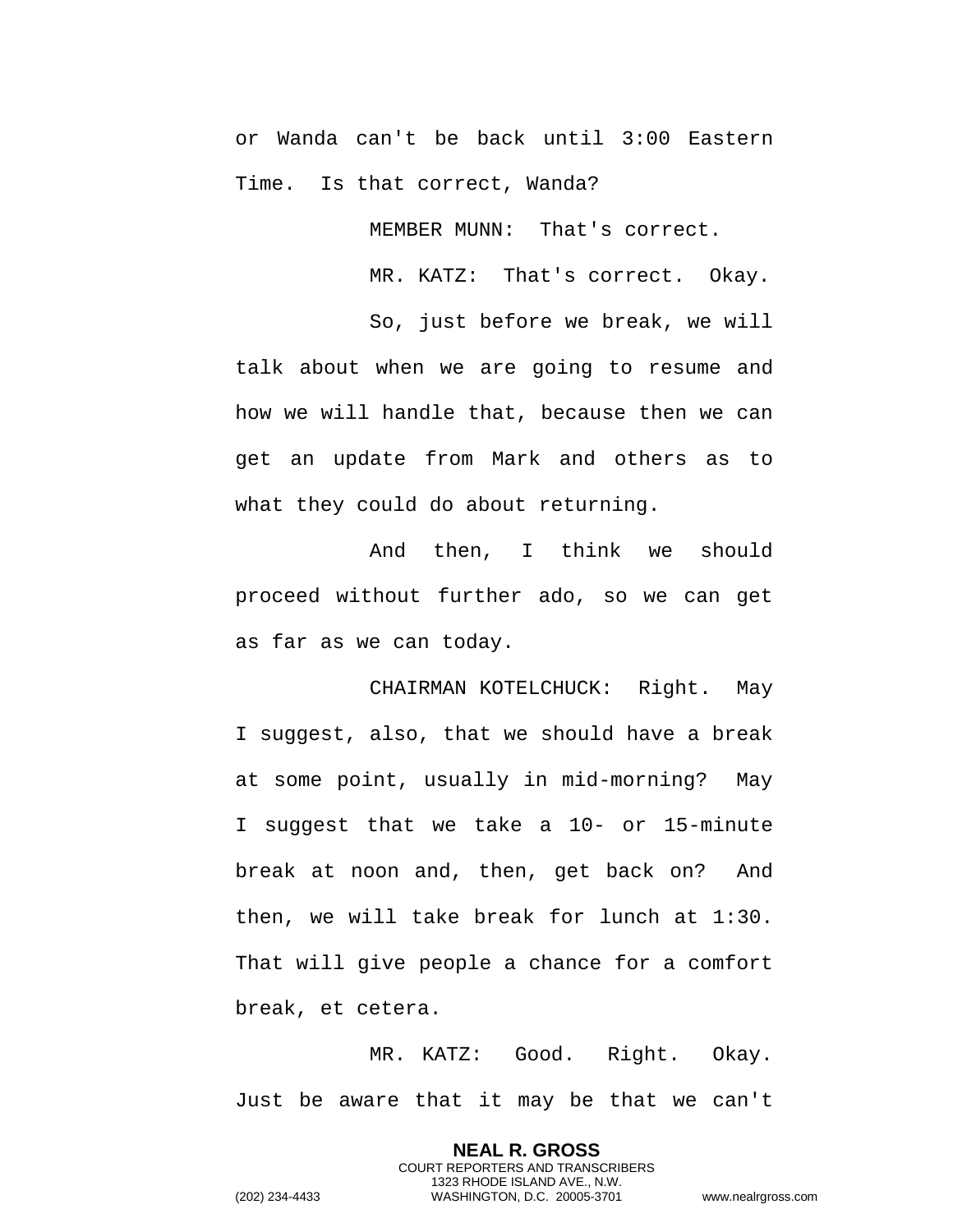reconvene after the 1:30 break.

CHAIRMAN KOTELCHUCK: Yes.

MR. KATZ: That's my concern, but that's fine.

CHAIRMAN KOTELCHUCK: Okay. I am trying to get onto our Live Meeting, and they ask me to install Live Meeting, which is strange since I have used it before. Nevertheless, I did. But I am not up with Live Meeting for our run right now.

If I may say, just starting Microsoft Live Meeting client, starting time 10:00 a.m., you can safely close this browser. If I close this browser, I am off of Live Meeting. I went to the connection that you gave.

Are other people having any problem?

MEMBER MUNN: Yes, I certainly am.

CHAIRMAN KOTELCHUCK: Okay,

because I am --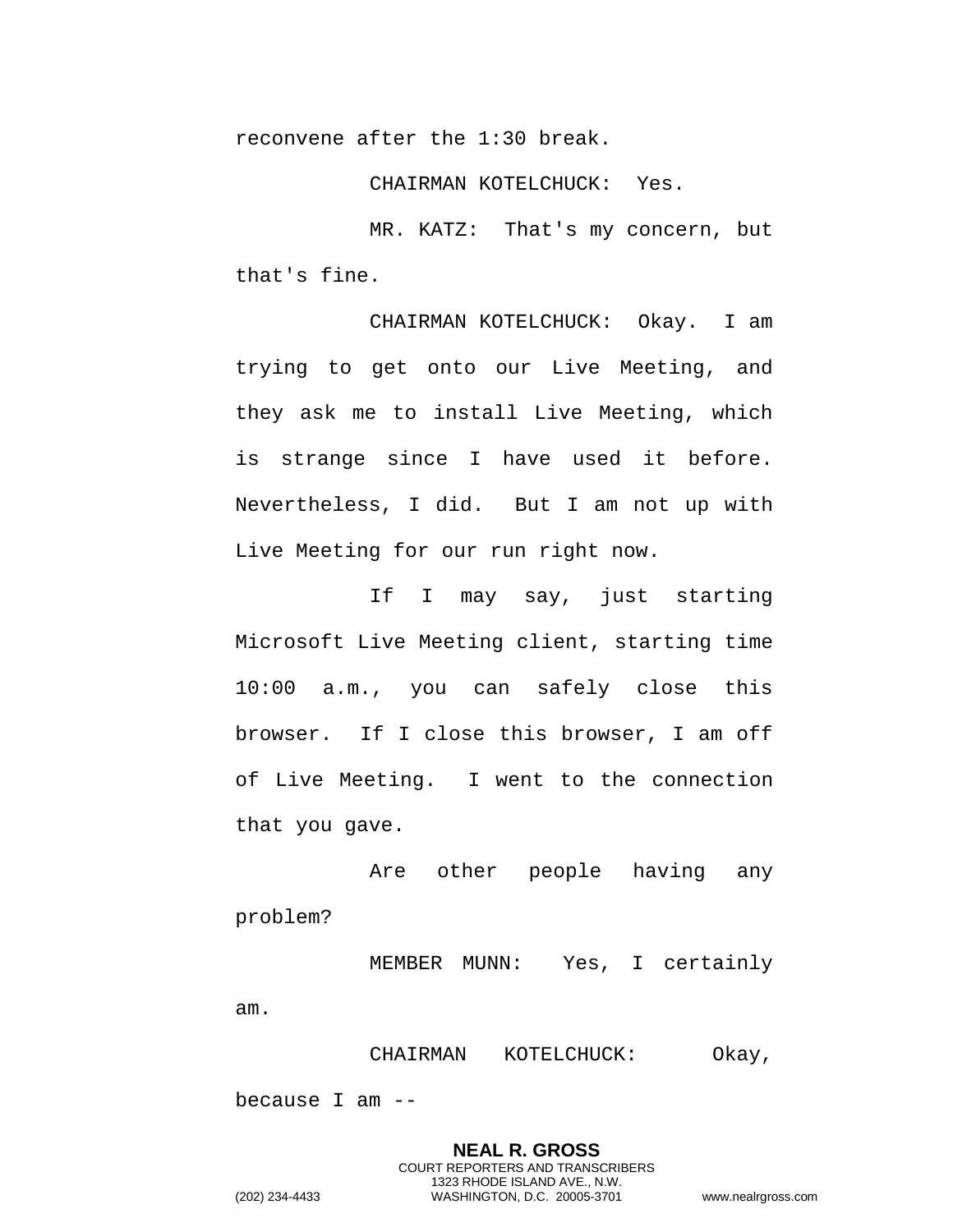MEMBER MUNN: Just the fact that I have the message to begin with, yes.

MR. SIEBERT: This is Scott. I just want to tell you what I have found. I always use the web version, the last link in there, rather than installing. That tends to work much better for me.

MEMBER MUNN: I have tried them both, Scott.

MR. SIEBERT: Okay.

CHAIRMAN KOTELCHUCK: You try again, Scott? Excuse me.

MR. SIEBERT: I'm sorry, I use the one that is the last link in there that is the web-based version that you don't have to install the software.

CHAIRMAN KOTELCHUCK: Ah, okay.

MR. SIEBERT: That tends to work for me.

MEMBER MUNN: I have tried that. It just keeps me sending me back to Java, and it won't install for me. So, I have no

> **NEAL R. GROSS** COURT REPORTERS AND TRANSCRIBERS 1323 RHODE ISLAND AVE., N.W.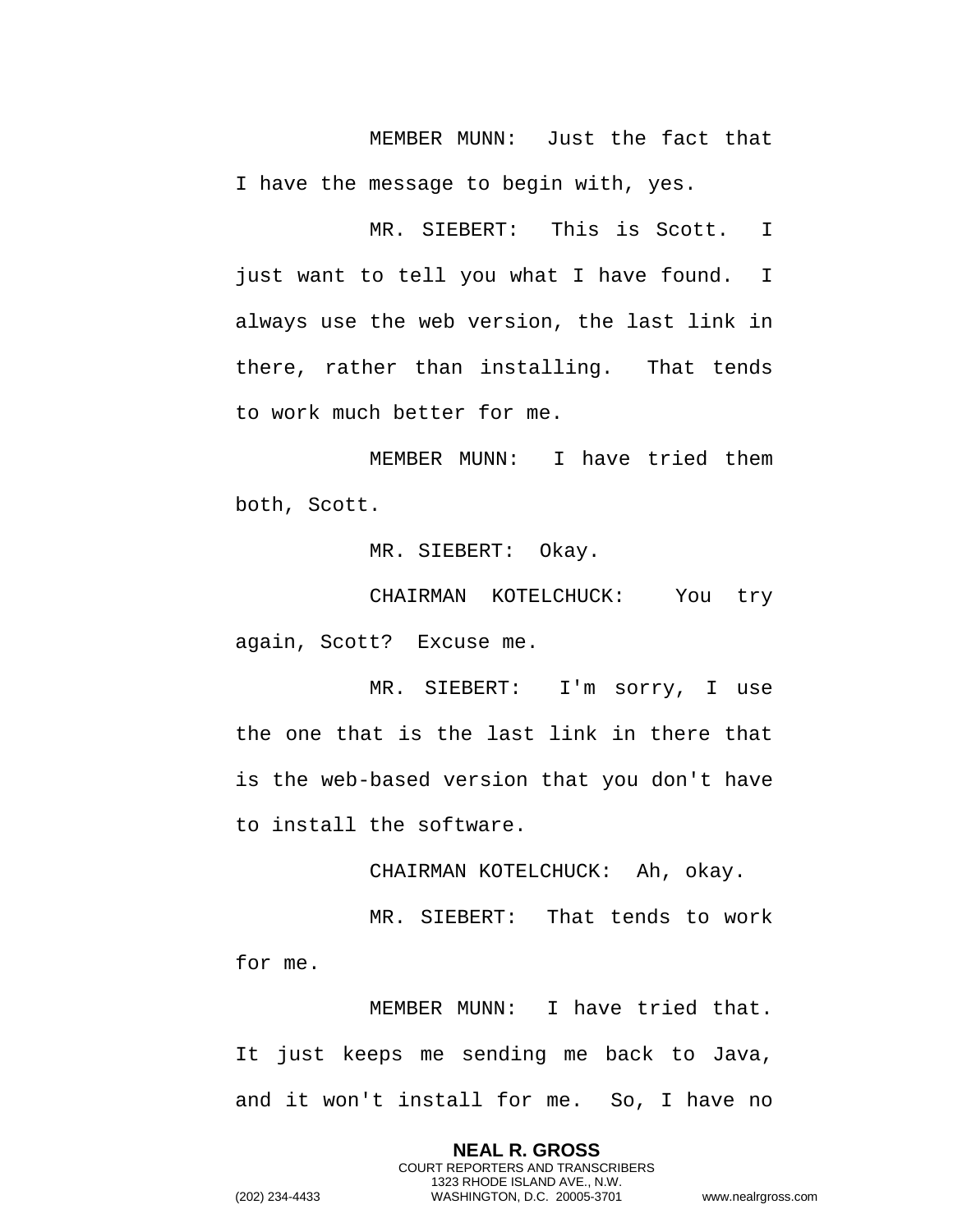idea.

CHAIRMAN KOTELCHUCK: I am not sure.

MEMBER CLAWSON: Well, this makes me feel good because I'm on there and I can see the agenda.

(Laughter.)

CHAIRMAN KOTELCHUCK: Good, good. Okay.

MEMBER POSTON: I can see the agenda. I just can't go through it.

CHAIRMAN KOTELCHUCK: Sign in. Okay, good.

MR. STIVER: This is Stiver. I am sharing right now. So I am the one that is controlling access. But, as you can see, I can move it around.

(Off-the-record comments regarding trying to sign into Live Meeting.) CHAIRMAN KOTELCHUCK: Ted, can you continue on my behalf, or Wanda, as the senior person? Or can you read it?

> **NEAL R. GROSS** COURT REPORTERS AND TRANSCRIBERS 1323 RHODE ISLAND AVE., N.W.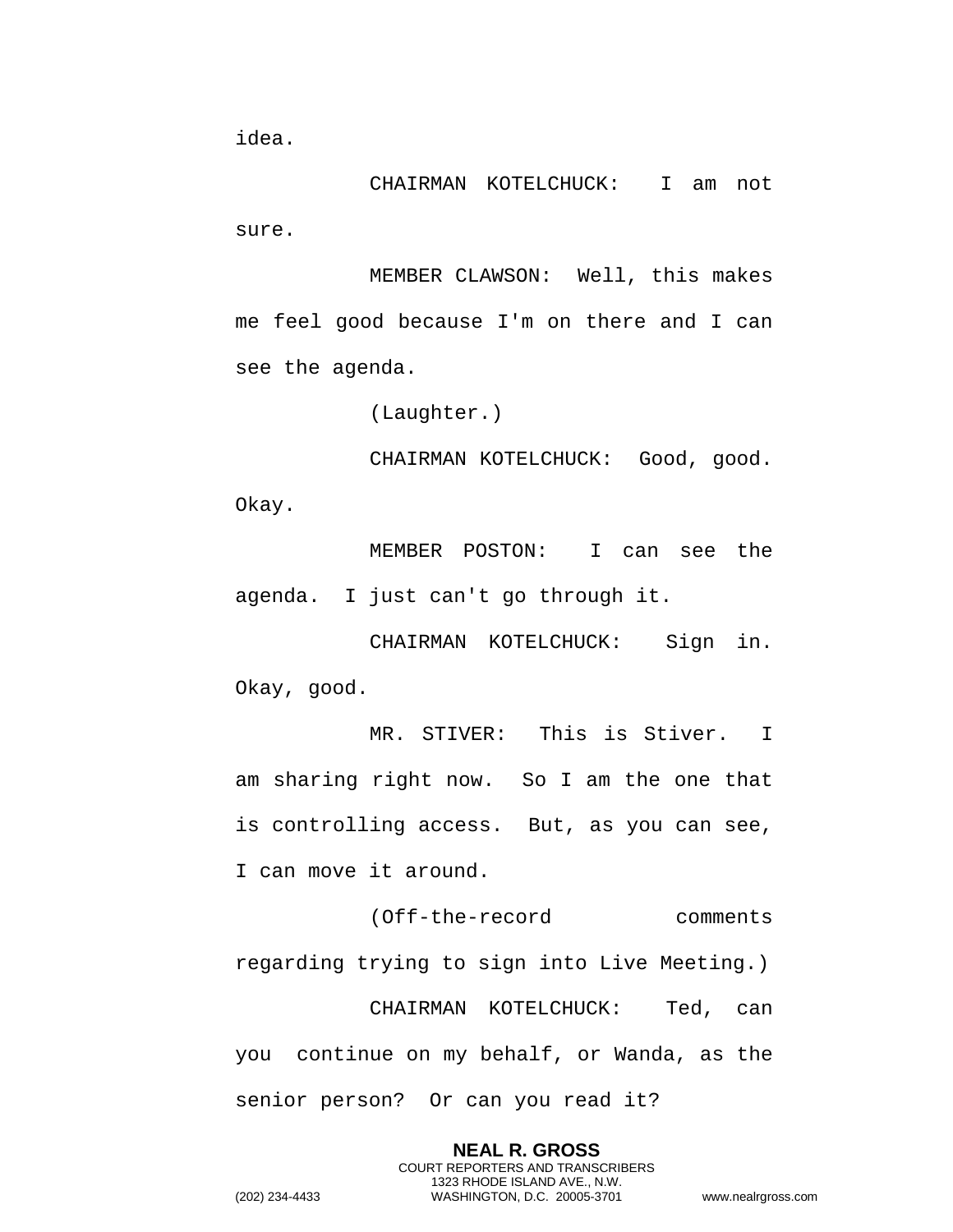MR. KATZ: Yes. The agenda, you mean?

CHAIRMAN KOTELCHUCK: Yes. I simply have your email about join the meeting.

MR. KATZ: Okay. I mean, you also have, Dave, you have the agenda and everything sent to you by email.

CHAIRMAN KOTELCHUCK: Absolutely. I have it in front of me. I am perfectly glad to do it verbally; I just can't see anything on the screen.

MR. KATZ: Yes, that's all right, but we will be using the same documents you are looking at there.

CHAIRMAN KOTELCHUCK: Okay. Fine. Then, let's begin.

And the first item is the report on the NIOSH blind reviews.

MR. CALHOUN: Okay. This is Grady.

I actually have a little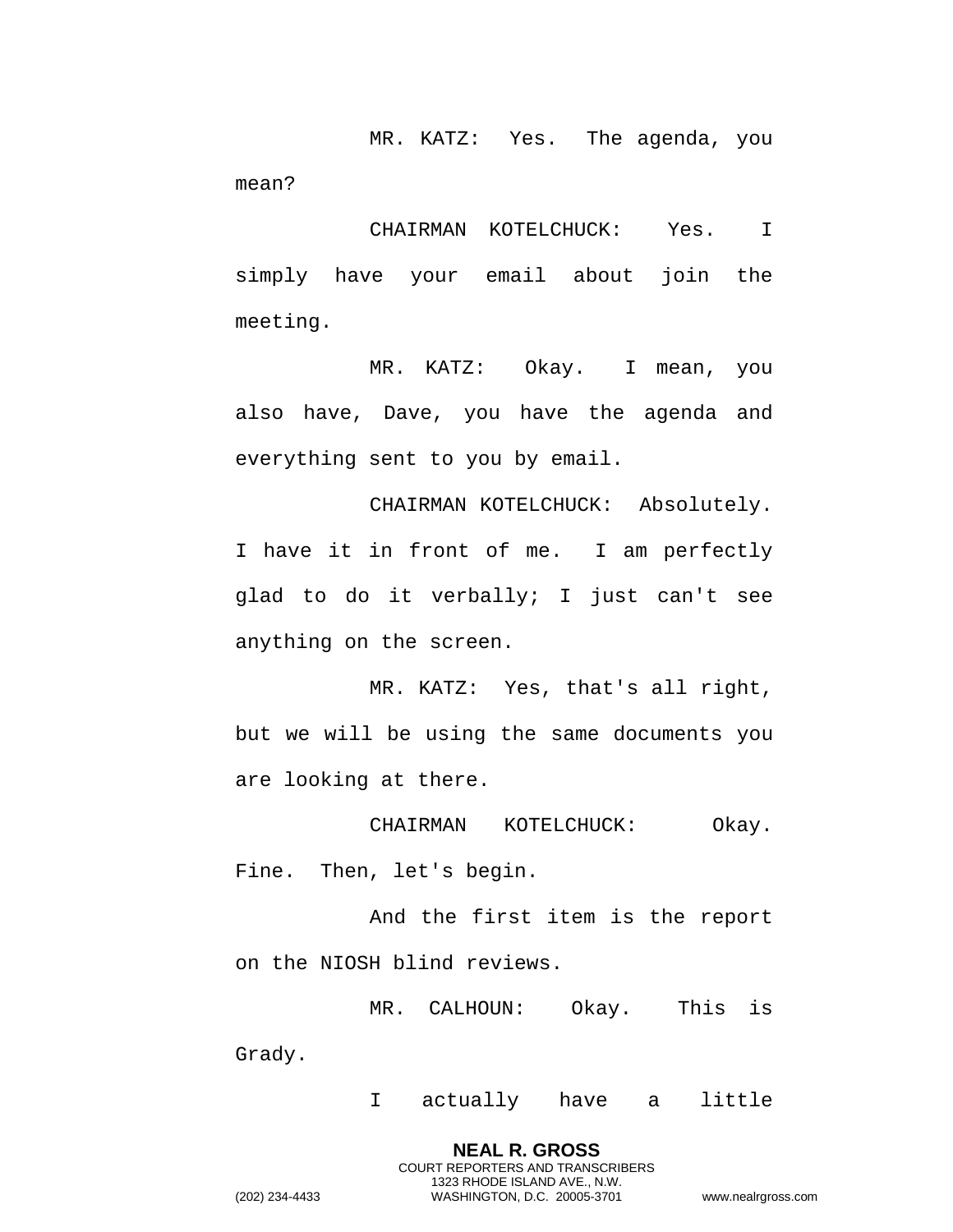something this time.

CHAIRMAN KOTELCHUCK: Great.

MR. CALHOUN: I don't have the write-up completed, but we have completed nine new blind DRs in-house since the last time I reported that we completed some. All of those resulted in the same compensation decision as the ORAU original dose reconstruction did.

And to give you an idea of the overall status of our program, it is that we have chosen 123 dose reconstructions for review. So you can see we have got a lot in the pipe. We have completed 41 of the 123. So, that leaves 82 that are still in various stages of completion. We have had zero of our blind DRs resulting in an overturned compensation decision.

Some of the improvements that we are still seeing in these that need to be done, or need to be made, I think our guys need to do a little bit better job of detail

> **NEAL R. GROSS** COURT REPORTERS AND TRANSCRIBERS 1323 RHODE ISLAND AVE., N.W.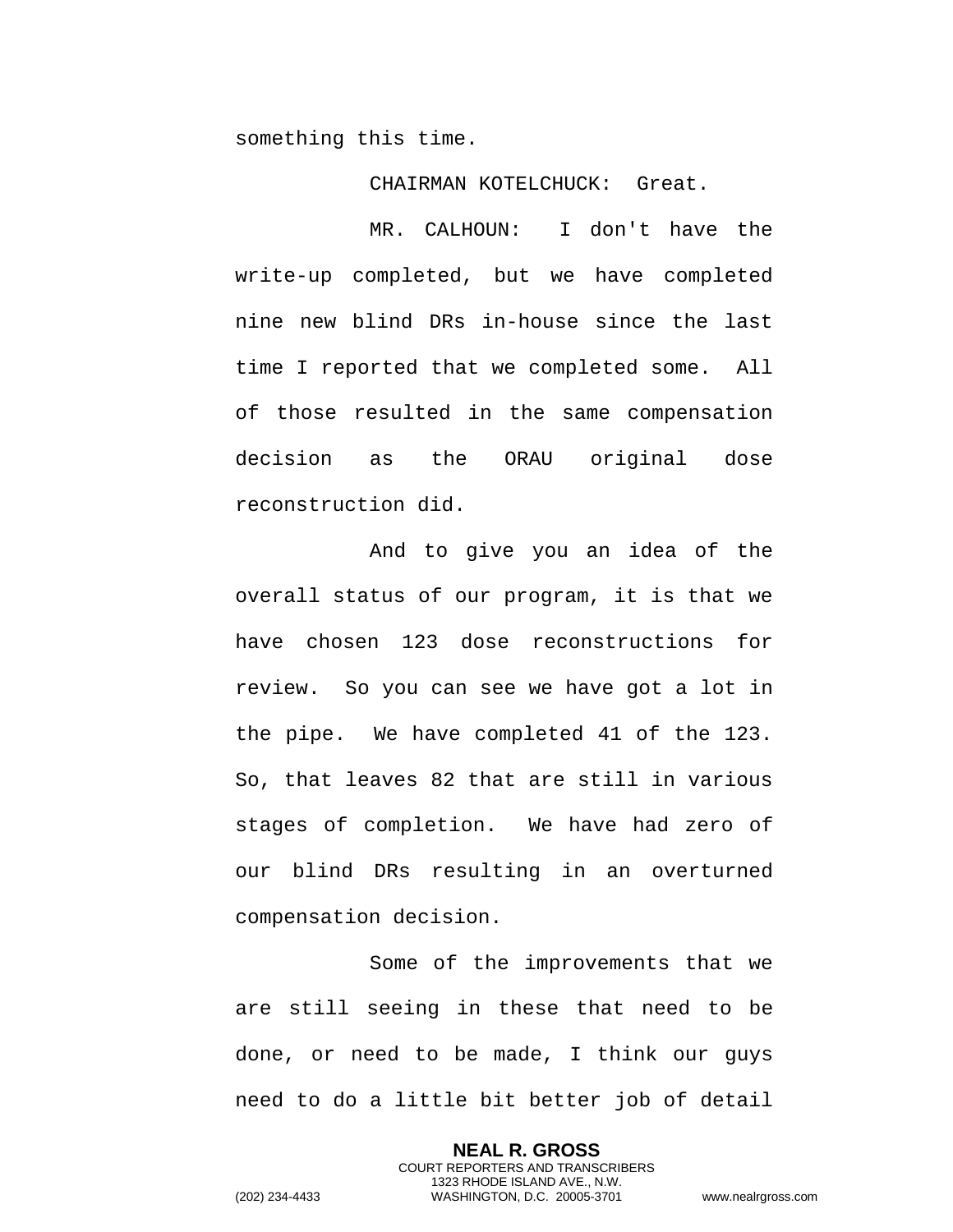as far as documenting how they did their dose reconstructions, the blind dose reconstructions, just so we can go back and make our review a little bit better.

And we still have not gotten to the point where we are using the tools, the ORAU tools. At least we are not using them consistently or well to do our blinds. So, we are really just chugging through these by hand and through the Technical Basis Document. So that is where we stand with those.

I will get the report out to the Committee probably sometime in the next, I would say, couple of weeks.

CHAIRMAN KOTELCHUCK: Okay. That is very good. Nine, you have nine new reviews with the decision --

MR. CALHOUN: A total of nine, yes.

CHAIRMAN KOTELCHUCK: Right.

Very good.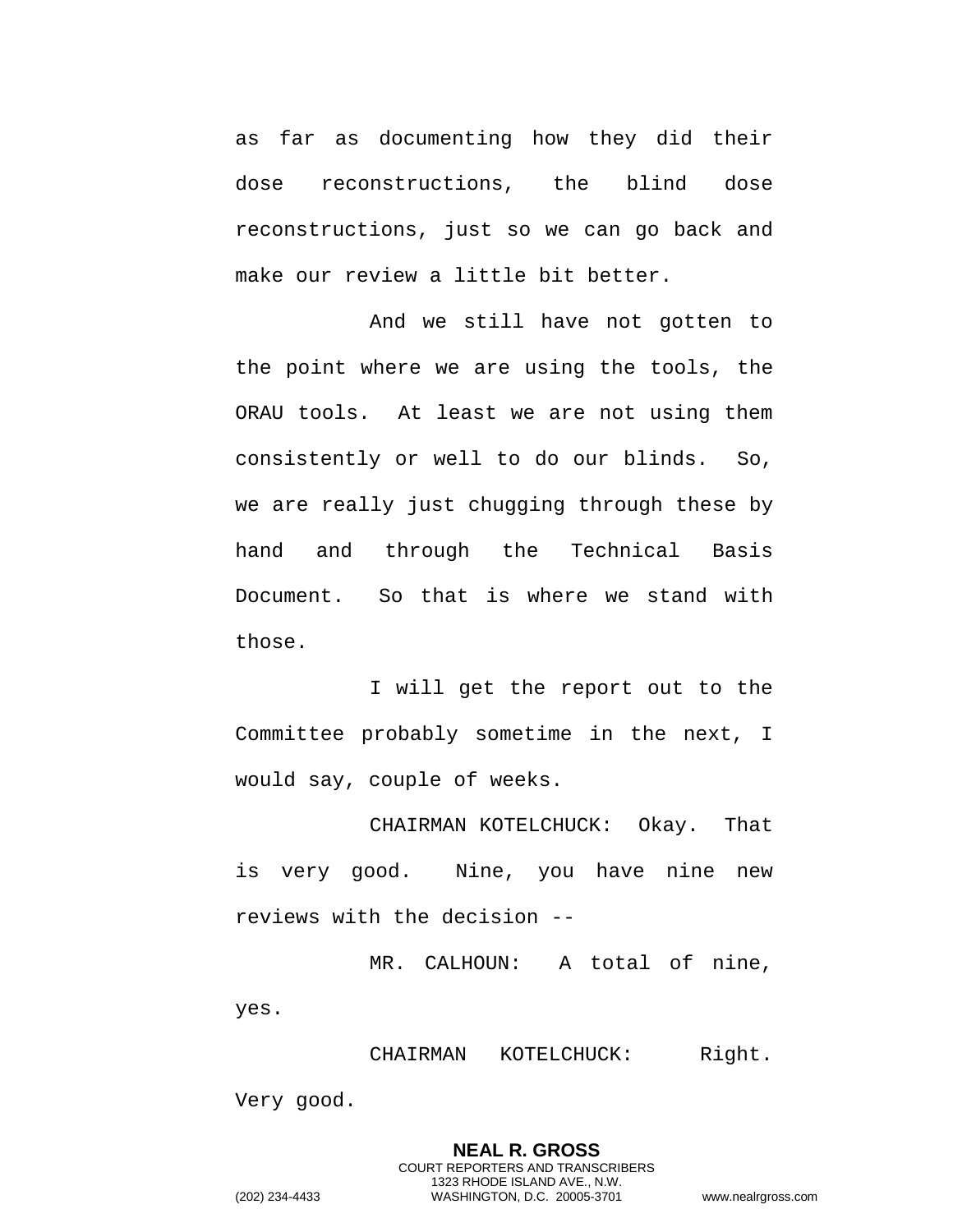Any comments?

MEMBER CLAWSON: Grady, you made a comment -- this is Brad -- that you are not able to do it with the tools?

MR. CALHOUN: We can do it with the tools. We haven't got the training up for our guys yet. There are some people that are using the tools and some people that are not. And I believe that there is also a limitation on connectivity as far as how many people can be hooked up to those at once.

### MEMBER CLAWSON: Okay.

MR. CALHOUN: I know that the SC&A guys were using those tools. At least I believe that we did get them access to the tools to do their blinds. I'm not sure how it is working for them.

But it just makes it slower. We're still coming up with the right compensation decision.

MEMBER CLAWSON: Right. Well,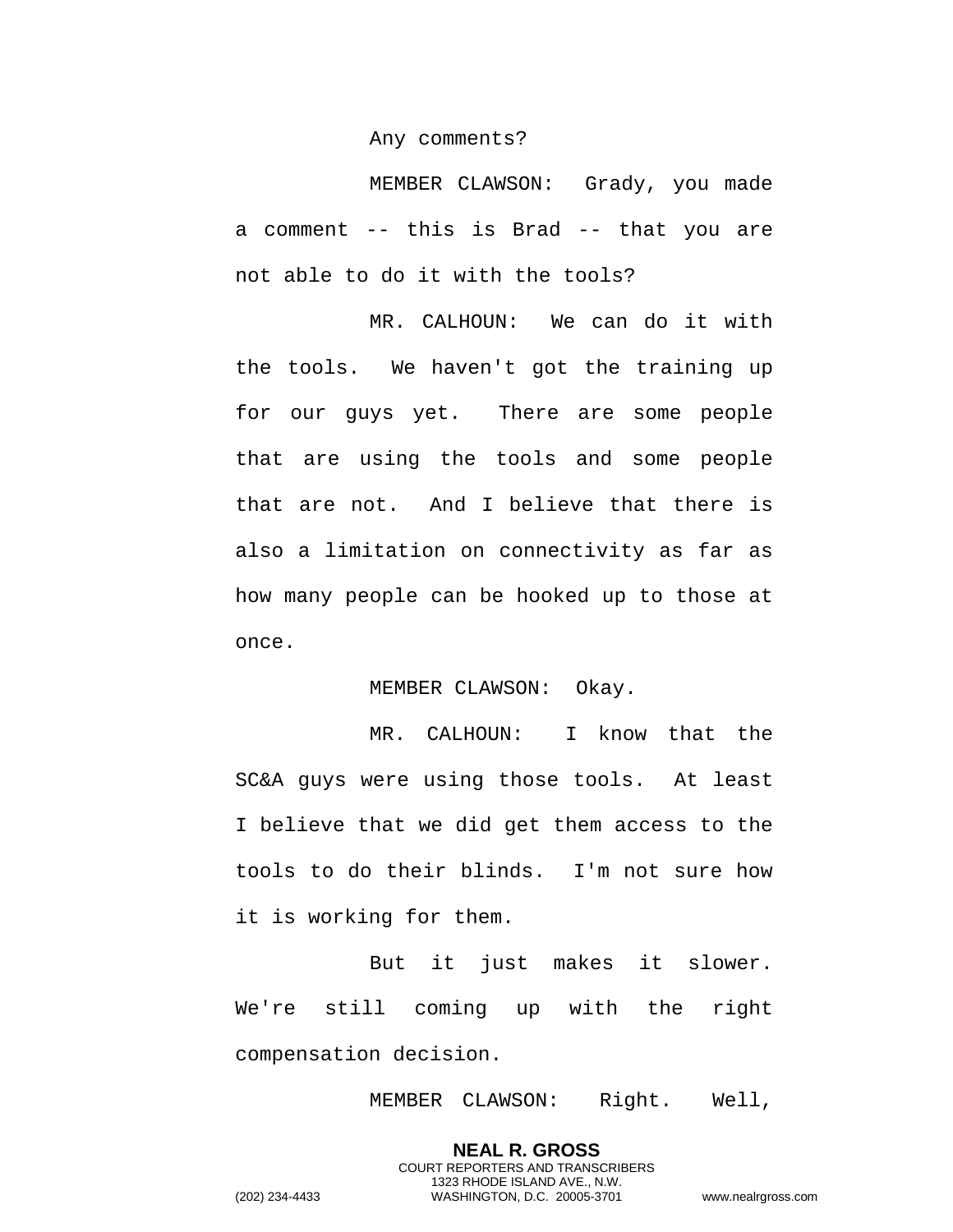Grady, I wasn't worried about the compensation so much as wanting to make sure that the tools were working for people. Because, if you remember right, we had a bad tool that was in there, and it wasn't affecting everybody. It was just like an earlier version or something like that. Because part of this check was to make sure that the tools themselves were working properly, was my only concern.

But if we have got some of them that are working, okay, I just want to make sure that our tools are working properly, the way that they should, too. That was one of my concerns.

MR. CALHOUN: I believe Doug may be or John may be using these tools a little bit more frequently even than we are. So I don't know if they want to chime in on their experience with them.

MR. FARVER: This is Doug.

I have used the tools, and,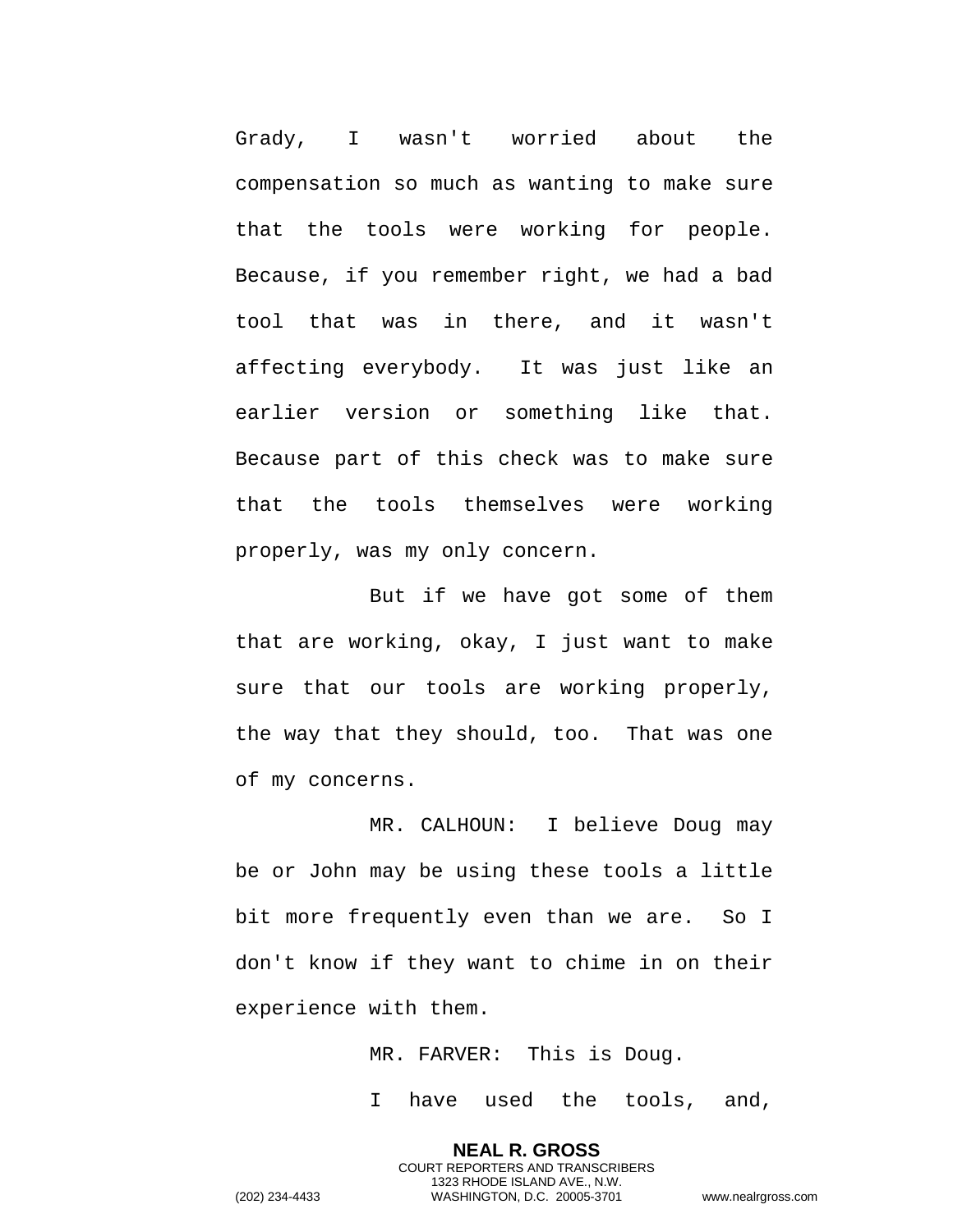typically, what I will do is I get everything arranged ahead of time. And then, I will log in, run whatever tools I need, save the outputs, and just get off there. I spend as little time logged-in as possible, just because there are only two connections.

MEMBER CLAWSON: Okay. Well, so Doug, what you are telling me, then, is that you are able to use the tools. The checks that you are doing on it, they are working properly for you?

MR. FARVER: I can't say that completely. I can say that we have been using the tools.

MEMBER CLAWSON: Okay.

MR. FARVER: And I know John Mauro has been doing his work by hand. And then, Kathy is going to put together the reports. And then, we will kind of figure out what worked and what didn't work.

MEMBER CLAWSON: Okay. That's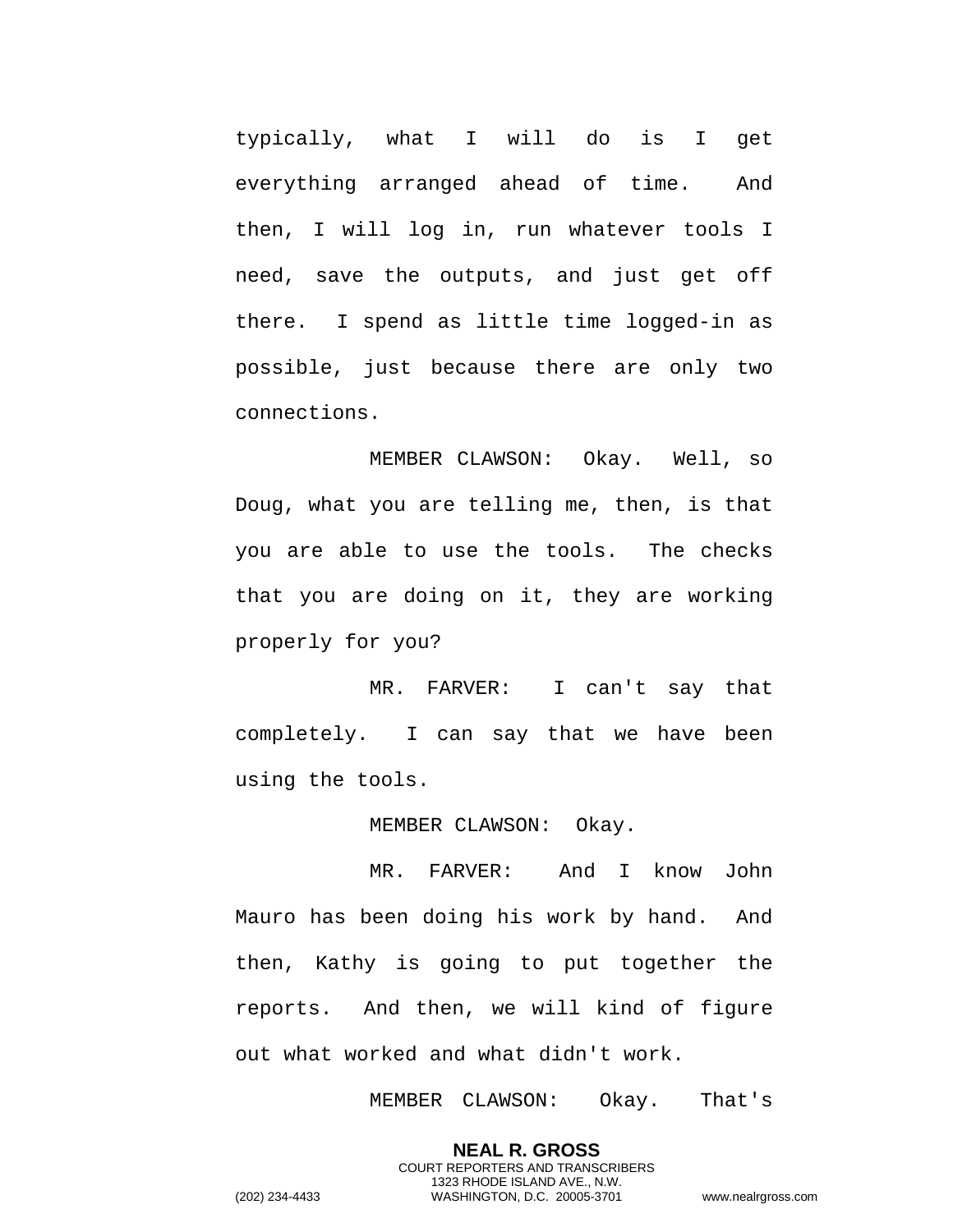what I was wanting to make sure, is that we were having a check-and-balance on these tools, and if we were seeing problems and stuff like that. I didn't mean to put you in a peculiar situation. I just wanted to make sure that we were looking at the tools, if they were working properly. If they weren't, you know, and the reports and everything else, that will come out and stuff. I just wanted to make sure we were checking that. That's all I needed to know.

MR. FARVER: Alright.

MEMBER CLAWSON: I appreciate that, Doug, and I'm glad to hear that we are doing good on these.

DR. BUCHANAN: This is Ron Buchanan, SC&A.

Doug, I do want to put in the fact that the three blind cases I worked using the tools were very difficult, and it was hard to find the edition that would work. The trouble is there are different

> **NEAL R. GROSS** COURT REPORTERS AND TRANSCRIBERS 1323 RHODE ISLAND AVE., N.W.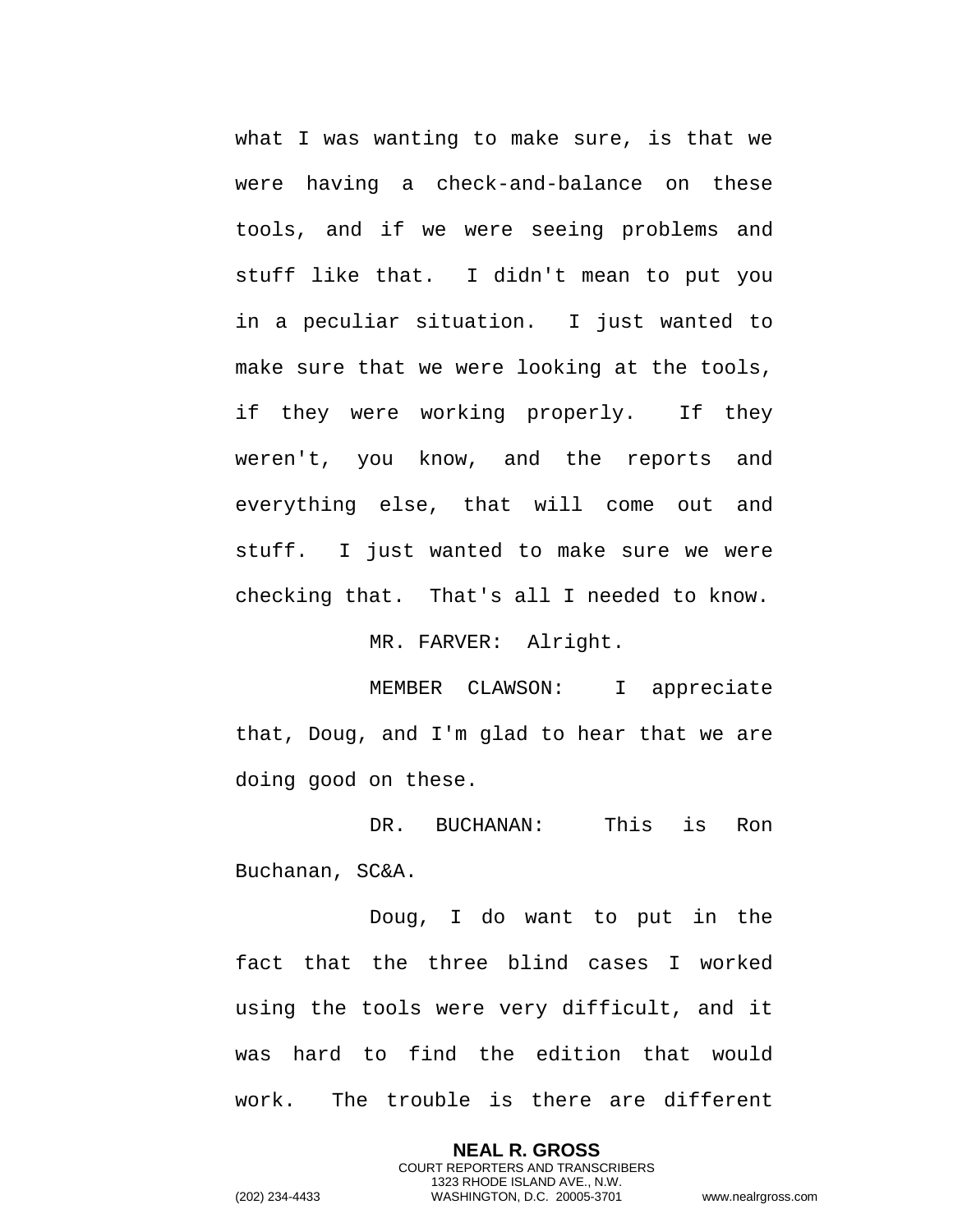editions out there, and sometimes the data we get from NIOSH that has the doses already put in, I go back and check those in the raw data. But the doses will not load into some of the site's workbook because it is the wrong edition, and some of the CADs don't work on some of the other CADs.

And it seems to be an edition problem because I have to go through and try to find an old case I have worked on that has an edition that matches that. So there are some edition problems on these workbooks and OTIB-54.

#### MEMBER CLAWSON: Okay.

MR. FARVER: This is Doug again.

And I believe that the versions of the work have changed. So has sometimes the format of the inputs. And I think we are running into some of the files that we have are older formats, and we are trying to load them into newer versions, and we get some errors.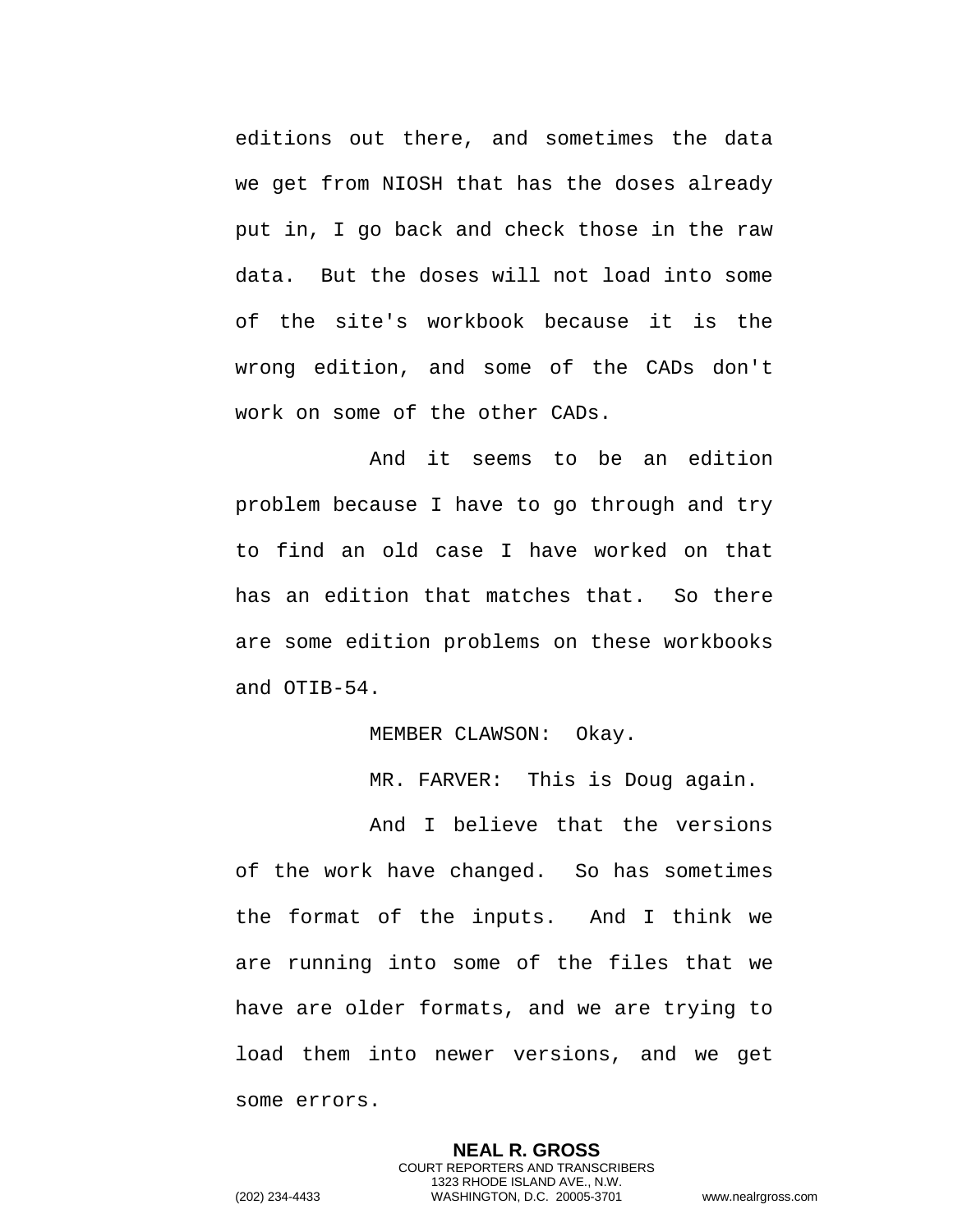Scott, I don't know if you have some input, but that's my guess of what is going on.

MEMBER CLAWSON: Doug, this is Brad again. Sorry, I didn't mean to jump in on you.

My issue was that we are finding these problems, because we are wanting this to be looking just like any other kind of dose reconstructors looking at them and running into the same problems that he would. You know, there will be errors on this, but I'm sure that this will come out when SC&A produces their report and stuff. I just wanted to make sure we were running all the tools that the dose reconstructors were running, too, so we could see the problems that they are having.

MR. FARVER: We are trying our best.

MEMBER CLAWSON: Okay. I appreciate it. Thank you.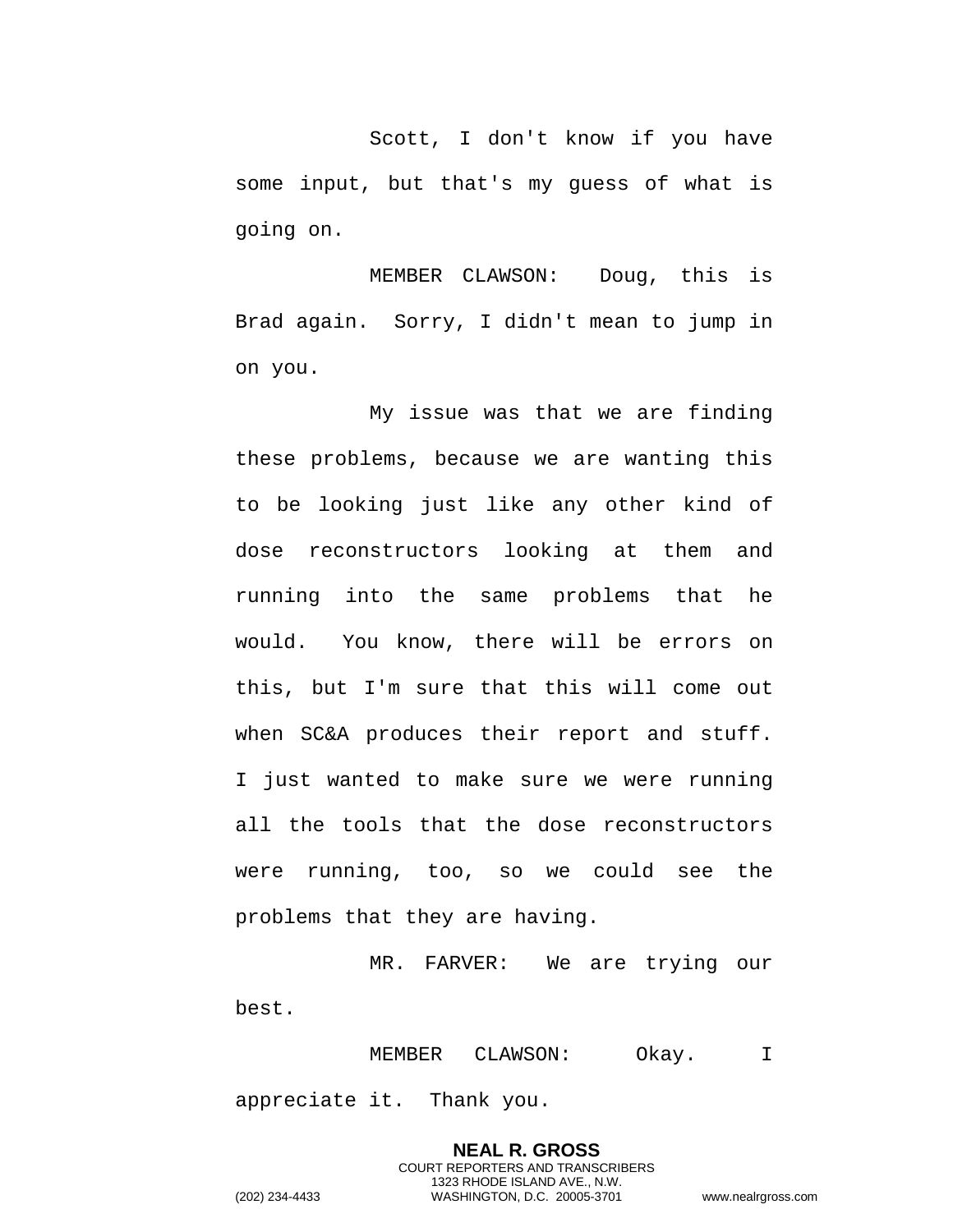MR. SIEBERT: And this is Scott.

Just addressing what Doug added, that may be the case, but I honestly can't really help that much because, since that is hosted on DCAS's site, it is an IT issue that I'm not really involved in. But, you know, I can make sure that people over here are aware of it.

MR. FARVER: Okay. I mean, that's my guess because I think format has changed. Because, like Ron said, if we find an older version, it will load into it, but it sometimes won't load into a newer version.

MR. SIEBERT: Right. The versions themselves from a loading point of view, that somewhat surprises me. We do have very new versions that use the mega files and upload things. But, yes, the uploading in different versions, that surprises me because that portion hasn't changed a whole heck of a lot.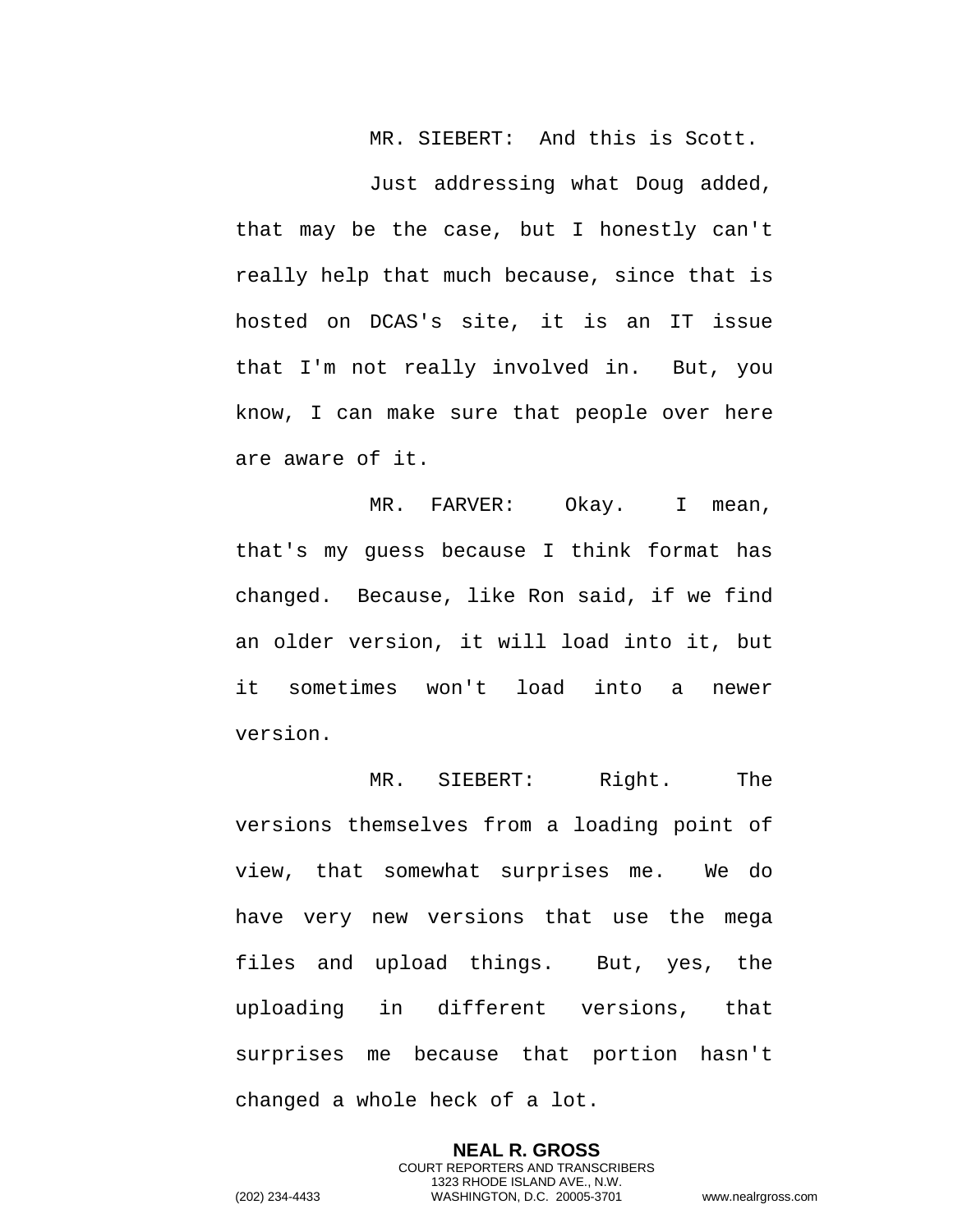So, I guess, Grady, you've got this down to look at it on your site, too? I will make sure our guys are aware of it.

MR. CALHOUN: Yes. Yes, I have got it. I have got it written down that some of the preloaded dose files aren't loading well, and it may be a version issue.

MR. SIEBERT: Right. And what might be helpful is -- it was Ron that was saying that he found this, right?

DR. BUCHANAN: Yes.

MR. SIEBERT: Okay. If you could give us an example of the versions that you tried, so that we at least have a starting point to work from, that would be very helpful.

DR. BUCHANAN: Okay. I will go back and see if I can find something.

MR. KATZ: This is Ted.

Just to make sure that Brad understands this discussion, I mean this version issue, it is not a reflection of a

> **NEAL R. GROSS** COURT REPORTERS AND TRANSCRIBERS 1323 RHODE ISLAND AVE., N.W.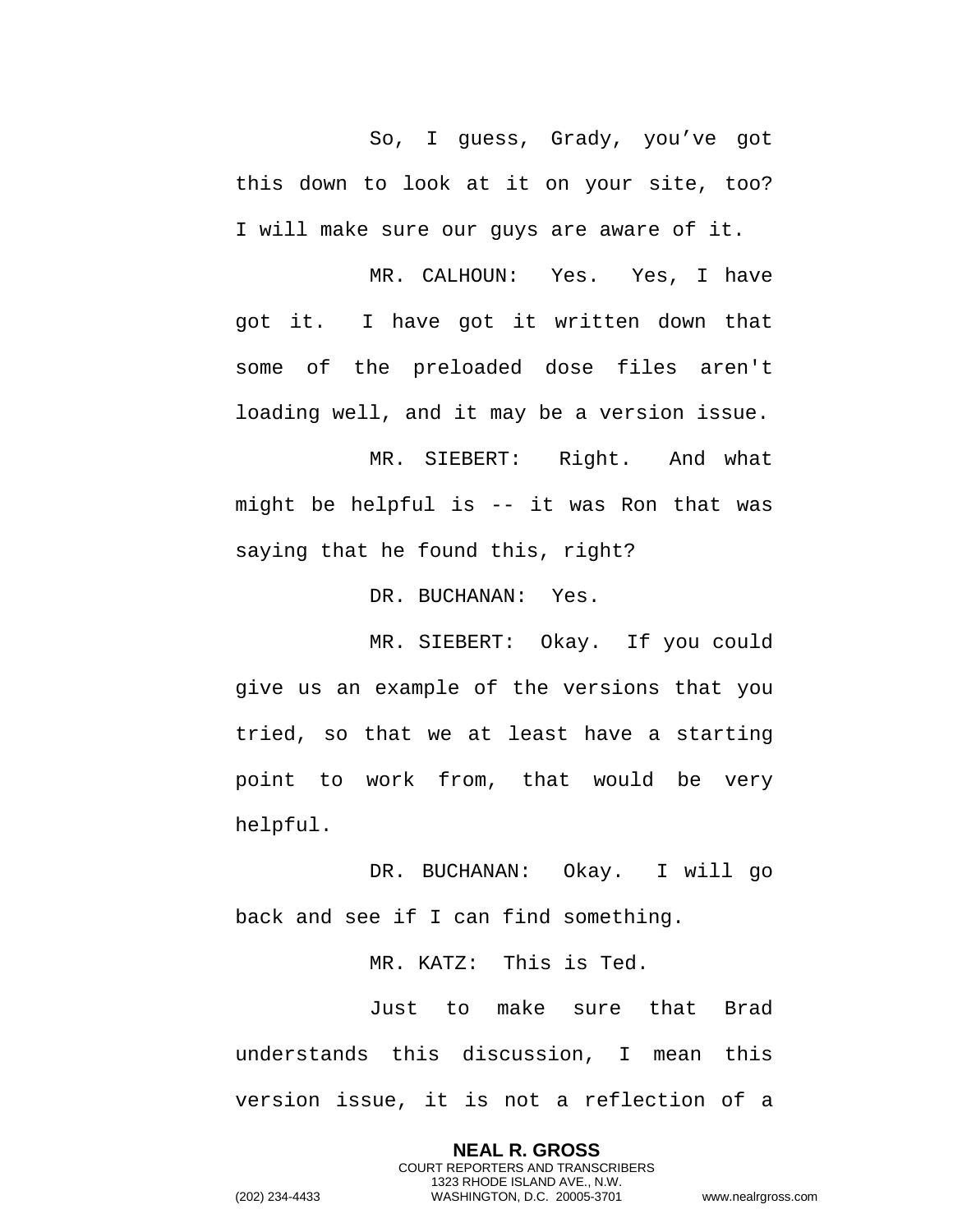problem with doing dose reconstruction. It is a reflection of a problem there may be with doing blind reviews in dose reconstructions because you are going back to older dose reconstructions and trying to use older tools. So, really, it is not going to come out with issues necessarily that are relevant for whether the dose reconstructions were done right or not, at all.

MEMBER CLAWSON: I understand somewhat there, Ted. But, if you remember right, going through some of these dose reconstructions, we come to find out that there were improper workbooks used, improper tools, newer versions that were out. And I just wanted to make sure that, as we are going through this, that we were using the same tools that the dose reconstructor would use, to make sure that they are working properly. Because so many times we hear, "Well, yes, but we have come to find out

> **NEAL R. GROSS** COURT REPORTERS AND TRANSCRIBERS

1323 RHODE ISLAND AVE., N.W. (202) 234-4433 WASHINGTON, D.C. 20005-3701 www.nealrgross.com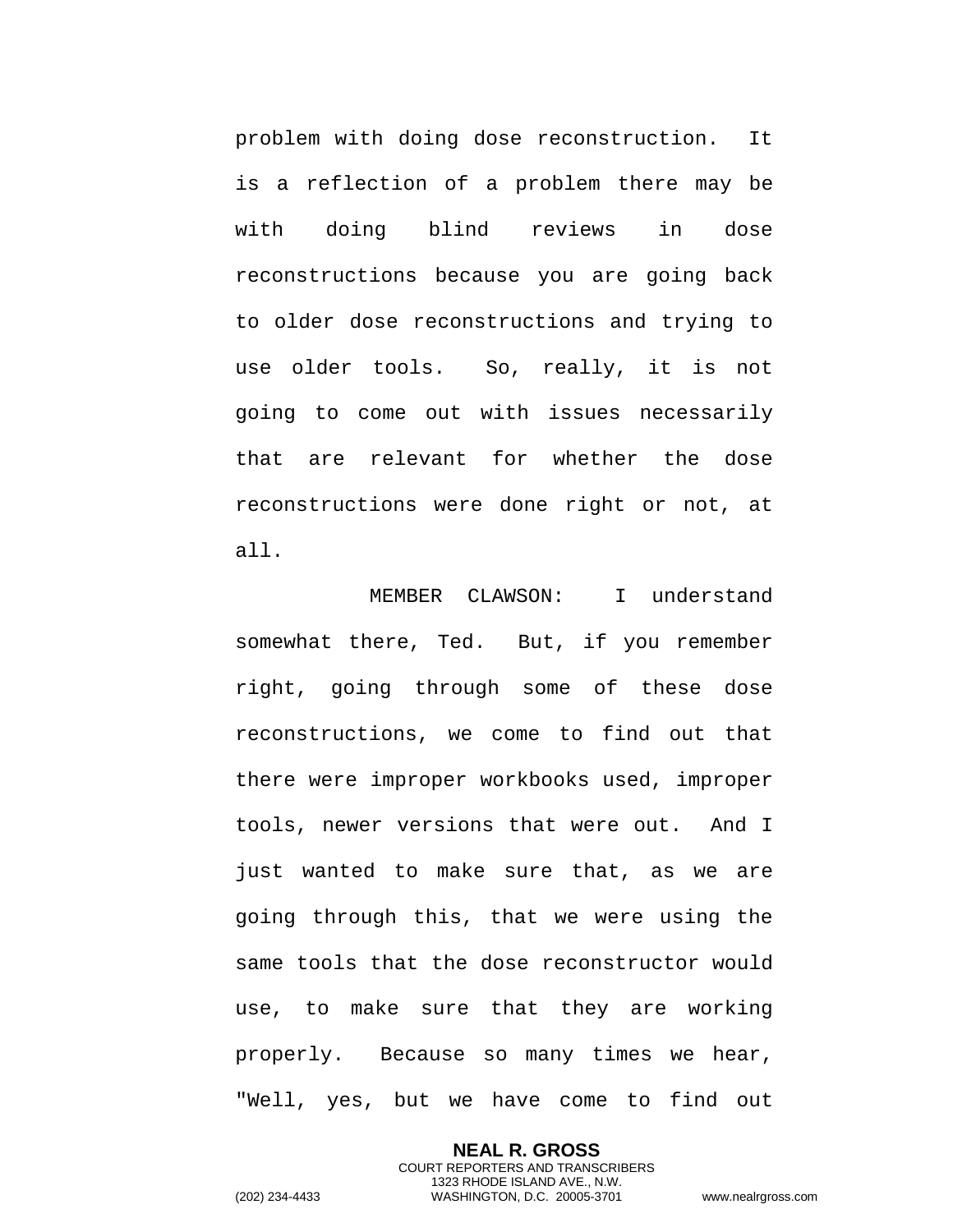that this is an older version. We've got a newer version out." And I thought this was part of what we were doing some of these blind reviews to do, is to make sure that some of these issues were being taken care of.

And maybe I'm wrong. I thought these were to make sure that we were doing this basically the same as what a dose reconstructor would do, to make sure that all the tools and equipment were working properly.

MR. KATZ: Right. Right. All I'm trying to explain is that the issues they are having right now, the problems they are having with version control, again, it is not because someone back then used the wrong version. It is because they are currently trying to use a version that is an old version, or what have you, and trying to use it with updated software, or what have you. And they are, therefore, having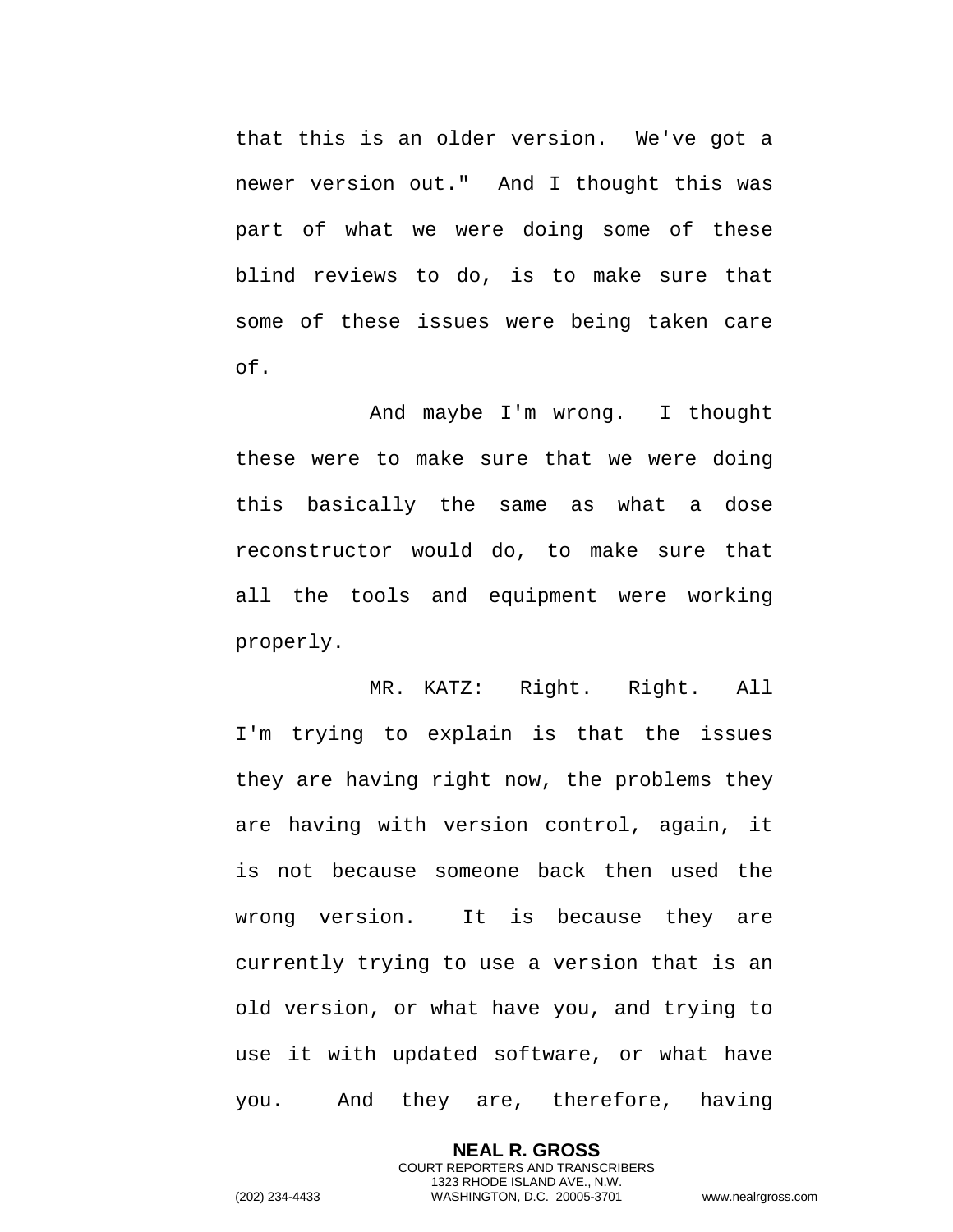problems making it work.

MEMBER CLAWSON: Right. And, you know, I'm quite happy to hear that some of this is -- not happy, I guess I should say. I am pleased to see this because we are now seeing what possibly some of the dose reconstructors, what problems they have. And so, how they would work through it, we will better understand what they are dealing with.

So, I think, all in all, it is going very well. I just had that question when I heard that they weren't able to use the systems and they were doing it by hand. I just wanted to make sure that we got the best picture, just as one of their dose reconstructors would be finding, because I imagine they have the same problems sometimes. And maybe they have learned, using this as much, to be able to get through these issues and how they get through them. And it better helps us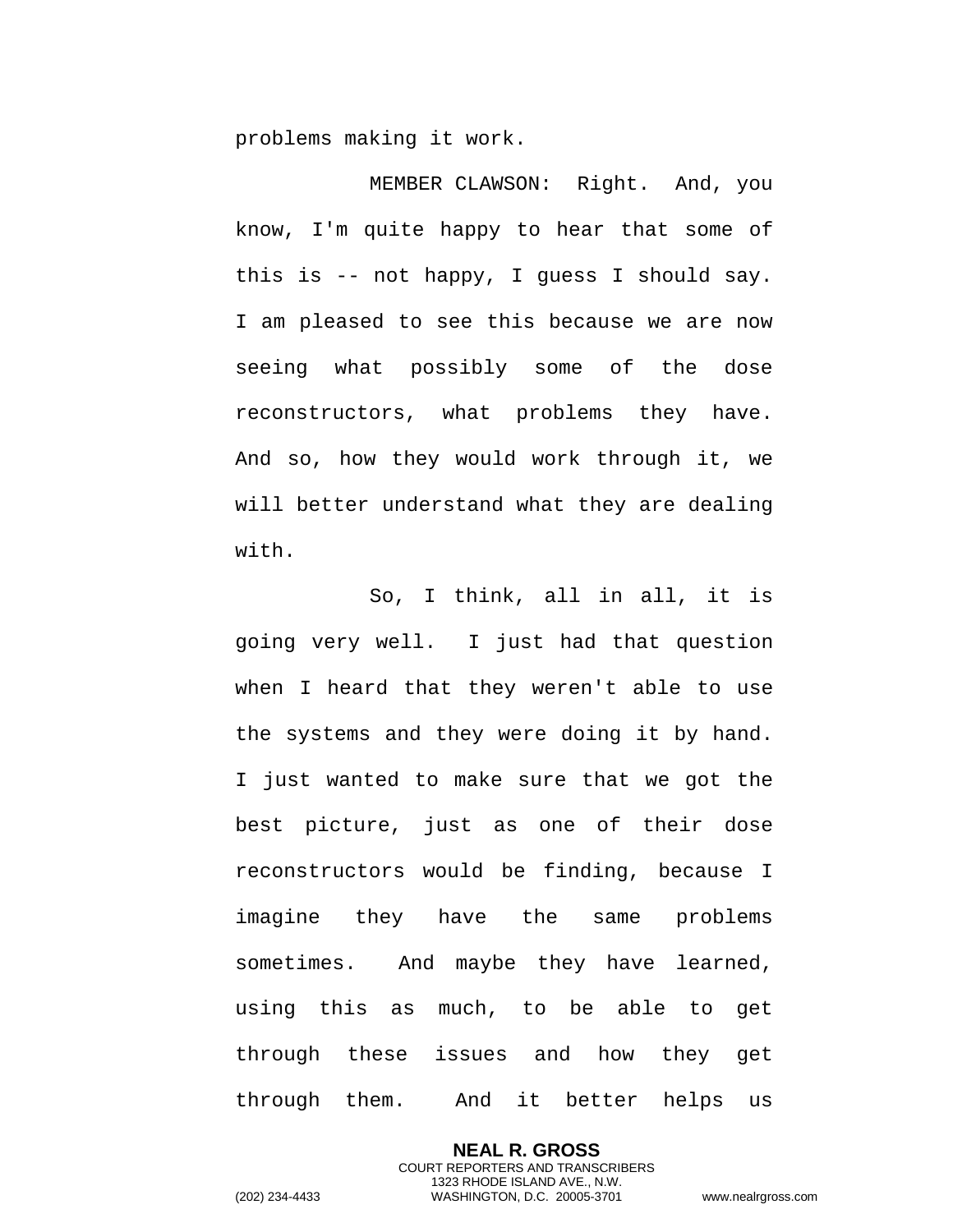understand when we review these.

CHAIRMAN KOTELCHUCK: Okay. Right. Are we ready to go into case reviews?

MEMBER CLAWSON: Sure.

CHAIRMAN KOTELCHUCK: By the way, I'm online; I'm fine.

Let's go to the 9th set, the last one that we have to deal with, which is, let's see -- whoops, did I lose it? -- is 185.6, right?

MR. FARVER: I believe it is 185.7, isn't it?

CHAIRMAN KOTELCHUCK: Oh, it may be. Yes, it may be. There we go. It ran by my screen quickly.

185.7, let's go ahead, please.

MR. FARVER: Okay. This is Doug.

This has to do with Huntington Pilot Plant. I believe it is the recycled uranium nuclides or additional nuclides other than uranium.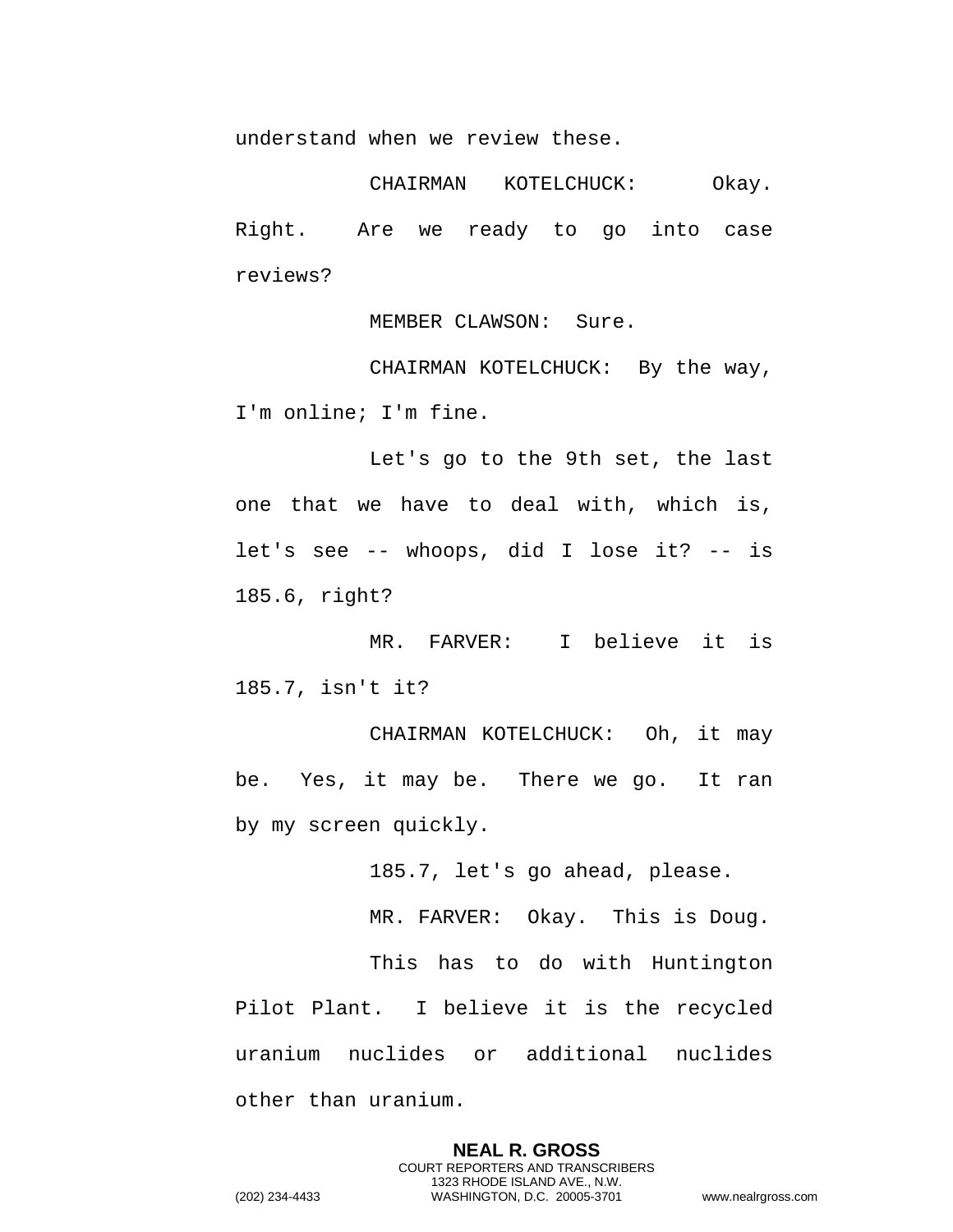And this was addressed in an SC&A report that Steve Marschke wrote, along with we had some other findings and observations. And specifically, I know what we talked about with this finding was that NIOSH would go back and look at the SC&A report, because this specific finding was the same as Finding 1 of that report.

And we did put together a matrix for that report listing findings and observations. And, John Stiver, I am not sure who that all went out to.

MR. STIVER: It was sent out to the Dose Reconstruction Subcommittee. So everybody on this call should have it.

Now, that said, the point being was that matrix would be to have NIOSH go through and provide some formal responses. So I don't know if it is something that we really want to get into right now and can go over to that matrix or --

MR. FARVER: Well, they probably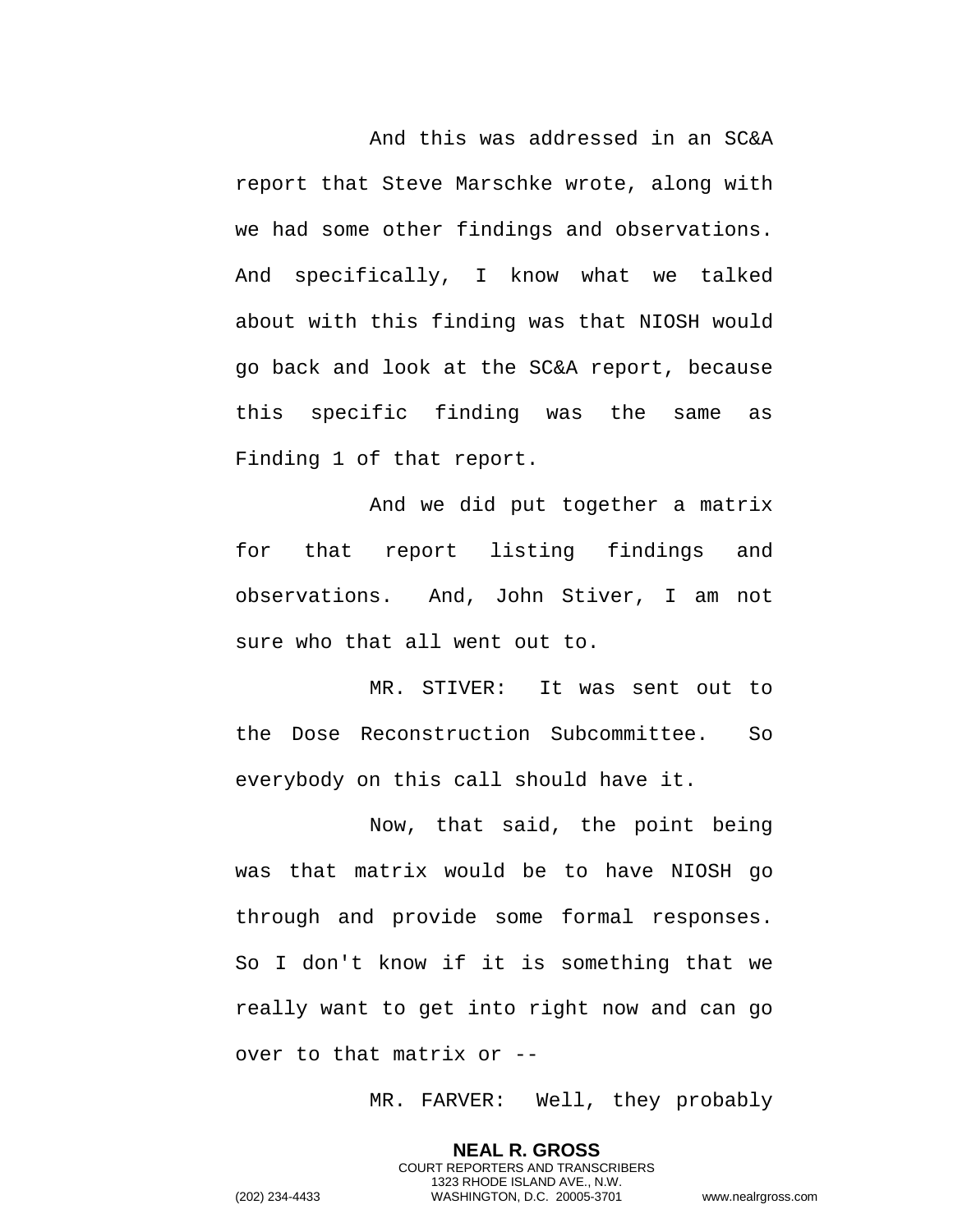haven't had a chance to look at it and fill it in. And so, my suggestion would be let's just keep this one open until NIOSH has a chance to go back and look at the report and look at the other findings. When we start looking at those findings, maybe we will just close out this one also. So, this will remind us.

MR. CALHOUN: This is Grady.

I agree with that. We did, just for this specific one, though, I wanted to tell you that we agree that we do need to add something in there. At least we need to look at how we are dealing with americium and thorium. And it looks right now like we need to modify that to include those.

So I think we do need to respond to the overall matrix for the TBD review, but for this finding, I will tell you that we are not done and we do believe at this point that we need to revise the TBD.

CHAIRMAN KOTELCHUCK: Alright.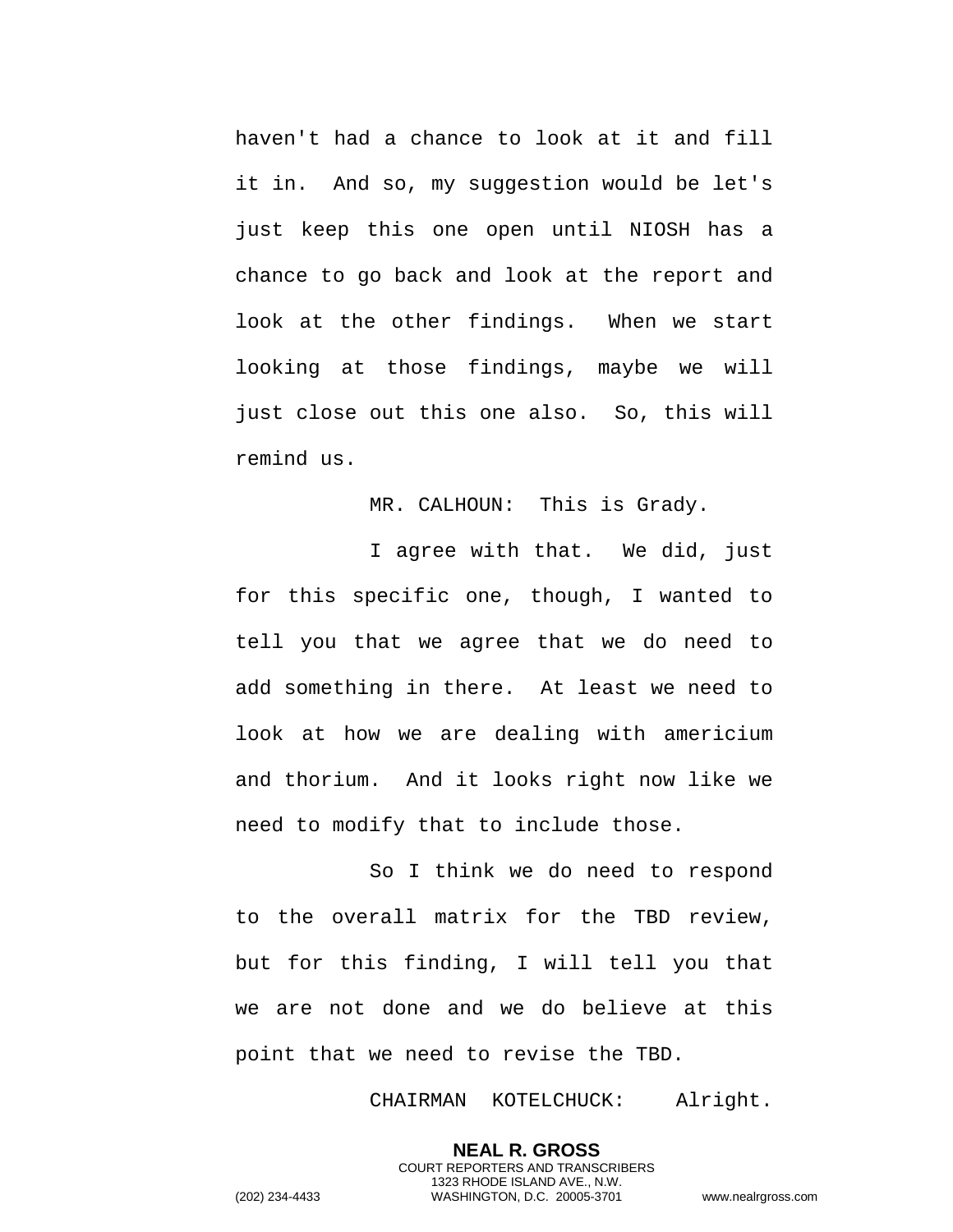I'm disappointed that we can't get out of 9, but if we need to come back to it, we need to come back.

Can we definitively say that we will finish this next time? This has been hanging for several meetings.

MR. CALHOUN: I can definitively tell you that we will get the TBD revised before that. I can't definitively tell you that they are going to agree with our changes, but I think so.

CHAIRMAN KOTELCHUCK: Okay. Would folks put some particular focus on this, so that the next meeting we really truly will bring this to a conclusion and finish Set 9? Okay?

MR. FARVER: Well, this is Doug.

This finding is linked to Finding 1 of the SC&A report. So if you go back and look at Finding 1 --

CHAIRMAN KOTELCHUCK: Yes.

MR. FARVER: -- and if you come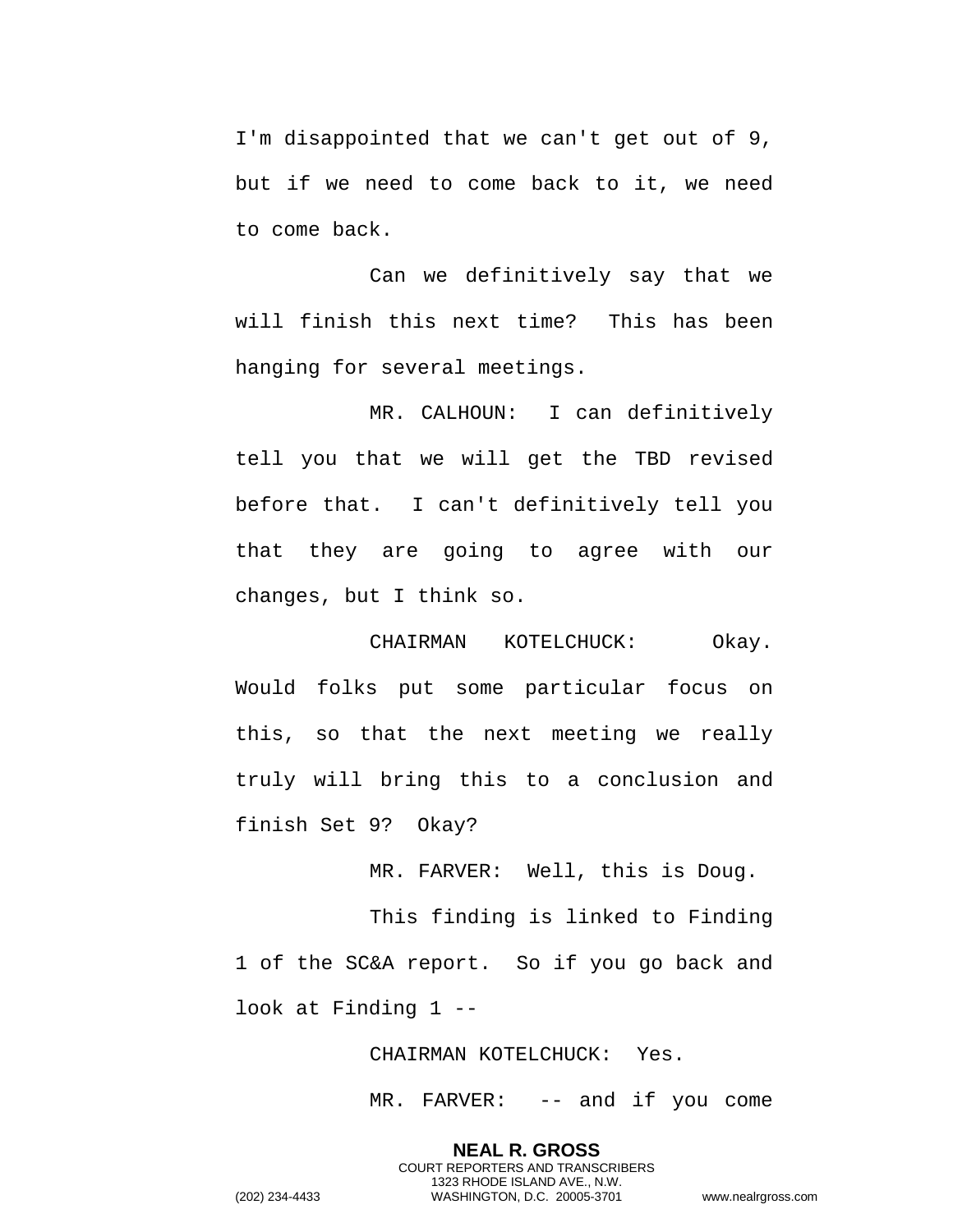up with a response for that, and we can close that out, then this one goes away.

CHAIRMAN KOTELCHUCK: Okay. Well, there needs to be a formal response from NIOSH, and we're going to get it. All I'm saying is that I urgently hope that at the next meeting we will be able to bring this to a conclusion.

Let's go on. Now we are going on to Portsmouth. We went over Portsmouth, Sets 10 through 13 last time, but we have a few hanging from that meeting. Okay.

MR. FARVER: Hang on just one minute.

CHAIRMAN KOTELCHUCK: Sure.

MR. FARVER: Okay. This is Doug.

We have one open, I believe, or two. One was 273.2.

CHAIRMAN KOTELCHUCK: That's right. Certainly, that one is open.

MR. STIVER: Can you see that on the screen?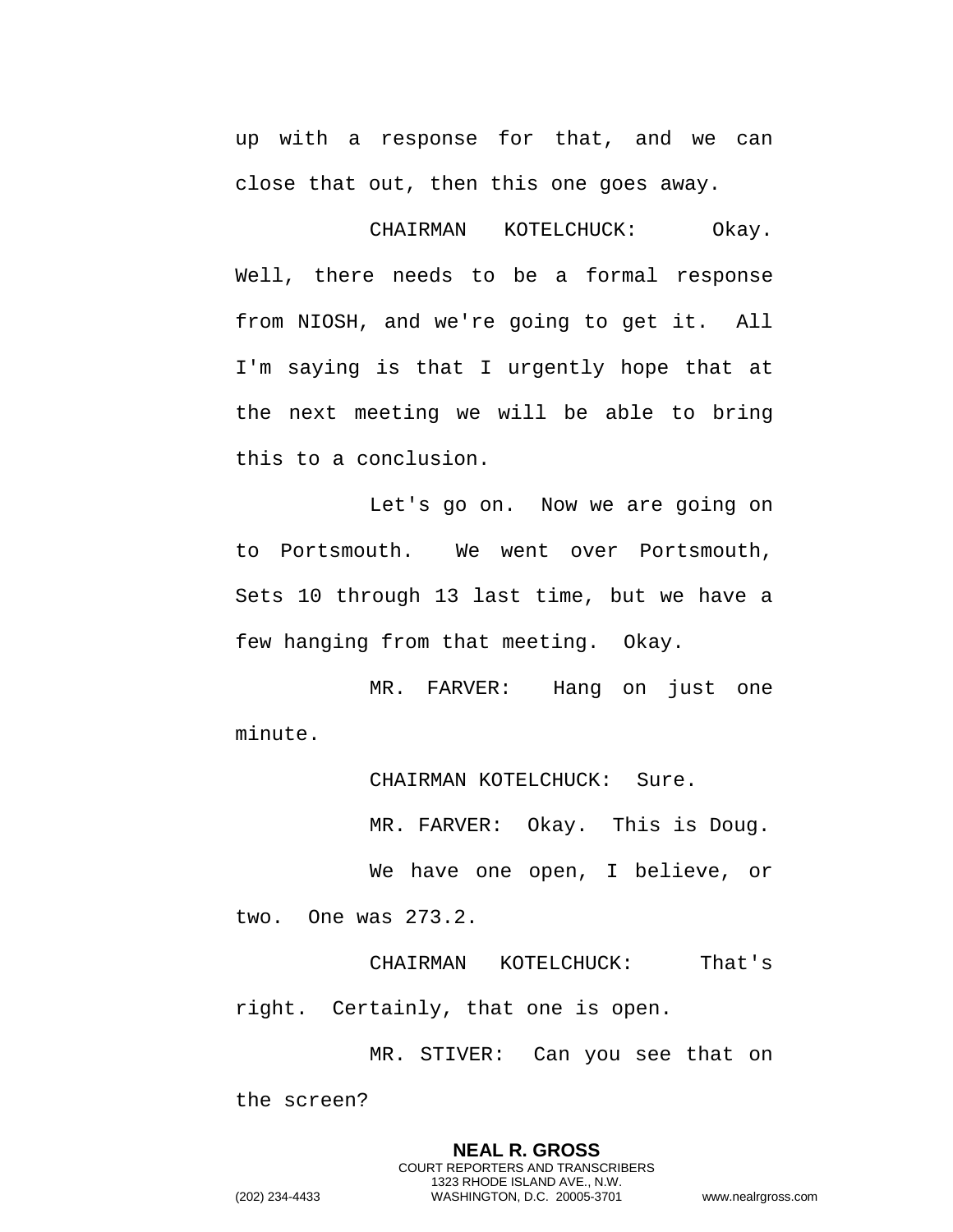CHAIRMAN KOTELCHUCK: Yes.

MR. STIVER: Okay. Good.

MR. FARVER: That's the only open issue.

CHAIRMAN KOTELCHUCK: Okay. I thought there were two, but I don't see. I have notes on 272.1 and 273.2, well, two quality assurances there. But we finished 272.1, by the way, Doug?

MR. FARVER: Yes.

CHAIRMAN KOTELCHUCK: Okay. 273.2, there it is. Let's go ahead.

MR. FARVER: Okay. This has to do with the correction factor or dosimeter correction factor. It is applied to missed photon dose.

CHAIRMAN KOTELCHUCK: Uh-hum.

MR. FARVER: This is about the only place I recall that we see applying a dosimeter correction factor to missed photon dose. And so, the action was "NIOSH will examine to determine if this correction

> **NEAL R. GROSS** COURT REPORTERS AND TRANSCRIBERS 1323 RHODE ISLAND AVE., N.W.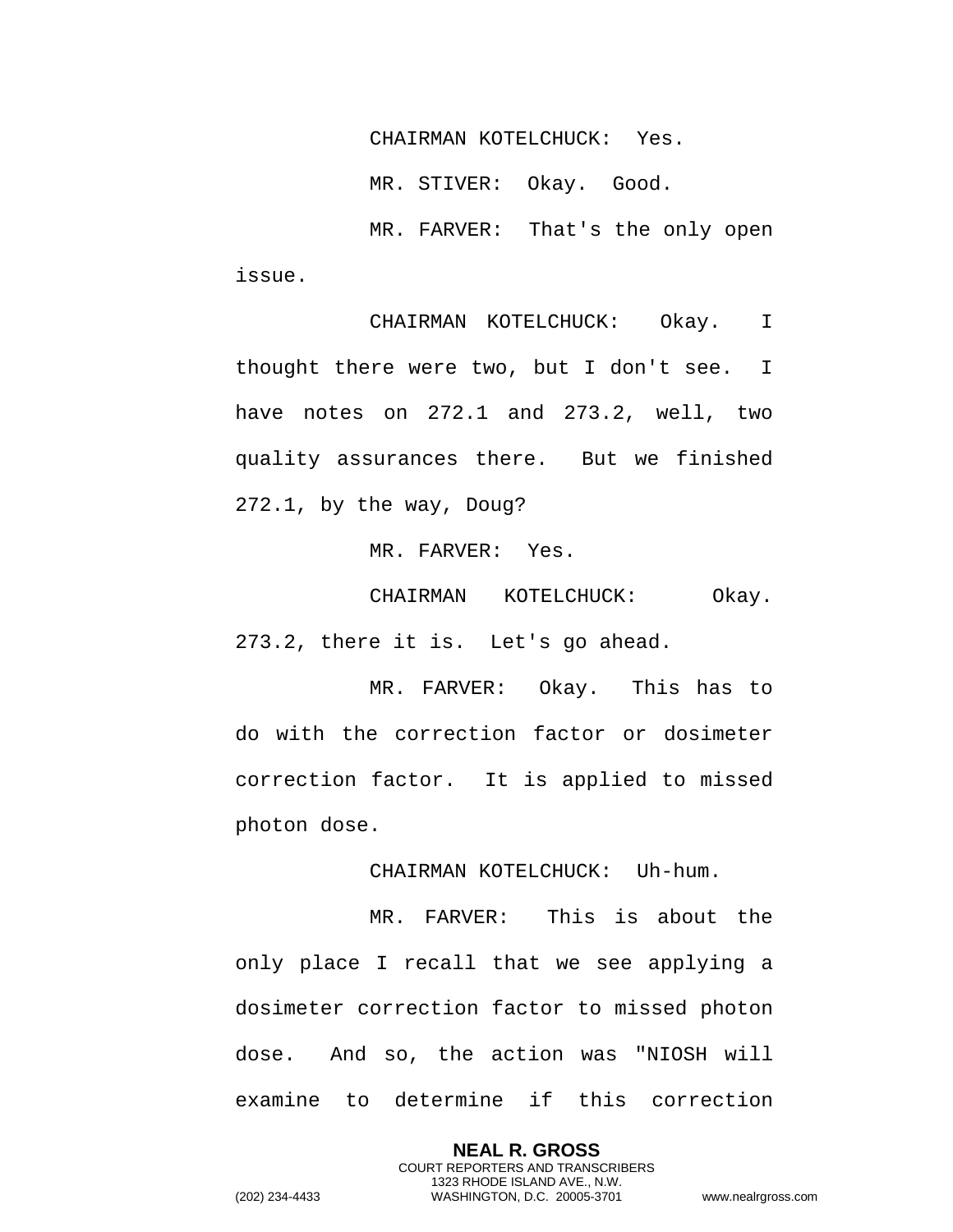factor should or should not be applied."

CHAIRMAN KOTELCHUCK: Right, and we had a long discussion about this last time, did we not? On one hand, one position was that it is peculiar to this plant, but that it is claimant-favorable. So we should simply settle things.

Wanda, I believe that was your position, if I am summarizing it correctly.

MEMBER MUNN: Yes.

CHAIRMAN KOTELCHUCK: And the other was Dave Richardson said, "No, we have to be consistent and we should not have special correction factors for one plant." And that's where we left it.

So, NIOSH, does NIOSH have some thinking, new thinking on this?

MR. CALHOUN: Yes. Well, this is Grady.

First of all, the correction factors for different plants are typically different for each plant, just as a note

> **NEAL R. GROSS** COURT REPORTERS AND TRANSCRIBERS 1323 RHODE ISLAND AVE., N.W.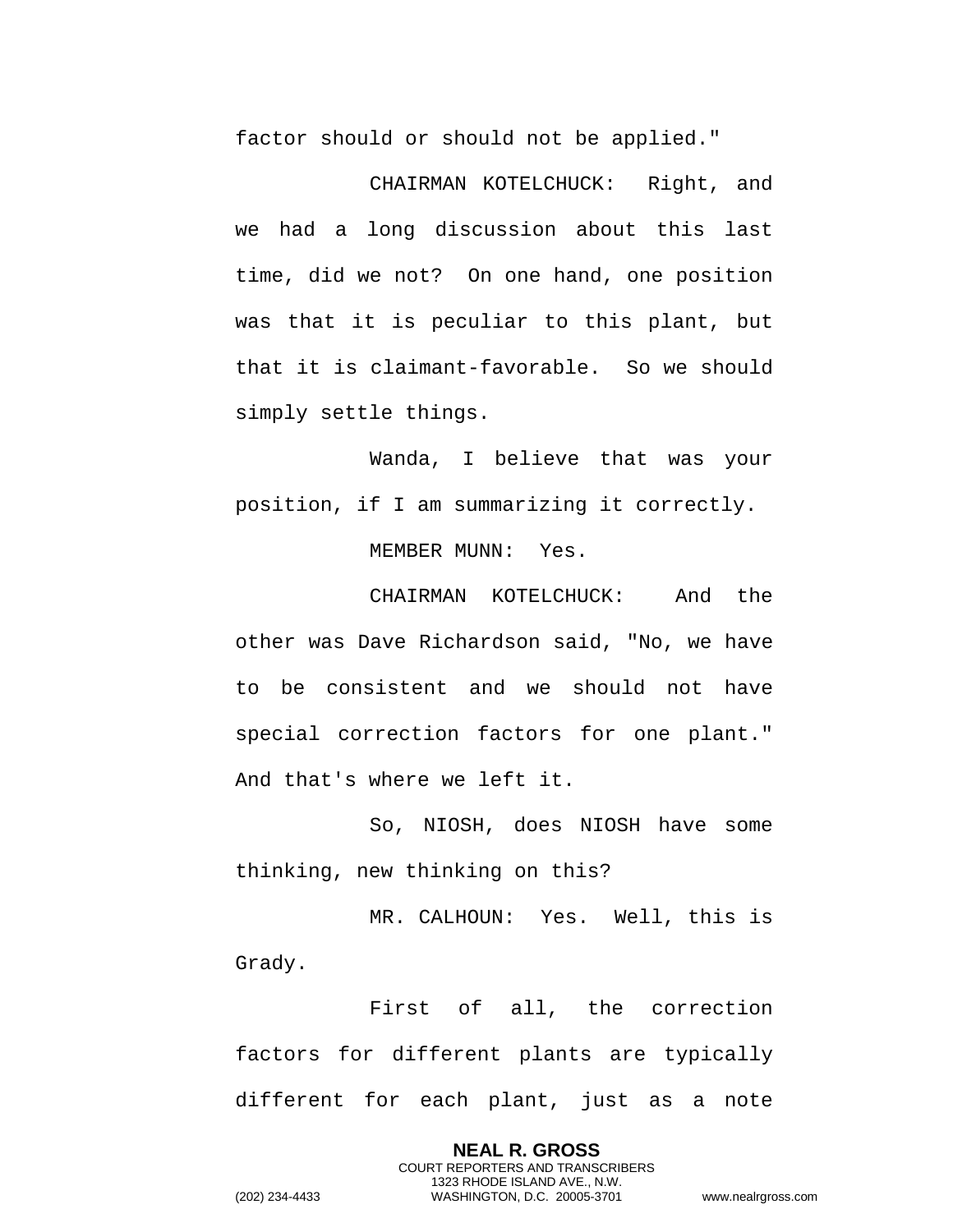there.

MEMBER MUNN: With good reason.

MR. CALHOUN: Or they certainly can be.

This one is kind of an outlier here in that we only apply that correction factor at this site. So it is claimantfavorable. I hate to cop out, but it seems like this isn't really a specific dose reconstruction issue. It is more of a TBD issue.

I believe that all of the GDP TBDs -- that would be the Gaseous Diffusion Plant Technical Basis Documents -- are in various states of review and revision right now. I am actually trying to check this as we are speaking to find out when that one is scheduled to be revised.

But, because I don't believe that we are limiting anybody's dose by this practice, I think that I would kind of like to have this taken care of through the TBD

> **NEAL R. GROSS** COURT REPORTERS AND TRANSCRIBERS 1323 RHODE ISLAND AVE., N.W.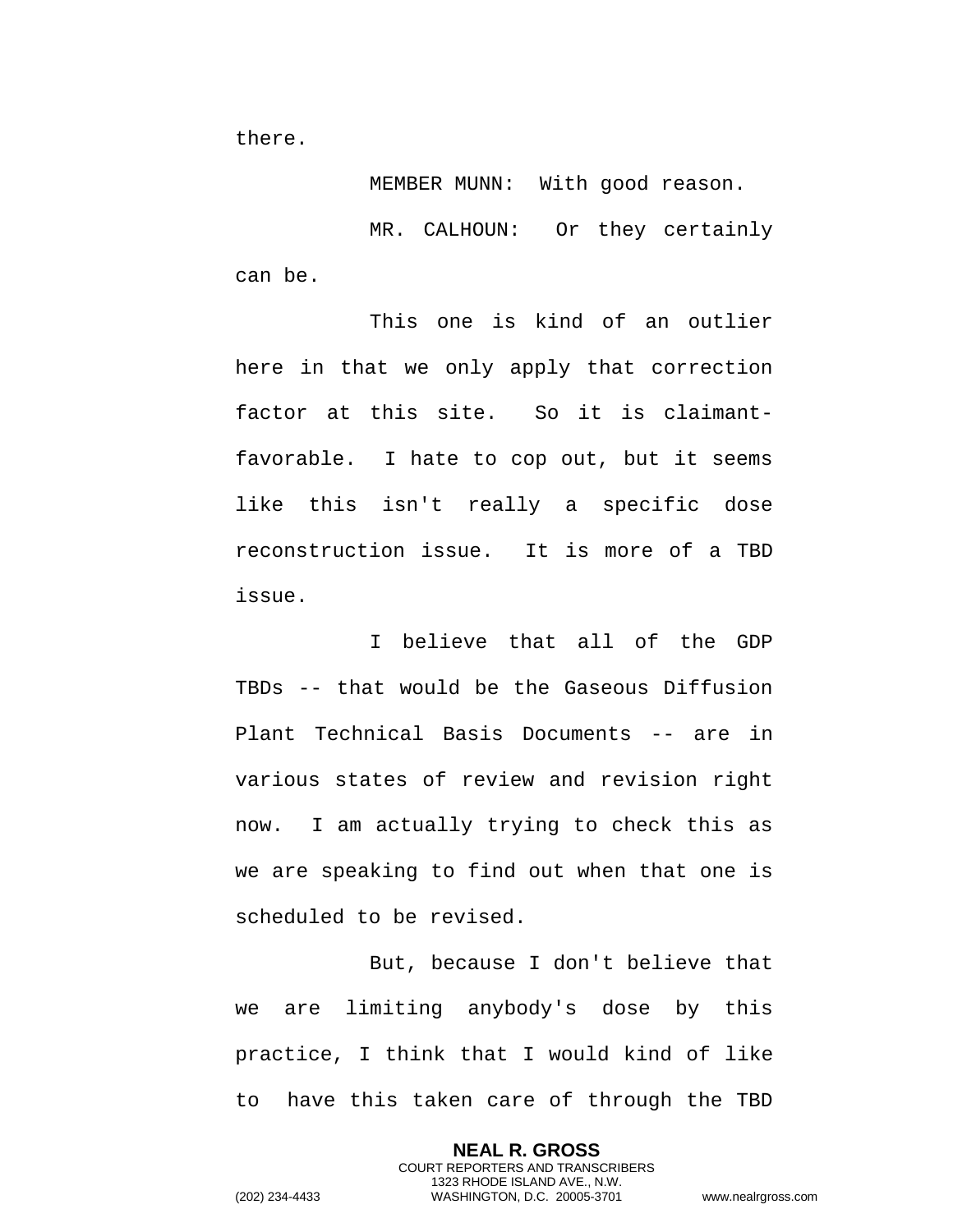revision rather than track an individual dose reconstruction because it affects every case at Portsmouth.

MEMBER MUNN: That sounds reasonable, then, to take care of it in the TBD.

MR. FARVER: This is Doug.

My only concern about that, because it is unique to Portsmouth, there have been some folks who have suggested, well, gee, maybe we should apply a misseddose correction factor to all the sites. So it may affect more sites than just Portsmouth if it is decided that missed dose should have a correction factor.

MS. BEHLING: Yes, this is Kathy Behling.

And that was what I had recommended during the last meeting also. Missed dose is based on a dosimeter reading. So, in my way of thinking, what they are doing at Portsmouth is correct, and perhaps

> **NEAL R. GROSS** COURT REPORTERS AND TRANSCRIBERS 1323 RHODE ISLAND AVE., N.W.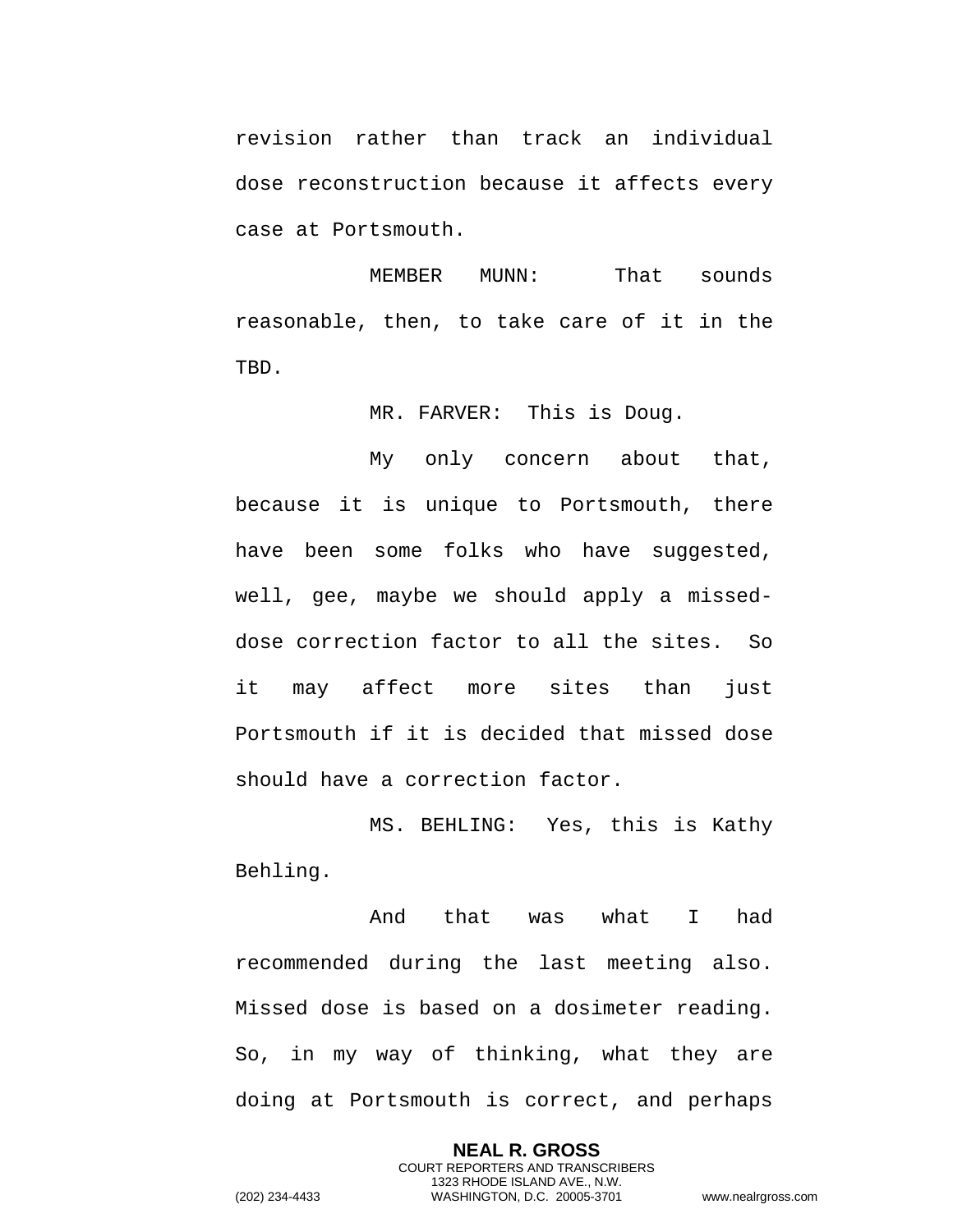at the other facilities they should be applying a correction factor for missed dose if they're not.

MEMBER CLAWSON: And this is Brad.

If I could speak for Dave Richardson, this is part of his issue, because one of his questions that came up was, how come this is the only site that does it? Which site is doing it right? Or should this be to all sites? So I would be very careful with this one here because it could affect a lot more than just Portsmouth.

CHAIRMAN KOTELCHUCK: Right, right.

Kathy, your argument seems persuasive, that we are putting in the missed dose, but the correction factor is correcting for other measurements where we have the dose. And therefore that would be the proper dose for the non-missed dose.

> **NEAL R. GROSS** COURT REPORTERS AND TRANSCRIBERS 1323 RHODE ISLAND AVE., N.W.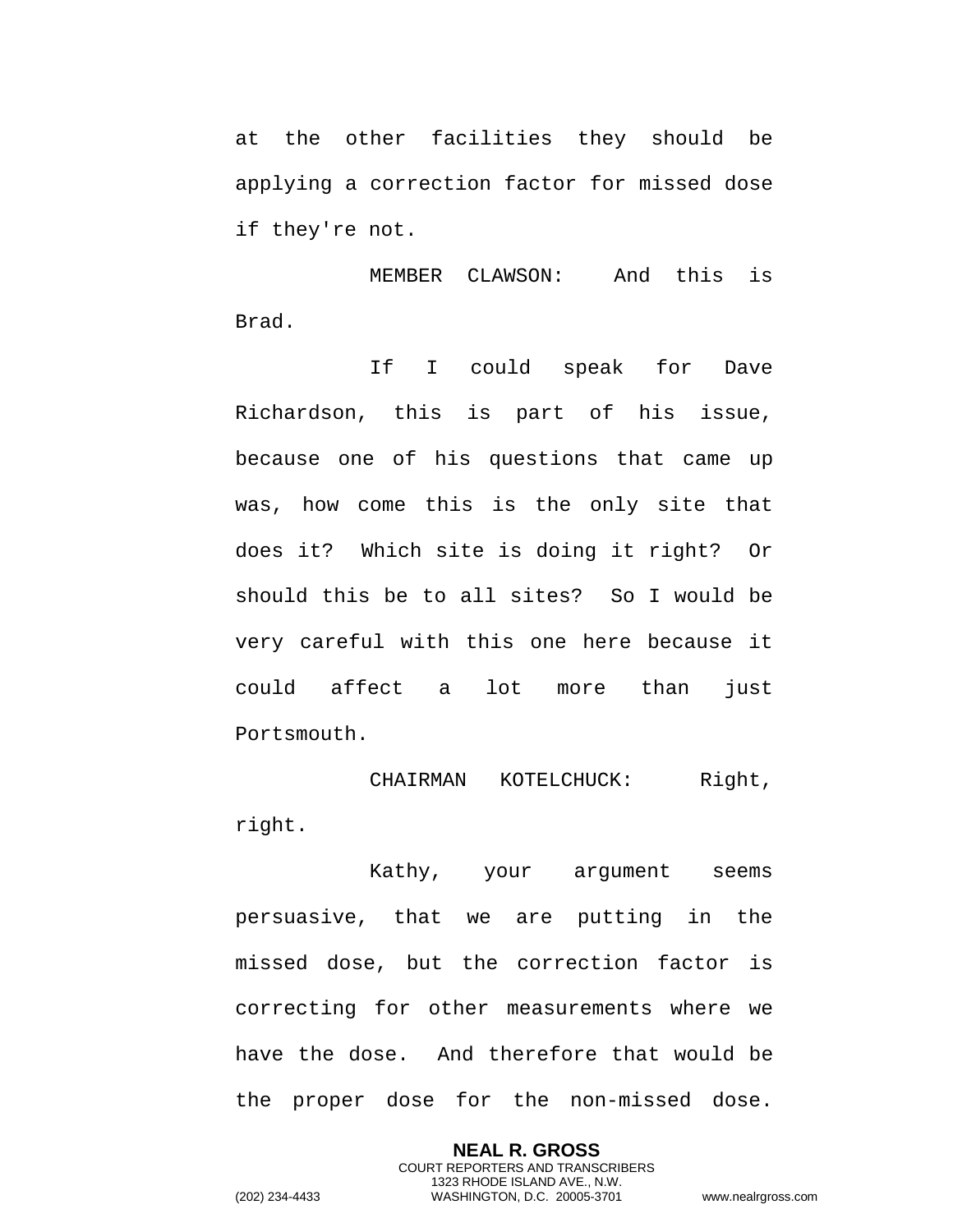And therefore, we should, if you will, extrapolate it to the missed dose.

MS. BEHLING: Excuse me.

You have to remember this is missed dose, not unmonitored dose. And missed dose is based on a dosimeter --

CHAIRMAN KOTELCHUCK: Right.

MS. BEHLING: -- and a less-than-LOD type of a reading from a dosimeter. So if you are going to apply a correction factor to a dosimeter reading, it gets applied to a missed dose also.

CHAIRMAN KOTELCHUCK: Right.

MS. BEHLING: So this needs to be looked at, I think, at all of the sites where a correction factor is being used.

CHAIRMAN KOTELCHUCK: Yes.

MR. SMITH: This is Matt Smith, ORAU team.

CHAIRMAN KOTELCHUCK: Yes?

**NEAL R. GROSS** COURT REPORTERS AND TRANSCRIBERS 1323 RHODE ISLAND AVE., N.W.

MR. SMITH: You know, on this issue, typically, the LOD as it's developed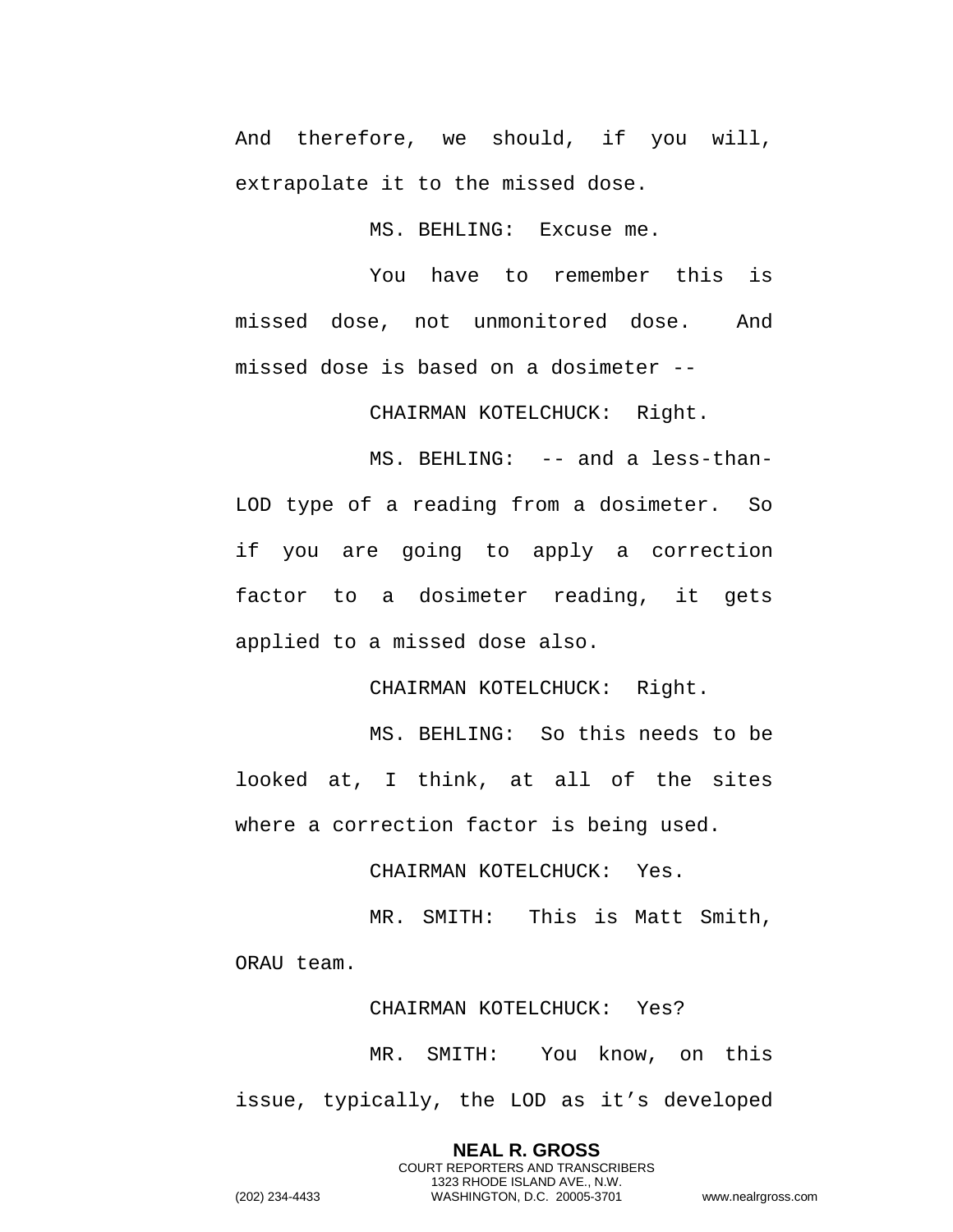for each TBD is taking into account all the parameters that would affect that final value. This particular TBD is, again, what I would say, kind of a one-off, in that had it been done like other TBDs, anything like a correction factor would have been embedded into the final LOD value, so that we're not applying things on top of it.

In the early days of the project, we had many different TBD authors working all at the same time in a rapid fashion. So now that we're 10 years, 11 years, 12 years down the road, as we look back over these, we do see different approaches, as we see here.

But the general approach has been for each TBD to develop an LOD value that is a one-stop, one-stop-shopping, if I could put it that way, value that we can use. In many cases, when you peel back the layers, you will find LOD values that are given in the TBD already contain a good degree of

> **NEAL R. GROSS** COURT REPORTERS AND TRANSCRIBERS 1323 RHODE ISLAND AVE., N.W.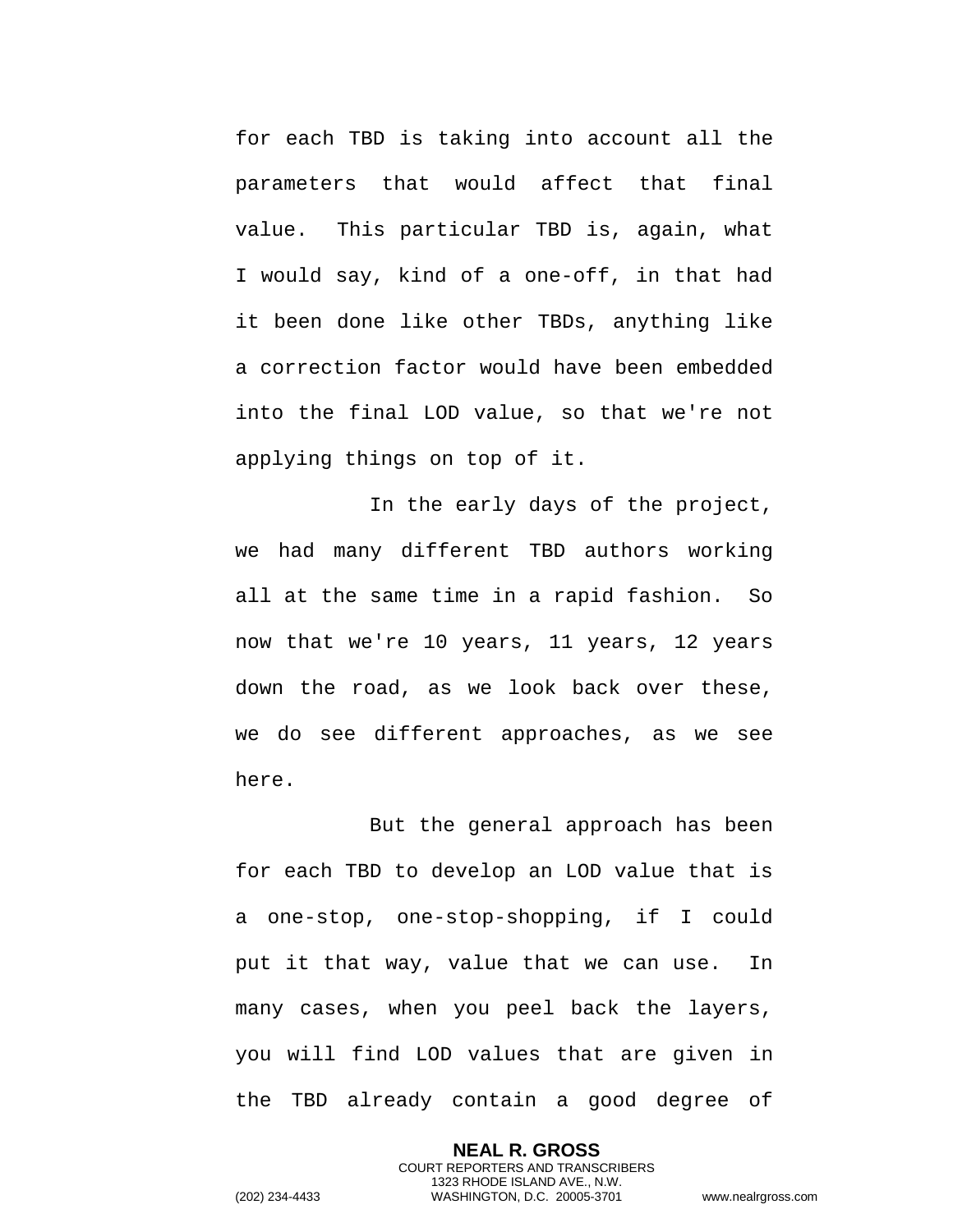cushion in a sense. If you go back and look at them carefully, you will find that the actual LOD is usually lower than what is given in the TBD, but in the spirit of claimant favorability, some extra cushion has been added along the way.

Again, I would say that this TBD is an example of where it was done just differently than the rest of them.

MR. CALHOUN: So what you're saying there, Matt -- this is Grady -- is if the LOD, which is Limit of Detection, by the way, for those out there who didn't know that -- the LOD on some of these other sites may very well include a correction factor. But in the Portsmouth TBD the correction factor is called out individually.

MR. SMITH: That's correct.

MR. CALHOUN: Is there any way we can verify that somehow?

MR. SMITH: You know, right now, you're correct, Grady, that the variety of

> **NEAL R. GROSS** COURT REPORTERS AND TRANSCRIBERS 1323 RHODE ISLAND AVE., N.W.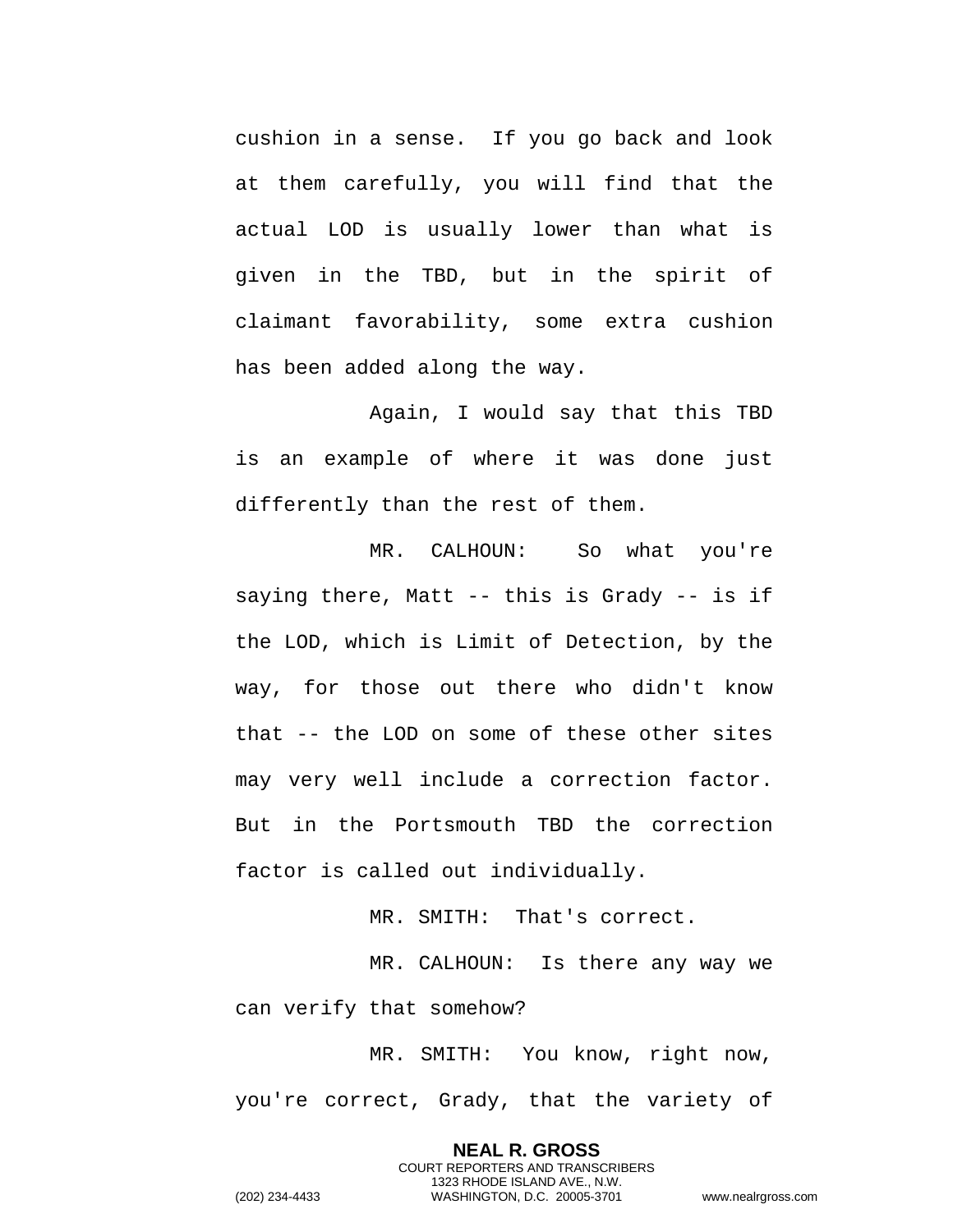GDPs are in kind of a constant -- some have been revised already, but they are probably due for another revision. And that is something that I know is on the list to take a look at, based on the conversations in these meetings, just to double-check that.

MR. CALHOUN: It looks to me that the ORAU, based on our Project Plan -- I just pulled it up, not the ORAU. The Portsmouth External Dose TBD for our current plan is scheduled to be done July 1st of 2014.

MR. SMITH: Yes, there are other issues relating to GDPs that are open.

MR. CALHOUN: Right.

MR. SMITH: And certainly, it would just make sense to grab this one and include it.

My preference, from the ORAU team viewpoint, is that LOD values are just set values that include any and all adjustments, corrections, or errors that need to be

> **NEAL R. GROSS** COURT REPORTERS AND TRANSCRIBERS 1323 RHODE ISLAND AVE., N.W.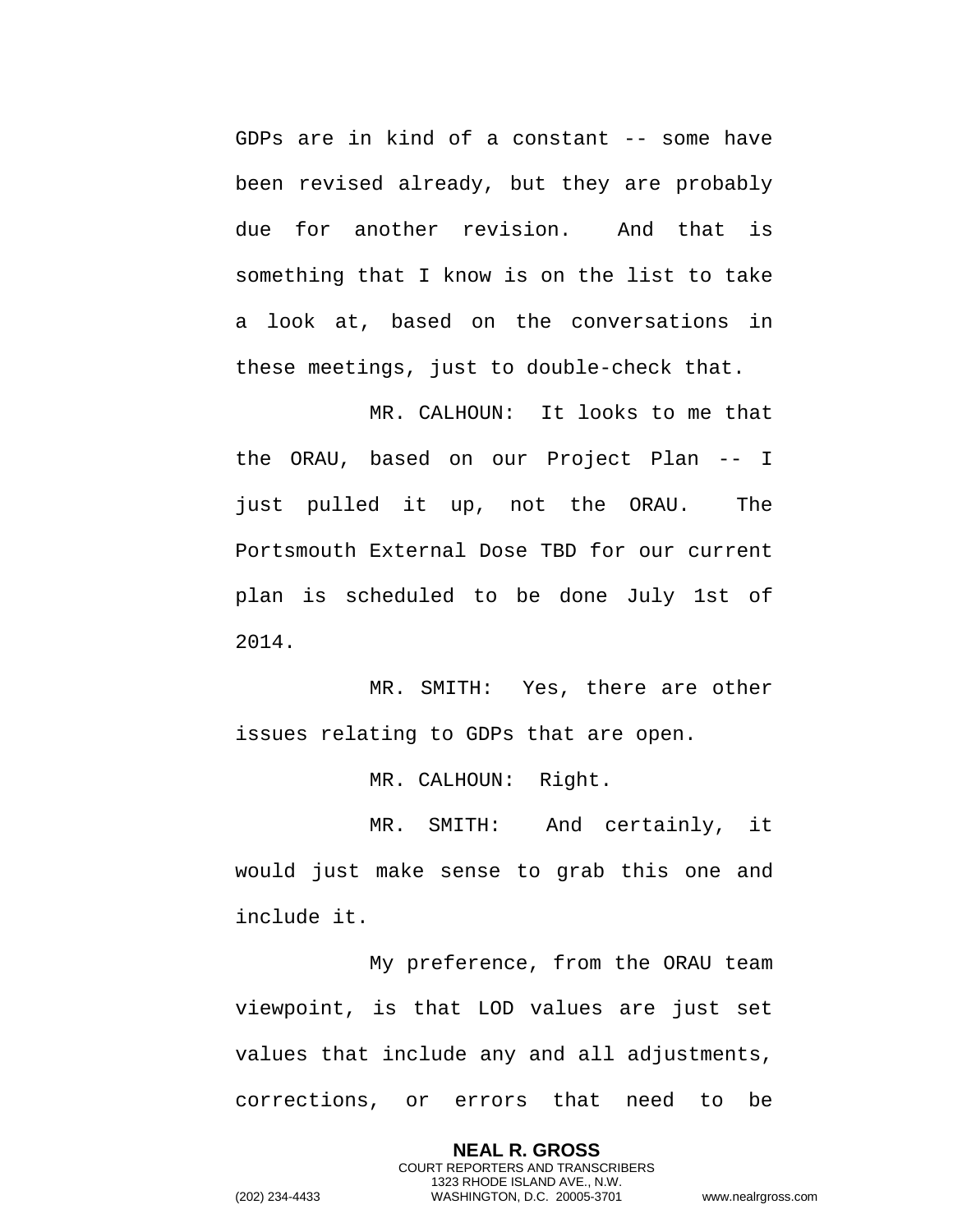accounted for.

MR. CALHOUN: Well, in an effort to try to put this one to bed, I think maybe we will try to at least look at some of the other GDP LODs and see if we can come up with some kind of explanation or something that shows that the correction factors may be embedded in those. Would that be sufficient to the Subcommittee to close this out, if that turns out to be the case?

MEMBER CLAWSON: Well, this is Brad.

Not being as savvy on all of this as everybody else, I guess I would refer this to our contractor.

Doug or Kathy, is this going to take care of the bigger picture? I still feel a little bit uneasy. What are your feelings on this?

MR. FARVER: Kathy, I will let you speak.

> **NEAL R. GROSS** COURT REPORTERS AND TRANSCRIBERS 1323 RHODE ISLAND AVE., N.W.

MS. BEHLING: Well, what I am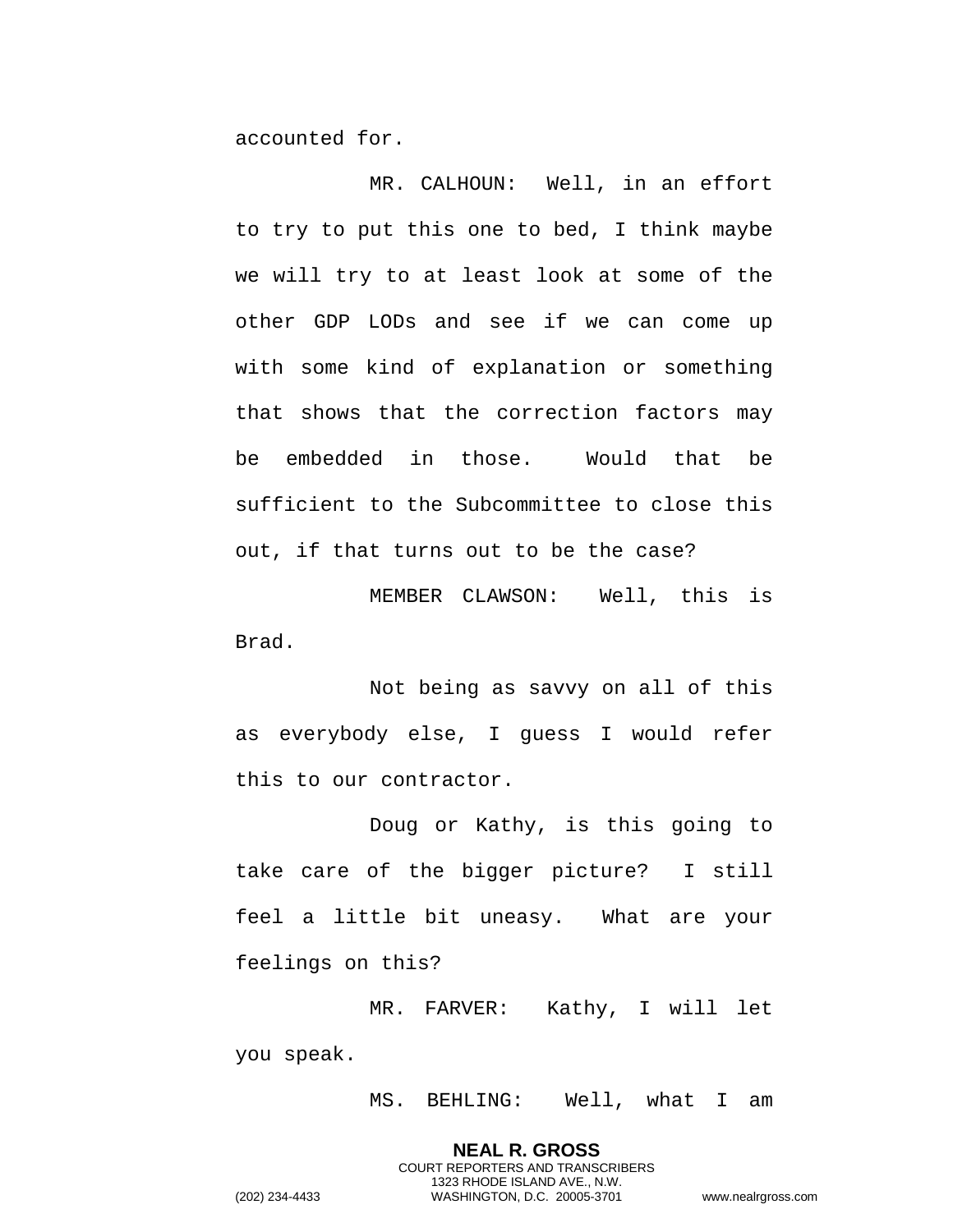hearing, if I am correct in what I am hearing, you are only going to look at the GDP sites. I guess I would also like to know what about some of the other DOE facilities. Is that what I am hearing you say, that you would look at the other GDP sites?

MR. CALHOUN: Well, we can ask some people just in general. I don't know if -- I mean, if it is available, we can look. But drilling down into every LOD for every site, because keep in mind there's multiple dosimeters that were used throughout time for each individual site. I mean, we potentially have hundreds of scenarios to look through. But, if we can determine that that's the case and this is an older TBD, I think that should make people feel better.

MS. BEHLING: And I agree. I would just like to see maybe the GDP and, also, maybe just one or two other DOE-type

> **NEAL R. GROSS** COURT REPORTERS AND TRANSCRIBERS 1323 RHODE ISLAND AVE., N.W.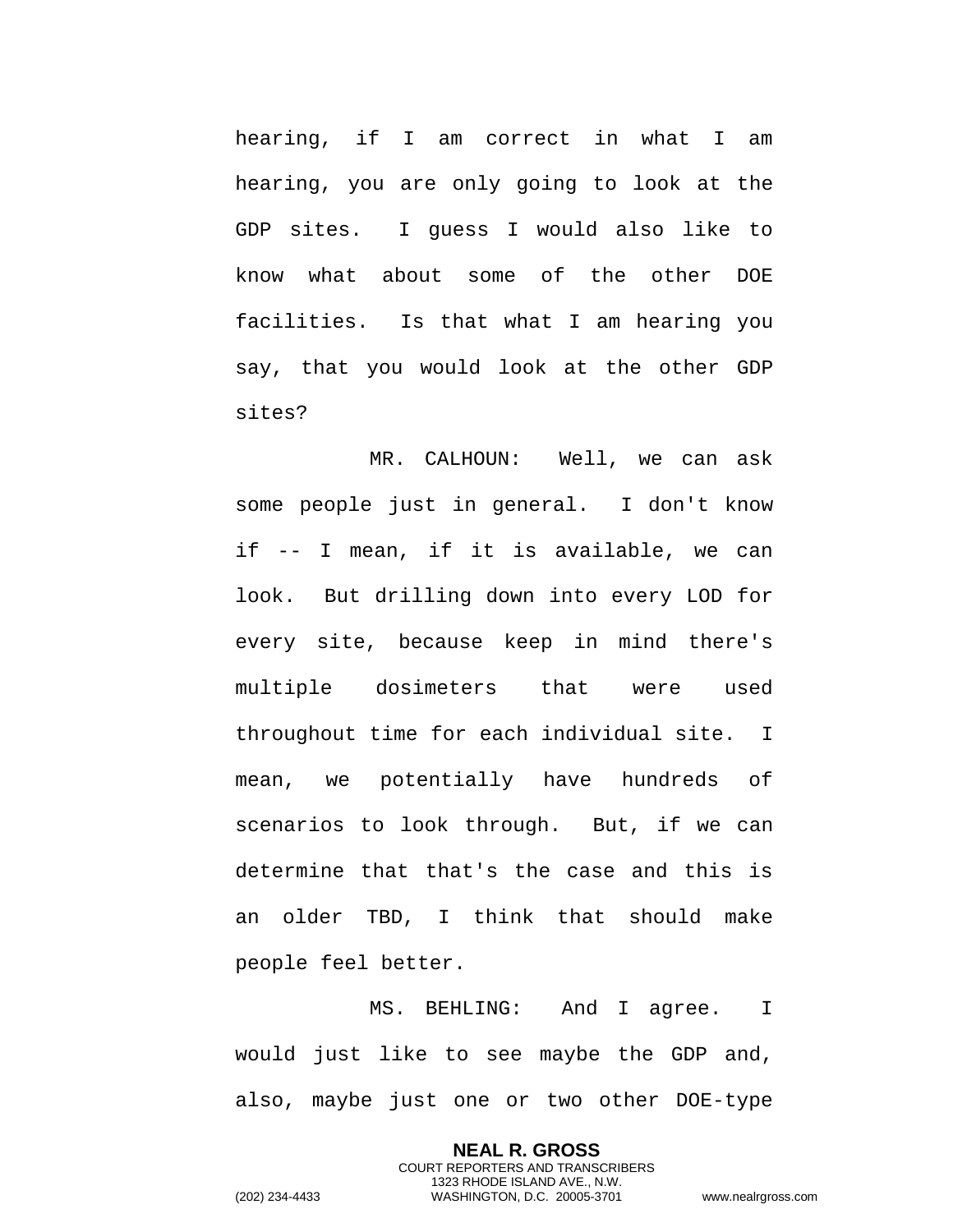sites. And perhaps you are correct, perhaps the LOD values do incorporate this misseddose factor, the dosimeter correction factor I mean. But it would be nice to have a little bit more information, so that we can convince ourselves that that is the case.

DR. BUCHANAN: This is Ron Buchanan.

I would suggest that you look something like at Oak Ridge and Los Alamos, something like that. Look at the labs. Because all of these places pattern their dosimetry after Oak Ridge and Los Alamos usually or maybe Hanford.

So, if you looked at these basic ones that developed the dosimeter -- Oak Ridge actually developed the holder and everything -- and see if their LODs incorporate a correction factor or not, either at the time when they did the readings years ago or for the development of the TBD. Because, then, I think you would

> **NEAL R. GROSS** COURT REPORTERS AND TRANSCRIBERS 1323 RHODE ISLAND AVE., N.W.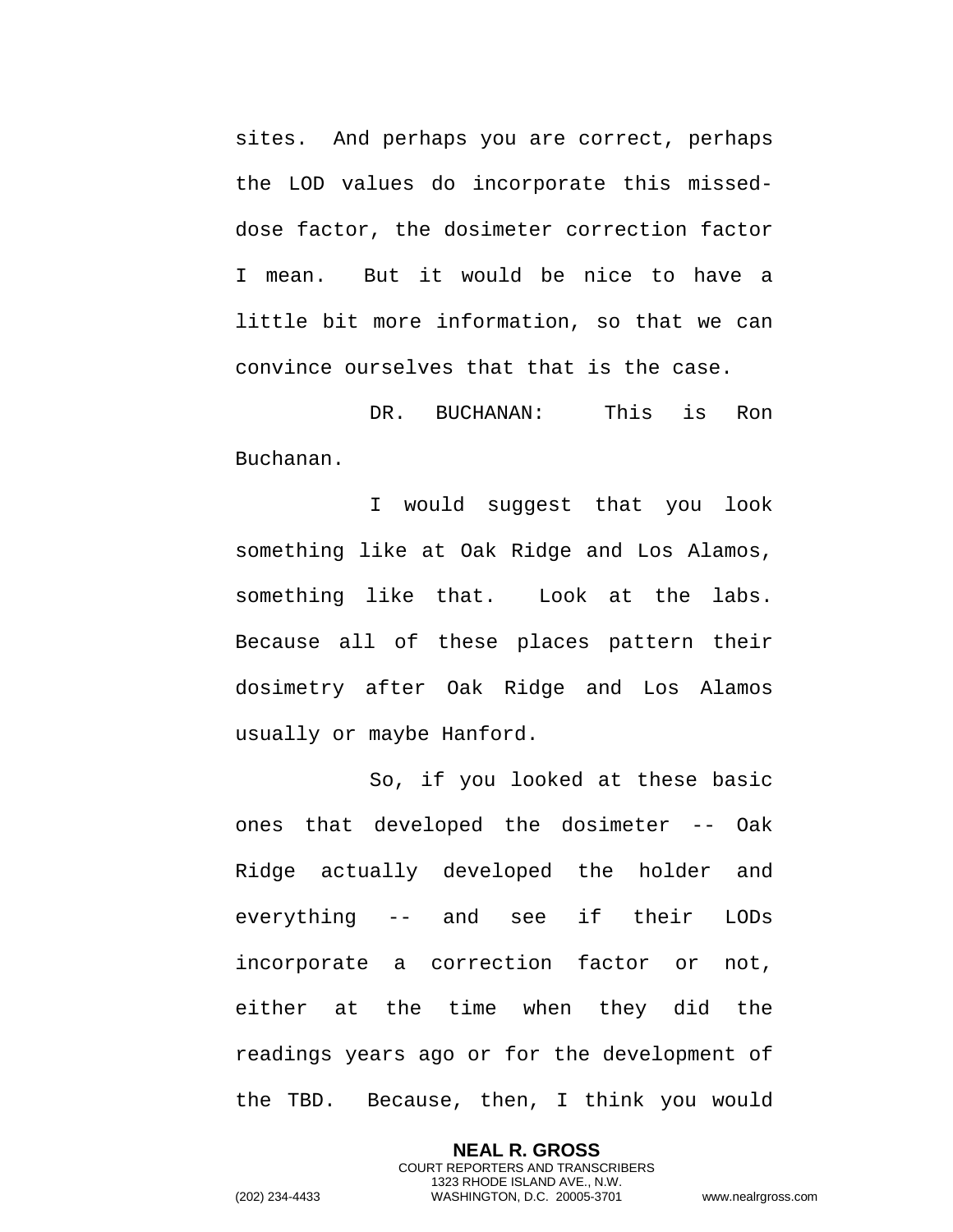feel a little more sure that the other sites that developed and copied their dosimetry off these basic National Labs, that they would be incorporated.

So I would suggest that you look also at a couple of the basic National Labs and see how that LOD has been determined. This might save you a lot of work in looking at every site.

MS. BEHLING: I absolutely agree, Ron. Oak Ridge National Labs would be a great facility to look at. You're absolutely right.

MR. SMITH: Yes, this is Matt Smith again.

Both of you said exactly what I was about to say. Portsmouth is hand-inhand with Oak Ridge in terms of the pedigree on the dosimetry system. So we'll benchmark off of Oak Ridge.

CHAIRMAN KOTELCHUCK: That sounds like a resolution.

> **NEAL R. GROSS** COURT REPORTERS AND TRANSCRIBERS 1323 RHODE ISLAND AVE., N.W.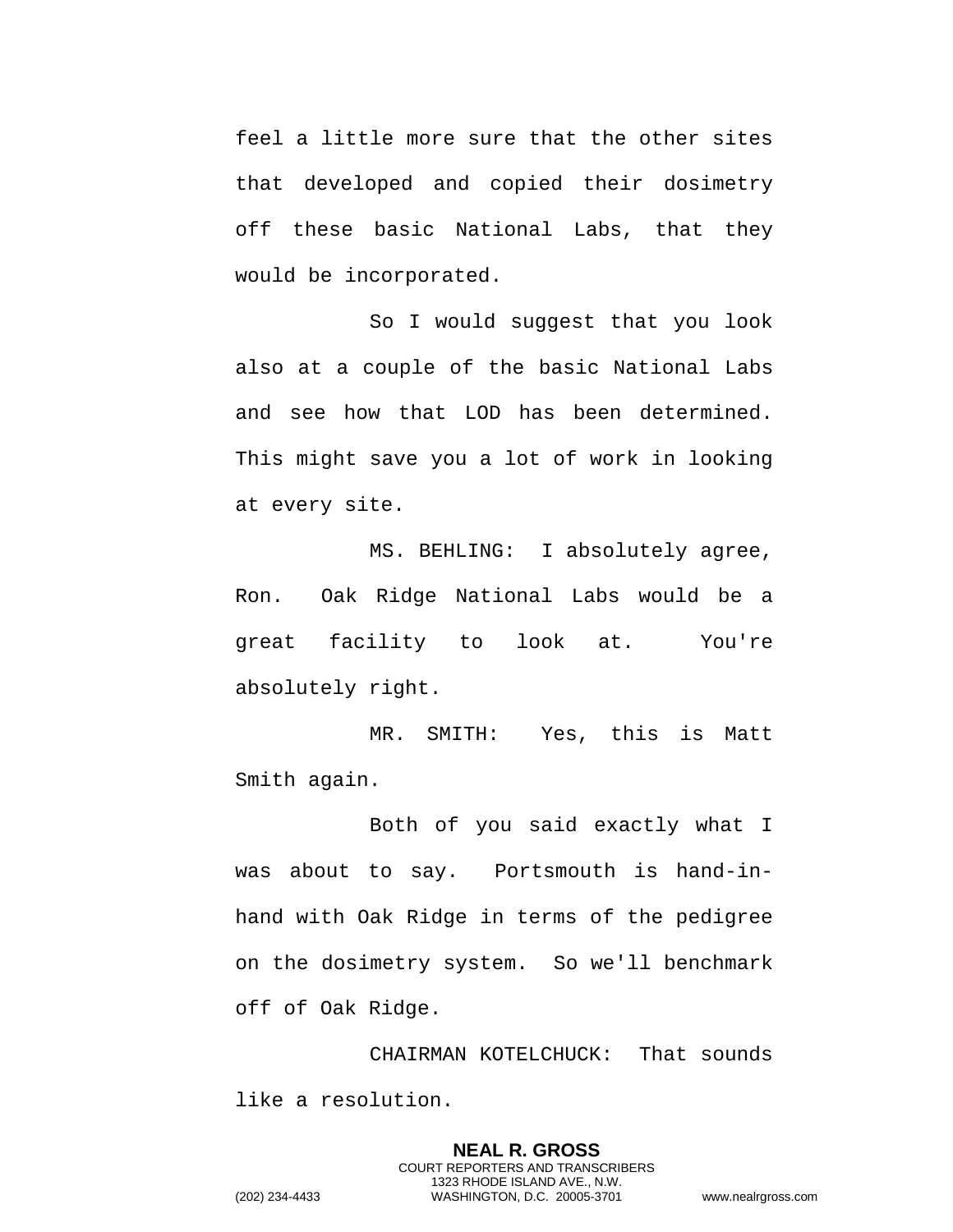MR. FARVER: So do you want me to enter in that NIOSH will investigate and compare with a few other facilities?

CHAIRMAN KOTELCHUCK: Well, with the GDP facilities and others.

MR. SMITH: This is Matt Smith.

The most appropriate one to use with relation to Portsmouth and the other GDPs would be Oak Ridge.

MS. BEHLING: Oak Ridge, yes.

CHAIRMAN KOTELCHUCK: Okay. So GDPs and Oak Ridge.

MR. FARVER: Okay. And the goal is what, to produce a report?

CHAIRMAN KOTELCHUCK: It could be verbal.

MR. CALHOUN: Whatever you would like to do. I mean, I think that a onepager or something. I don't think it is going to be super-involved, actually.

MR. FARVER: Well, I would like to see something in writing, though.

> **NEAL R. GROSS** COURT REPORTERS AND TRANSCRIBERS 1323 RHODE ISLAND AVE., N.W.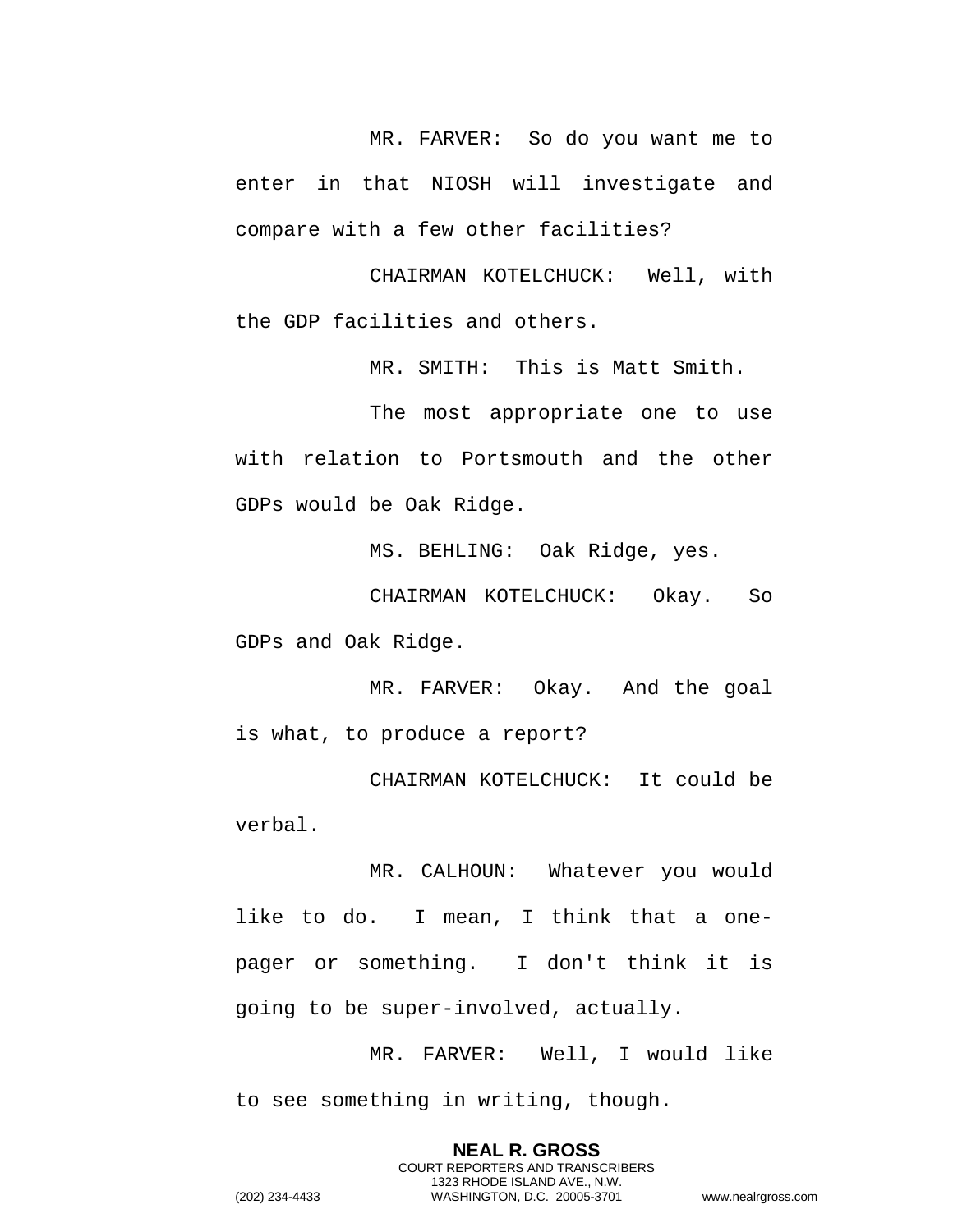MR. CALHOUN: Some kind of White Paper or something, sure.

CHAIRMAN KOTELCHUCK: Okay?

MR. FARVER: Put the verbiage in. MEMBER MUNN: Yes, that's reasonable. Even if it is only a single paragraph, it will do.

CHAIRMAN KOTELCHUCK: Good. But we will check it out. So this will come back to us. That's fine.

So that does what we can do for Portsmouth, right? You said there was only that one outstanding. So, I think we're ready to go on to Hanford.

MR. FARVER: Okay. Just a second while I update.

CHAIRMAN KOTELCHUCK: Surely.

MR. FARVER: Okay. I sent out the Hanford matrix yesterday, I believe.

MR. STIVER: Can everybody see the matrix that's up there now? I'm on page 10, which is the Hanford 10 Set.

> **NEAL R. GROSS** COURT REPORTERS AND TRANSCRIBERS 1323 RHODE ISLAND AVE., N.W.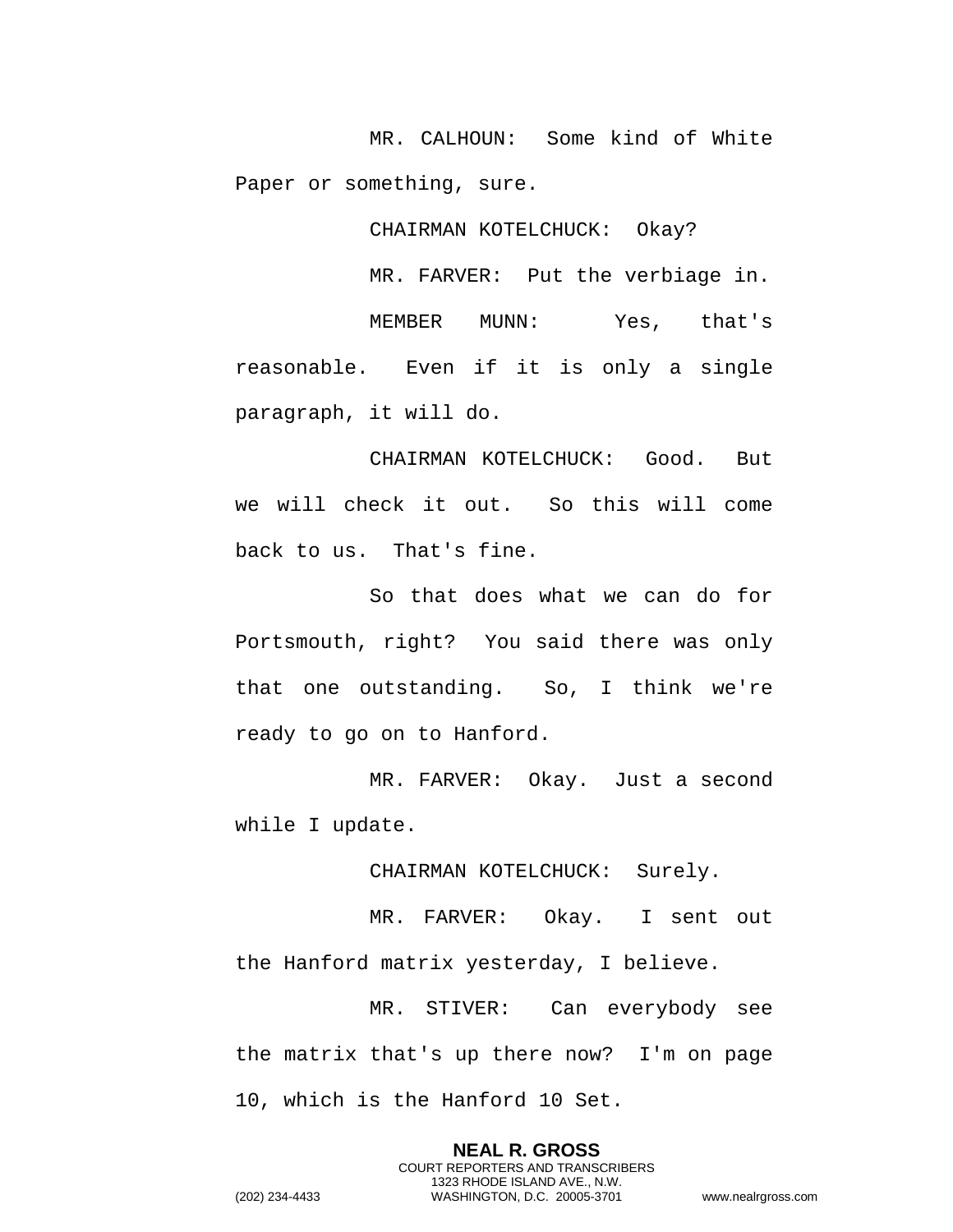CHAIRMAN KOTELCHUCK: Yes, I have it, for one.

MR. STIVER: Okay. Does everybody else who is on Live Meeting see this?

MEMBER CLAWSON: John, this is Brad. I can see it.

MR. STIVER: Okay. Alright. I just want to make sure we're all on the same page.

CHAIRMAN KOTELCHUCK: I'm good.

MR. FARVER: The first finding for the Hanford is on page 10. It is 227.1.

CHAIRMAN KOTELCHUCK: There we are. Okay.

MR. FARVER: Defining concerns, using the correct target organ for the medical dose.

Okay. A little background on the case. Let's see. Here's a pipefitter diagnosed with lymphoma of the stomach in 2001. And let me go to the findings.

> **NEAL R. GROSS** COURT REPORTERS AND TRANSCRIBERS 1323 RHODE ISLAND AVE., N.W.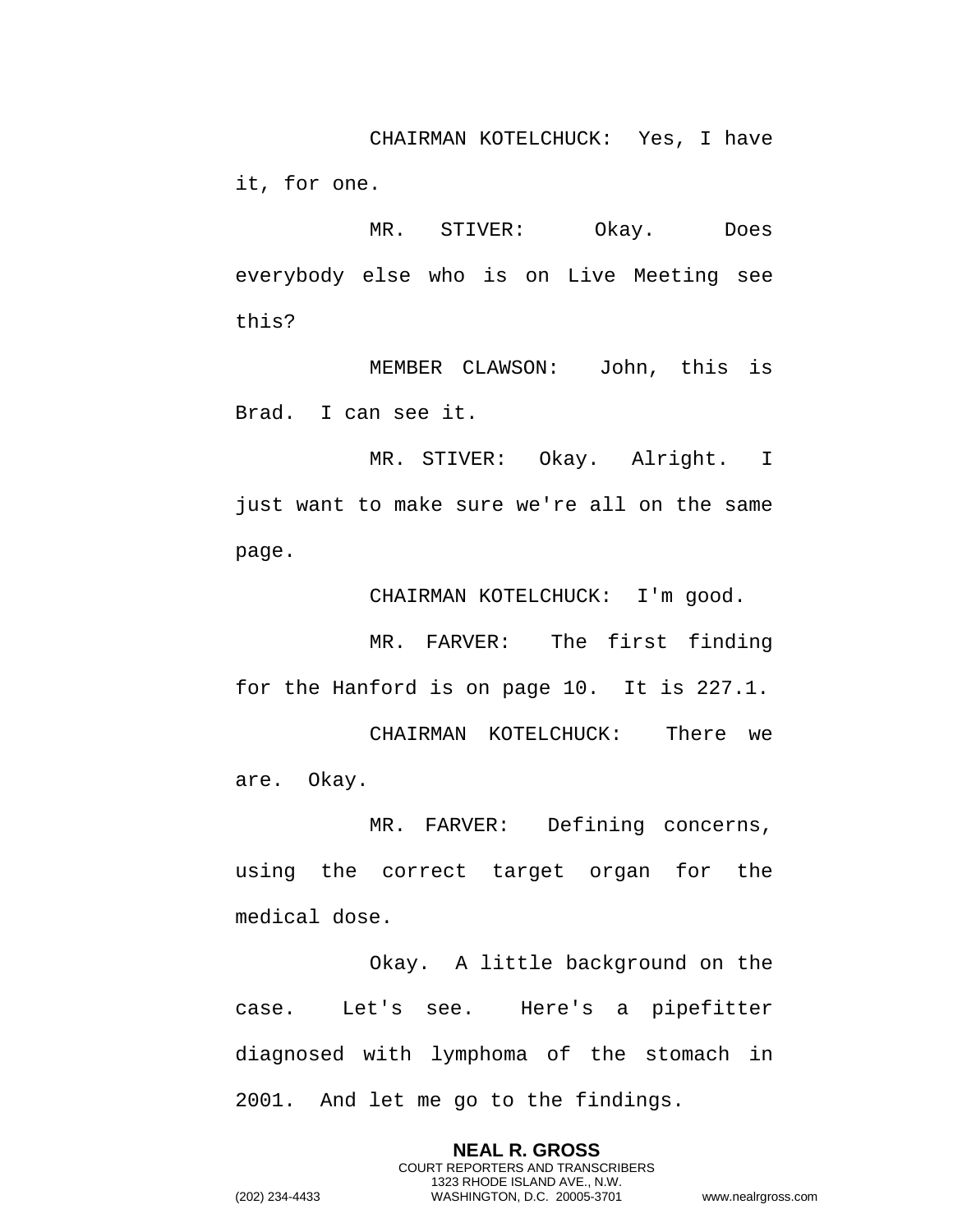Okay. Our point of view was that they used the incorrect organ. They assigned the dose values for the remainder organ. And we thought it would be more appropriate to use the stomach as the target organ. And so that was the basis for the finding. We thought they used the wrong organ.

And you can read through the NIOSH response. But the short version is there were three PERs that were issued later on that pretty much implemented what our findings were about, about using the stomach as a target organ.

And they went back and they did redo the case. I don't believe the compensation changed. It was an overestimate anyway.

But that's the short story on that one, that we had some issues, but the PERs that came out called to redo the case. And when they redid the case, they used a

> **NEAL R. GROSS** COURT REPORTERS AND TRANSCRIBERS 1323 RHODE ISLAND AVE., N.W.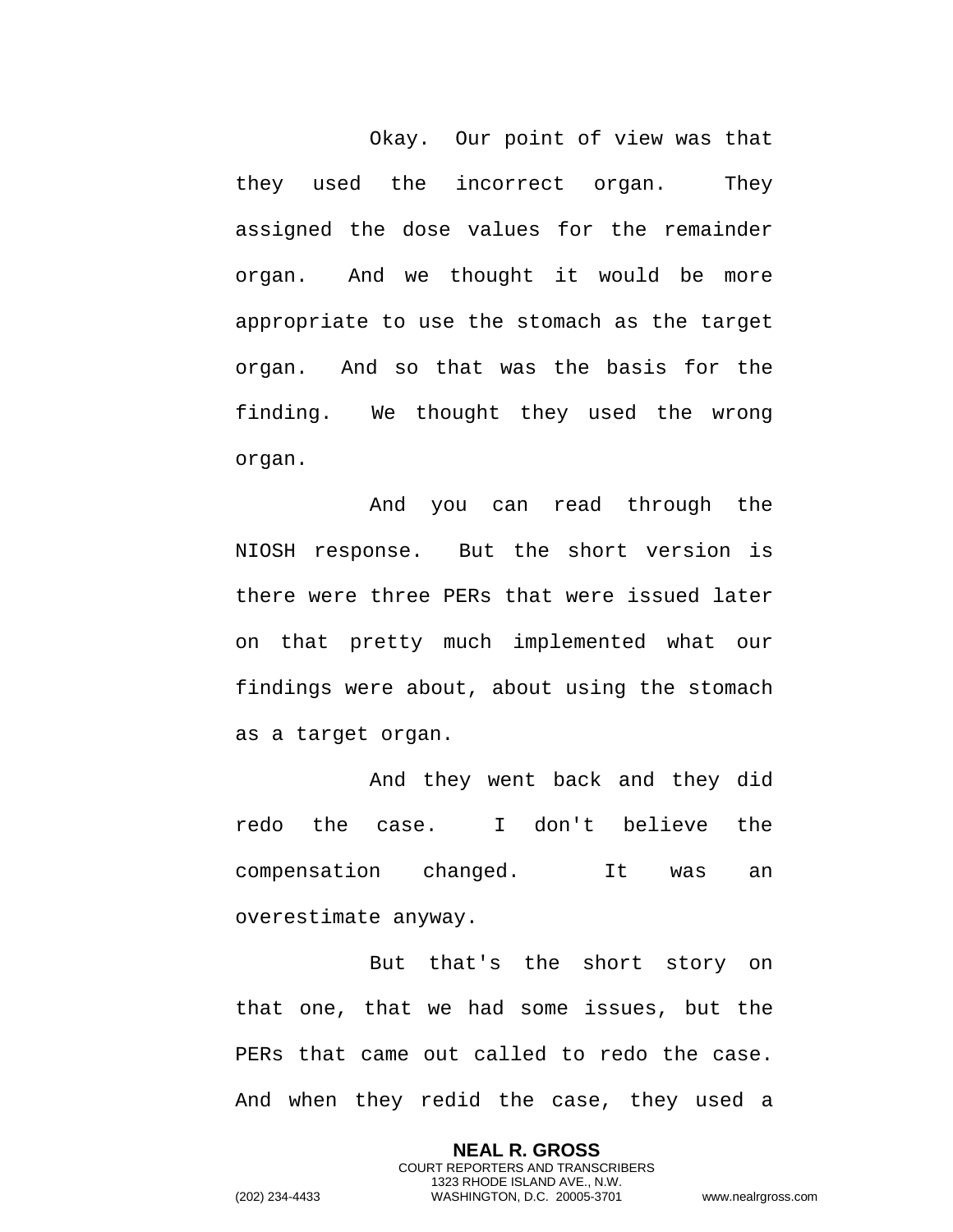method that we had --

CHAIRMAN KOTELCHUCK: That is to say, used the stomach as the organ --

MR. FARVER: Yes.

CHAIRMAN KOTELCHUCK: -- in question?

MR. SIEBERT: This is Scott.

One thing I do want to point out is that does not make it an error originally because stomach was not an option in the original TBD. That was before we were breaking that information out. So using the remainder was the most appropriate thing at the time.

We do agree -- and that's why we have updated since then -- that stomach is a better selection. And that's why it has been updated and changed. But I just wanted to point that out, that the dose reconstructor didn't make an error. They did what was in the TBD at the time.

MR. FARVER: Right.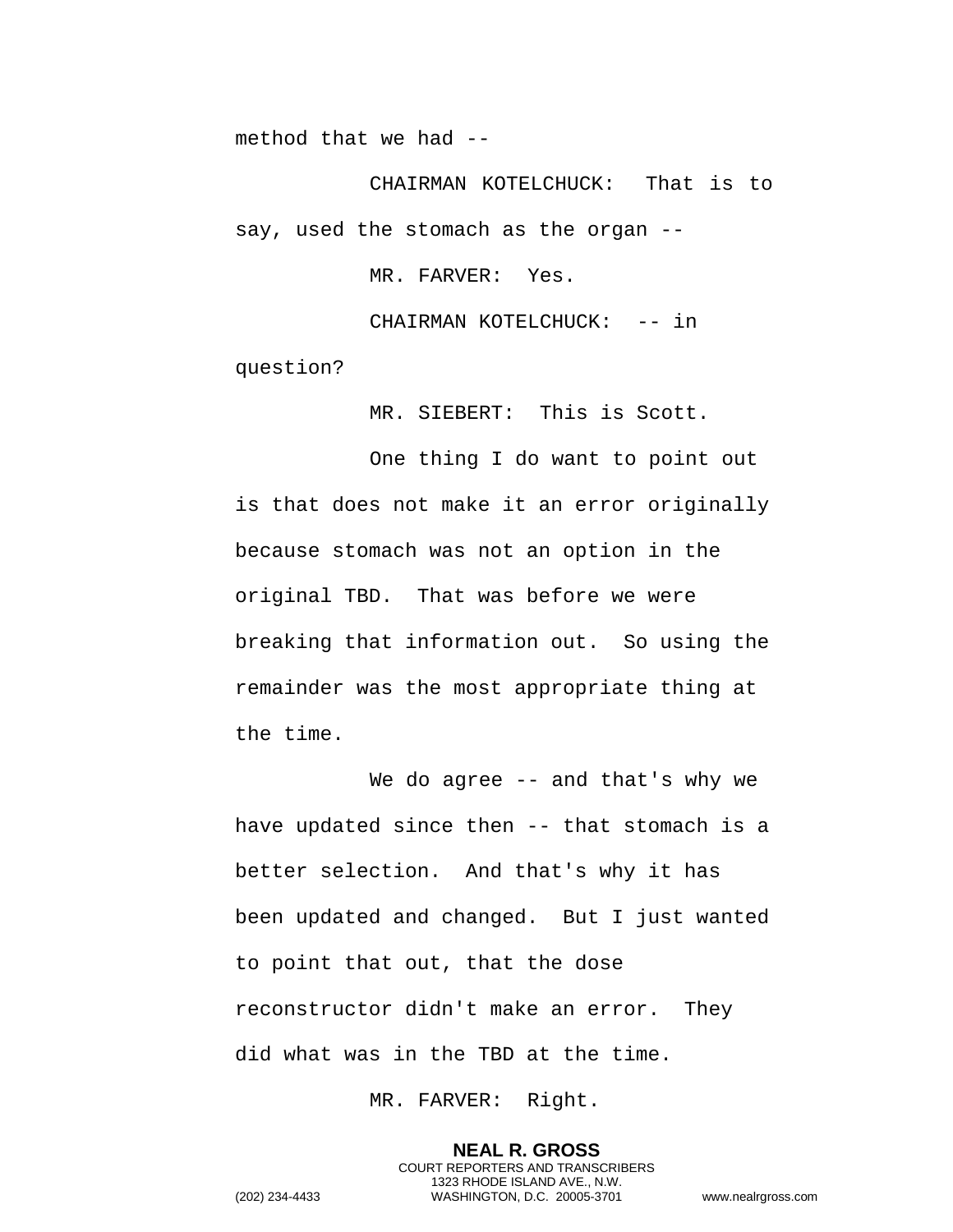CHAIRMAN KOTELCHUCK: Okay.

MR. FARVER: And so, really, all those changes have been made, and we suggest we can close that finding.

CHAIRMAN KOTELCHUCK: Right.

In a review, how would this be classified, later on when we review for our report to NIOSH or to HHS?

MR. FARVER: Classified?

CHAIRMAN KOTELCHUCK: That is to say, this is resolved, but if it wasn't an error but based on what was done in the first PER or the guidance through the first PER, then this is a change. And we had categories A, B, C, D, E for change.

MR. FARVER: Oh, and I forgot to put them in here. Okay. I'll have to go back and put those in.

MR. STIVER: Wouldn't that be C, Doug.

> This is Stiver. It would be the external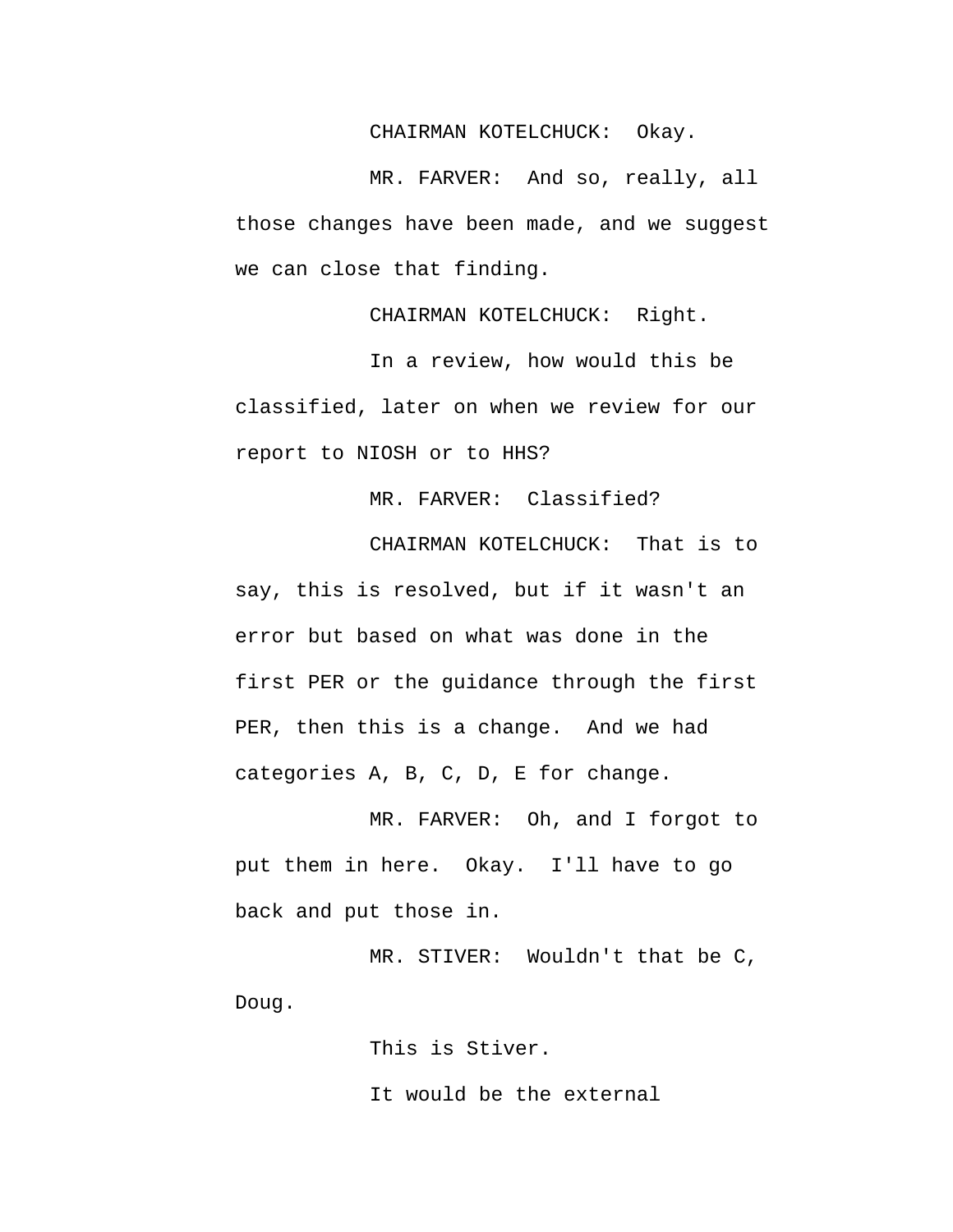dosimetry model?

MR. FARVER: It would be because we disagreed, basically, with the technical basis.

CHAIRMAN KOTELCHUCK: Good, good. Okay. Fine. Then, C it is. I think we can go on.

MR. FARVER: Okay, 227.2, this is the internal dose model, very similar, and it was PER-9 or PEP-9, and I got corrected on that. The letter in the file states PEP, but Kathy tells me that early on the PERs were PEPs, and it is the same thing, I believe. But that PER took care of that issue.

CHAIRMAN KOTELCHUCK: Good.

MR. FARVER: Once again, it was using the stomach as the appropriate organ.

CHAIRMAN KOTELCHUCK: Right. Good. The same issue, the same resolution, and the same categorization.

MR. FARVER: It would be under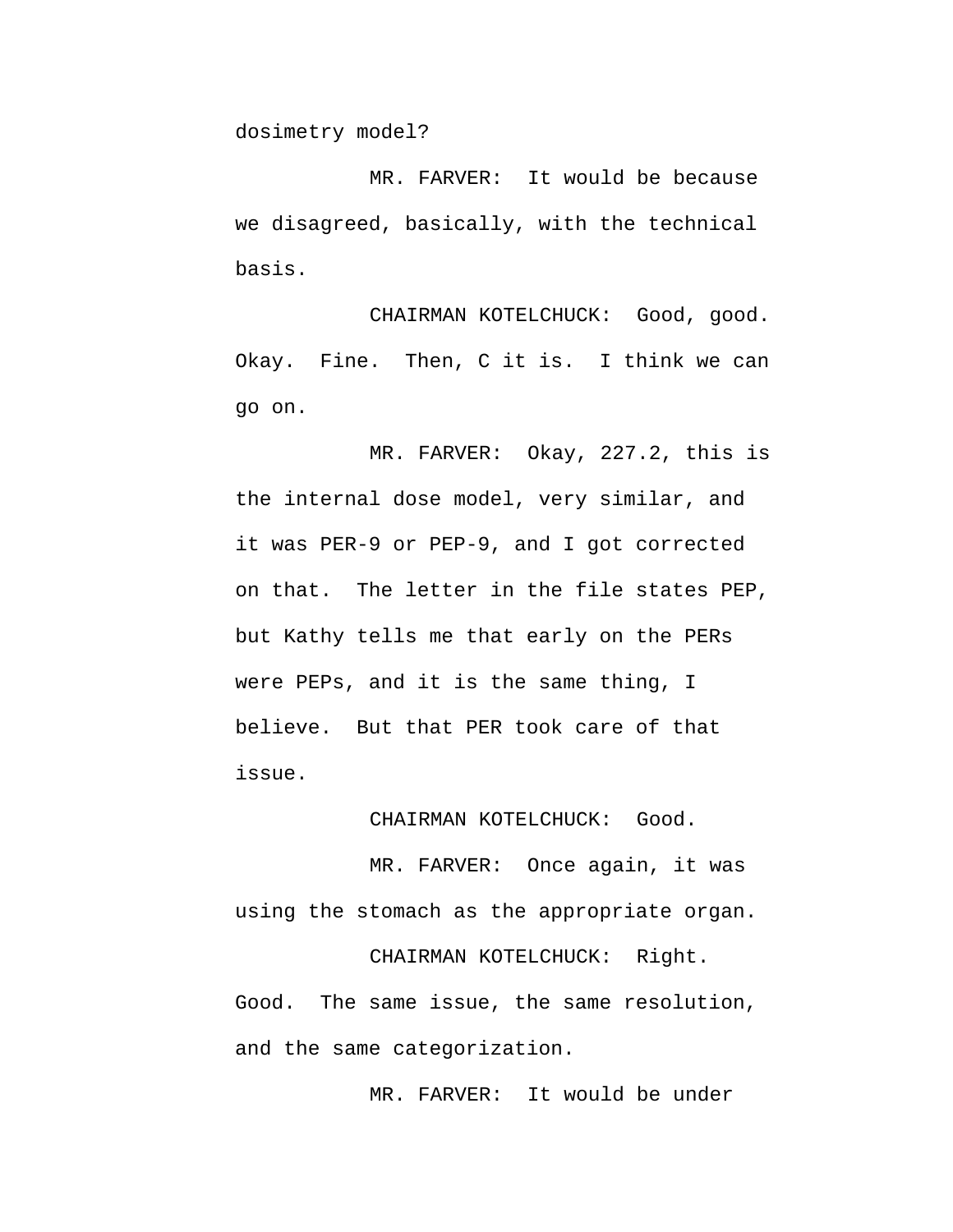external, and I'm not sure what category that is. I will have to go back and put in the appropriate category.

CHAIRMAN KOTELCHUCK: Okay.

MR. STIVER: External is Category C; internal would be Category D.

CHAIRMAN KOTELCHUCK: Good.

MR. KATZ: This is Ted.

Doug, because I don't recall the categorization, but it makes sense, everything you have said. My only question is, in cases like this where, then, NIOSH has changed the methodology, which has fixed the problem, do you also keep an accounting of that. So that, when the Subcommittee makes its report to the Board, and the Board to the Secretary, it can not only say, you know, there were "X" many where there was a methodology difference or a disagreement, but also that NIOSH improved the methodology consistent with that?

MR. FARVER: What has evolved is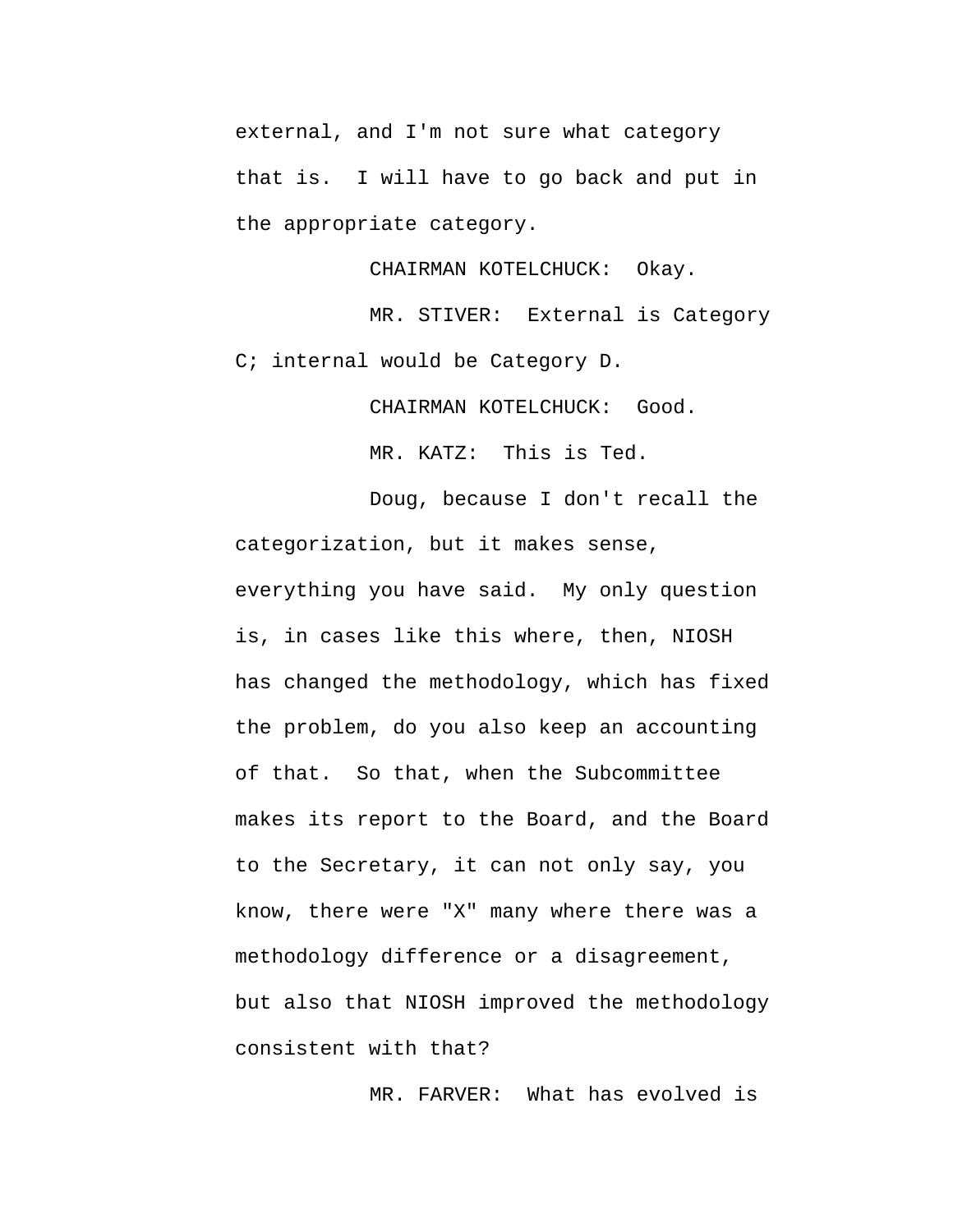we have our Table 2 checklist from our reviews, and that is pretty extensive. And that was decided on initially.

And now here later on, we are trying to speed things up and break things down. So we came up with just five generic categories. And that's the A, B, C, D category, E, F, I believe. So, we came up with basic categories.

And so now, I really think we are at a point that at some point we need to decide how we really want to categorize these from here on out. What kind of categorization do you want?

MR. KATZ: Doug, I don't want to disrupt this project in just getting through the cases. I am just raising the question because I think at the end of the day, when we do a summary report, we are going to want to know not only which ones were there method issues, but, then, which ones for which there were method issues did NIOSH,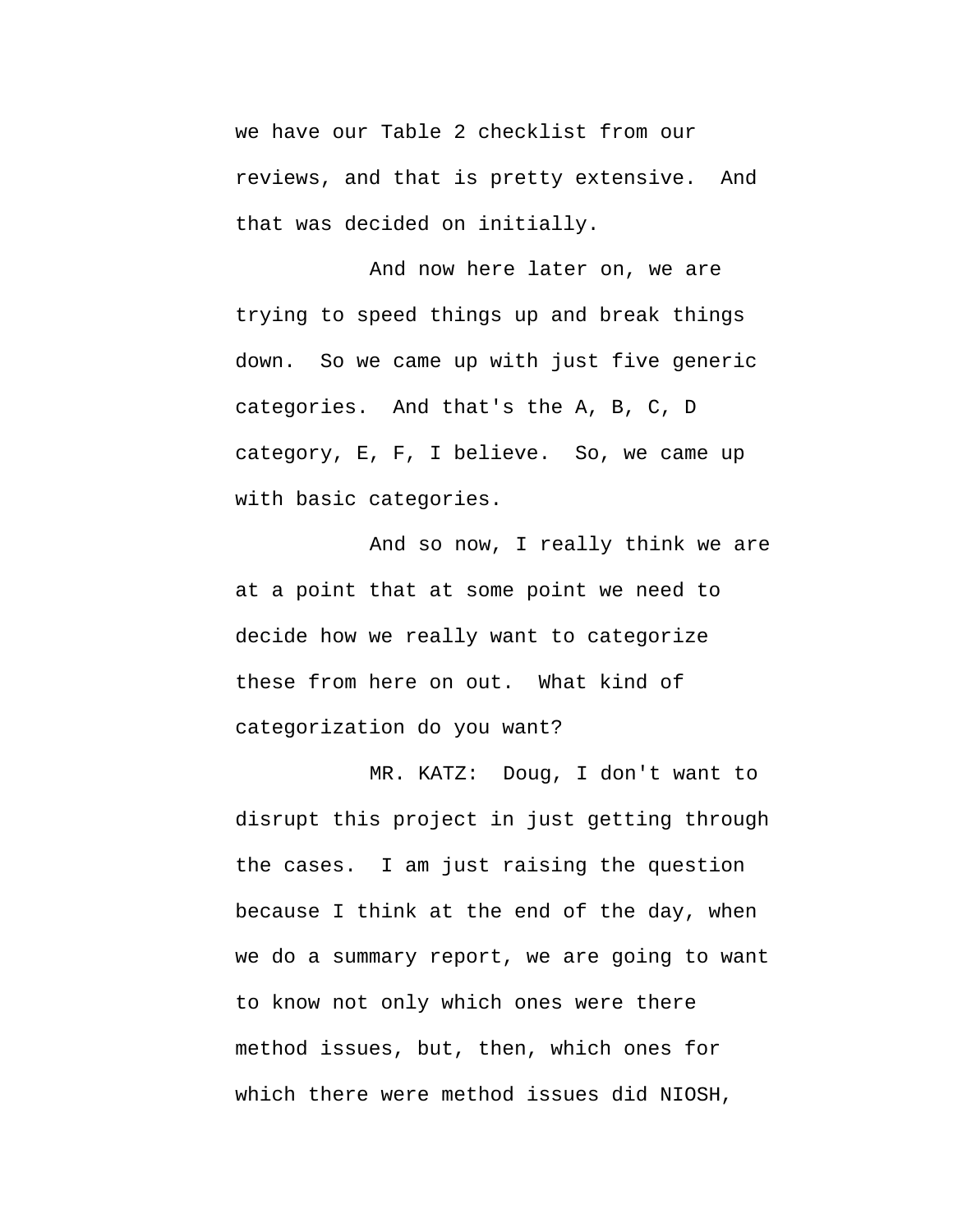then, improve the method, you know, obviating the problem in the future. So that's all I'm saying. We don't really need to wrestle through it right now. I don't want to slow the flow here.

MR. FARVER: No, no, no. I don't want us to slow the flow, but I'm saying we haven't been tracking that. And if that is going to be useful information, like from here on out, then maybe that is something somewhere we need to track.

MR. KATZ: Yes.

MR. FARVER: And we haven't talked about that. So I think one of our issues coming up is, what information would be useful that we don't have?

MR. KATZ: Okay. So that's all right. We have a discussion later of summarizing review results. So I guess we can address that, put it in there, but I just wanted to get that on the table because I think that will be an important data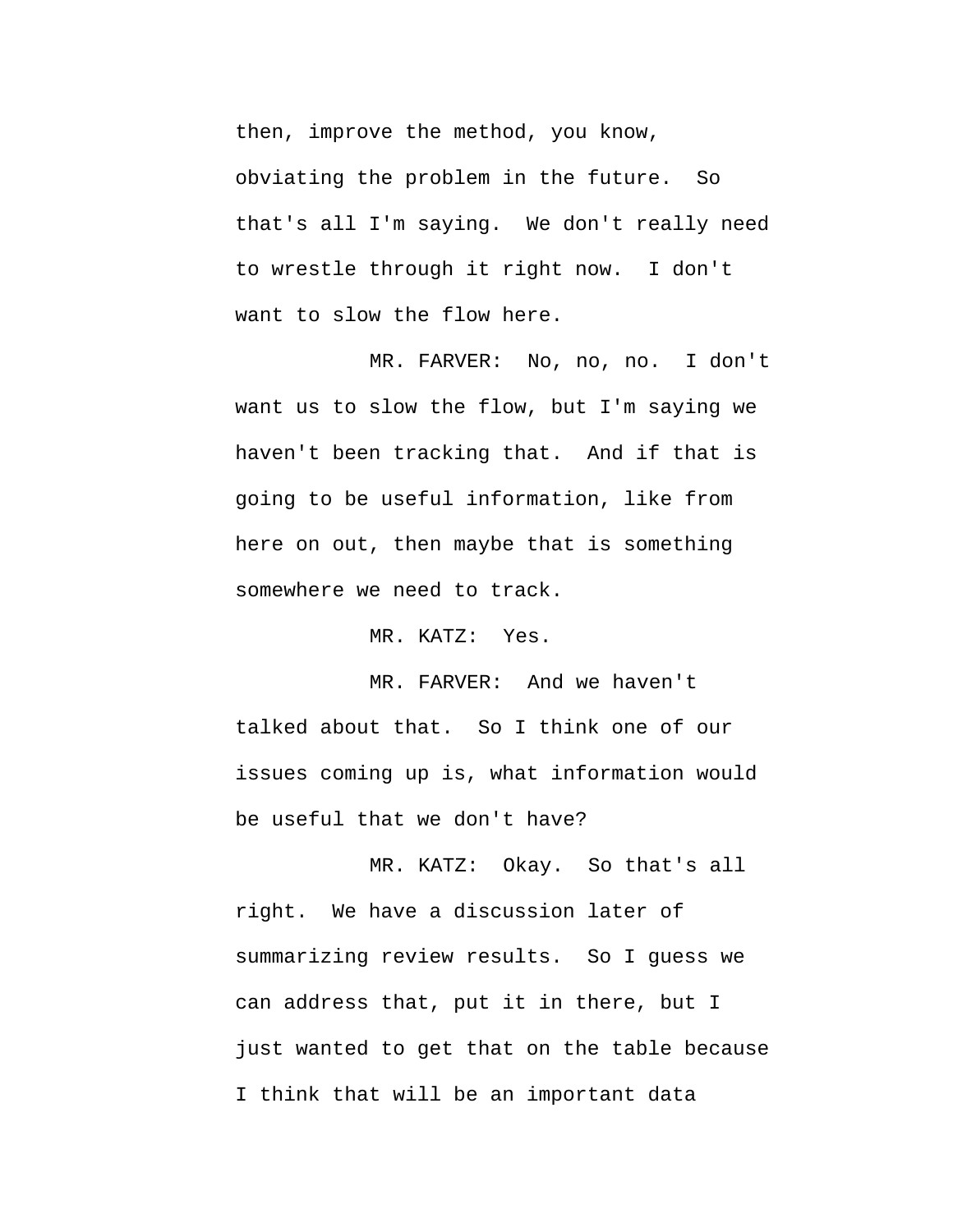element.

CHAIRMAN KOTELCHUCK: Okay. We'll come back to that, then, later. MR. FARVER: Okay. MR. CALHOUN: This is Grady. I just wanted to add one more

thing to that. And, Ted, I am glad you brought that up.

Even to go maybe a step further is that this change was made before anybody brought it to our attention that it might not be right. So this was a proactive change that we identified in May, just during the process of our normal Technical Document review and revision. Do you know what I'm saying?

MR. KATZ: Right. Yes.

MR. CALHOUN: But I would rather this not show up as somebody else found the problem; we fixed it. I would rather this show up as we found the problem or we found a need for an improvement and took care of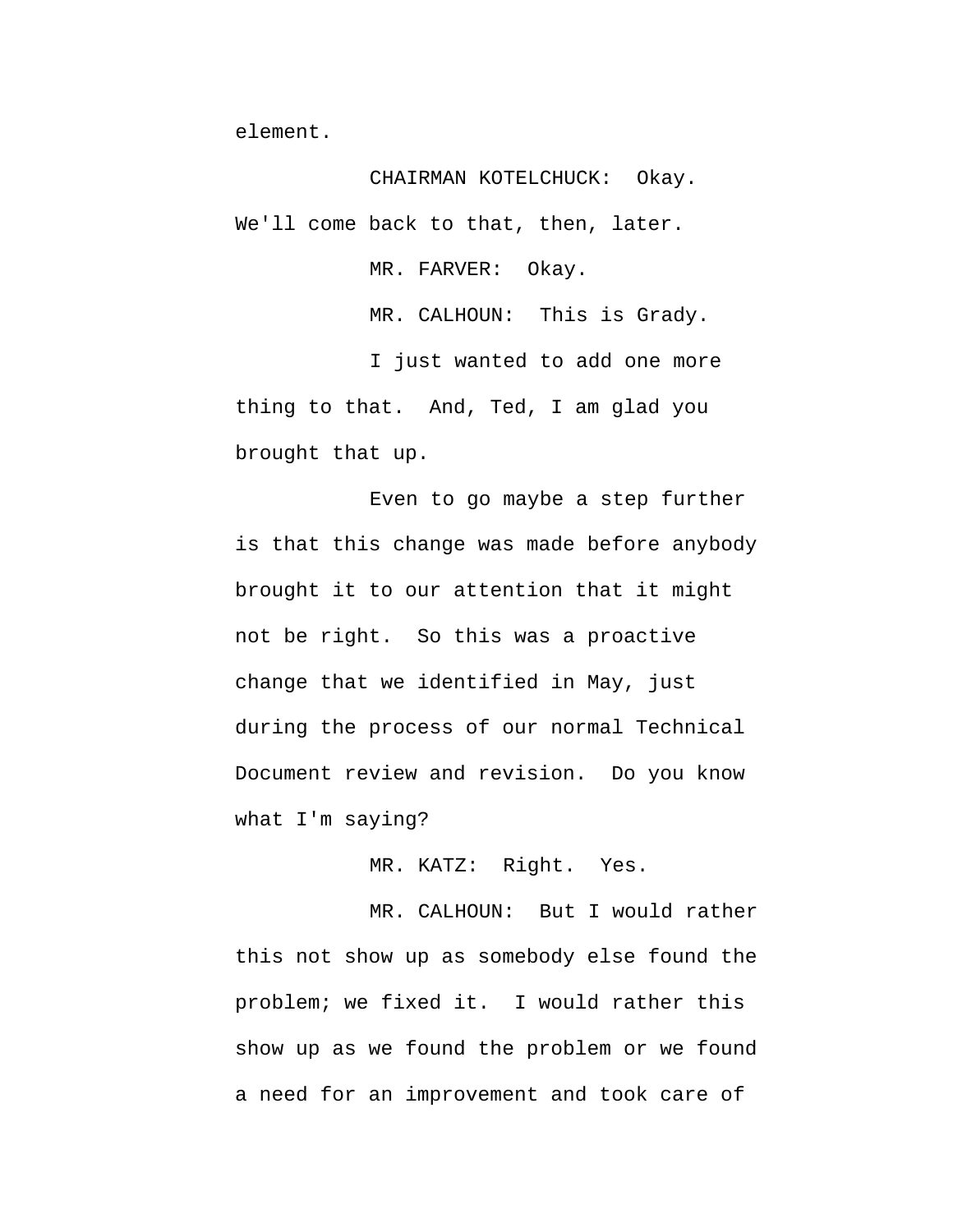that ourselves. It is just due to the lag that we have in these documents that we're reviewing, somehow that it appears to be that -- you may not see the good changes that we're making proactively.

MR. KATZ: Well, Grady, that's absolutely a correct distinction. And I think there will be two categories, the ones that actually you addressed in improvements on your own, and the other one where the Board was involved in finding the improvement. I think that is an important distinction.

CHAIRMAN KOTELCHUCK: Right, and let's come back to that when we're talking about summarizing review results later in the day.

And I understand the spirit of that. That is, that when there are things that are changed, we don't want implicitly to point a finger at some party and say, "You messed up," when, in fact, they didn't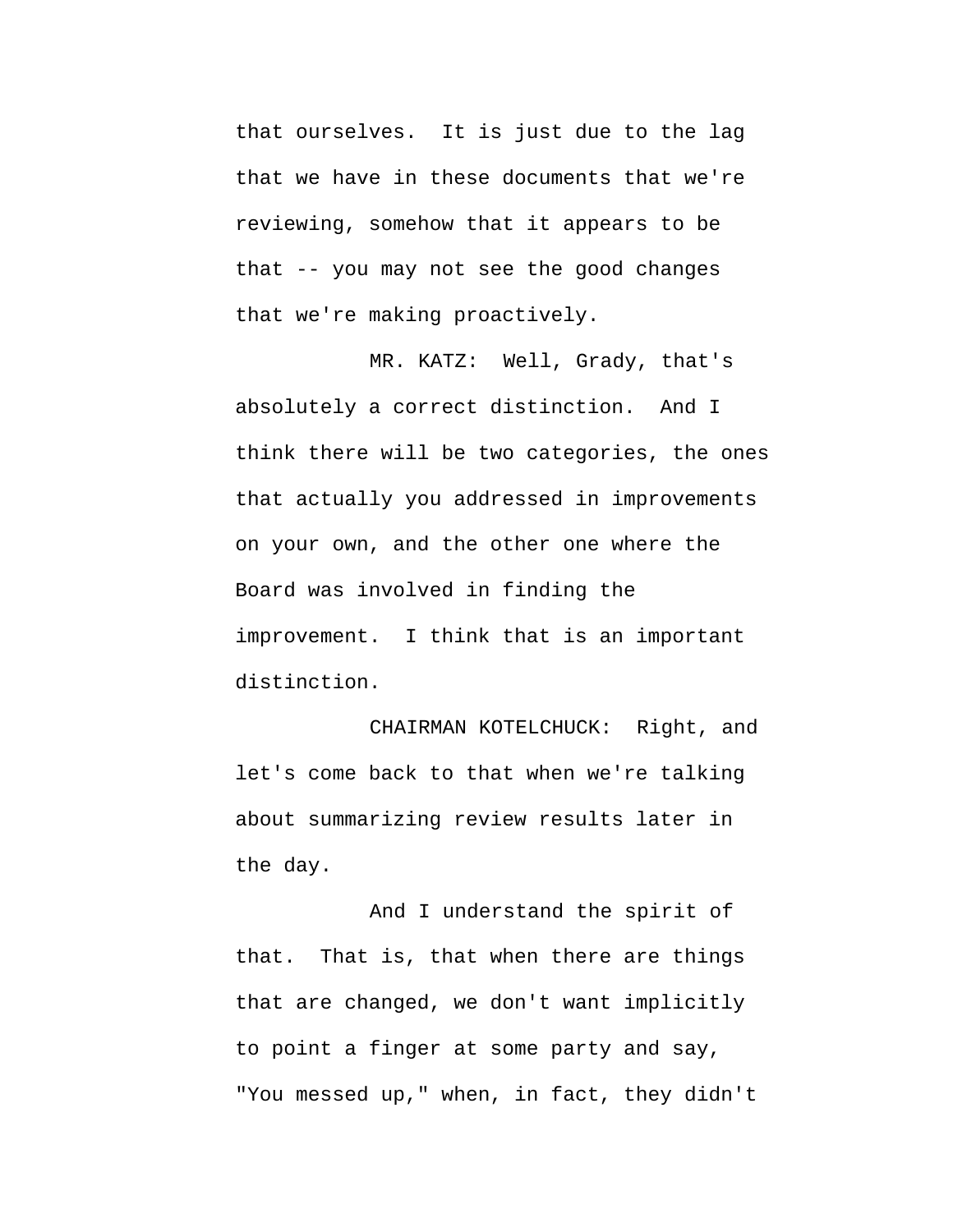mess up.

And the purpose of this is not to point fingers anyhow, but to correct things and move on. Good.

> The next one after 227.2. MR. FARVER: Okay, 227.3. CHAIRMAN KOTELCHUCK: Uh-hum.

MR. FARVER: NIOSH did not

address all the monitoring practices described by the claimant. This has to do with some information that's in the CATI report.

And as we have talked about in the past, we believe it is good to at least acknowledge the information that's in the report. And I think NIOSH goes through and describes it very well, and they also agree that it would have benefitted from having the information included in the report. It would not have changed the outcome, but it is just more acknowledging that, yes, he reported this and we should probably have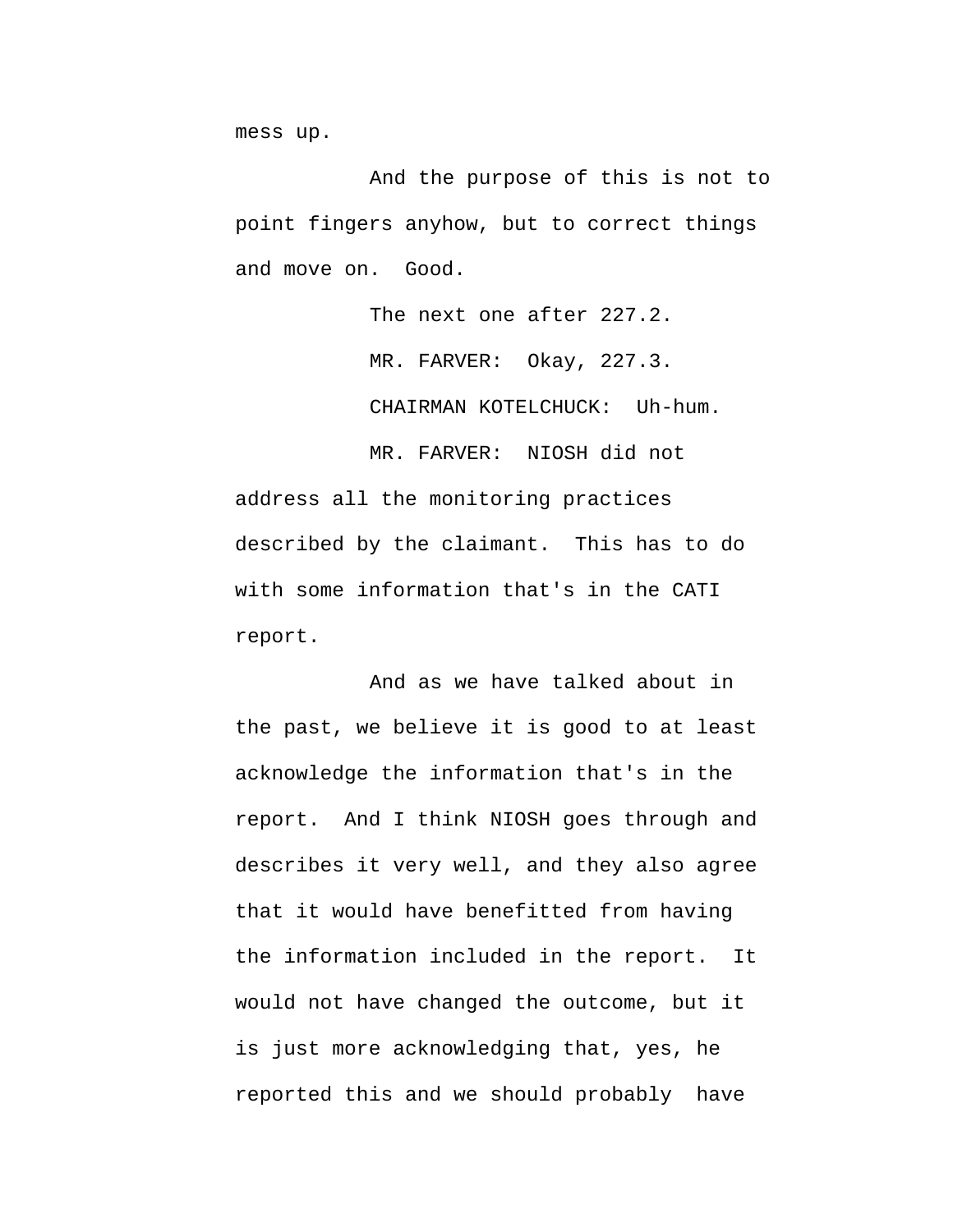addressed it.

CHAIRMAN KOTELCHUCK: Was this a case where the person was compensated?

MR. FARVER: Probably not. No, it is not.

CHAIRMAN KOTELCHUCK: Well, then, it becomes more urgent in that case, if I may say.

MR. FARVER: Yes.

CHAIRMAN KOTELCHUCK: Because the people who are denied compensation are going to go over the reports very carefully and, rightfully, will say, "Hey," they might say, "You did not consider that," when, in fact, as indicated, it was considered.

MR. SIEBERT: Right. And this is Scott.

I agree wholeheartedly. That's why we put our response in there. This was, you know, we got the initial responses back in 2002, when the program was just starting getting rolling and Hanford wasn't even sure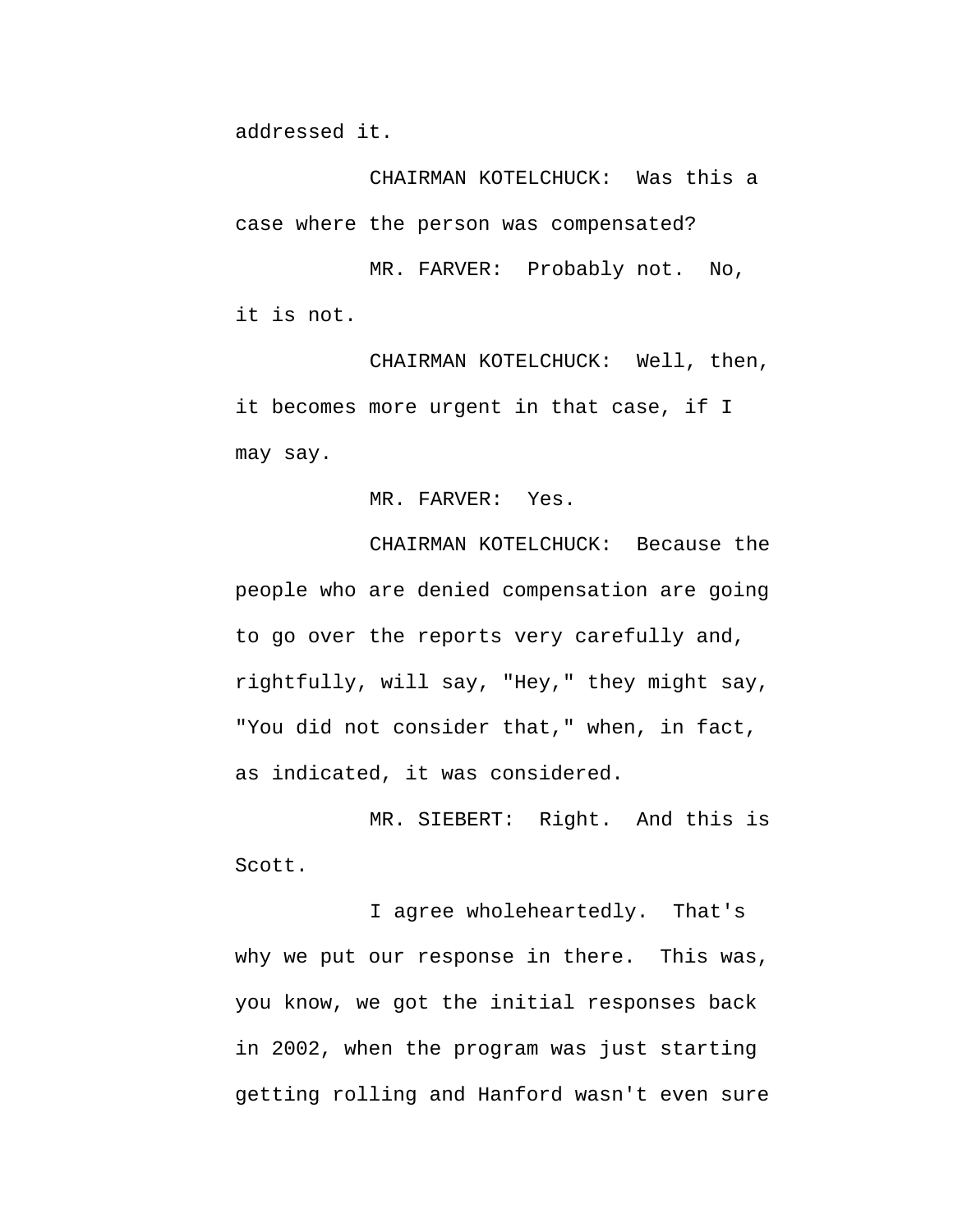positively what they needed to send us. Then, in '03, they gave us more information when we requested it. The claim was completed in early 2005.

So, once again, we these days would be a little bit more specific on pointing out that the claimant may have said there was a type of monitoring, and there was not, or we found no reflection in the records of that. Just once again -- and I hate to say this a lot -- but an early case, where we would do things more expansively these days.

## CHAIRMAN KOTELCHUCK: Yes. Okay.

MR. FARVER: Yes, this is Doug.

This is what we have seen because we have talked about it in this Subcommittee for years, and we have seen it evolve to what Scott mentioned, where now they do put little statements in.

So probably if we were reviewing this case today, we would probably just make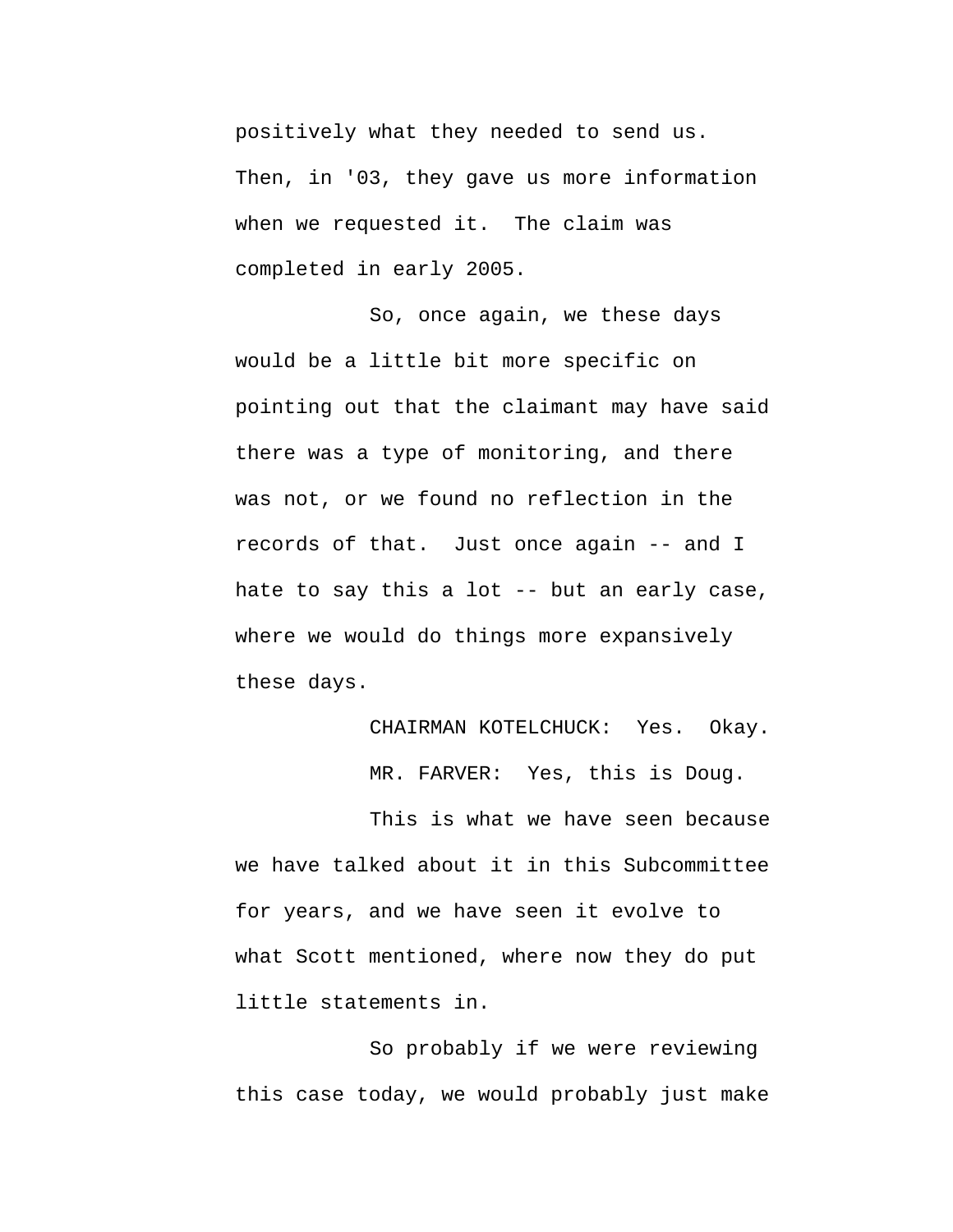this an observation. But, at the time, it was still when it was all being discussed.

CHAIRMAN KOTELCHUCK: Okay. And if I may, obviously, I am thinking about the report that eventually will have to be written. How would one categorize this change in our A-through-E categorization? It is not an error.

MR. FARVER: No. Let me see if I can pull up those. I don't have them right in front of me.

CHAIRMAN KOTELCHUCK: Right. The truth is I don't have them all in my head, either.

MR. FARVER: Oh, I don't remember them.

MS. BEHLING: This is Kathy Behling. Obviously, we need to include those categories at the end of the matrix, once they are incorporated, I would say.

CHAIRMAN KOTELCHUCK: Yes. Why don't we just say that? You will put the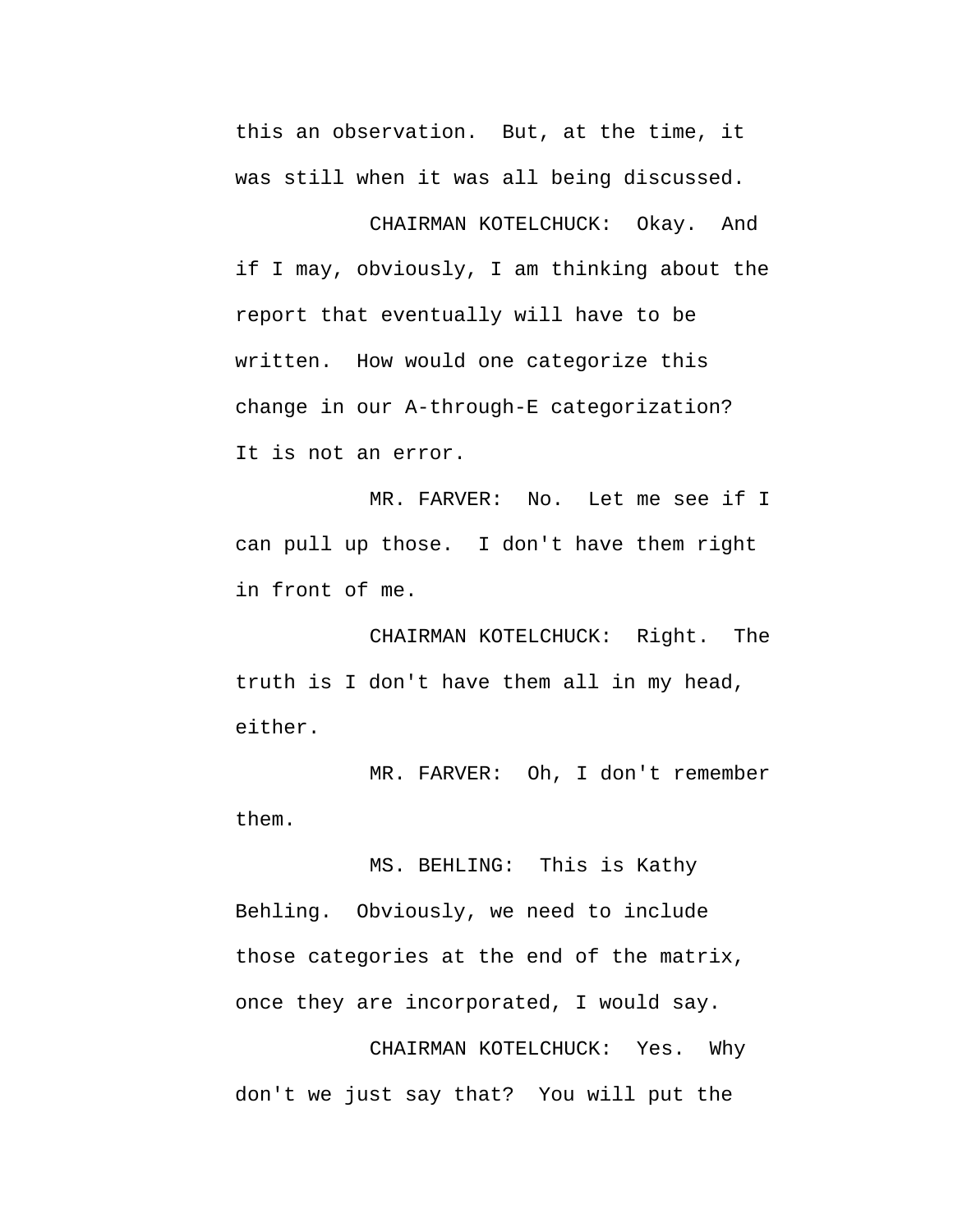categorization in, and let's go on.

MR. FARVER: Yes, that's what I did the last time. And I'm not sure why they didn't get put in here.

CHAIRMAN KOTELCHUCK: Right. I'm now thinking about the report. And so, I'm focused a little more on that now. Okay.

MR. FARVER: Okay.

CHAIRMAN KOTELCHUCK: That's closed.

MR. FARVER: It's closed.

Next is we have got a couple of observations. Both those are where we could not find certain attachments to procedures that were referenced, and it is likely that the wrong reference was used in the document.

MEMBER MUNN: Have you been able to confirm that since?

MR. FARVER: That the wrong reference was used?

MEMBER MUNN: Yes.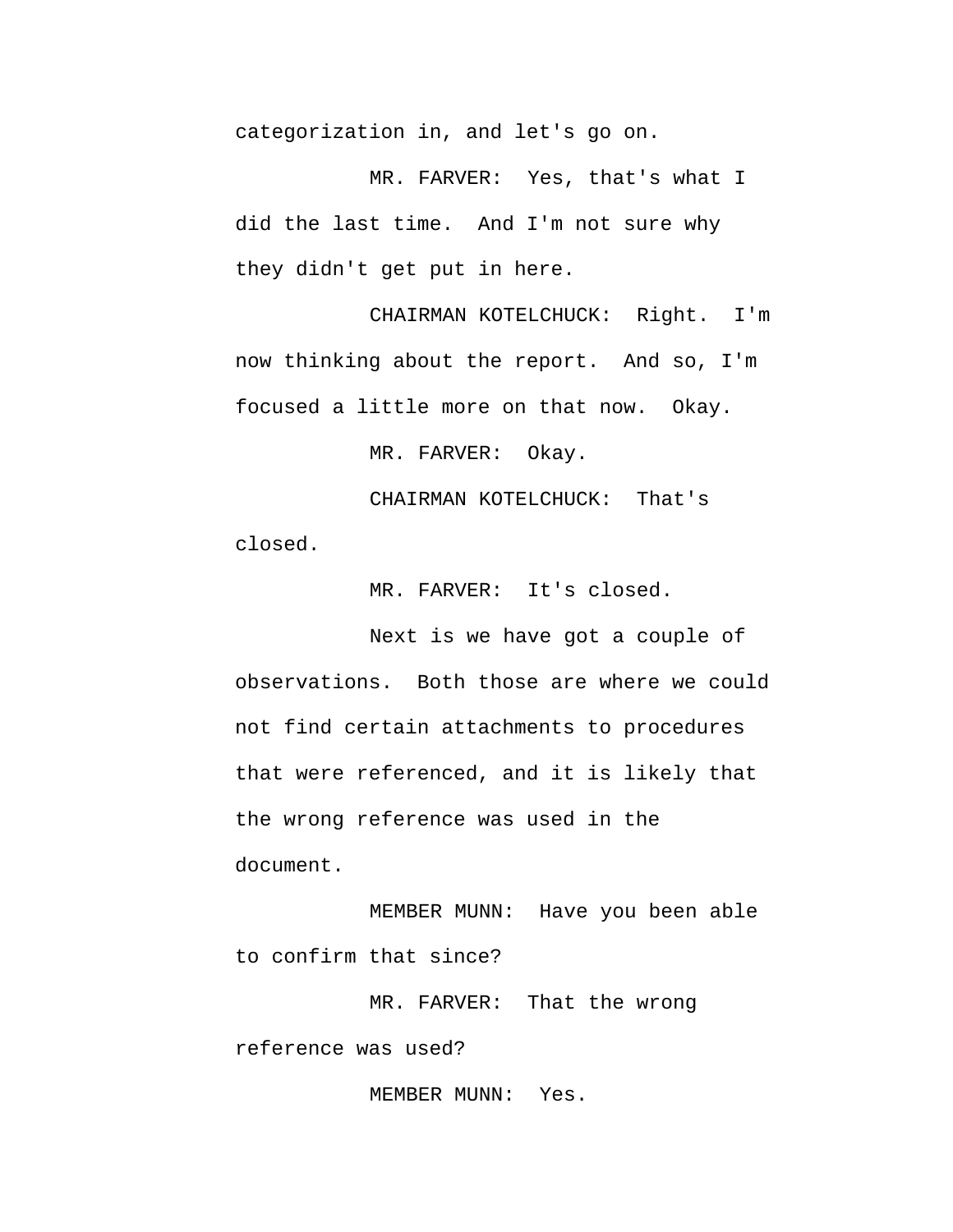MR. KATZ: Wanda?

MEMBER MUNN: Yes?

MR. KATZ: We're talking about Hanford here.

MEMBER MUNN: Oh, I forgot about it. Sorry. Forget the question.

MR. SIEBERT: Let's just say, if anybody happened to ask that question or had it going through their mind --

MEMBER CLAWSON: This is Brad, and I would like to ask that question.

MR. SIEBERT: I thought you might.

Yes, we agreed that looks like it just referenced when you're doing all those subscripts or superscripts, and this was earlier when we had the templates that were much less automated. I believe it was just a reference. It was pointing to the wrong reference.

> CHAIRMAN KOTELCHUCK: Okay. MR. FARVER: And it is the same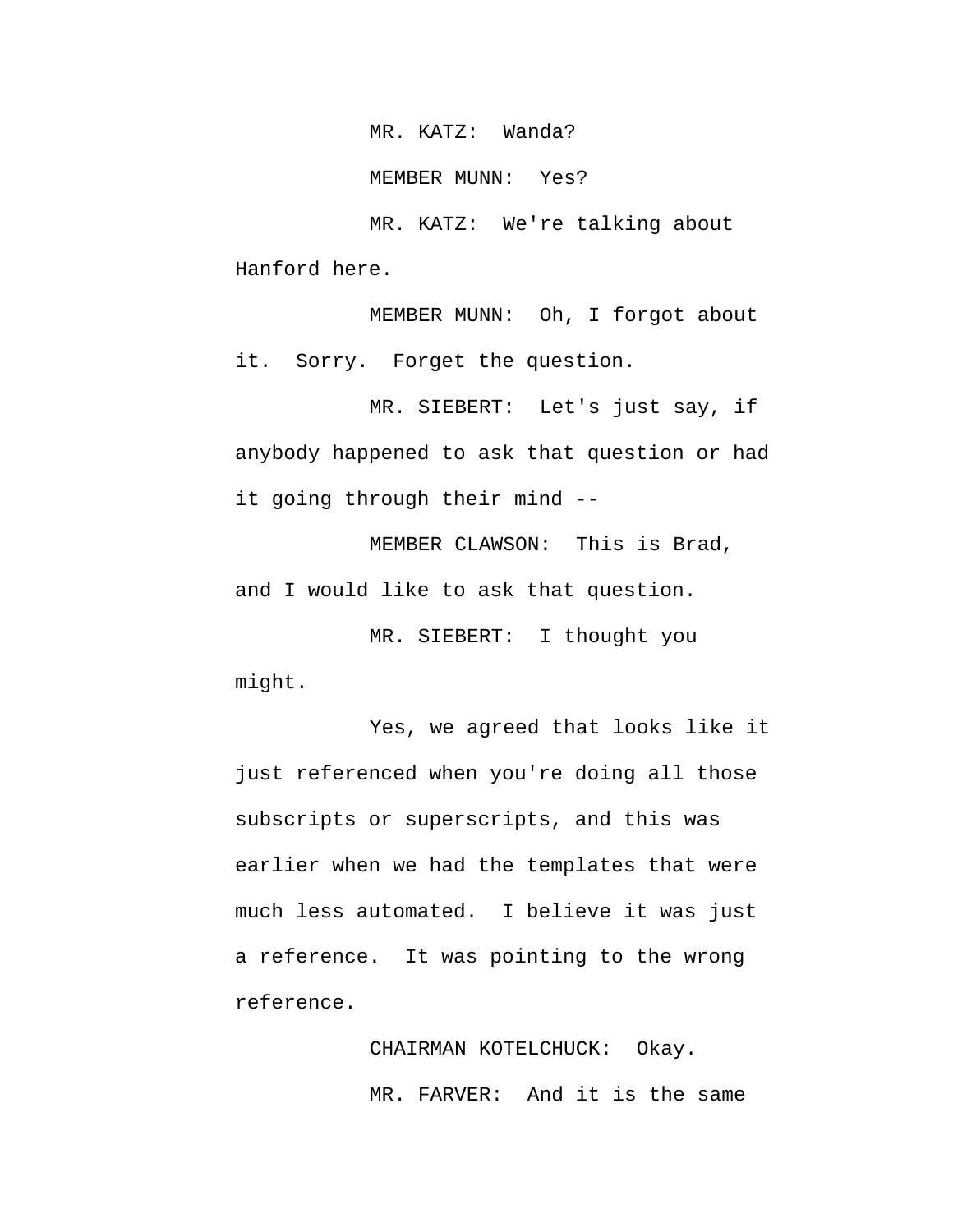for the second observation. They are both very similar.

Observation 3, NIOSH did not address the positive whole-body count result. It is a little sketchy on this because it was in 1981, and the NCRP-94 or Report-94 values stop at '77. They have since changed their policies. So this would be looked at closer, had this been done today.

Dose-wise, it is nothing. It is more a matter of, if it is greater than the body burden from the NCRP-94, what do you do? And that's why I wrote it up as an observation, because we thought it should have been looked at, and it would be today.

CHAIRMAN KOTELCHUCK: And it would be today, in which case was it looked back at? Or was this a compensated case and not looked back at, because it need not have been looked back at?

MR. FARVER: This is still the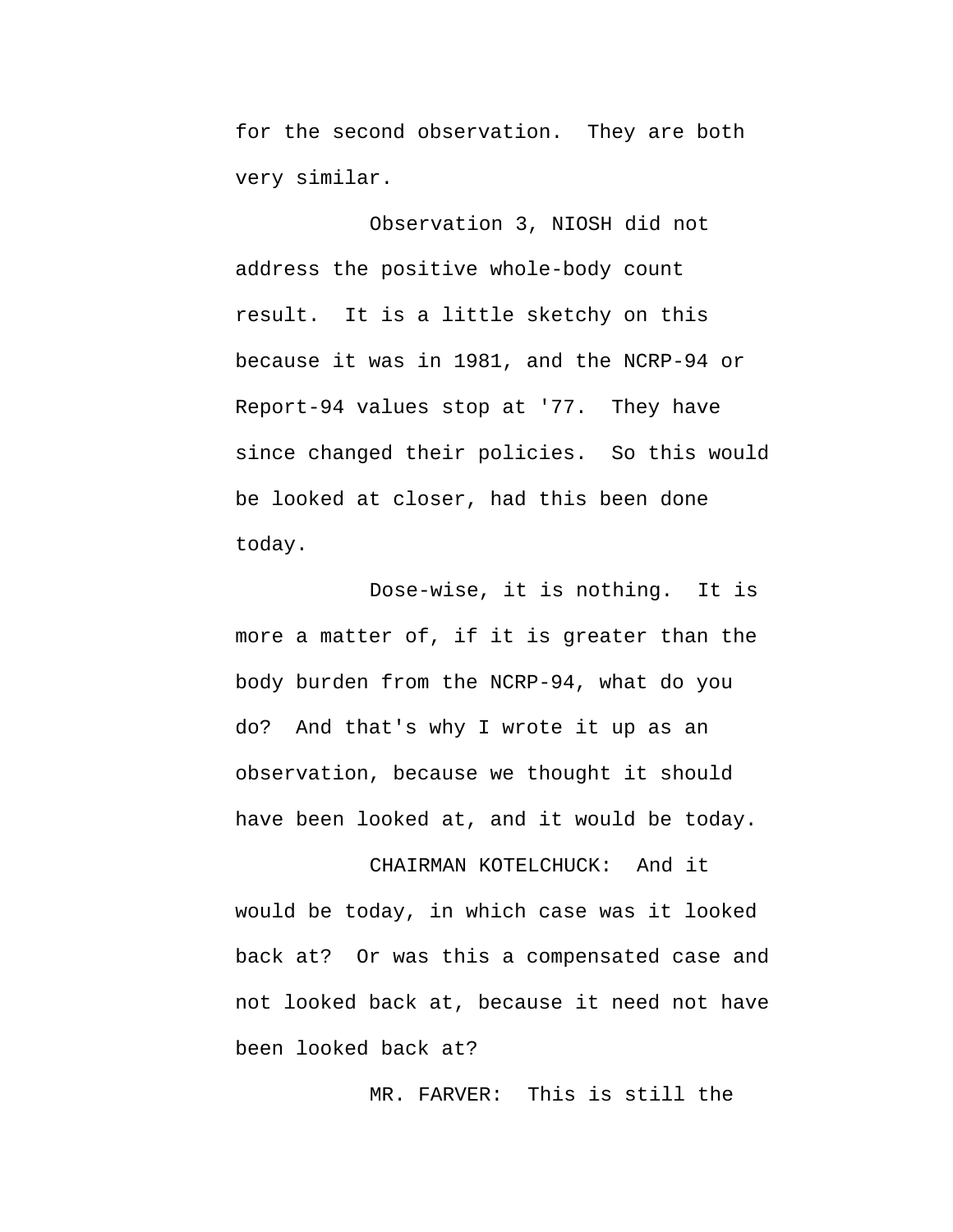same case. So I don't believe it was compensated, no.

CHAIRMAN KOTELCHUCK: Alright. Sure, 227, sure.

MR. FARVER: And honestly, it is not going to make a difference.

CHAIRMAN KOTELCHUCK: Okay.

MR. FARVER: It isn't.

MEMBER CLAWSON: But, Doug, it was an observation that was made. And since that time, there has been a correction, and it is being done now, right?

MR. FARVER: Correct.

CHAIRMAN KOTELCHUCK: Got it.

Sorry, you're right, we are still looking at 227 and we have talked about it.

Okay.

MR. FARVER: Next, 231.1. Let me find that case.

Okay. 231.1, inappropriate elimination of urine bioassay monitoring. I'm not even sure I need to get into the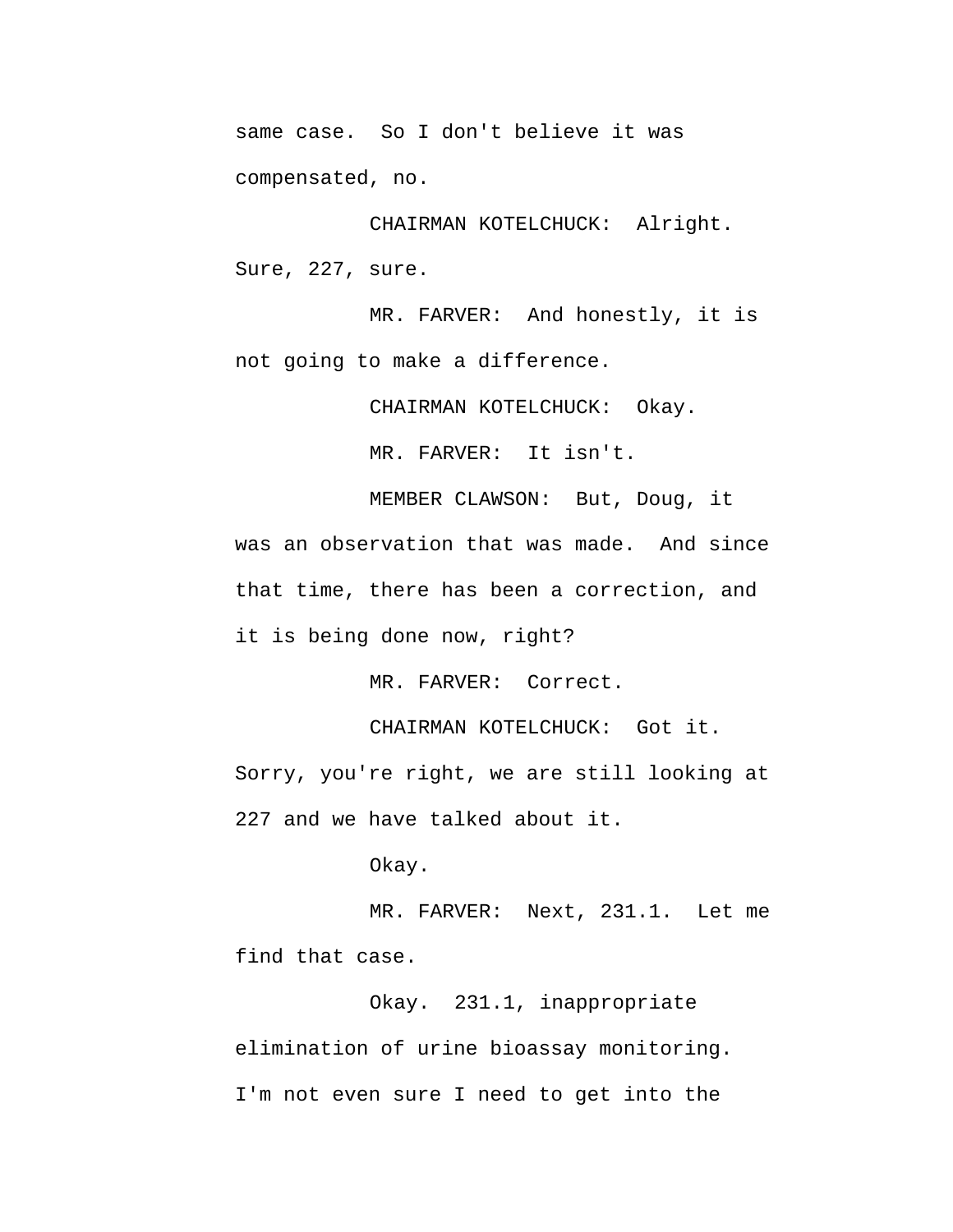case details. It was about 42-percent PoC and not compensated. And there is a statement in the dose reconstruction that really prompted this, and I'll go read it to you.

## Okay, from the dose

reconstruction: "The employee also received two baseline uranium in vivo bioassays in 1980 and 1986 which were not assessed because they were not part of the EE's routine monitoring at Hanford."

And that's what prompted it, and our finding was that we don't believe they should ignore or -- I won't say "ignore" because they did look at them -- they should not assess them just because it is not a part of routine monitoring.

Okay. So that was what was written, and that was our position. And now, once we get more information and start digging deeper, we find out that this person worked out there for, it looks like, 30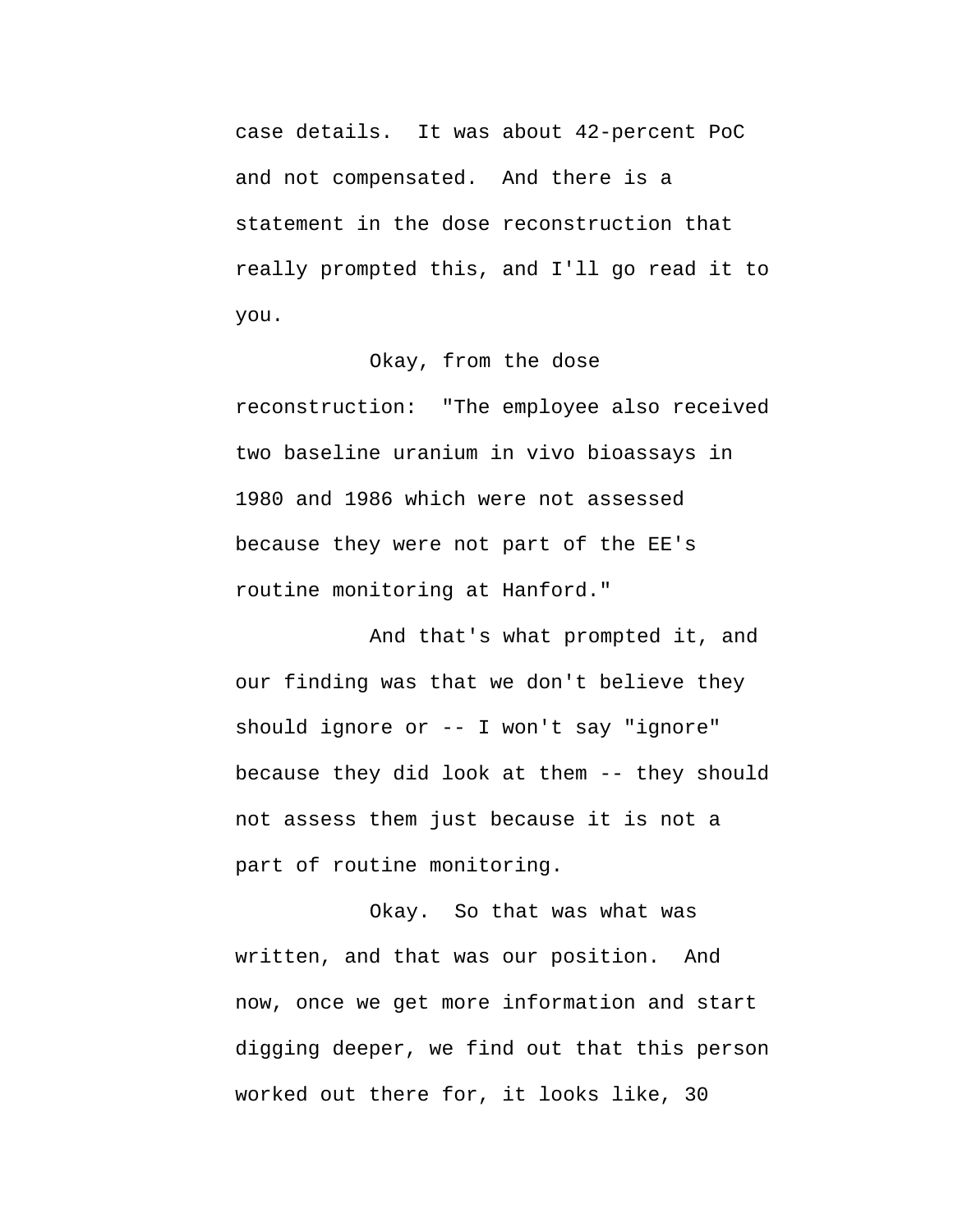years. During that time, there were two chest counts and numerous whole-body counts.

On the chest counts, each one, as NIOSH explains, they look at them for americium-241, thorium-234, and U-235. So those are the nuclides that pop up.

Both chest counts were less than the MDA. The employee submitted a lot of plutonium urine samples and one fecal sample for uranium in 1980 and a urine sample for uranium in 1986. And both were marked as baseline. Okay.

So, after looking at it, since there were no other routine uranium bioassays, we agree the potential was low and suggest closing this finding.

CHAIRMAN KOTELCHUCK: Uh-hum.

MR. FARVER: It was a little bit awkward because the dose reconstruction mentioned in vivo, and it really was the - and actually, I think we even mentioned in vivo. No we just said uranium bioassays.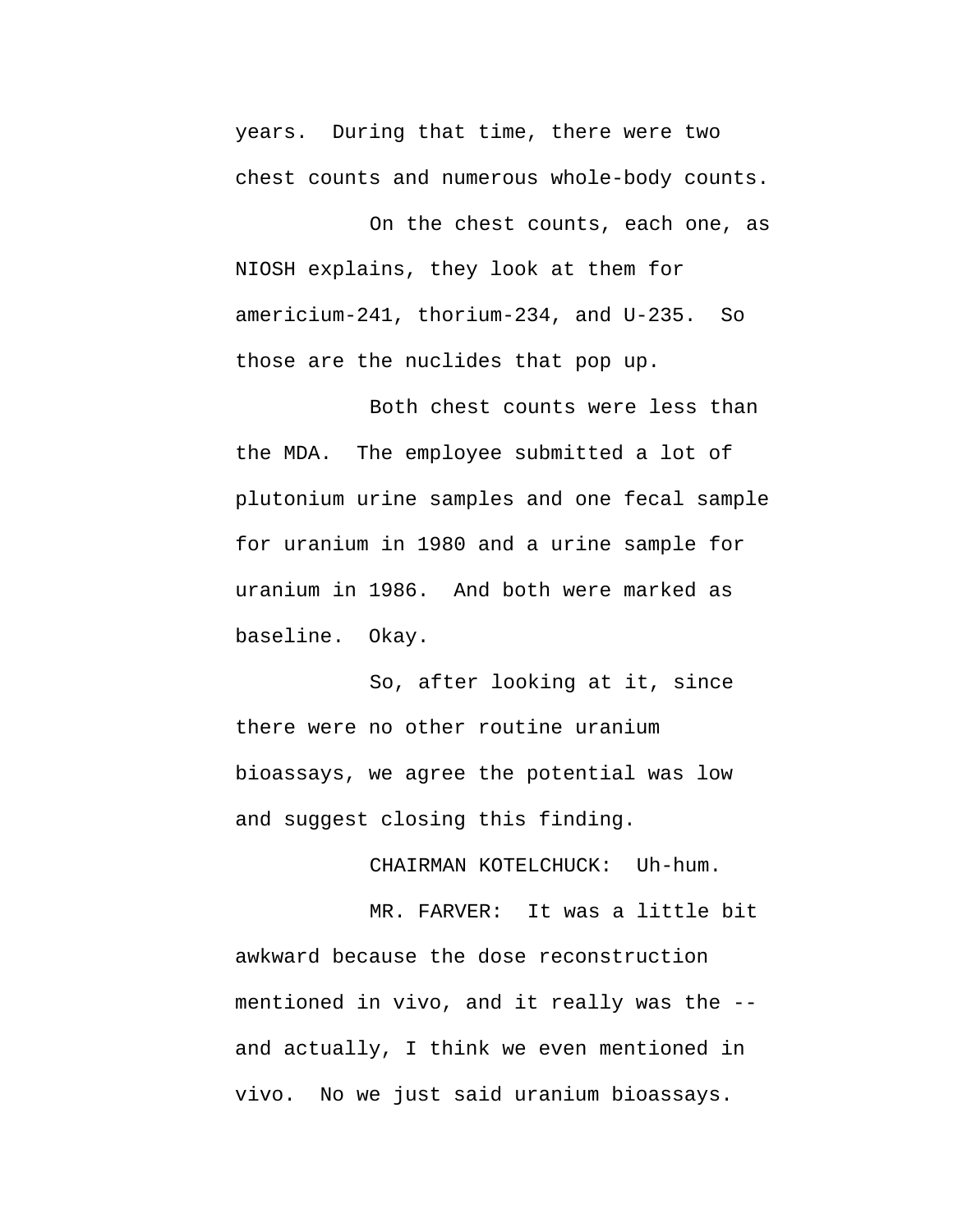But it was a little confusing, and it turned out to be a baseline urine and a baseline fecal, but no other routine or other special urine samples for uranium.

There's a lot of digging involved when you get into some of these.

CHAIRMAN KOTELCHUCK: So all of these measurements were looked at eventually?

MR. FARVER: Yes.

CHAIRMAN KOTELCHUCK: Or

assessed, I should say?

MR. FARVER: They were assessed. MR. SIEBERT: Yes, this is Scott.

I agree with Doug that the wording in the dose reconstruction report, it probably could have been worded more clearly to say that they were considered. However, they were not assessed based on the fact that they did not indicate exposure to uranium, rather than saying that they were not part of his routine monitoring program.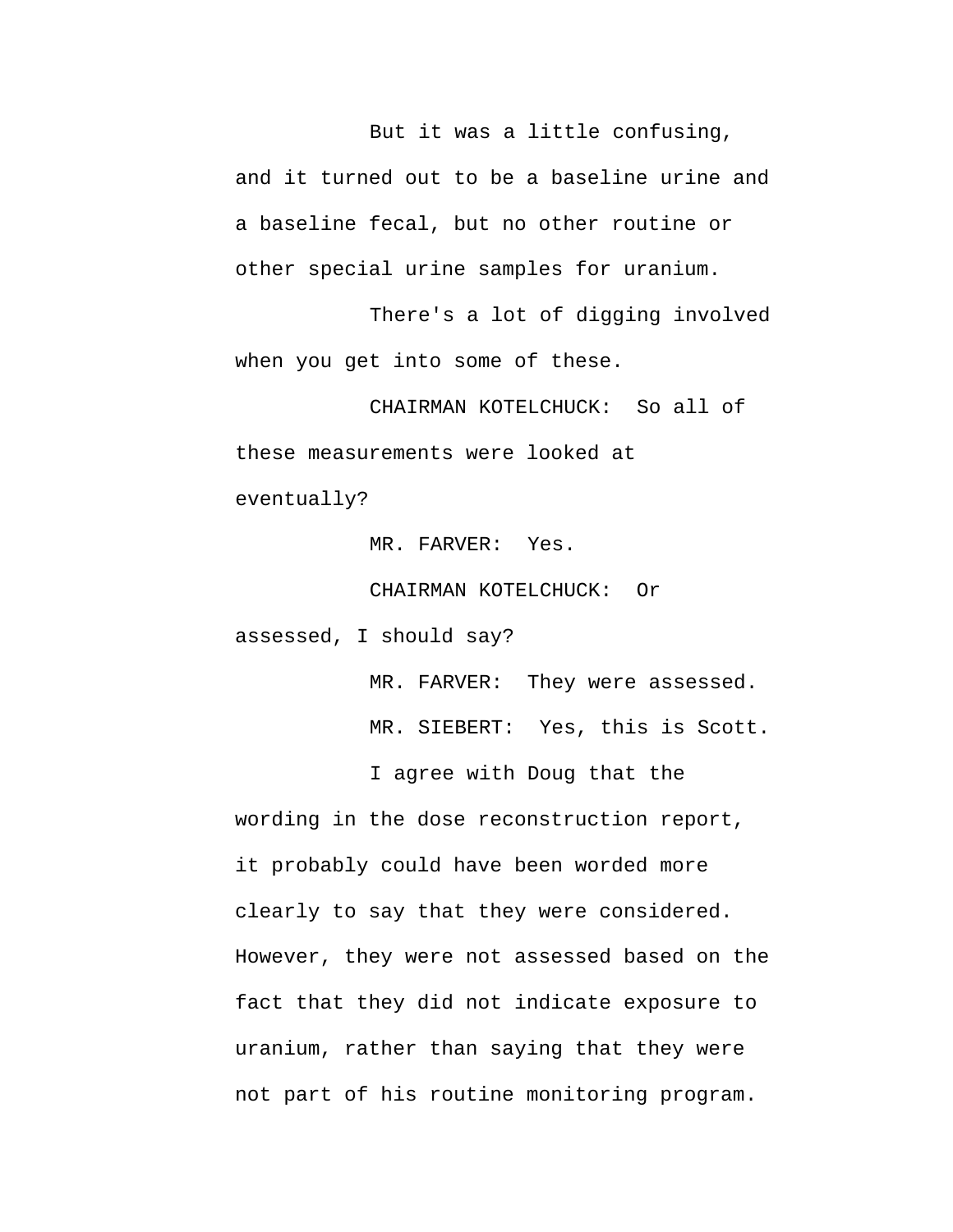MR. FARVER: Yes, it's more of a wording issue.

MR. SIEBERT: But, yes, they were all looked at at the time.

CHAIRMAN KOTELCHUCK: Alright. So then it is appropriate to close, yes?

MR. FARVER: Yes.

MEMBER CLAWSON: This is Brad.

I agree with you.

CHAIRMAN KOTELCHUCK: Alright.

Any other comments from Committee Members, Subcommittee Members?

(No response.)

No?

Then, let us go on.

MR. FARVER: Okay. The next one

is 231.2. Failure to account for internal dose from products.

And there is a second part to it that has to do with the MDA that was used for cobalt-60.

The internal doses from all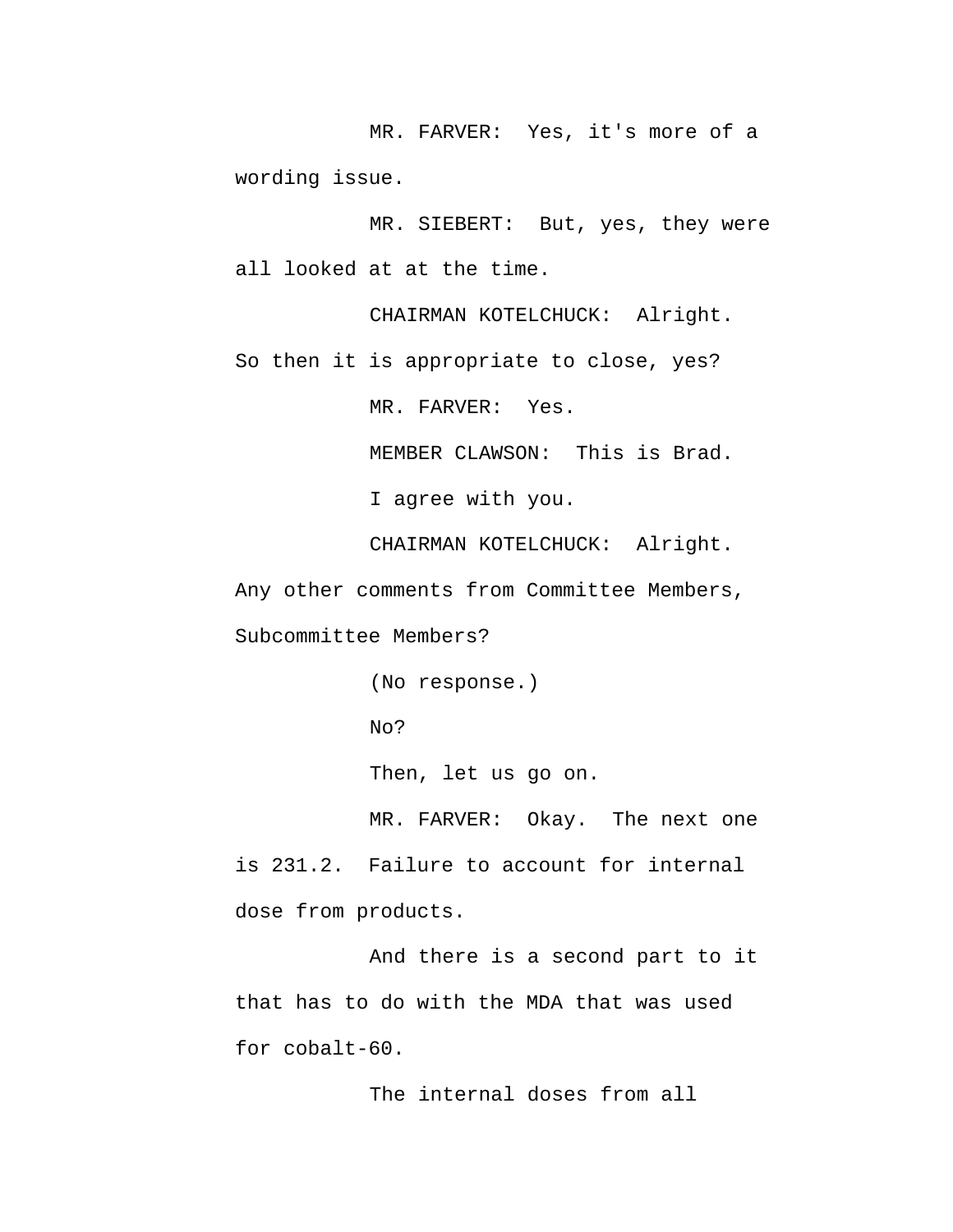fission products are pretty much the ones we have talked about before with OTIB-54 and the radionuclide chooser. And this part of it has been taken care of and looked at through OTIB-54.

The second part is more of a QA issue, where the MDA that was used to determine the cobalt intake was a factor of 100 too low. And we feel that should have been identified, that it is a QA issue that someone should have picked up upon.

Dose-wise, it goes from 14 millirem to 139 millirem and slightly increases the PoC.

We would suggest closing this because it is not much we can do, I mean to fix this. This was something that should have been identified.

CHAIRMAN KOTELCHUCK: Right. But it was corrected and reviewed? The case was reviewed with the corrections?

MR. FARVER: It was reviewed with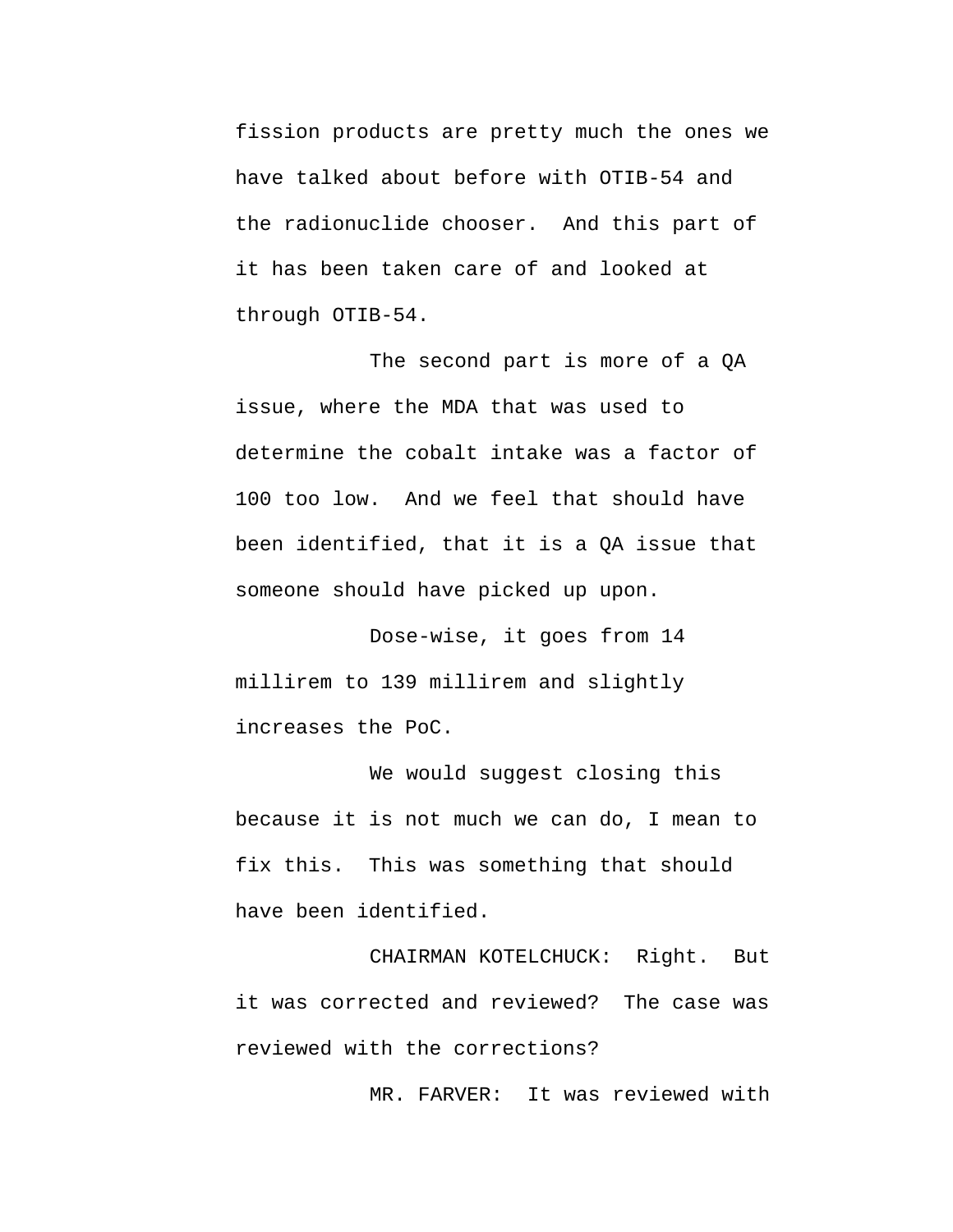the correction. It was not redone.

CHAIRMAN KOTELCHUCK: Right. Okay.

MS. BEHLING: Excuse me. This is Kathy Behling.

Just a quick question. Was this a problem with the radionuclide chooser tool or this has nothing to do with the tool? I just want to be sure there's not an error in the tool associated with the cobalt-60.

MR. SIEBERT: No. This is Scott.

It is not a tool issue. It is the value that was put into IMBA for the calculation was incorrect. So it was a dose reconstructor error.

MS. BEHLING: Okay. Okay. Thank you.

CHAIRMAN KOTELCHUCK: Alright.

MR. FARVER: Okay. So, are we okay to close that one?

CHAIRMAN KOTELCHUCK: It seems so.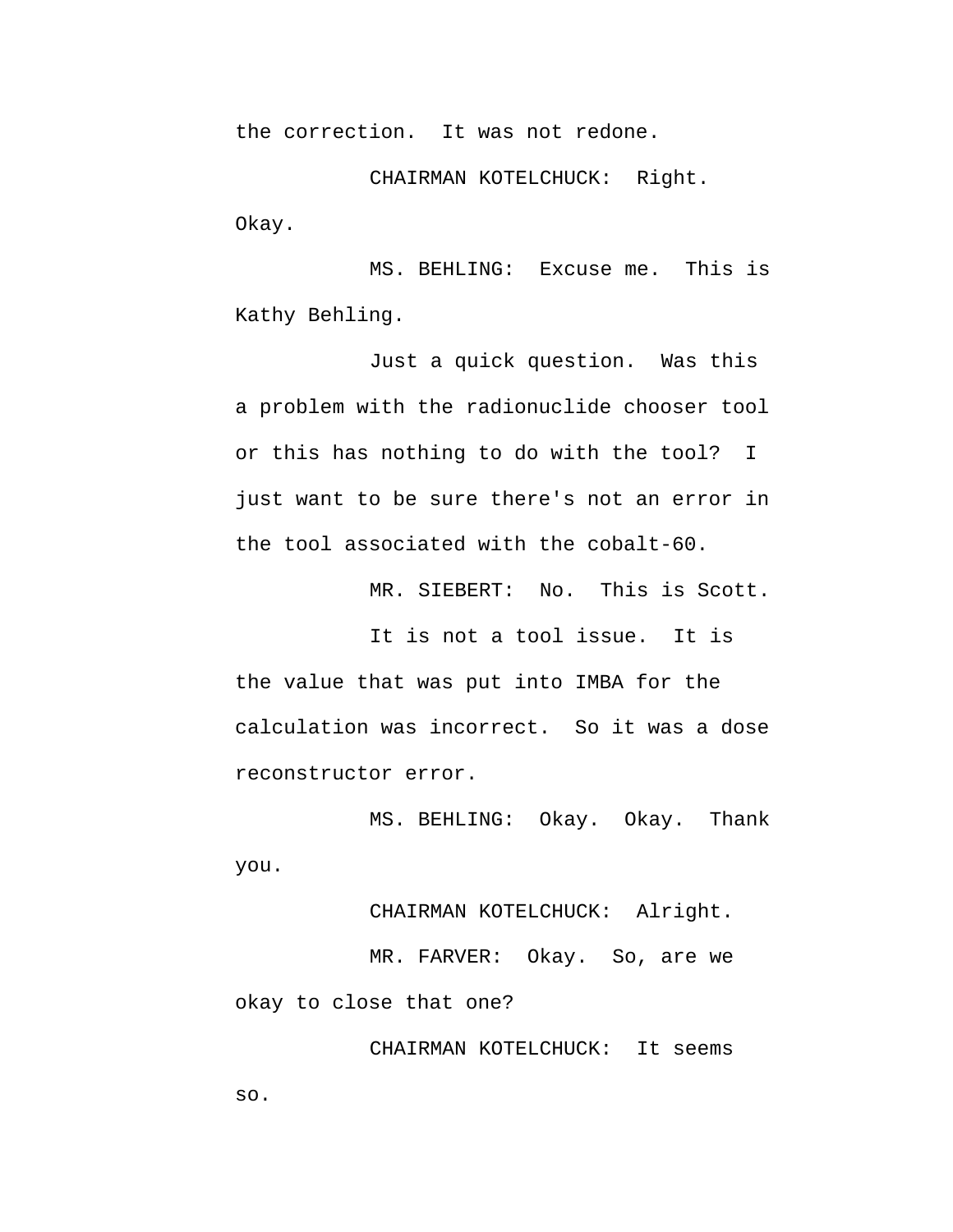MR. FARVER: Okay.

MEMBER CLAWSON: This is Brad. I agree.

MR. FARVER: 231.3, not able to account for potential internal doses from short-lived fission products. And this has to do with sodium and zinc, which would show up on whole-body counts. And we have talked about this in the past, too, about sodium and zinc.

And because of the sodium, NIOSH did calculate intakes from the sodium-24. It turned out to be less than a millirem. So the doses are not going to show up --

CHAIRMAN KOTELCHUCK: Right.

MR. FARVER: -- [less than] a millirem.

Part of this, I went back and looked at OTIB-54, and there is a section in there where they do address short-lived radionuclides and the zinc and the sodium in the different reactor mixes, the fuel mixes,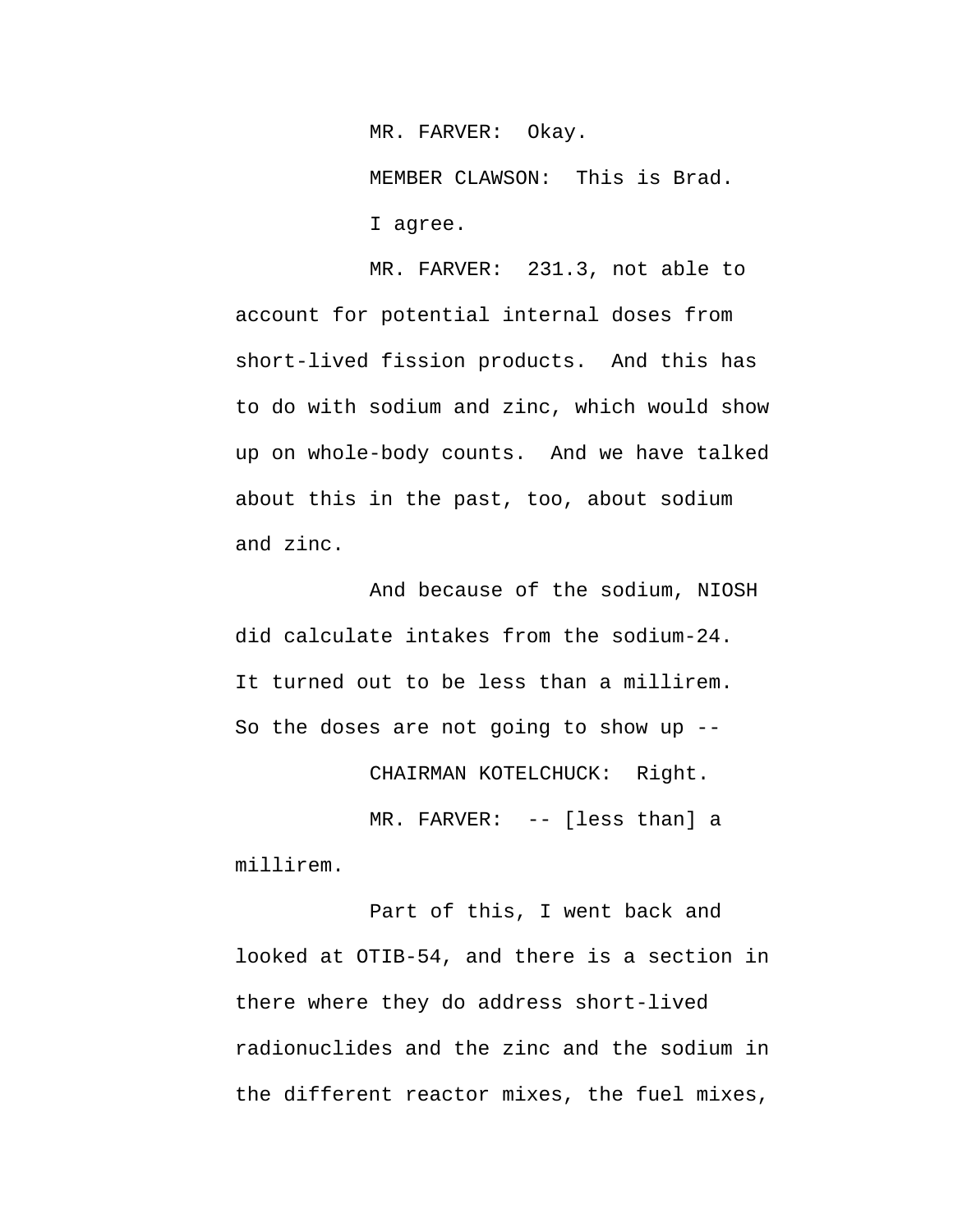and the fission and activation products. So it is contained in there.

So if this were to occur today, it should be covered by OTIB-54. I believe I am correct in saying that, Scott?

MR. SIEBERT: I would agree.

CHAIRMAN KOTELCHUCK: Then it sounds resolved.

MR. FARVER: Yes.

CHAIRMAN KOTELCHUCK: Hearing any objection to closing?

MEMBER CLAWSON: Doug, this is Brad.

I just want to make sure on this I understand exactly what happened in this process. I kind of got lost there.

You're saying that OTIB-54 would have, if they were to have used OTIB-54 as of today, then this wouldn't have been an error, is that correct? Or not an error, but this problem --

CHAIRMAN KOTELCHUCK: This would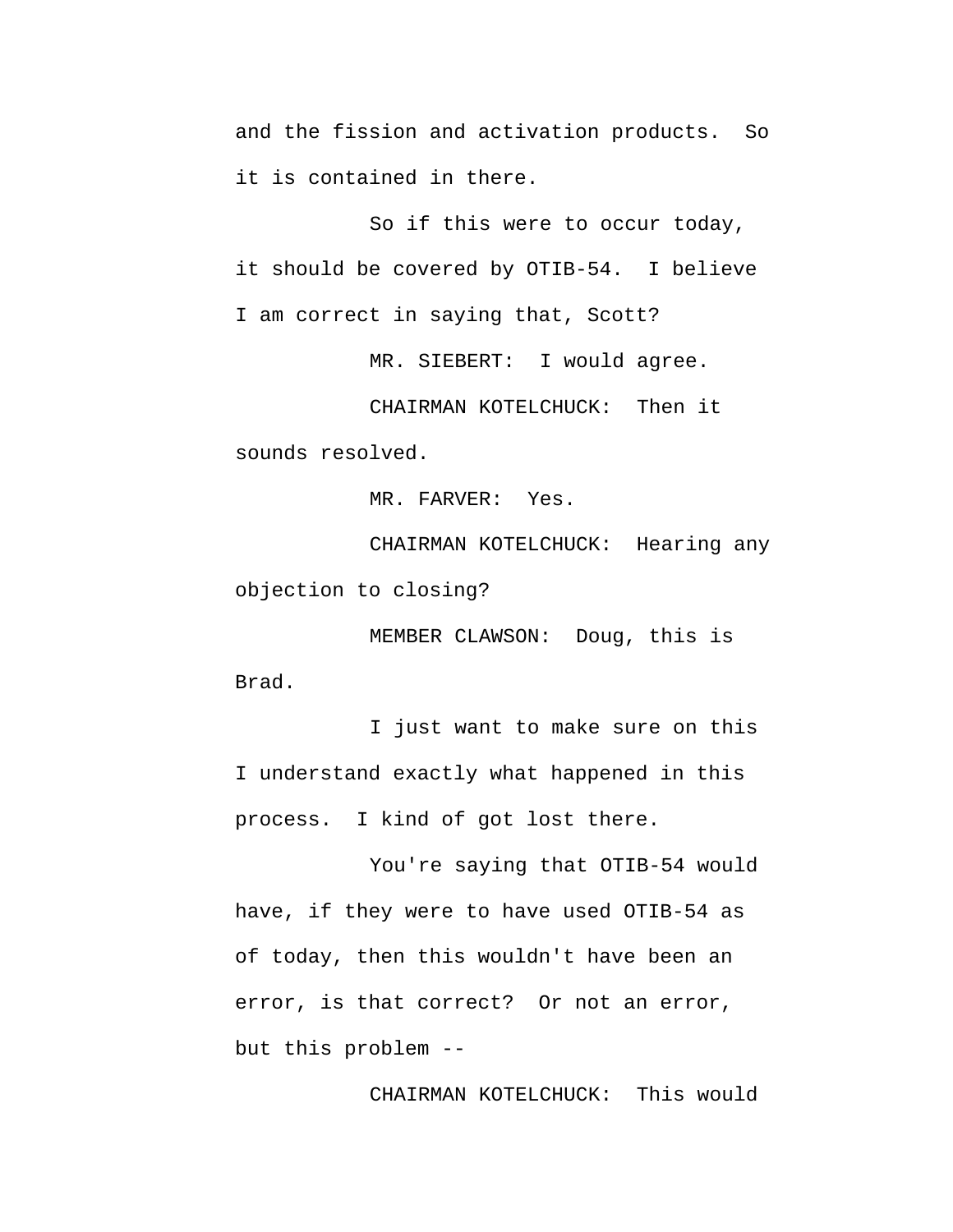be taken into account if it was done today, the short-lived fission products.

MR. FARVER: It should be taken into account today, yes.

MEMBER CLAWSON: Okay.

MR. FARVER: One of the big concerns with sodium-24 is it has a halflife of 15 hours. So timing is critical. I mean, that was our position: you're going to miss it if you wait too long.

I know they did look into that in OTIB-54. Based on the percentages of sodium to -- and I forget what it is, if it is to uranium in the fuel, and how it diminishes over time.

MEMBER CLAWSON: Correct.

MR. FARVER: And I don't remember exact tables or pages, but I remember reviewing that. So it is taken care of in there. I mean, they do consider the fact that it is a short half-life.

MEMBER CLAWSON: Okay. So this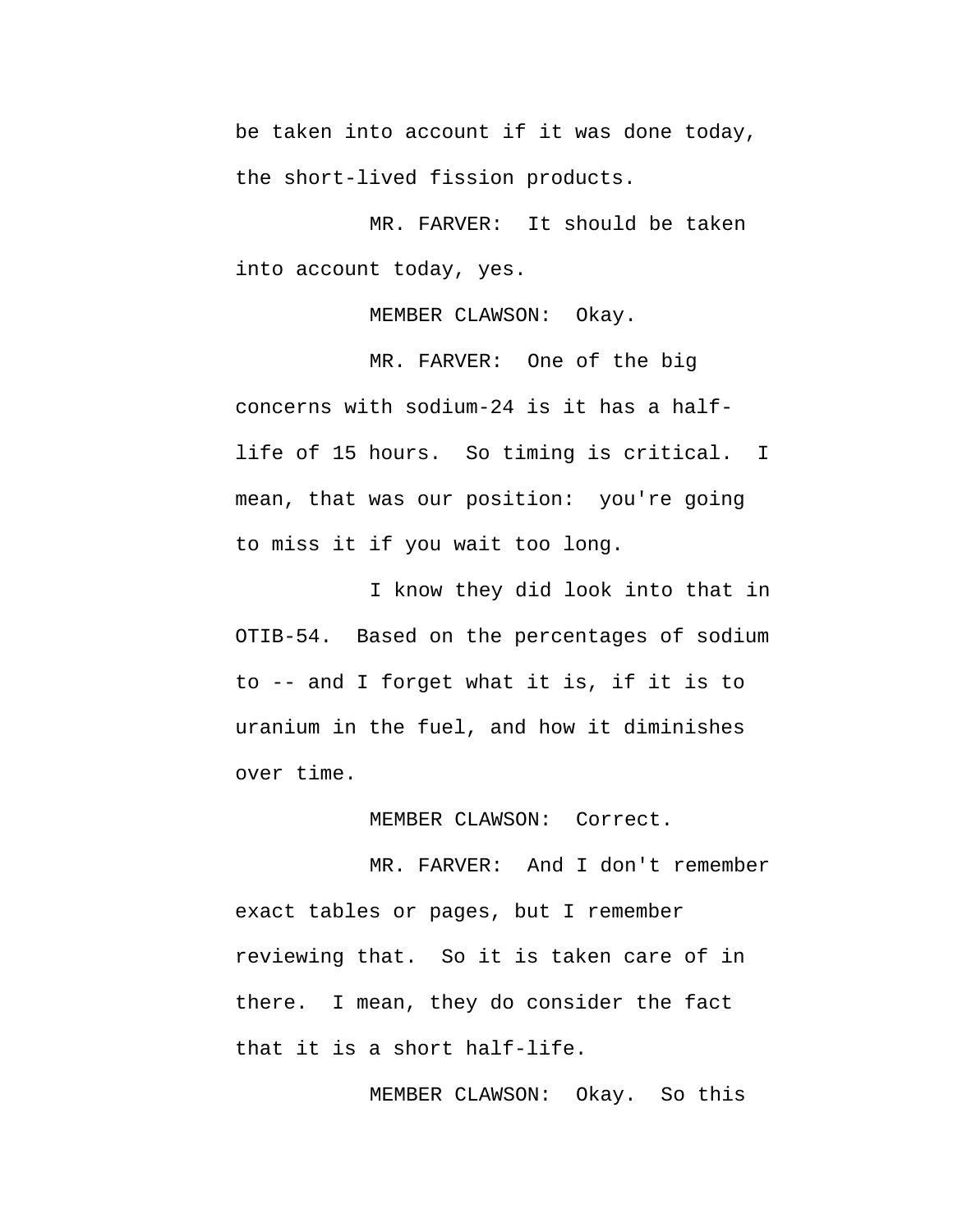was a positive correction to take care of what your issue was?

MR. FARVER: Yes. And we have got this stuff before about the short-lived nuclides and the radionuclide chooser, and it all was taken into account in OTIB-54.

MEMBER CLAWSON: Okay. And, Scott, you agree with this?

MR. SIEBERT: Sorry, I am typing in and speaking at the same time.

Yes, it is in OTIB-54. And I would like to point out that, even back when this claim was done before OTIB-54 existed, there was a process in place at Hanford for assigning or at least assessing the sodium and zinc as well.

MEMBER CLAWSON: Okay.

CHAIRMAN KOTELCHUCK: Okay.

MEMBER CLAWSON: This kind of made it a better process by putting it through in OTIB-54 where it really isn't a question if it is done or not, right? It is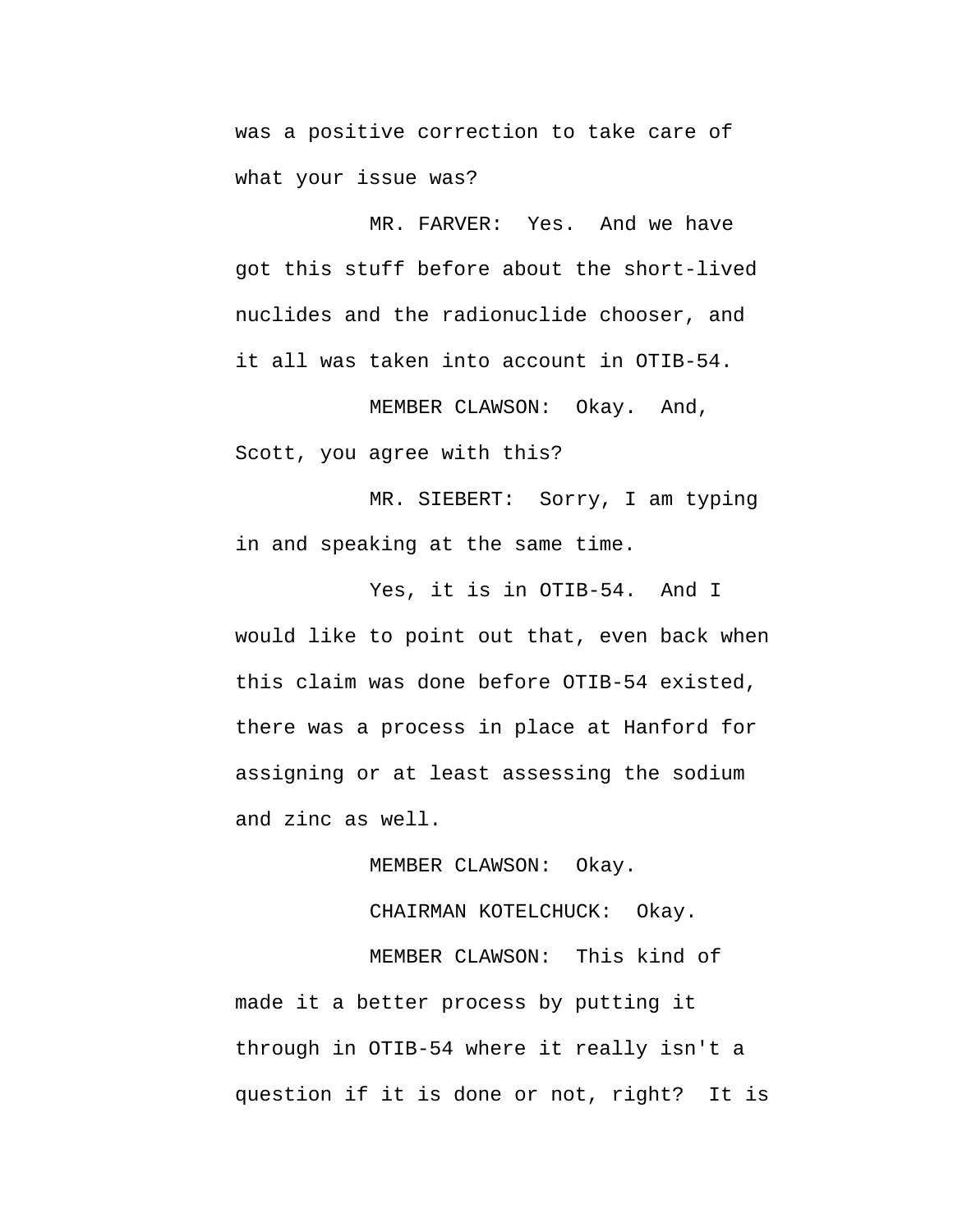in the process of OTIB-54?

MR. SIEBERT: It is automatically included and discussed in OTIB-54, correct.

MEMBER CLAWSON: Okay. Thank you, Dave. That answers my question. CHAIRMAN KOTELCHUCK: Okay. MEMBER CLAWSON: I have no

problem.

CHAIRMAN KOTELCHUCK: Good. Close, and let's go on. Any more on 231? MR. FARVER: There's an

observation about the photons for some.

CHAIRMAN KOTELCHUCK: Go ahead.

By the way, I might go off for one second. Somebody is at the door. One second. You folks go on, please.

(Pause.)

Okay, go ahead. Sorry, folks.

MR. FARVER: Okay.

CHAIRMAN KOTELCHUCK: You go ahead.

MR. FARVER: Oh, we made this an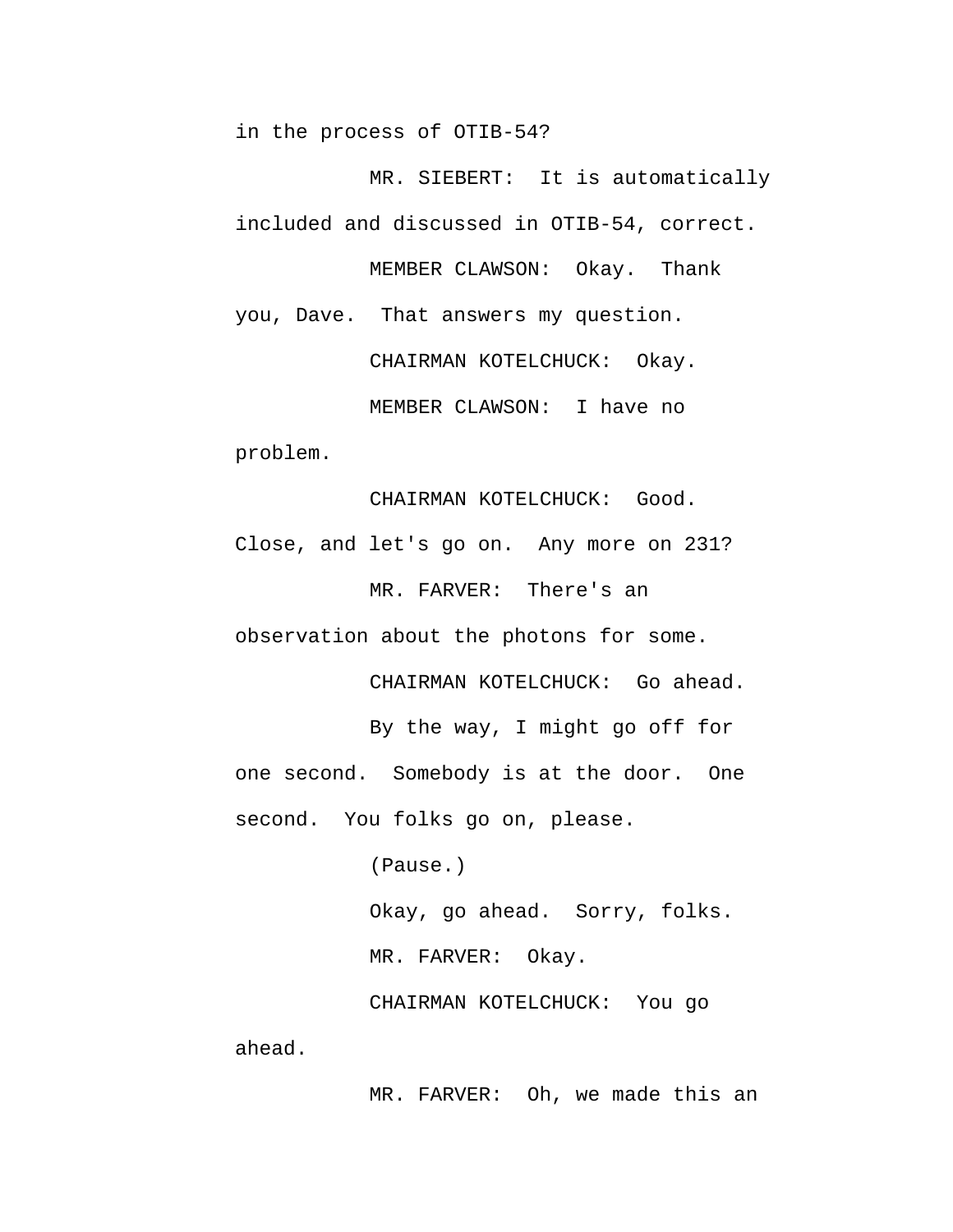observation because it is really not that critical for this case.

NIOSH used a combination of 25 percent less than 30 keV and 75 percent 30 to 250 keV by selecting it out of Table 6- 13, I believe, on their TBD.

Our reviewer thought that, well, you know, it probably would be better just to have all 100 percent 30 to 250 because that would be more claimant-favorable. And it really would only increase the dose by about 50 millirem for the photon dose and 80 millirem for the missed photon dose. It is not a big increase. It was just more a difference of opinion. And that's why it was an observation and not a finding.

So we just wanted to point it out, that in our opinion we thought it would have been more appropriate, but it is not that NIOSH did anything wrong.

> MR. SIEBERT: This is Scott. One other thing I do want to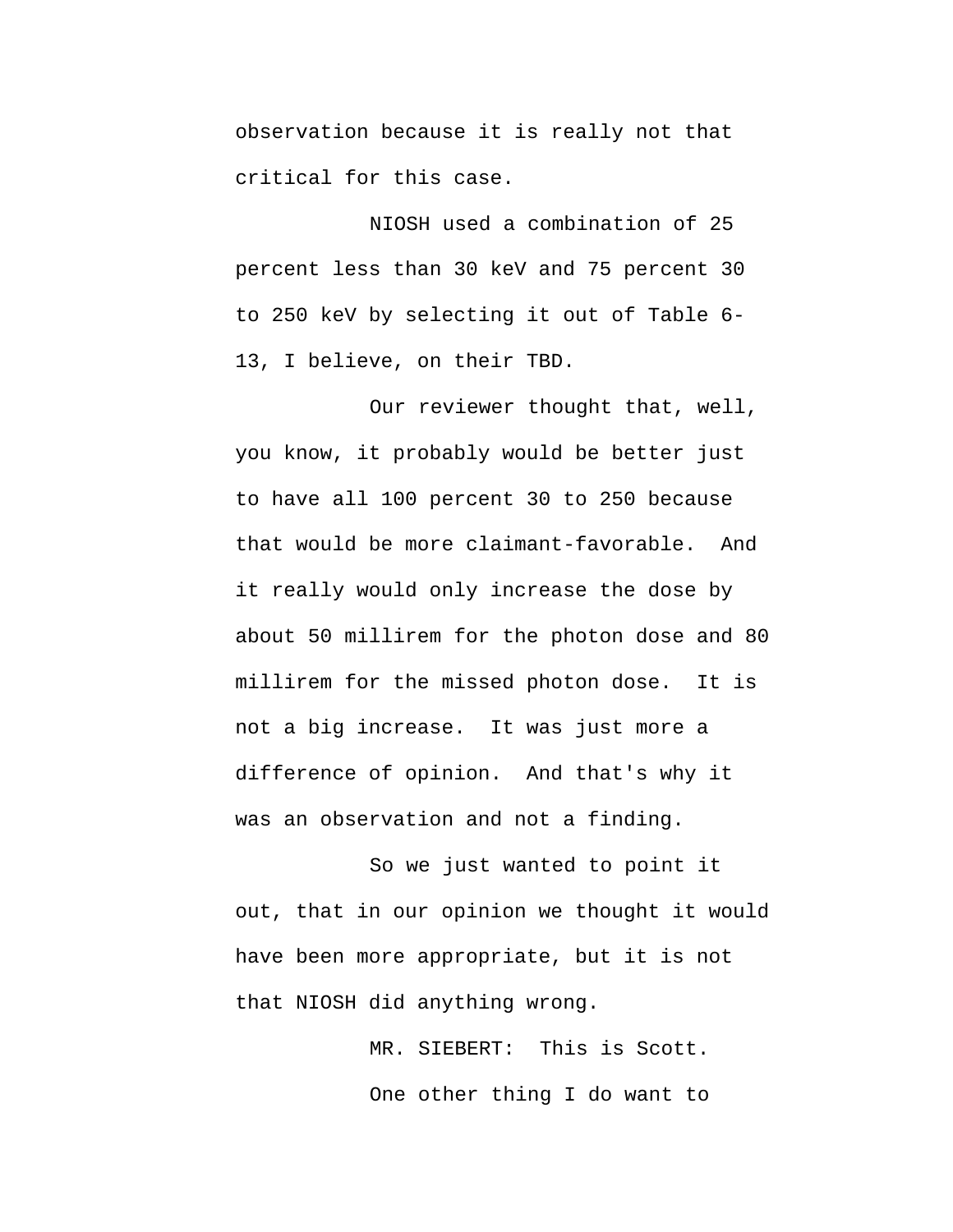point out. We did tie that photon energy split to the fact that we believed he was working with plutonium because he actually had monitoring for such. That is the appropriate split for plutonium facilities.

If we switched him to 100-percent 30-to-250-keV facility, yes, I agree that the dose based on the photons themselves may have increased slightly. However, we would not have assigned neutrons at all because that is not for a plutonium facility. That would be a uranium facility.

So the way we did it actually was more claimant-favorable than using a 100 percent 30-to-250-keV breakdown.

MR. FARVER: Okay.

CHAIRMAN KOTELCHUCK: Good. So, the argument is that it was claimantfavorable?

MR. FARVER: Yes. It wasn't really even an argument. It was just a difference of opinion.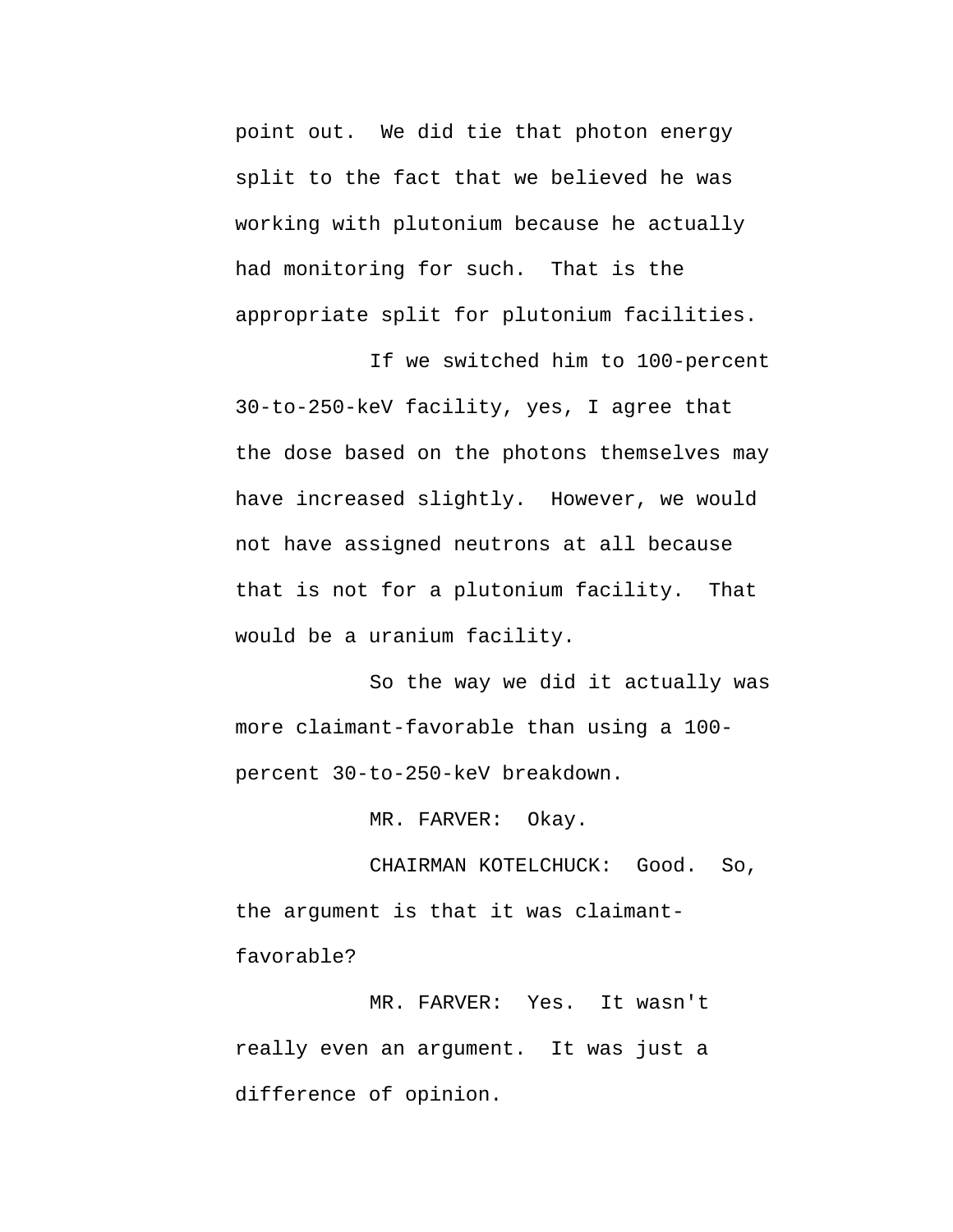CHAIRMAN KOTELCHUCK: Thanks.

Alright. Let's go on.

MR. FARVER: Okay.

CHAIRMAN KOTELCHUCK: 242.

MR. FARVER: 242.2, let me get that case up.

CHAIRMAN KOTELCHUCK: What about 242.1?

MR. FARVER: Oh, I'm sorry, 242.1. I'm looking at that and saying something else.

CHAIRMAN KOTELCHUCK: Okay. They're on our screen.

MR. FARVER: The employee worked at Hanford for about 30 years, the forties through seventies; was diagnosed with an oat cell carcinoma of the lung in '88.

CHAIRMAN KOTELCHUCK: This is a Hanford case?

MR. FARVER: This is a Hanford case.

CHAIRMAN KOTELCHUCK: Right. So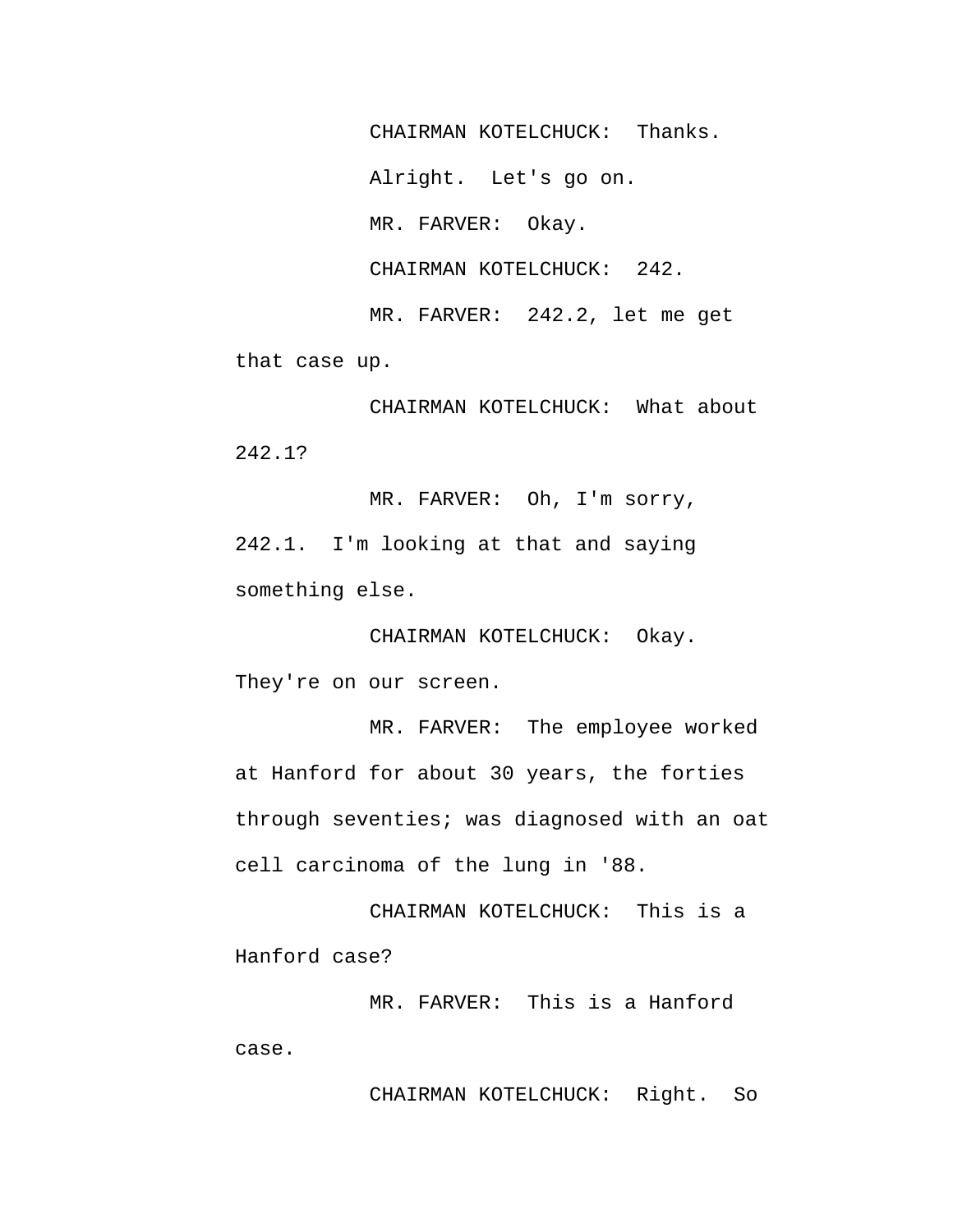Wanda is not on this part of the discussion, right?

MEMBER MUNN: No. I'm listening, but I'm trying to stay very quiet.

CHAIRMAN KOTELCHUCK: Oh, okay. Very good. I'm glad. Actually, you knew that; I had not noted that before.

MEMBER MUNN: That's why you're not hearing the usual comments.

(Laughter.)

CHAIRMAN KOTELCHUCK: That's

okay. I'm sorry to interrupt.

MEMBER CLAWSON: But it is real hard, isn't it, Wanda, not to chime-in on some stuff?

(Laughter.)

MEMBER MUNN: Right.

CHAIRMAN KOTELCHUCK: Okay. That is so noted. Let's go on to the discussion about 242.1.

MR. FARVER: Now the employee was a train and bus dispatcher. And it looks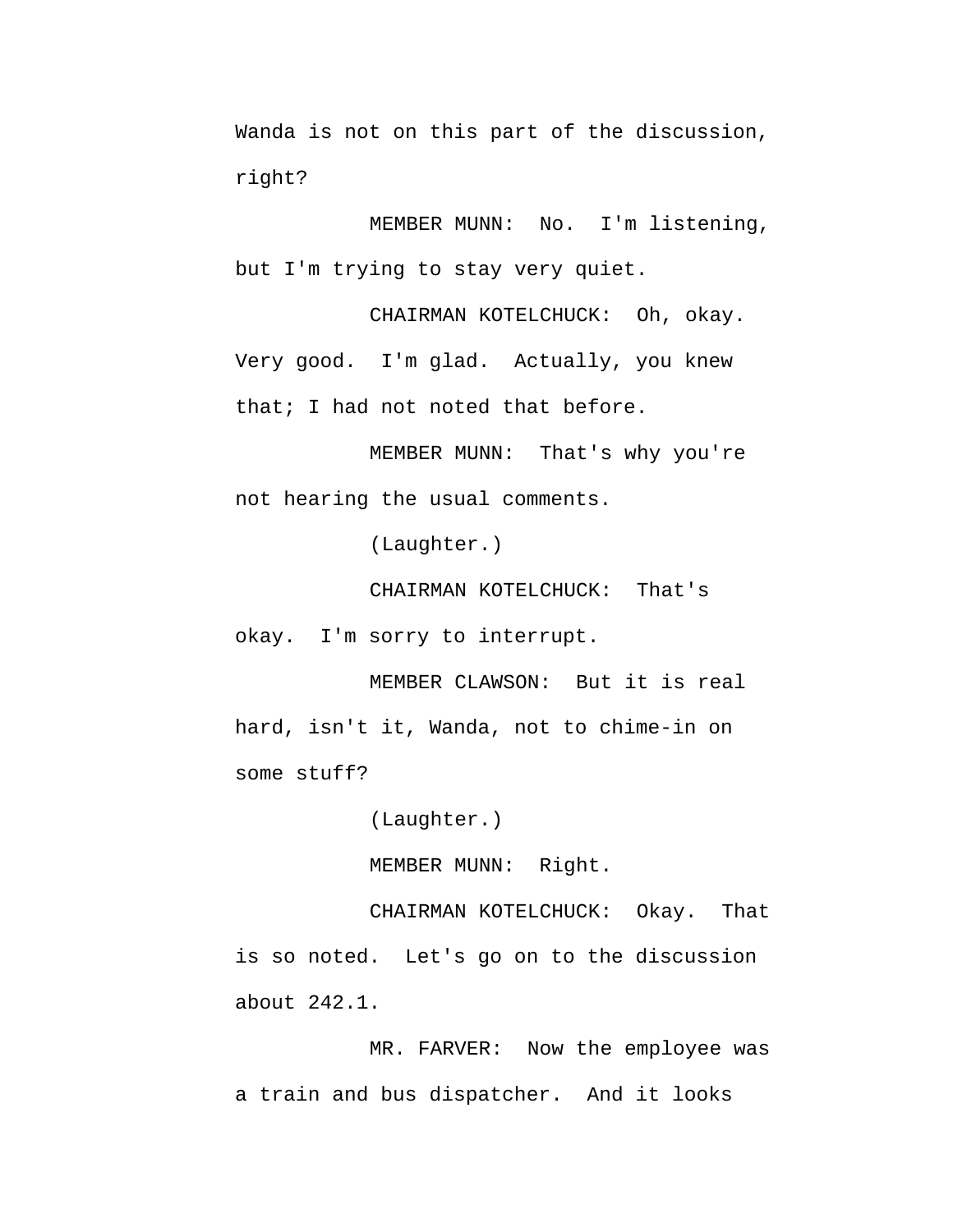like the dose reconstruction was done in 2006. So this is a rather old one. It was a best estimate, and the PoC was 49.6. So, it was just under 50 percent.

So, with that background, incorrect accounting of recorded photon dose. When our reviewer looked at this case, they came up 20 millirems short in 1947 for the annual dose. So that always bothers me, when you're 20 millirems short or you're short-dosed, and you can't really understand why.

So I went back and did some more digging. The 1947 dose, it is entered into the Hanford workbook, but the workbook has an error in the one cell -- actually, it is AF10 and AG10 -- where it is supposed to sum up the values below it.

And for this person, the 20 millirem was in row 80, but it was only summing up for rows 12 through 63. So, it was not going to accumulate that 20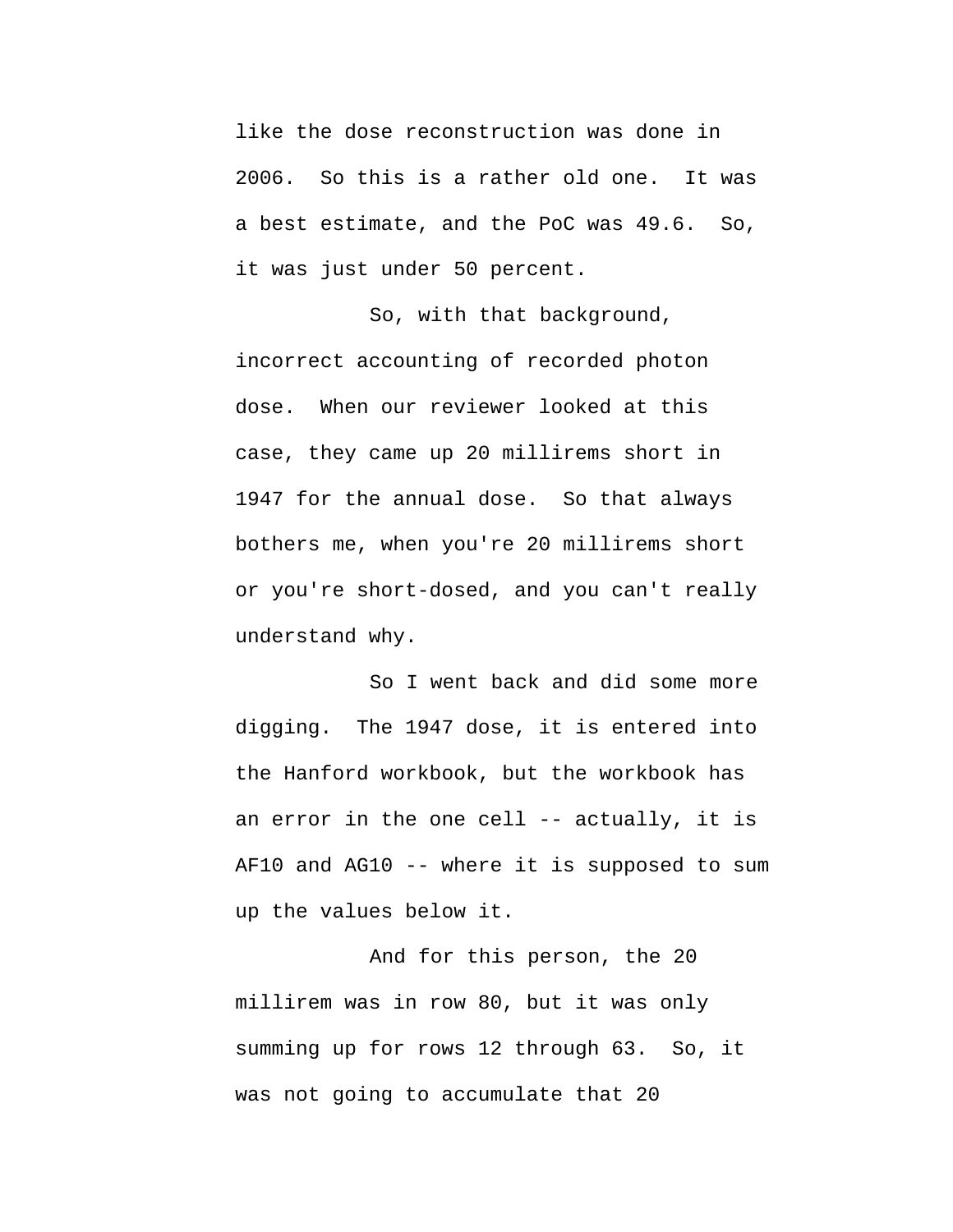millirem. So, that's why the 20 millirem was not showing up in the IREP table.

Now this goes back to the workbook, that there seems to be some problems with that version of the workbook for at least that particular year, '47.

And I don't know if, Scott, you have had a chance to look at this and check this to see that I am correct or not.

MR. SIEBERT: Yes, I did look at it. Basically, the workbook was originally set up to respond to 52 cycles per year, which makes sense. That's your maximum for a weekly cycle exchange.

So, the reason it was looking at rows 12 through 63 -- if you do some simple subtraction, that's 52 rows -- it was making the assumption early on that you would have a maximum of 52 dosimeter exchanges.

In the case of this claim, because there were some instances of multiple dosimeters issued in the same week,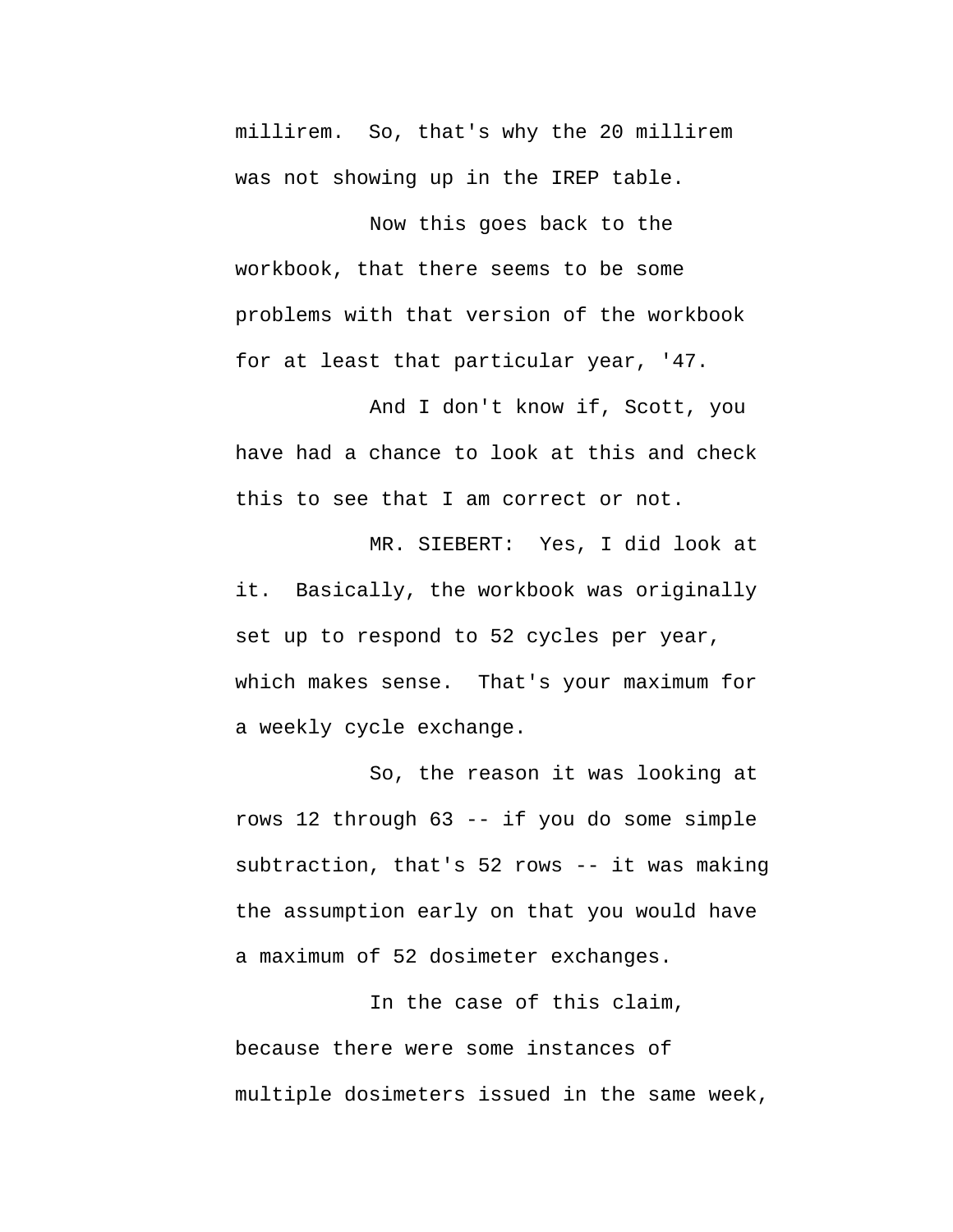there are more than 52 weeks of data to be looked at.

So I agree it is somewhat a shortcoming. I don't know if necessarily I would call it a QA error because the tool was doing what it was designed to do. It is just we need to look at the fact that there may be more weeks of data than originally were thought when it was designed.

MR. FARVER: Well, yes, it was designed -- it did what it was designed to do, but it was designed incorrectly.

MR. SIEBERT: Well, I wouldn't say it was designed incorrectly. I would say that the usage of the additional dosimeters, it is an "iffy" thing, whether we -- well, let me go back.

With the information we had at the time for designing, it made perfectly good sense. I agree that later processes expanded that, so it actually looked for more lines. So I did look. It only does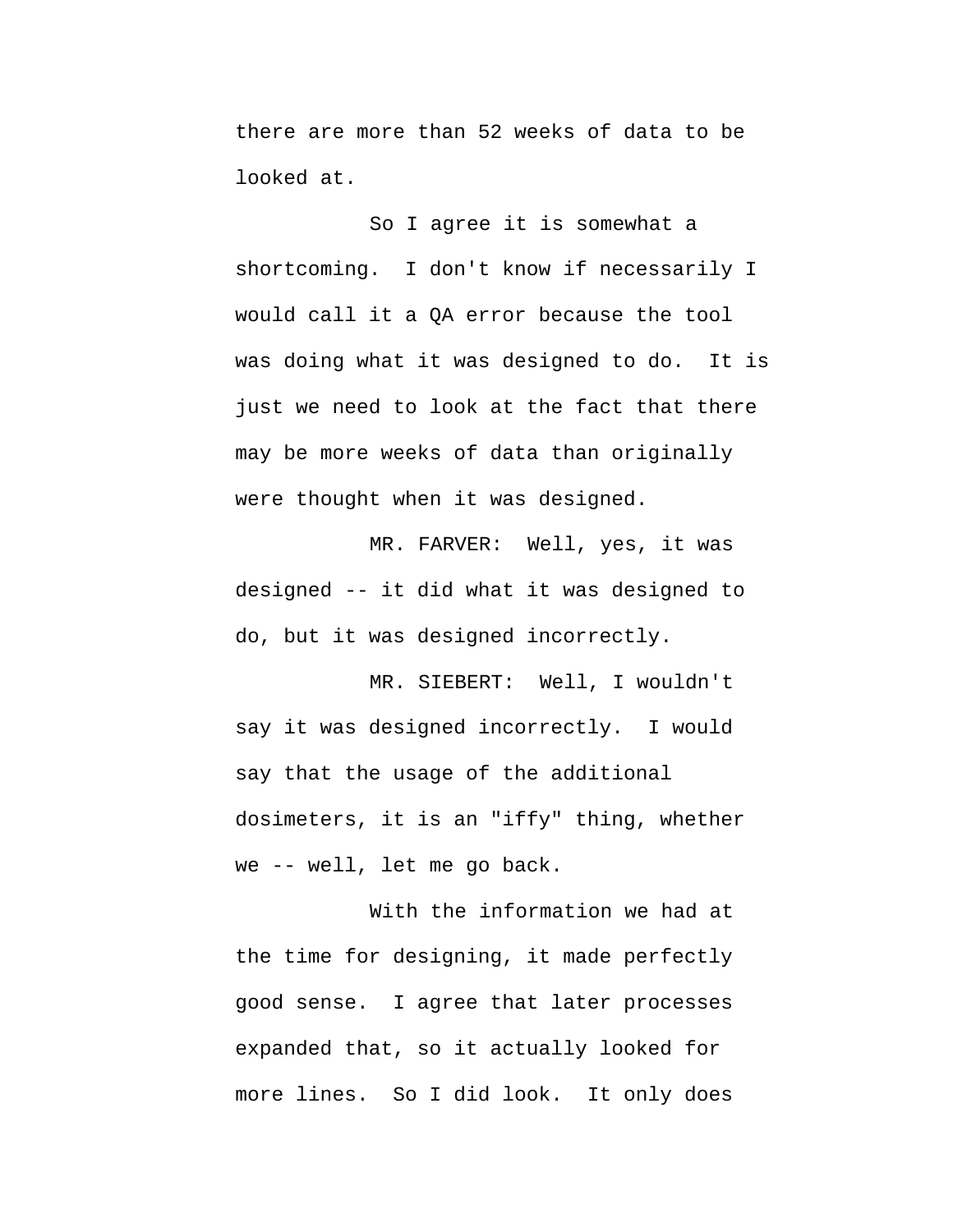affect the 1940s data. Later on, it started summing more lines. So, especially in 1957, when they went to monthly exchange rates, you know, even if you only have the 52 lines, we don't have people that have 52 dosimeters when they are on a monthly exchange rate.

So I agree that that version of the tool probably was not as flexible and had the information in it that we could have used at the time, and it did drop the 1947 20 millirem in this case.

MR. FARVER: Right.

MR. SIEBERT: I have had a chance to look, and at least I haven't had -- you know, since we got these yesterday and were looking at them, I haven't had enough time to really look at the various tools that have come after this to exactly when that was addressed. I know that we looked at one where the tool was approximately a year later, and that issue did not exist in that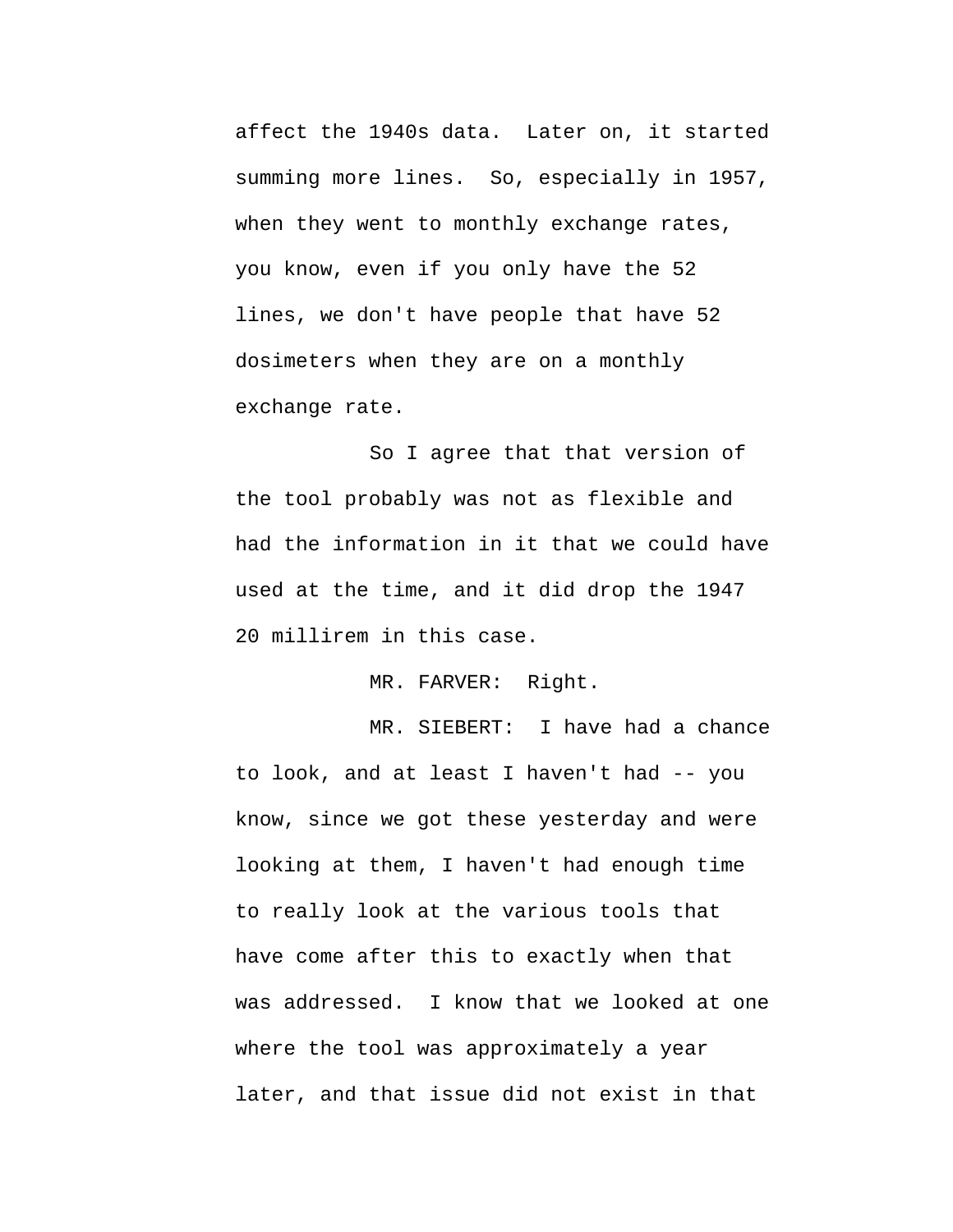tool. So we do have a timeline that it looks like we had it corrected at least by mid-2007.

MR. FARVER: Well, I can give you the versions that I looked at, and the error is still there. Version 2.1.0, Version 2.1.2, Version 2.3.3. All those have the same error; only it is in the AG column. So they are still supposed to do the same summing. It looks like the AF column was fixed, but the AG column still sums down to 63. So it was not corrected for those versions, and that covers every case that we are talking about in this set.

MR. SIEBERT: So since you have gone to different cells than what you originally had said, I didn't look at that. So I honestly am not prepared to discuss that.

MR. FARVER: Oh, no, I understand that. I just wanted to let you know.

MR. SIEBERT: Yes.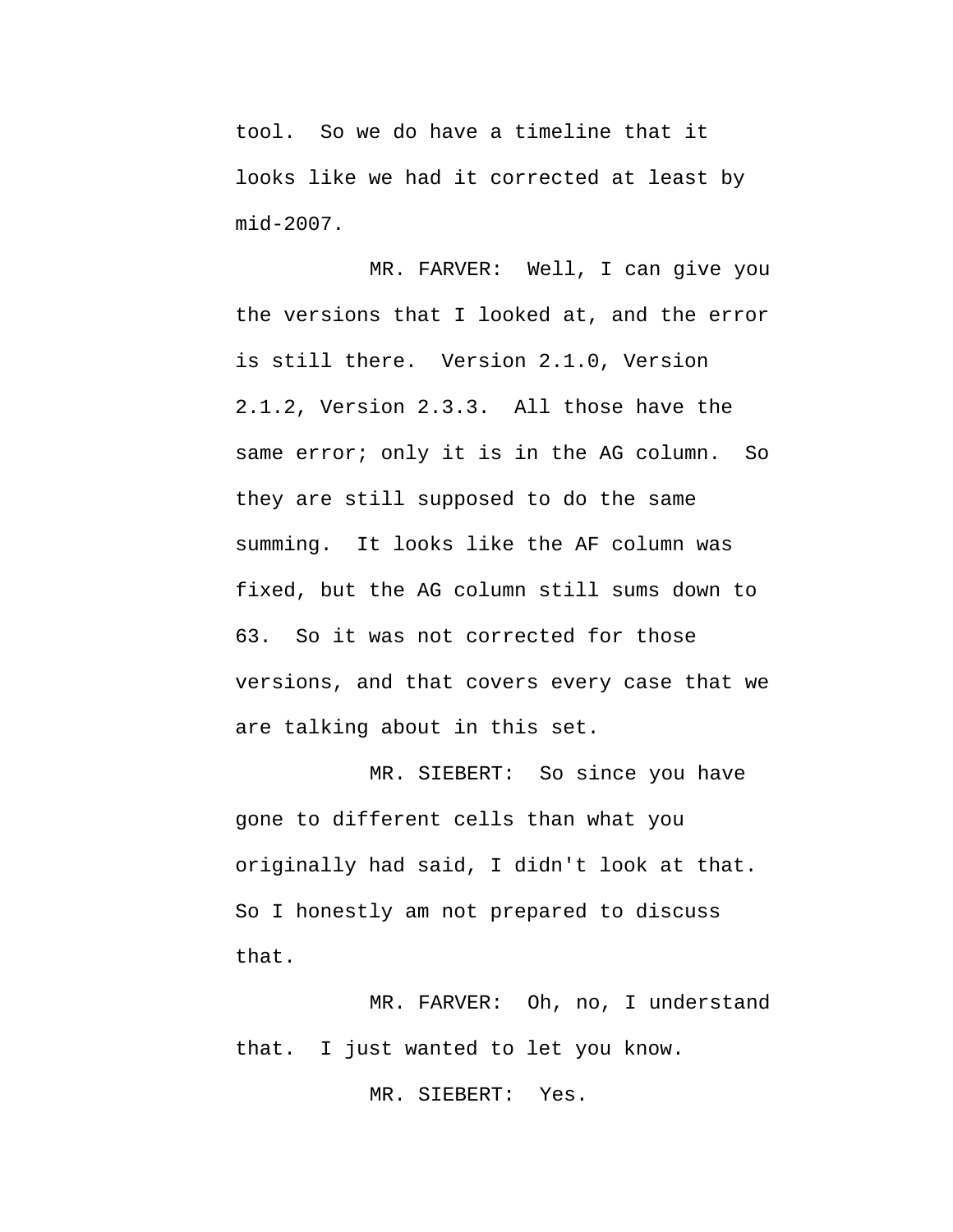MR. FARVER: I did that this morning just because I wanted to see what was corrected. So I looked at the AF. That had changed. I just went next door to see if the same change was made there, and it wasn't. So that's the only reason I know.

CHAIRMAN KOTELCHUCK: And we do not know how this affects the overall result, do we?

MR. FARVER: It could miss doses. It could just not pick up doses and sum them.

CHAIRMAN KOTELCHUCK: Right, but what impact would this have on the PoC? We don't know that yet, right, I assume?

MR. SIEBERT: We don't know specifically. It could have a small impact on PoC because I agree with Doug that it may have, as in the case of 1947 --

CHAIRMAN KOTELCHUCK: Right.

MR. SIEBERT: -- it did not pick up that 20-millirem dose.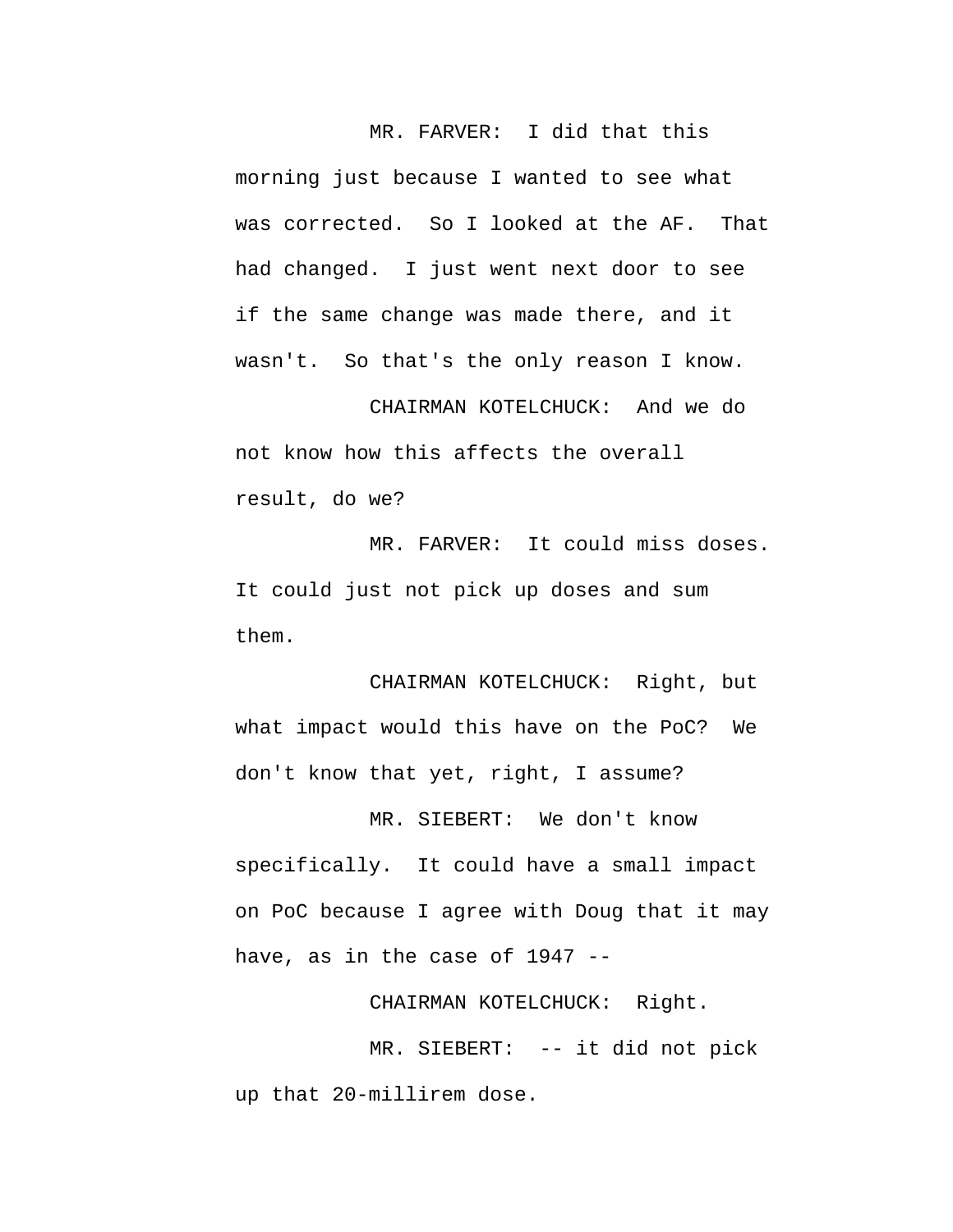#### CHAIRMAN KOTELCHUCK: Right.

MR. SIEBERT: So I have got it down for us to look at that tool and the various versions of it as they go on in time, to look at where exactly that issue arrived and where it departed. And I can tell you, by the time we started using the Vose version more recently, that would not be the issue because it is a totally different -- this is coming from the fact that we are using OTIB-12 as the shortcut for doing best-estimate cases, the pre-run mixed DCF.

So I have it down for us to look at the extent of the issue. And hopefully, by the next meeting, I can give a report as to the extent and what we can do to look at it.

### CHAIRMAN KOTELCHUCK: Right.

MR. FARVER: We looked at -- it was a Version 3.3-something, and the format had changed. So this was no longer being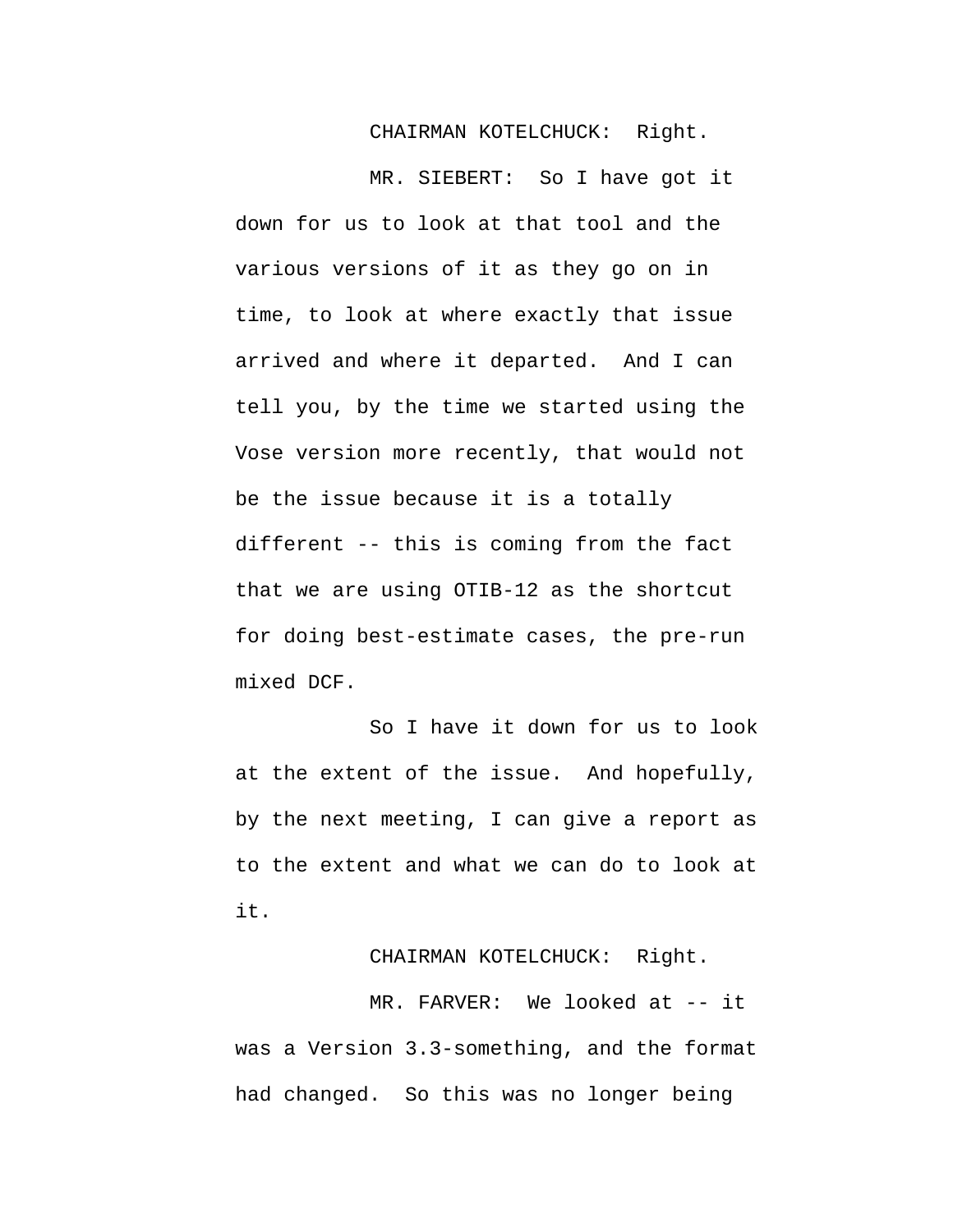summed under these columns.

CHAIRMAN KOTELCHUCK: Right.

MR. FARVER: Yes, eventually, it got changed. But my point is that, even after it was identified and was changed in the AF column, the column right next door wasn't changed. So I have a question about version control and verifying that things are correct.

CHAIRMAN KOTELCHUCK: Okay. So, I mean, this will be looked at. It's open, and we will see both what impact it has here. And if it has some impact here, whatever impact it has here, if this is more -- it would be more claimant-favorable to include it, I believe. And if that were the case, one would have a number of other cases to look at, not just the ones we are reviewing, right?

MR. SIEBERT: Correct, and that is why we are looking at the -- that is why I want to see exactly where it was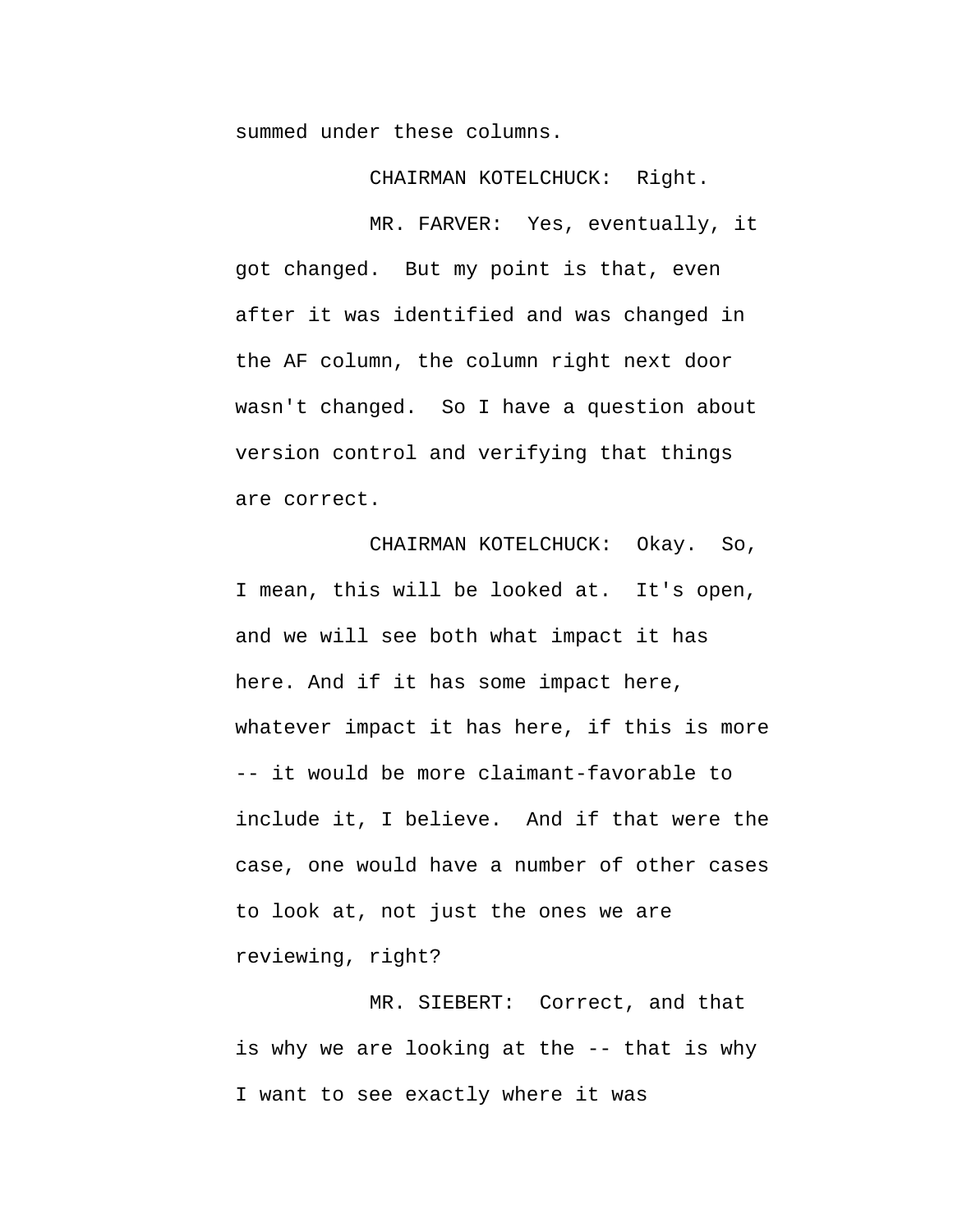corrected, so that we can determine what universe of cases we may have to look back at.

CHAIRMAN KOTELCHUCK: Yes, okay. MR. FARVER: Okay. CHAIRMAN KOTELCHUCK: Good. And that's important.

MS. BEHLING: This is Kathy Behling.

This does prompt in my mind another question, a more broad question with the workbook. When a newer version of a workbook comes out, and you recognize that there has been a more claimant-favorable approach used or something that is going to change in a positive way or create more dose for an individual, do you go back and look at, like a PER process for the OTIBs, do you go back and look at cases that might be impacted by a change in the version of any workbook? I'm just curious.

MR. SIEBERT: I can tell you I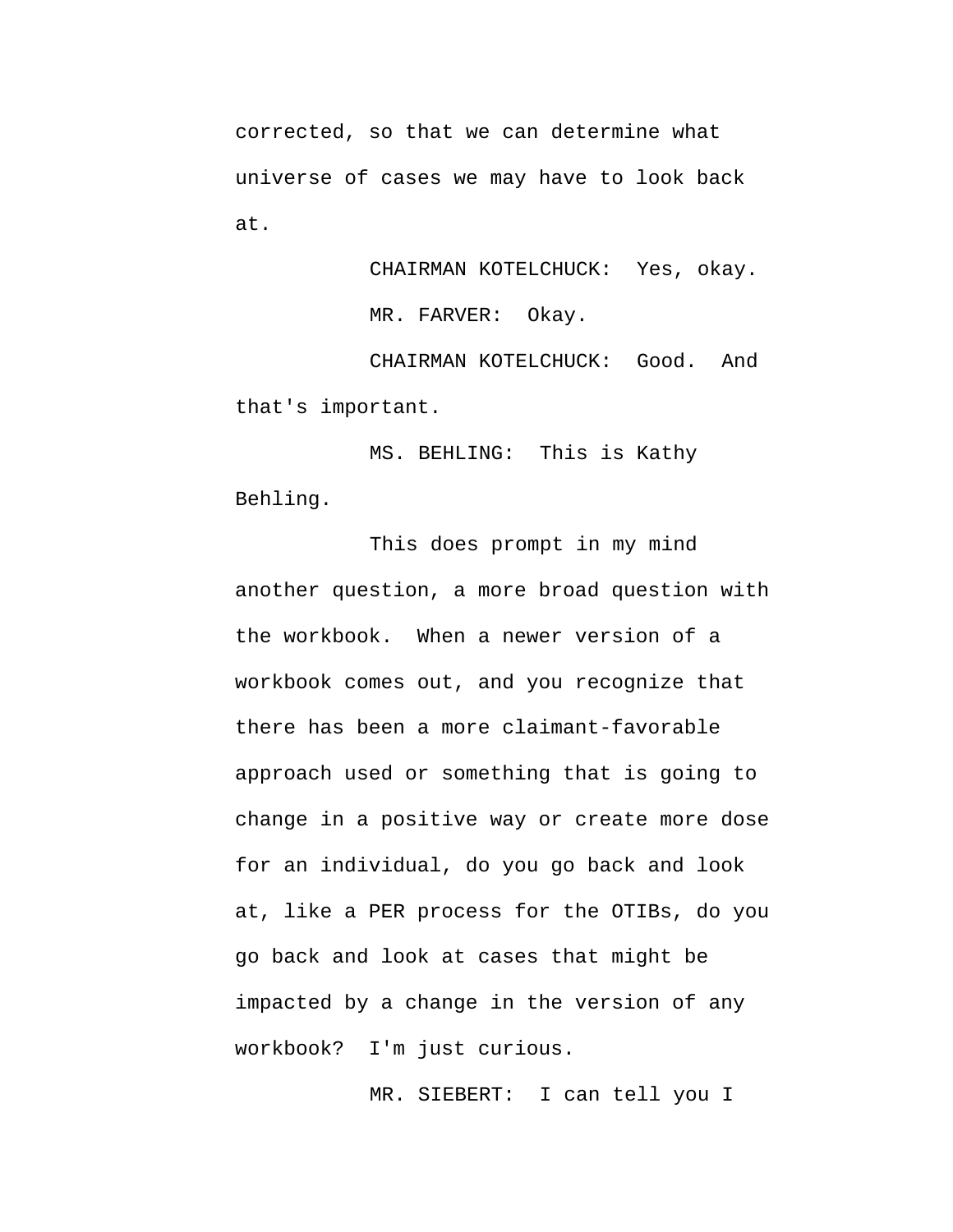know we have in some cases. As to globally, I can't specifically say one way or the other, since I'm not the person who was the keeper of the workbooks. But we can certainly look into that question for you.

MS. BEHLING: Yes. I think along with -- we should maybe expand this a little bit because it does raise the question as to when there are changes, like as we are seeing with the CADW programs and that type of thing. Are we going back and looking at cases that may have been impacted because they were using an older version, and it would have increased the dose to some extent?

CHAIRMAN KOTELCHUCK: Right. I mean, this may involve considerable work and reworking. But we will know that. Let's give them a chance, the NIOSH folks a chance to look it over --

> MS. BEHLING: Sure. CHAIRMAN KOTELCHUCK: -- and see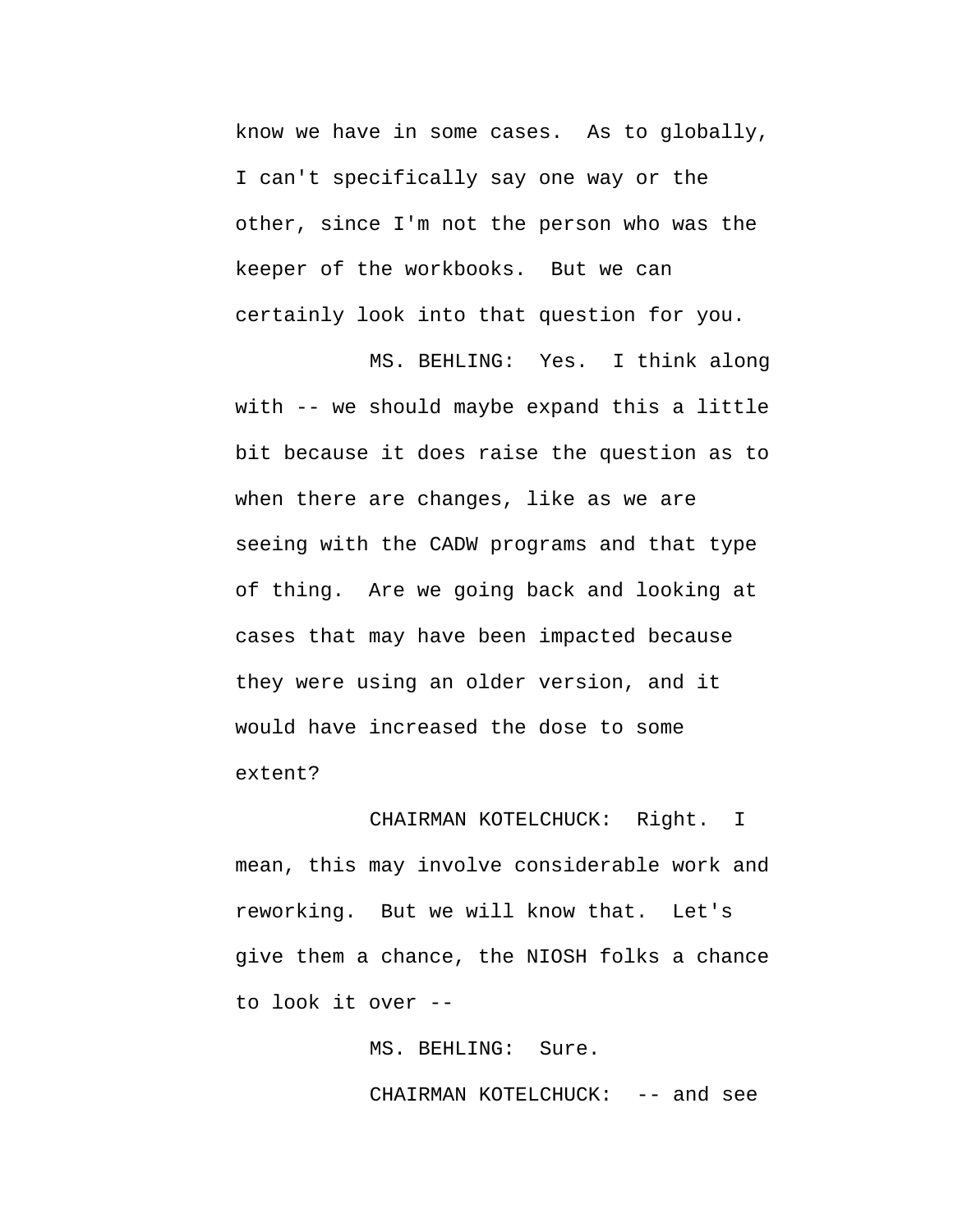the impact a little bit. I understand. They only got this yesterday.

MS. BEHLING: Sure. And I believe that -- excuse me; I'm sorry -- but I believe that Doug indicated that this case was like 49.6 percent. I don't know if we're still on that case or not. But it is certainly something I think needs to be --

CHAIRMAN KOTELCHUCK: Yes, yes. That's right.

MR. FARVER: This is Doug.

I'll tell you what bothers me more about this finding and this result is that NIOSH didn't find it. You know, when they're putting together their response, their response is, "Oh, we missed 20 millirem. Oh, well." No change in total dose would be assigned.

Instead of going in and digging and finding out, well, why wasn't that 20 millirem added in, it is like, oh, well, there's no change. And that kind of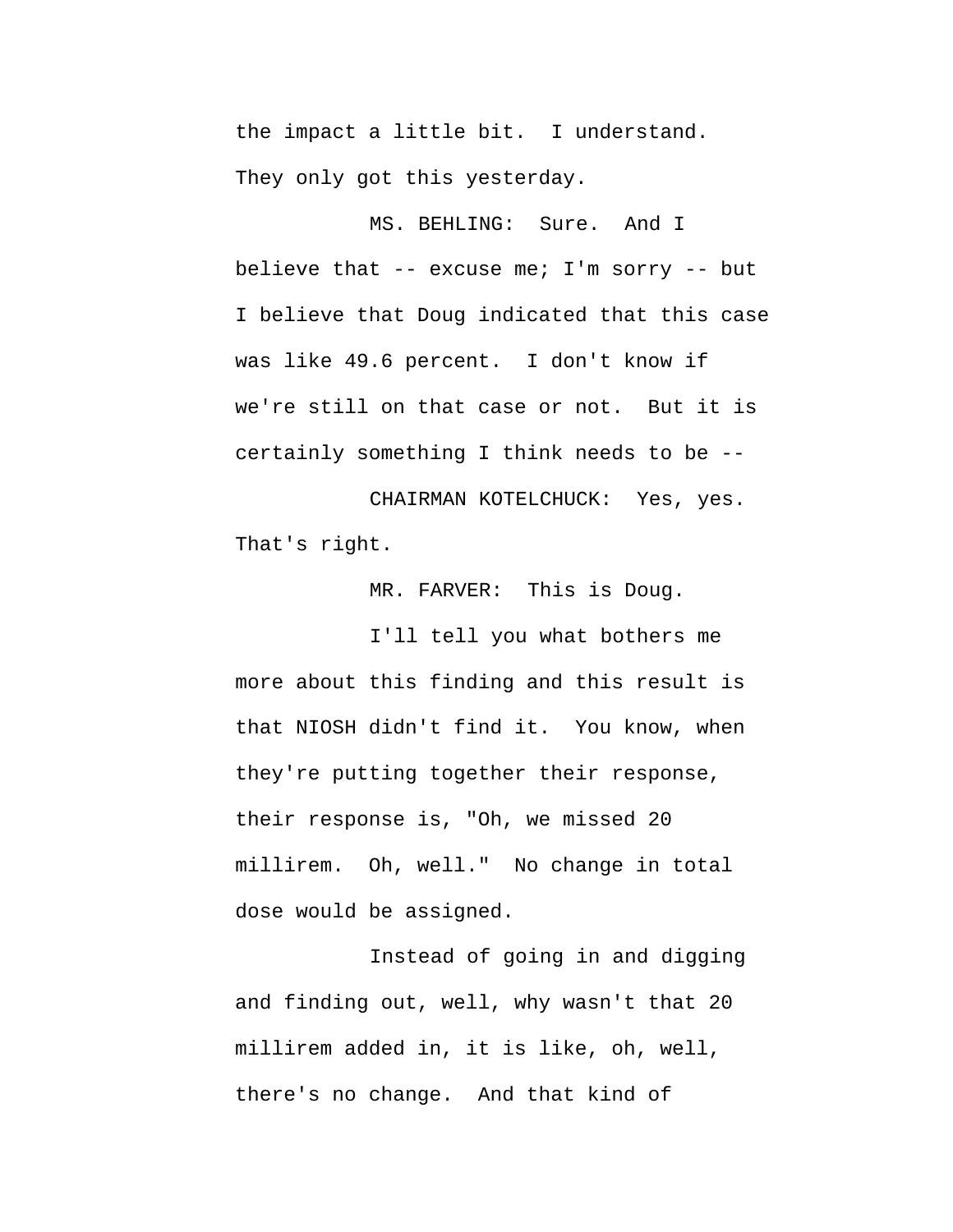irritates me, that I have got to go into their workbook and dig through their workbooks and find out why that 20 millirem wasn't accounted for.

CHAIRMAN KOTELCHUCK: Okay. Issue raised.

Then, this will be gone over, and we will take a very careful look at this at our next meeting.

MR. FARVER: And what I wrote in was "NIOSH will investigate the extent of the workbook issues."

> CHAIRMAN KOTELCHUCK: Yes. MEMBER CLAWSON: Correct. Doug, this is Brad.

I just want to make sure because I am looking at both what you and Kathy said. And Kathy raises a very -- I just want to make sure we don't lose that.

And, Scott, or maybe Grady, we are not saying, we're not pointing a finger, but looking at it from a claimant, for us to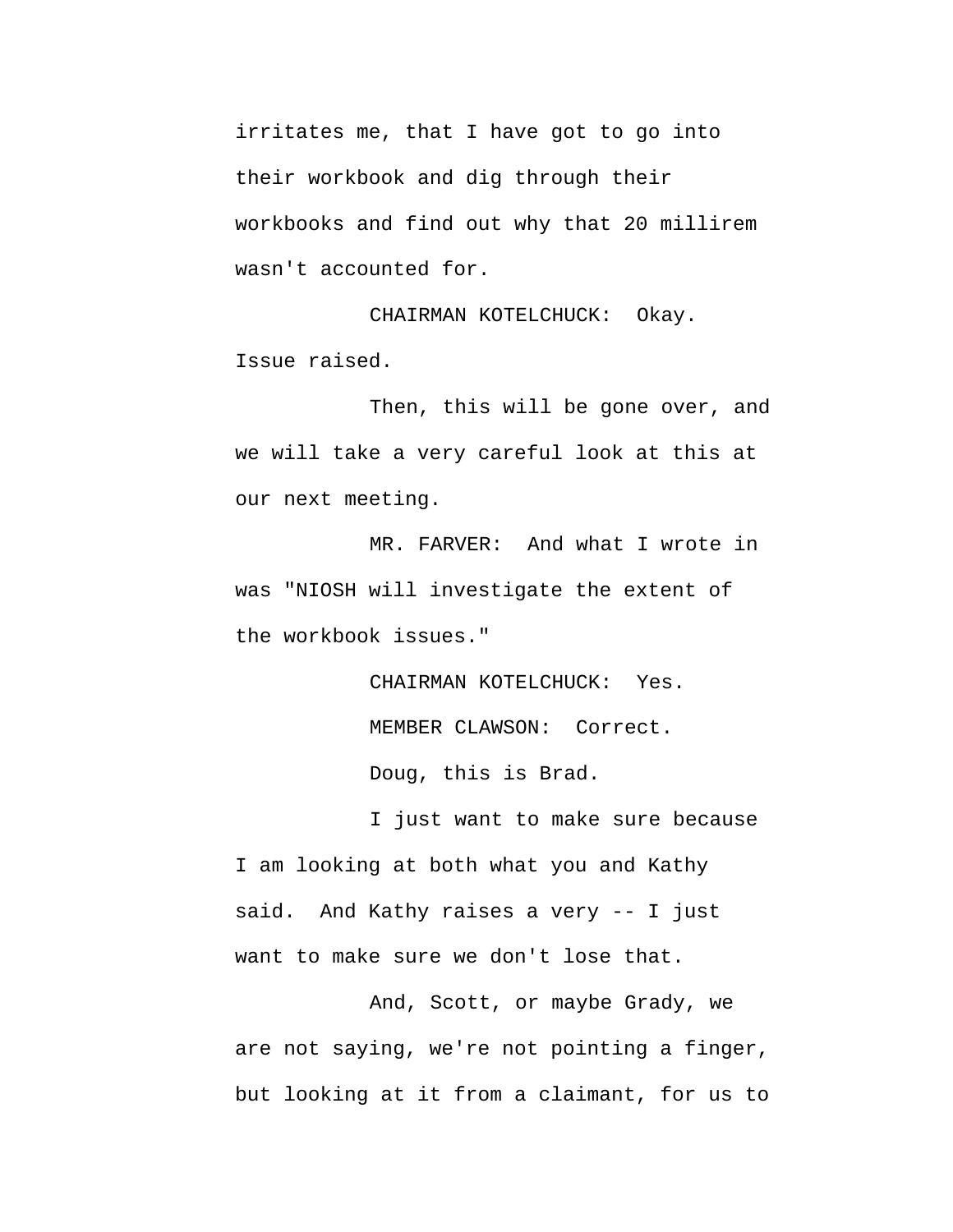be able to come back and say, "You know, when NIOSH finds this, or something like this, they reevaluate it; they look at it. It is a big deal." And to not account for 20 mR or 20 rem, whatever, it doesn't bring a level of confidence to them.

So I want to make sure we look at this globally. When you take any of their workbooks, you go forward; you have found some flaws with it. And how do you make the determination? I guess one of my questions, what I wanted to get to was, how do you make the determination that you go back and look at the doses that have been done with this workbook? If you have found a flaw, is there a process that you have in your QA program or in your just general program? If you find something, like Grady has stated, that you guys fix a lot of this yourselves. Is there a process in place that you evaluate the cases that get done by this or the severity level of it, or whatever?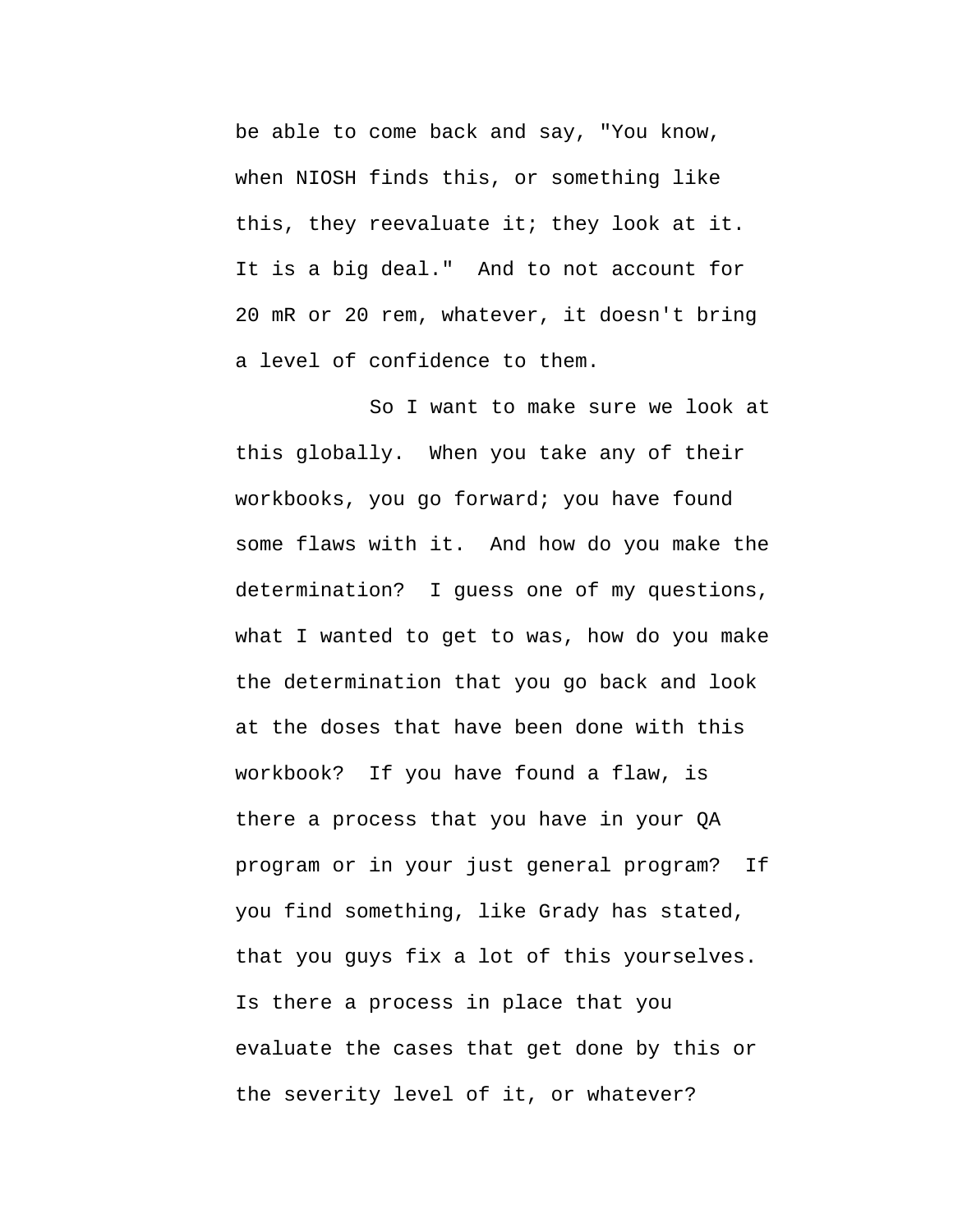MR. CALHOUN: As you know -- and we have talked about this in the past - typically, TBD changes drive the changes in the workbooks, typically. TBD changes that result in higher doses all go through the PER process.

So what we have to look at -- and I think Scott said he was going to go back to the keeper of the workbooks to find out if there is something in place -- that if, for some reason, there is an error found or something in the workbook that would result in a higher dose, whether we go and do a PER-like process for those. So I think that that is on his list right now.

I think that's what you said, Scott?

MR. SIEBERT: That is correct.

MEMBER CLAWSON: And I appreciate that. Thank you.

CHAIRMAN KOTELCHUCK: Okay. Important, and we will come back to it, but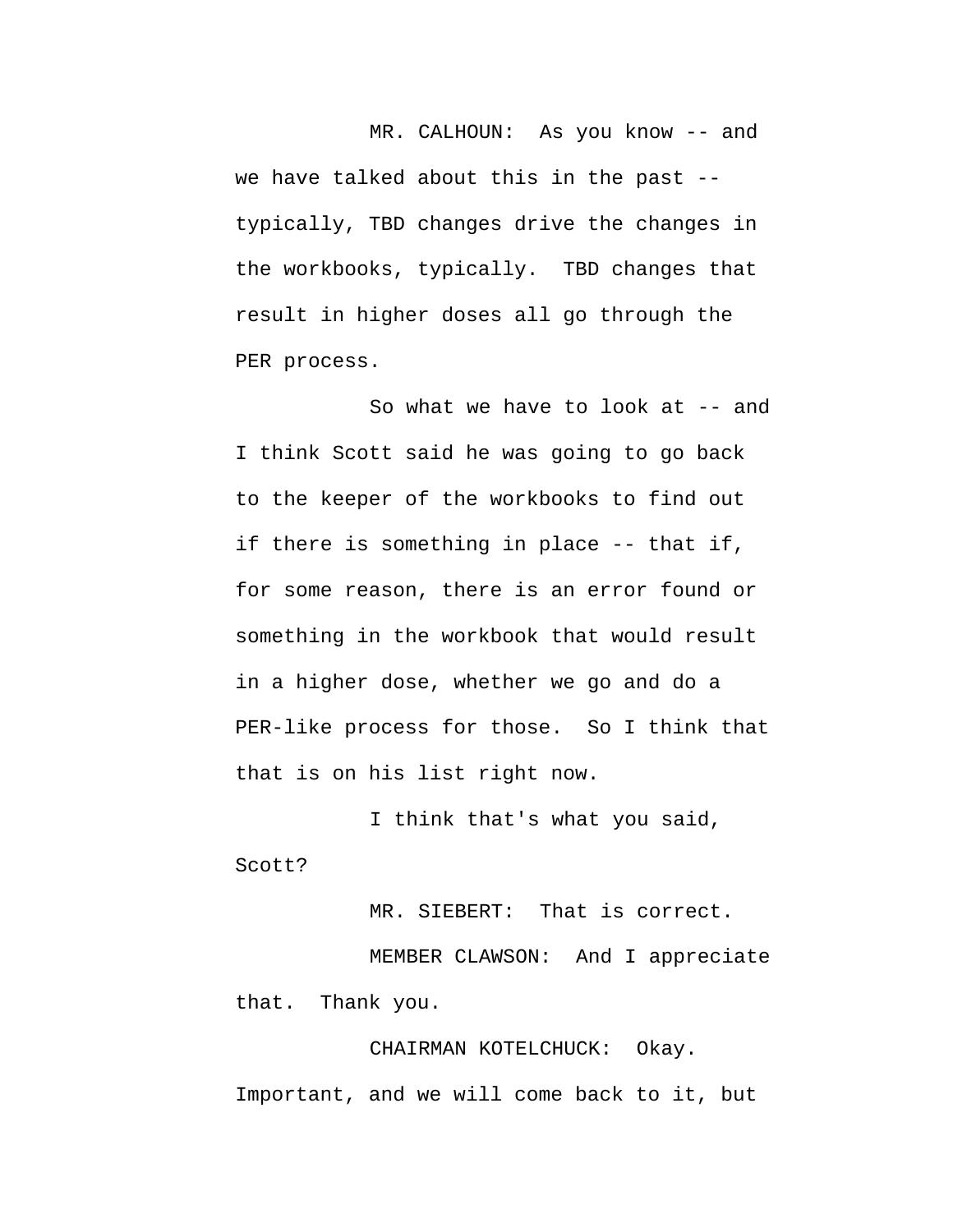I think we can go on at this point.

I'm partially sensitive to the fact that this issue, essentially, just came up yesterday.

Let's go to 242.2.

MR. FARVER: Okay, 242.2,

incorrect accounting of medical x-ray doses.

There were -- let me get the exact number -- there were a total of 19 occupational PA exams. NIOSH assigned 16 PA exams. They were short three exams. That's the first part.

The second part, there were three PFG exams that we thought, and NIOSH assigned doses for two of the exams. Okay. So that is the basis for it.

The first part, for the three PA exams, NIOSH agrees that they should have been included. They weren't included. I went back and looked at the workbook. They were just not entered into the workbook. There's no reason for it. They were in the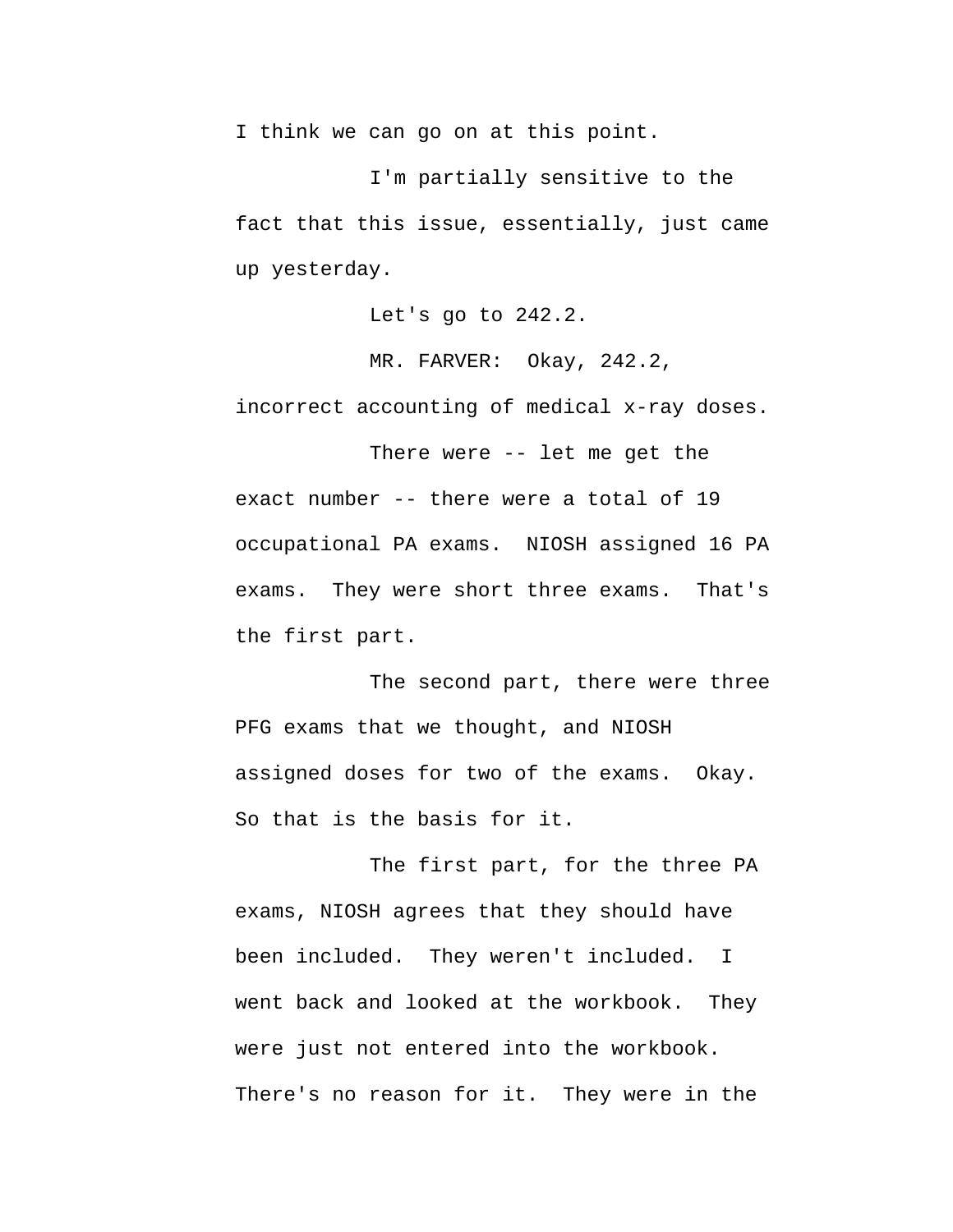records. It is a QA issue. It should have been caught.

The second issue was a '56 dose record that we interpreted as a PFG. And going back and looking at it, and with their explanation, I can see their point. Because on the handwritten record, I think it says "chest" or "CHST" or something. And then, it is 4X5 and there is a cross-mark. And it is not entirely crossed out. So, I could see both points of view. And then, you have the 14-by-17 written in after that.

And going back and looking at that, and after looking at all the other records, I'm thinking it probably was crossed out because it is probably unlikely they would have wrote both those 4-by-5 and 14-by-17 on the same slip.

CHAIRMAN KOTELCHUCK: Could you just clarify? I'm sorry, but I'm not -- I should know, I guess, but I don't, what's a PFG?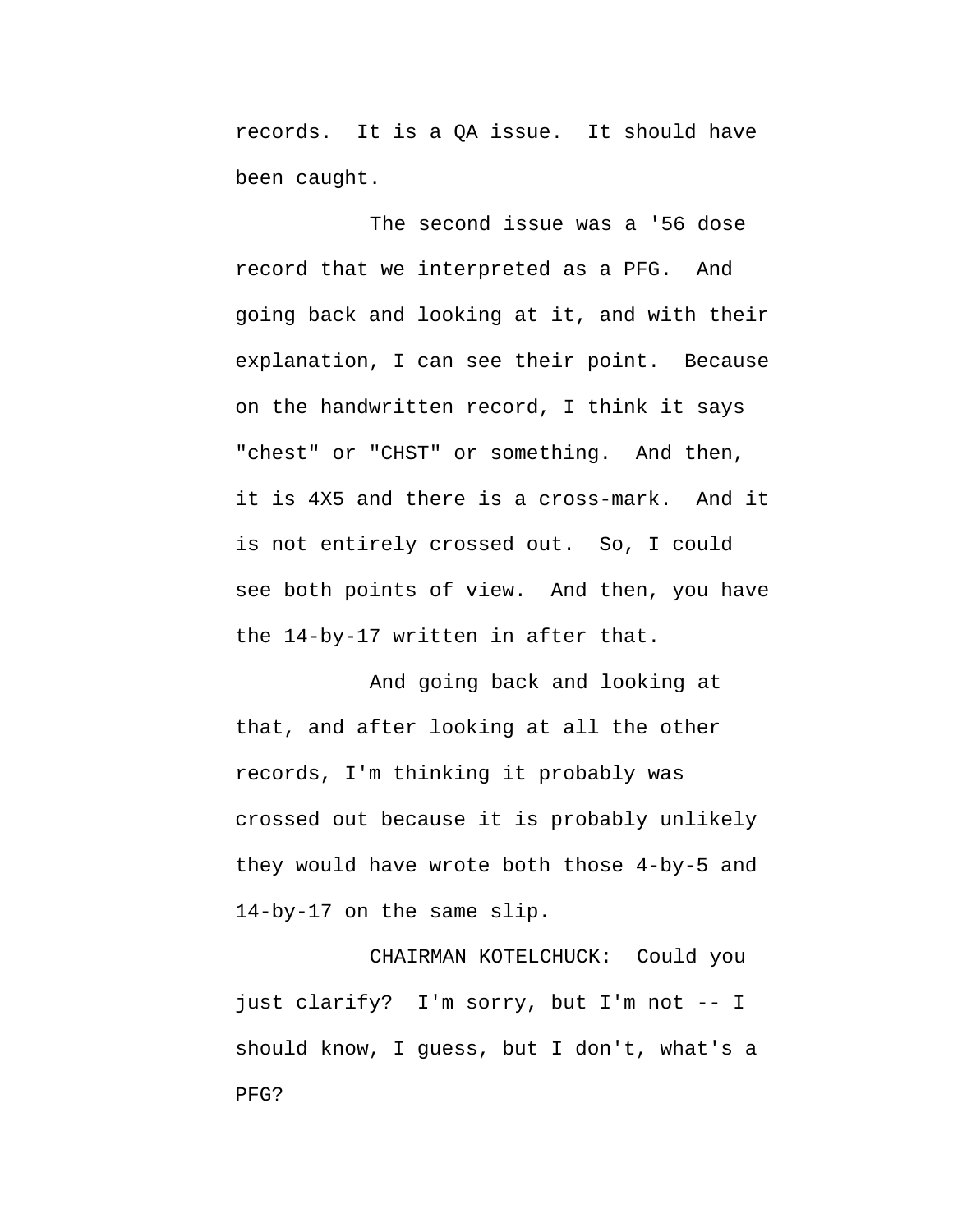MR. FARVER: Photofluorographic. CHAIRMAN KOTELCHUCK: Oh, okay. Fine.

MR. FARVER: Anyway, so I can see where our reviewer would have come up with that conclusion, but I believe we are incorrect. I believe their explanation is plausible. And I would suggest we close it.

But, then, there is still a QA issue on why those first three weren't included. I can't tell from the records.

MEMBER CLAWSON: So noted.

This is Brad.

I agree to close.

CHAIRMAN KOTELCHUCK: Okay.

MEMBER GRIFFON: Hey, Dave, I'm looking at this one and I note -- this is Mark Griffon -- I note the PoCs. And then, I see the subsequent observations. I am wondering, you know, we're talking -- this is one of Paul's favorite issues -- you know, 49.6, and then, 49.43. Boy, it's a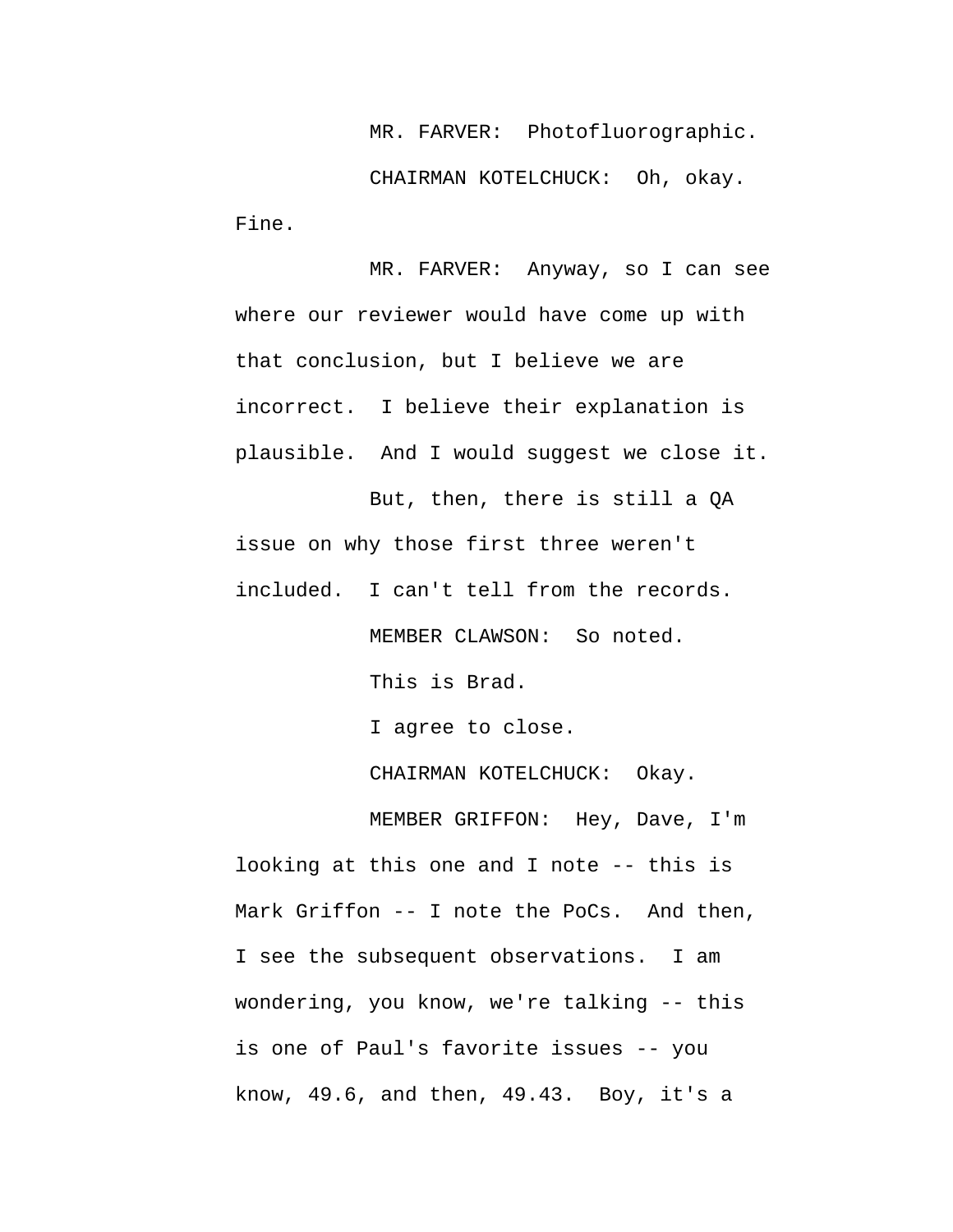whisker away from 50 percent.

CHAIRMAN KOTELCHUCK: It certainly is.

MEMBER GRIFFON: And I'm wondering whether the whole case has been looked at in totality after these findings and observations, you know, were all considered.

## CHAIRMAN KOTELCHUCK: Yes.

MEMBER GRIFFON: Anyway, that's just a comment, how close this is.

CHAIRMAN KOTELCHUCK: Certainly.

MEMBER GRIFFON: I don't disagree with closing that one, but just a comment.

CHAIRMAN KOTELCHUCK: We're talking 242.2. I'm a little unclear as to why we're closing this particular issue, in that if three were missed and not included initially, and I don't see anyone saying that now they've have been considered, I mean, why is it that leaving the three off - - oh, I see. This translates. I see.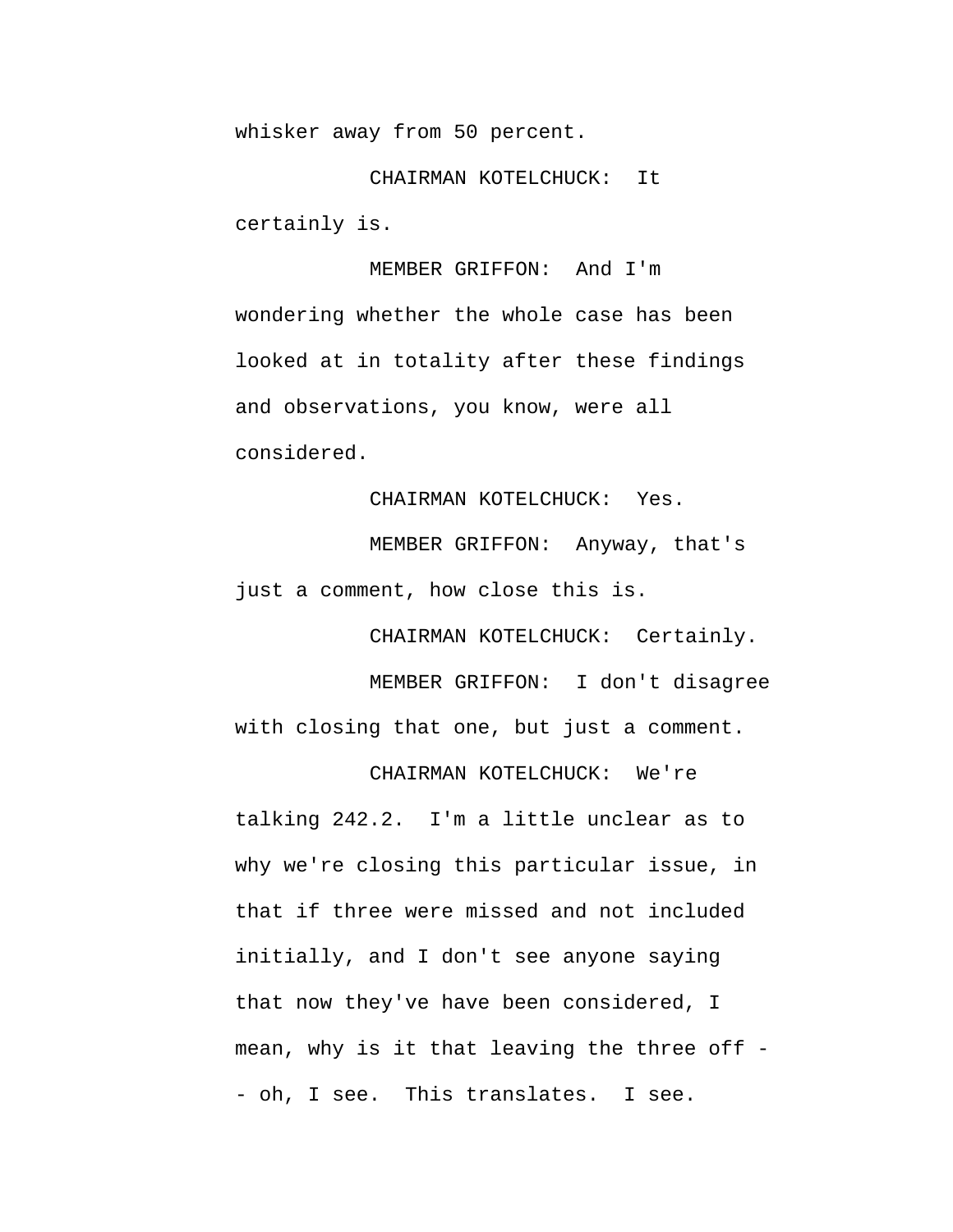Excuse me. This translates to a PoC of 49.3 compared to 49.6. So, it would reduce the PoC. So, that's why leaving it off is claimant-favorable. That is, it was a mistake. But the mistake favors the claimant.

But I also agree with you, Mark, this is a very close call. I assume, as folks will be fixing 242.1, that they will look over 242 as a whole.

MR. SIEBERT: Well, this is Scott.

When we did the rework, which has that 49.34 percent, that includes everything that was agreed to here in these responses, the 20-millirem in one, the three additional x-rays in two.

CHAIRMAN KOTELCHUCK: Aha.

MR. SIEBERT: So we have already included anything that we agree should have been included originally, and that's where the updated PoC value comes from. We have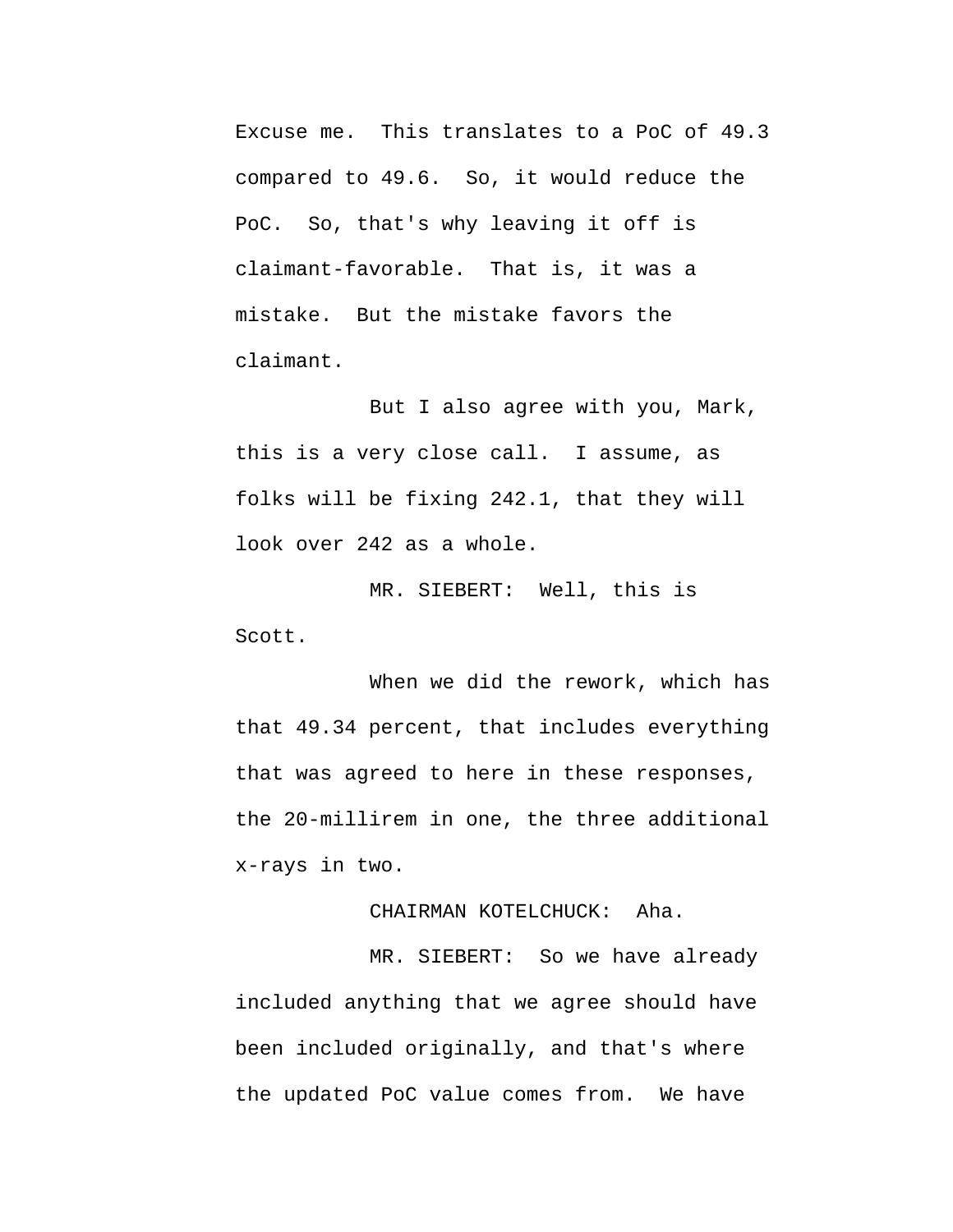already run those calculations.

CHAIRMAN KOTELCHUCK: Okay. So, this response is really to -- the PoC response includes 242.1 as well as .2?

MR. SIEBERT: Correct. Whenever I run PoC responses, I include them in the case.

CHAIRMAN KOTELCHUCK: Yes. Well, okay, good. That's not clear from that writeup, but that's clear when you say it.

> Nevertheless, we will be -- MEMBER GRIFFON: David? CHAIRMAN KOTELCHUCK: Yes?

MEMBER GRIFFON: My only point was that I don't disagree with what Scott said. I am just pointing out that there are three observations, which I am just beginning to look through, and it doesn't look like there's any -- you know, often, we just have these observations that hang out there. But I am wondering if there is any - - you know, this is a very close call and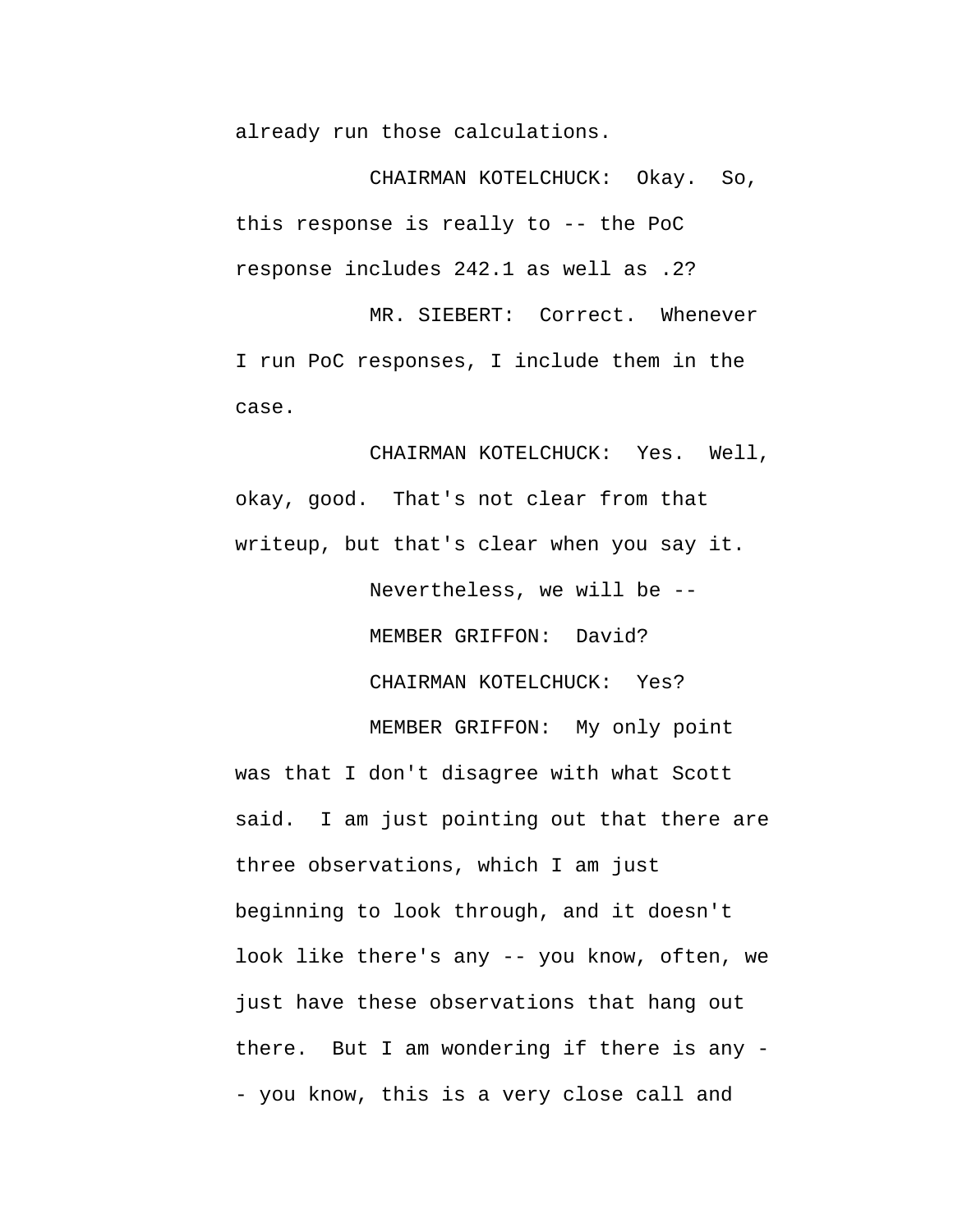you have three observations.

CHAIRMAN KOTELCHUCK: Sure.

MEMBER GRIFFON: Would evaluating those observations have any impact on the decision here?

CHAIRMAN KOTELCHUCK: Well,

maybe, but I think we need to look at the observations then.

MEMBER GRIFFON: Yes, yes.

CHAIRMAN KOTELCHUCK: Let's look at the observations.

MEMBER GRIFFON: I'm just saying, while we do that, keep the number in mind, yes?

CHAIRMAN KOTELCHUCK: Right. So, 242.2 would be closed.

You're concerned that there may be some sort of, well, that there is an interaction perhaps between some of the different findings. So I don't know what to say.

Let's go on to --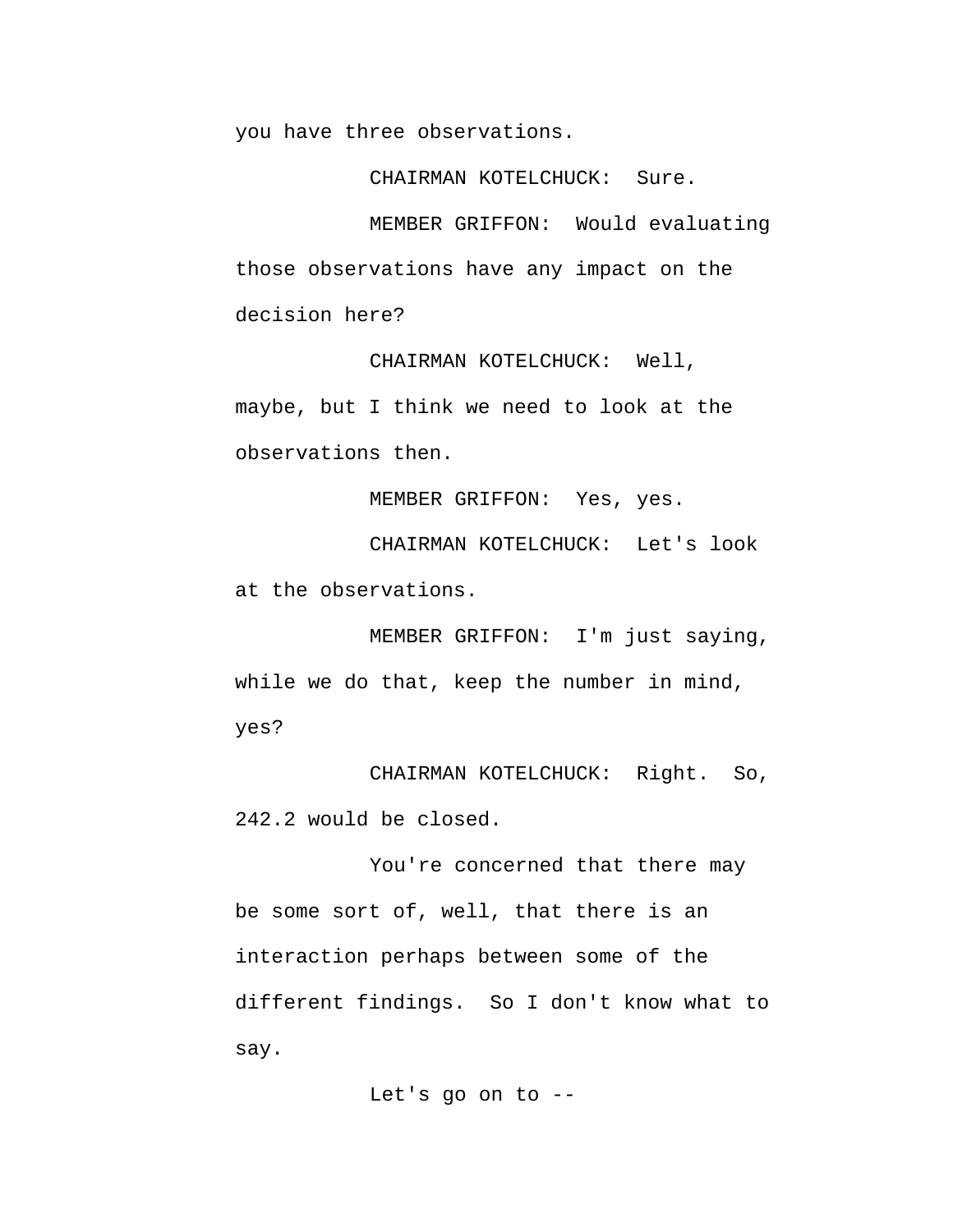MEMBER CLAWSON: Dave, this is Brad.

I've got to ask Scott a question here.

CHAIRMAN KOTELCHUCK: Okay. MEMBER CLAWSON: Scott, I want to make clear that what you are telling me is that this evaluation, you went back to the other findings, the 20 mR, everything like that, and added it into the system?

MR. SIEBERT: Correct.

MEMBER CLAWSON: So you added dose to it, and the PoC went down?

MR. SIEBERT: Correct. That is, considering the Monte Carlo calculation and the fact that it is not a straight one-toone calculation, you are going to see some variability in PoC every time you rerun the analysis.

Now I do want to point out that I did run this final analysis since it was between 45 and 52 percent. We used our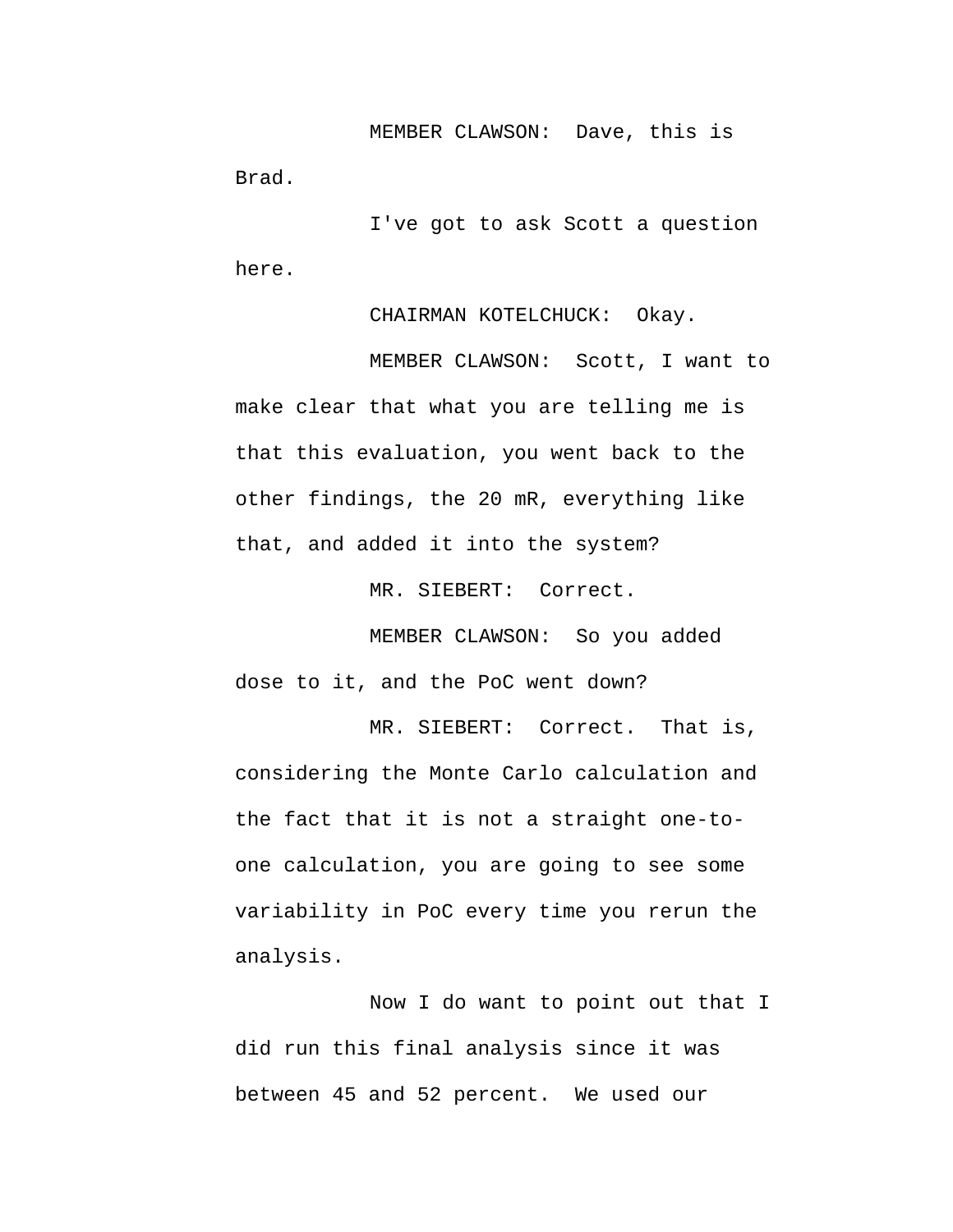process of 30 separate IREP runs with varying feeds for 10,000 iterations, as opposed to our normal process, and averaged that out, as is done in all best-estimate cases now. And that is where the 49.34 percent PoC comes from.

So, I guess, Brad, what I am saying is, it is not unusual for the PoC to change slightly, and that means it may go up but it may go down slightly, even with the 30 runs. I mean, it is a Monte Carlo calculation; that is the nature of the beast.

MEMBER CLAWSON: And this is where I want to make sure, Scott, because, you know, we hear so many times from claimants, "It's interesting, they found more dose and my PoC went down." And I understand this to a point there, but it is just kind of surprising to me sometimes. Well, okay.

MR. SIEBERT: Well, especially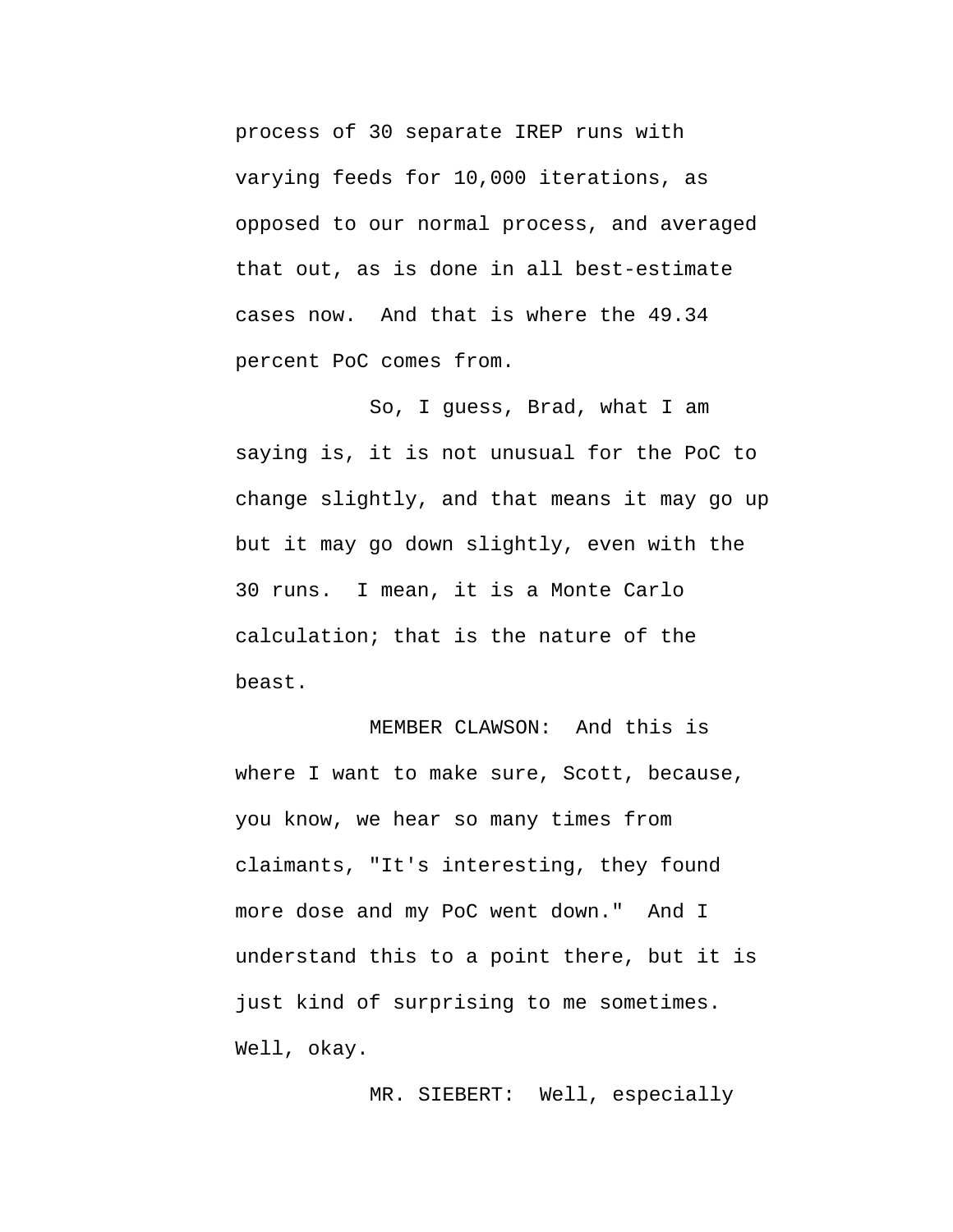when they are very small doses, they are going to have very little impact on the overall PoC. And I think the change in PoC you're seeing here has more to do with the Monte Carlo calculation than it does in the addition of the dose, which is why we use the 99 percentile of the PoC calculation to start with.

### MEMBER CLAWSON: Okay.

CHAIRMAN KOTELCHUCK: Part of the discussion moves me not to close 242.2, but to leave everything on 242 open and have a discussion about 242 the next time.

MR. SIEBERT: Well, this is Scott.

The only reason I am hedging on that is because, if we look at Observation 1, the point that comes out of Observation 1 is we believe this was probably paid under the SEC already. We don't have the documentation from DOL to prove that, but it fits the requirements for being included in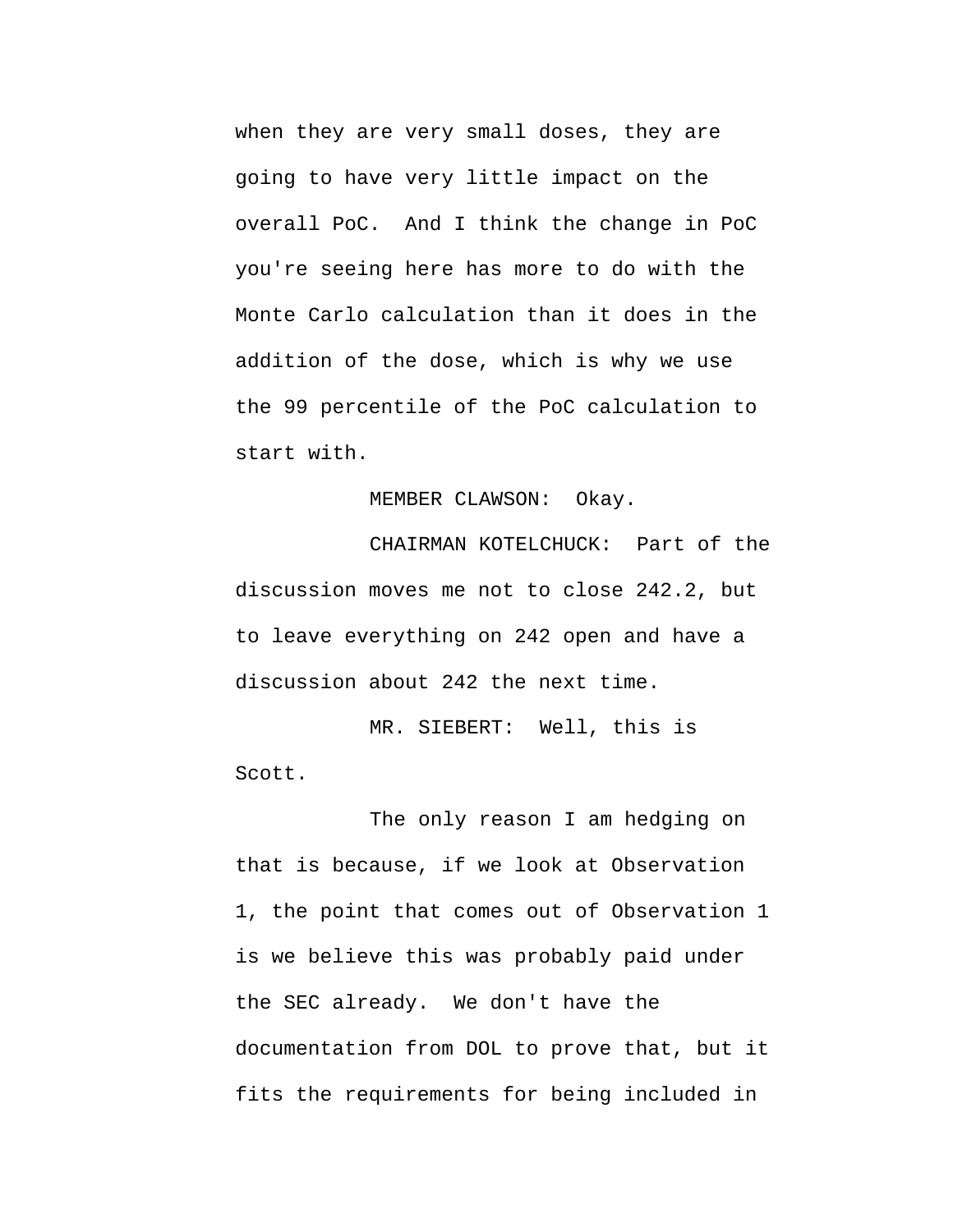the SEC for Hanford. So it becomes a moot point for this specific claim.

MEMBER GRIFFON: Yes, this is Mark.

I was just going to say that, Scott. So, you're right, that may make the whole thing moot.

CHAIRMAN KOTELCHUCK: Alright. Then, that essentially moots it, doesn't it? MS. BEHLING: This is Kathy Behling.

We discussed this, I think, during the last meeting, but could perhaps a corrective action for these types of findings be that you go back to the dose reconstructor? This may be a specific dose reconstructor. And again, as Brad has mentioned, maybe at the end of a lot of these types of findings you do a lessonslearned-type thing, but go back to the dose reconstructor and just say, "Hey, we took notice that there were several chest x-rays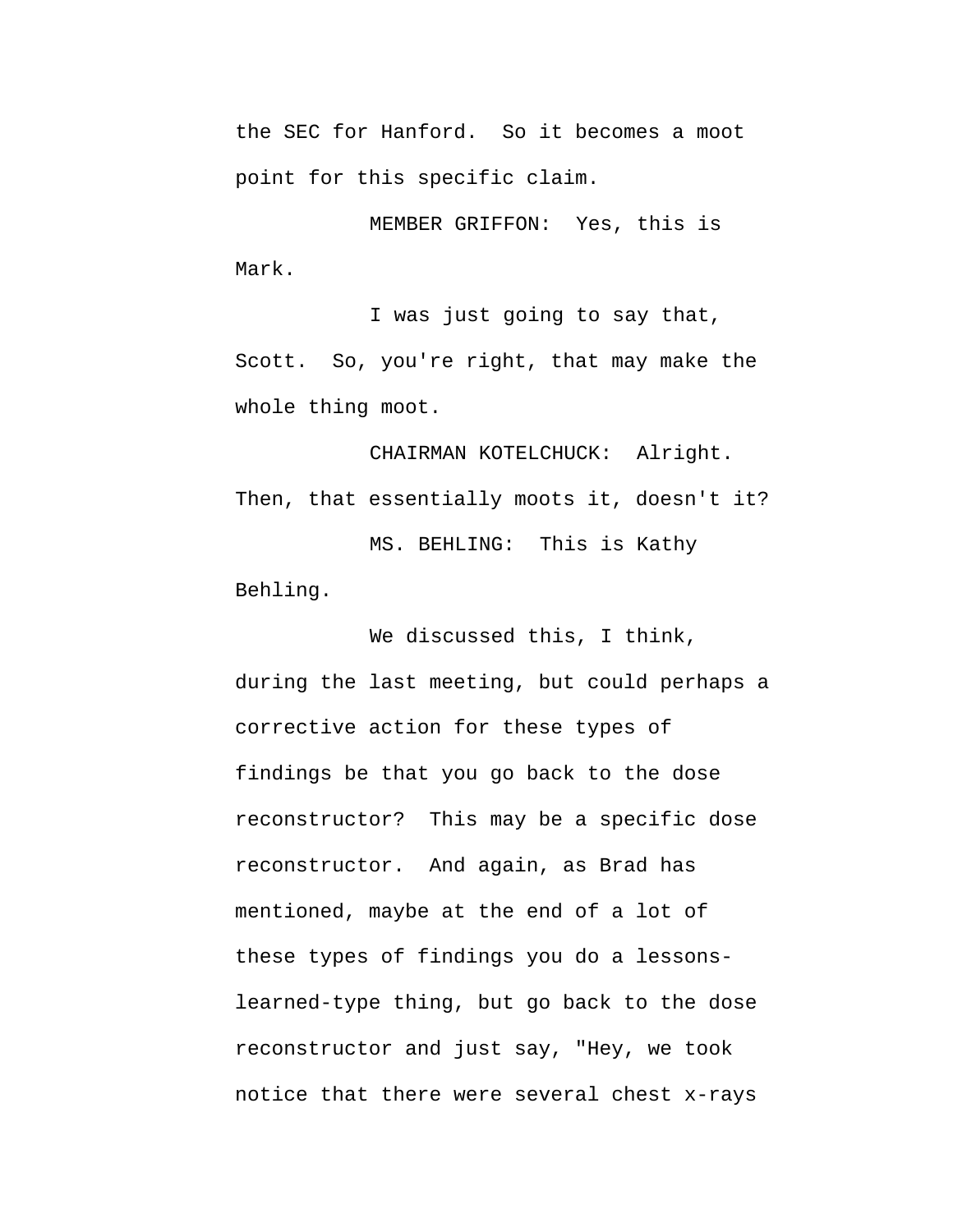that were missed. Maybe you need to pay a little bit closer attention," or something along those lines.

But would an appropriate corrective action be to go back to the dose reconstructor? I don't know. But sometimes just being reminded of these types of things makes people pay more attention next time.

# CHAIRMAN KOTELCHUCK: Okay, although I sort of feel we did this. I think we have discussed this in point one. And it wasn't an error by the dose reconstructor. It was that the program was written up, a program was written up in a way that didn't take into account a certain problem.

It is certainly a good idea to go to the dose reconstructor and say, "Hey, we found this." But, again, it wasn't the dose reconstructor --

MS. BEHLING: It was for Finding 2.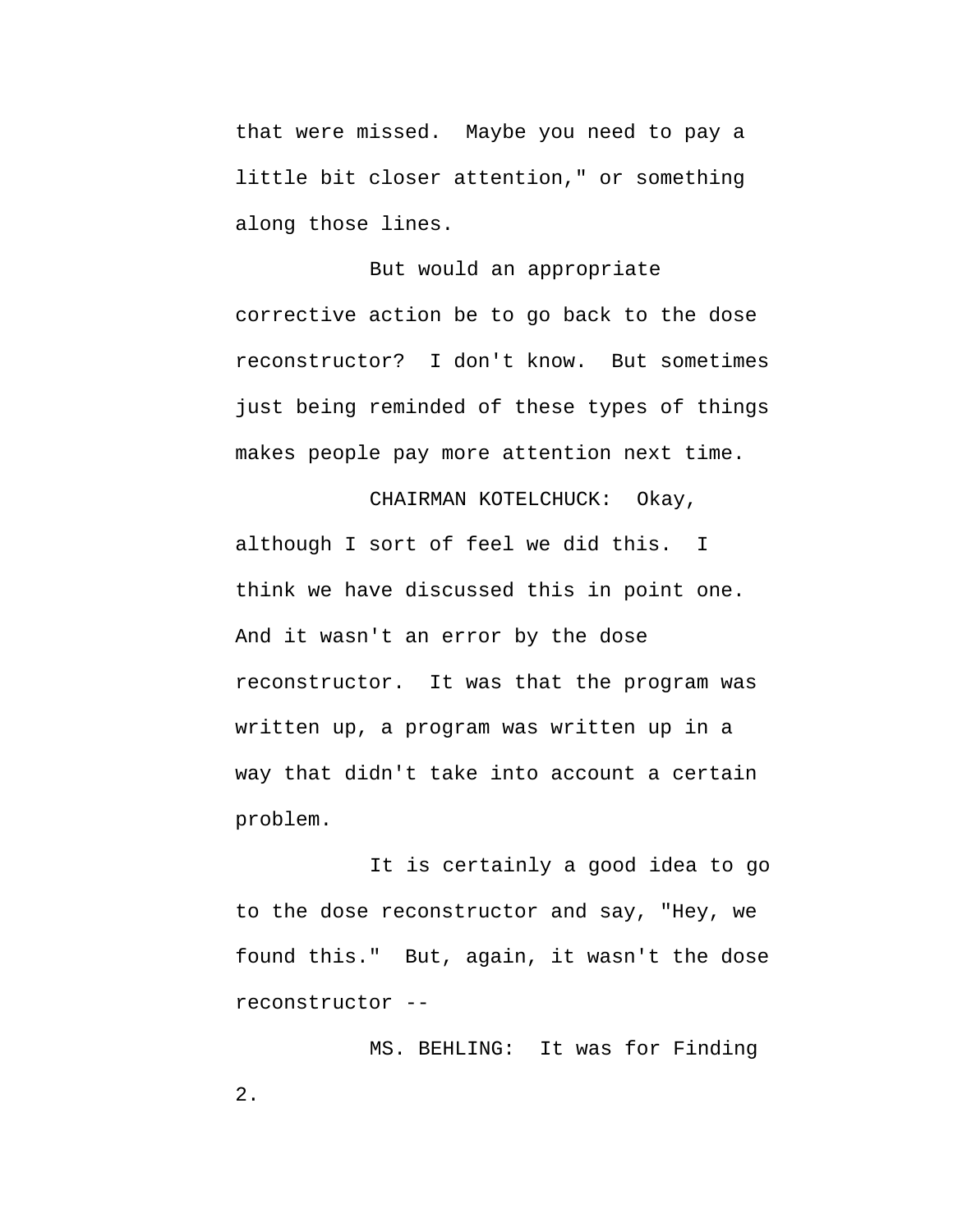CHAIRMAN KOTELCHUCK: Right.

MS. BEHLING: Finding 2 was the missed chest x-rays.

CHAIRMAN KOTELCHUCK: Yes. Okay. I'm sorry. Restricting the comment to go back to the dose reconstructor on 242.2, yes, yes.

MR. KATZ: Kathy, this is Ted.

I mean, just to keep clear, we find QA issues all the time. The Work Group doesn't need to provide instructions to go back to -- or whatever the remedy is for a QA issue. I think the Work Group work stops with this is a QA issue, and then, the QA thought process NIOSH takes up from there. But we don't need that to close out a case.

CHAIRMAN KOTELCHUCK: Okay.

MS. BEHLING: I agree.

MR. SIEBERT: This is Scott.

One other thing I do want to point out is, normally, when these claims come back on our side and we are reviewing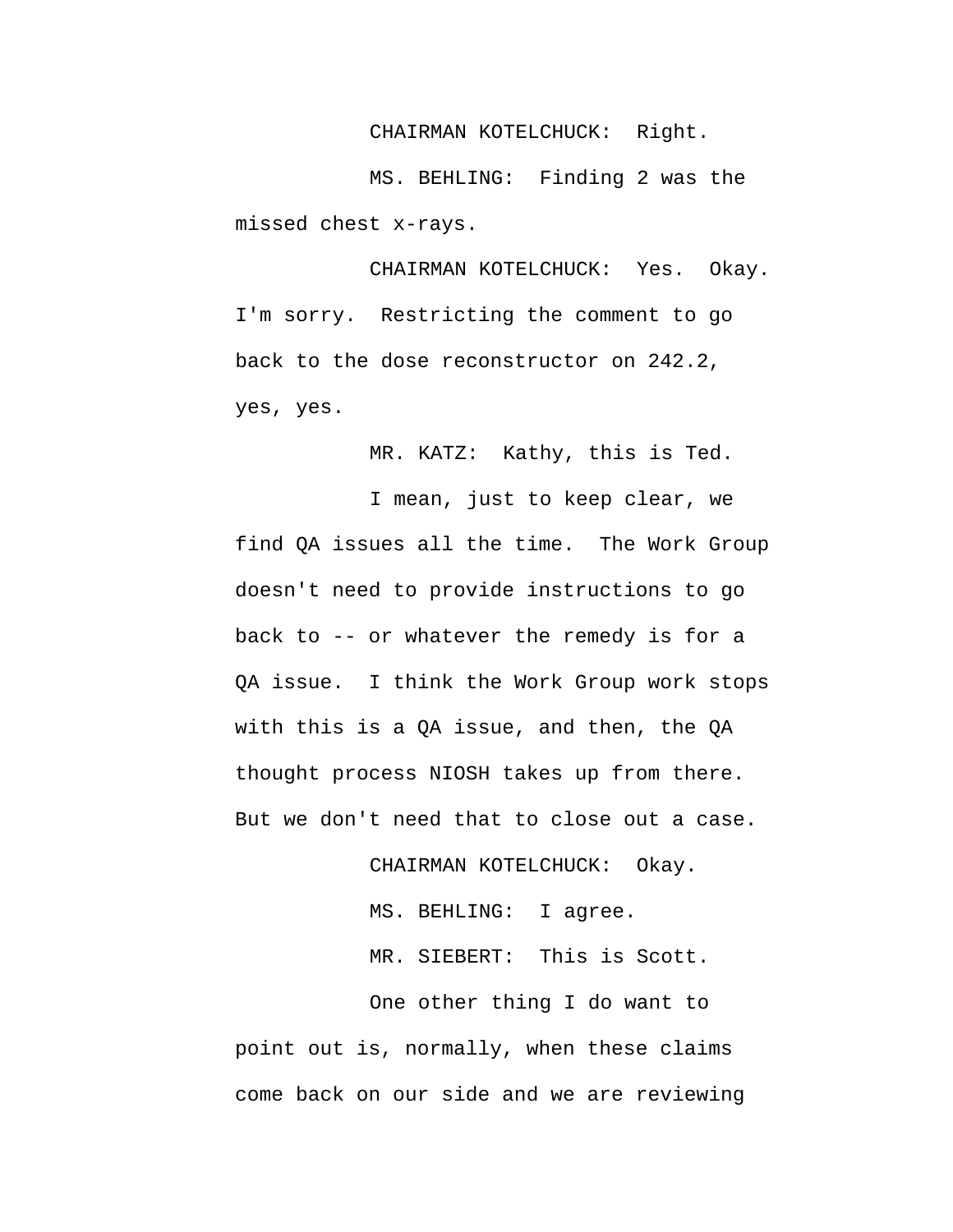the findings and doing our responses, I usually have the original dose reconstructor, if they are still on the project, they're usually the ones to do the initial response, based on the fact that is the person who is most familiar with the claim, even if it may be seven years old.

So, in most cases, since it is the original dose reconstructor or a peer reviewer doing the response, they are already aware of the fact that that issue has been raised. So I just want to point that out, too.

#### CHAIRMAN KOTELCHUCK: Okay.

MS. BEHLING: Okay. Yes. That's great. I wasn't aware of that. Thank you.

CHAIRMAN KOTELCHUCK: So people want to close out 242.2. And since this is an SEC, I see no problem with that.

MR. FARVER: Okay. I will mark that one as closed.

CHAIRMAN KOTELCHUCK: Yes.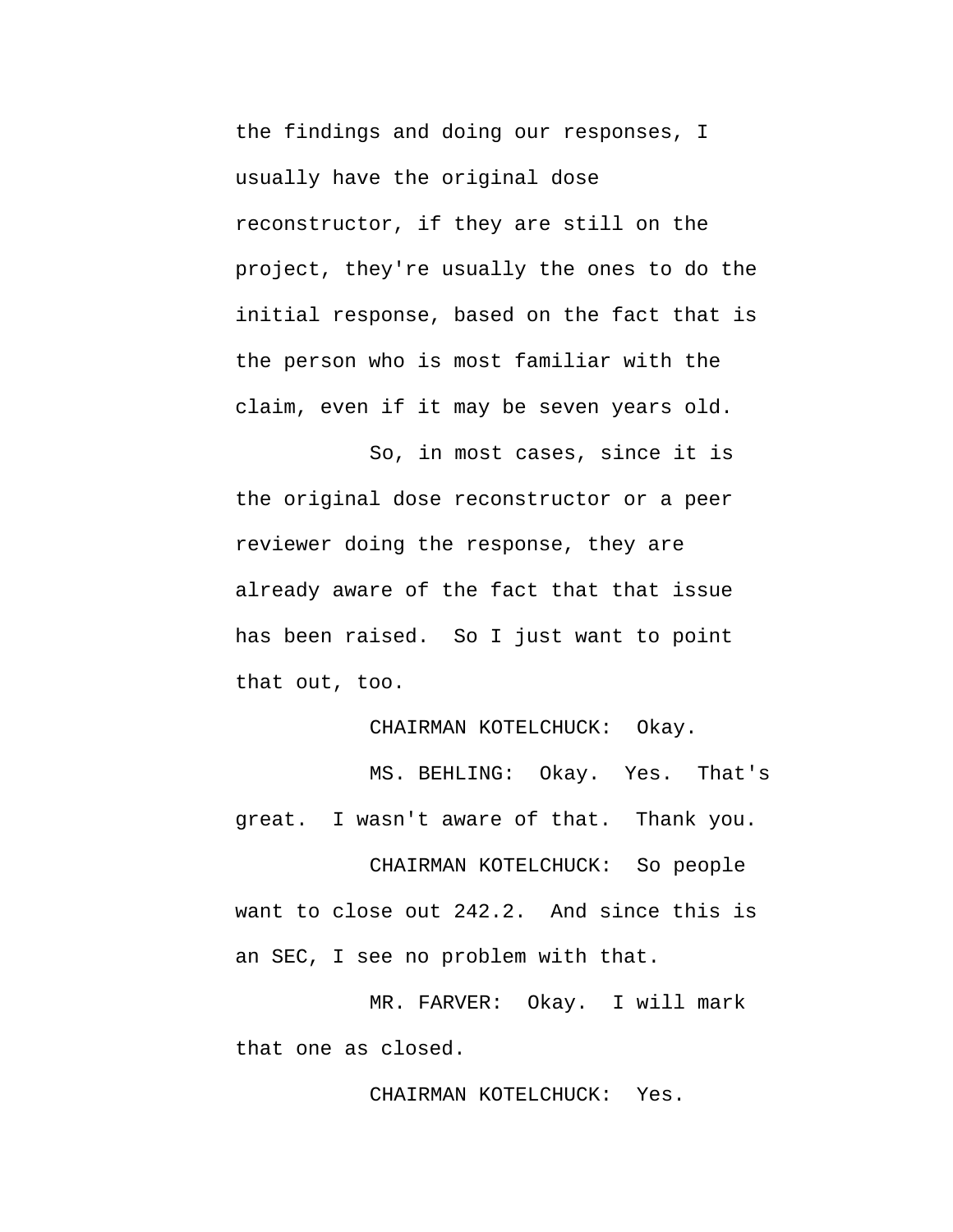MR. FARVER: .1 is still open; .2 is closed. And now, we are into Observation No. 1, which we kind of discussed, where there were letters in the employee's file indicating that it should have been returned. And that is what we saw in the file.

NIOSH comes back and says it was not returned and may have been compensated under an SEC.

MR. SIEBERT: This is Scott.

I believe Stu had spoken about this before, that whenever we request claims to come back, especially under a PER process, it is under DOL's purview whether they will return the claim or not. And they don't tell us why they do not if they do not. So there is really little we can do in the case like that, although in this case it is very nice that we can tell that it looks like it is part of the SEC.

CHAIRMAN KOTELCHUCK: Okay.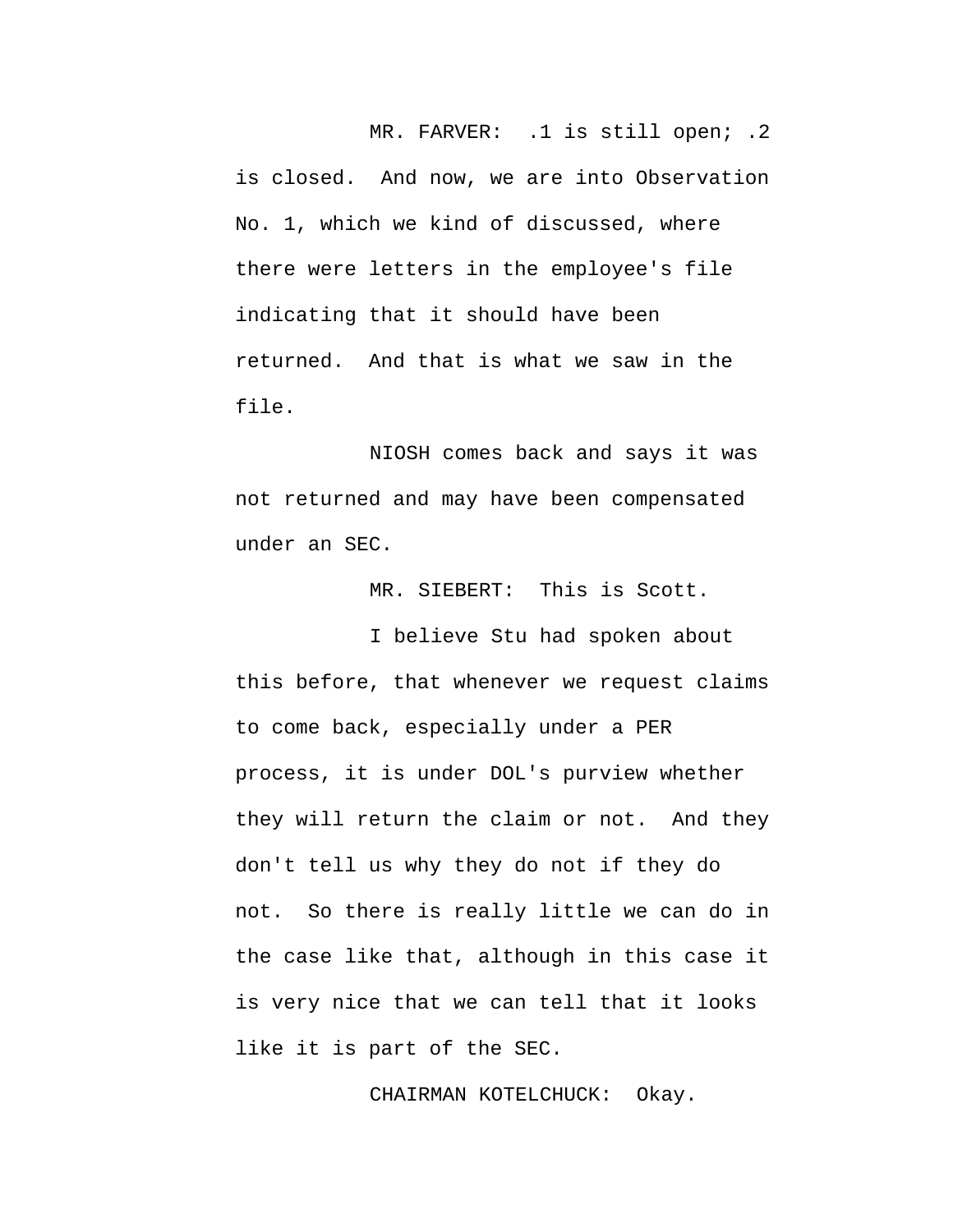MR. FARVER: Okay?

CHAIRMAN KOTELCHUCK: Okay.

MR. FARVER: No. 2, "Although the resulting doses from the whole-body counts were less than reportable, SC&A believes that NIOSH should have addressed the issue in the DR Report for completeness and for the claimant's benefit."

Fission product doses were assigned based on claimant-favorable intakes, which is true. The current practice of using the standardized report template is to mention all bioassay monitoring types and results in more detail than in a DR Report.

There was a single whole-body count just before the employee was terminated. It was greater than MDA for sodium-24, zinc-65, and cesium-137.

The dose will be negligible, but we thought that it should have been mentioned in the DR Report. And that's why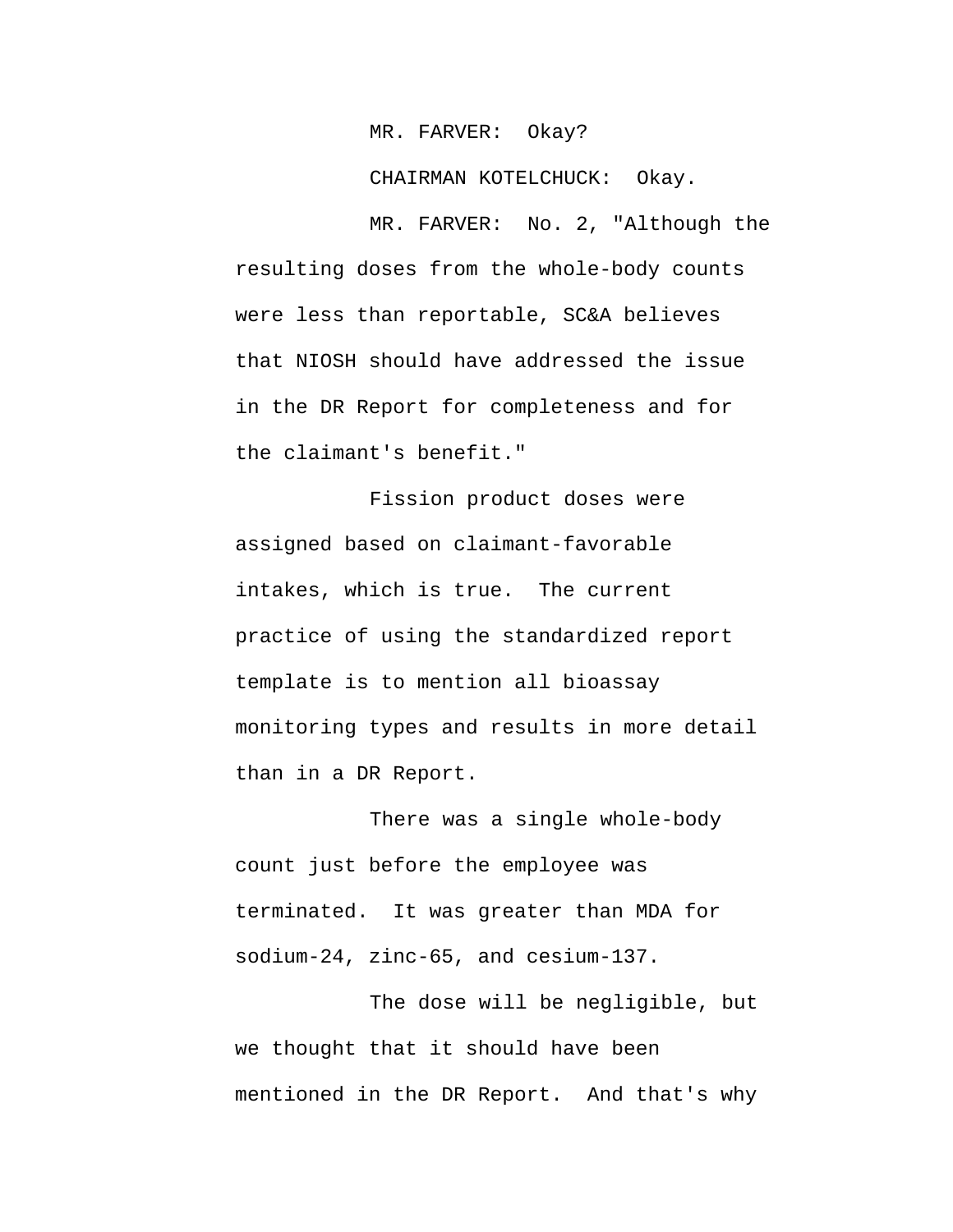it was only written up as an observation.

And this goes back to just mentioning things for the completeness and for the claimant's benefit.

CHAIRMAN KOTELCHUCK: Right.

MR. FARVER: So I don't know that we can take any action on this because, apparently, if this would have happened today, it should have been at least mentioned.

CHAIRMAN KOTELCHUCK: Okay.

MR. FARVER: Observation No. 3, "Although none of the resulting doses from the Hanford environment or exposures were above a millirem per year, believes NIOSH should have addressed the issue in a DR Report for completeness."

They did not address environmental internal dose in this DR Report. And once again, this is from 2006.

> CHAIRMAN KOTELCHUCK: Right. MR. FARVER: The bottom line is,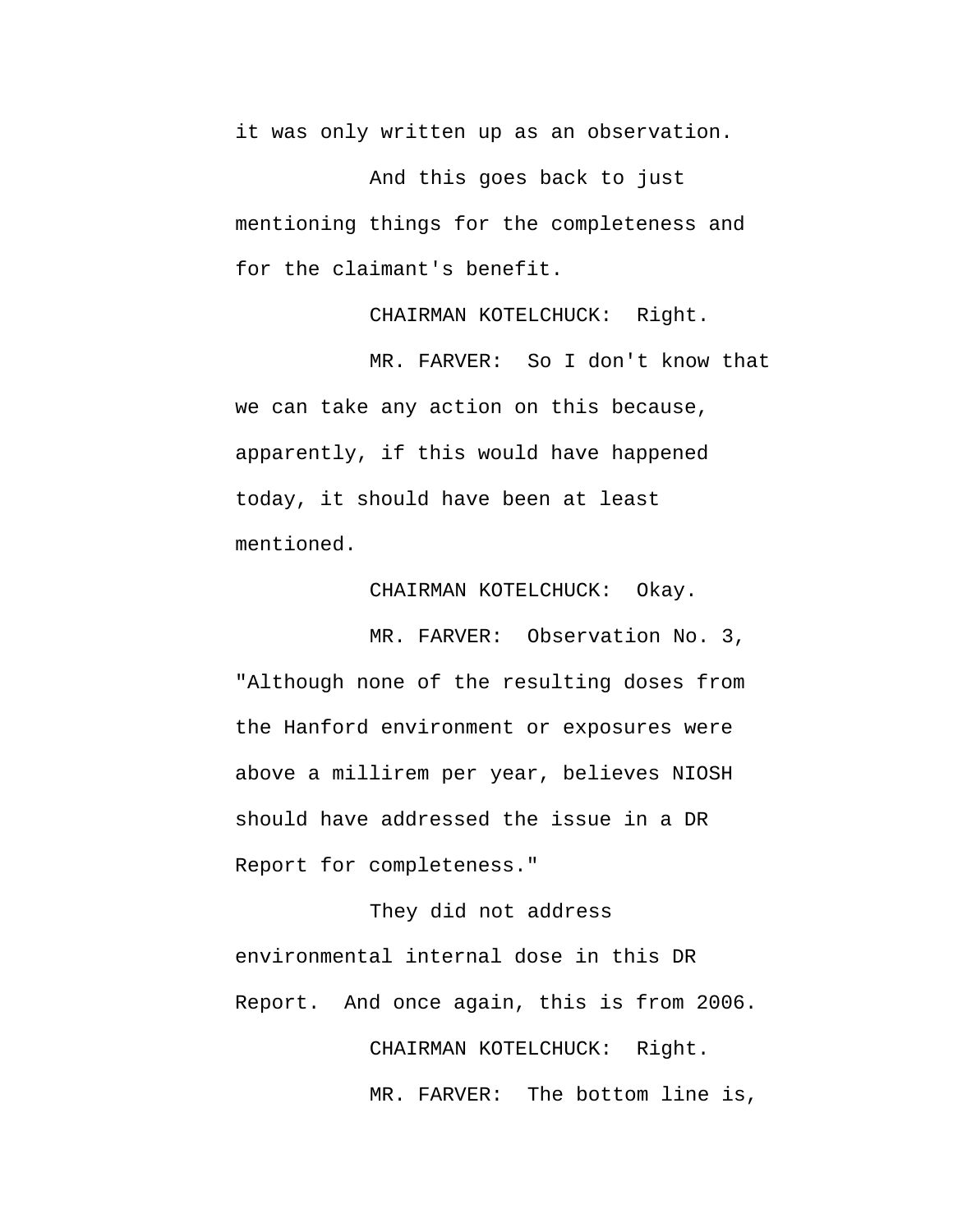had it been done today, they would have mentioned something in the DR Report. It would not have changed the dose because there is no dose; it is less than a millirem. But it would have gotten mentioned.

I believe that's correct, Scott?

MR. SIEBERT: Except for the fact that we did actually assign some environmental doses that were over a millirem. But you're right, in the Dose Reconstruction Report it does not call out environmental specifically, like it probably should.

MR. FARVER: Okay.

CHAIRMAN KOTELCHUCK: Alright.

That completes our discussion of 242 with .1 still left open for further discussion. And that's because of its implication not only for this case, but for other cases.

It is now, folks, almost noon. And I suggest that we take a little comfort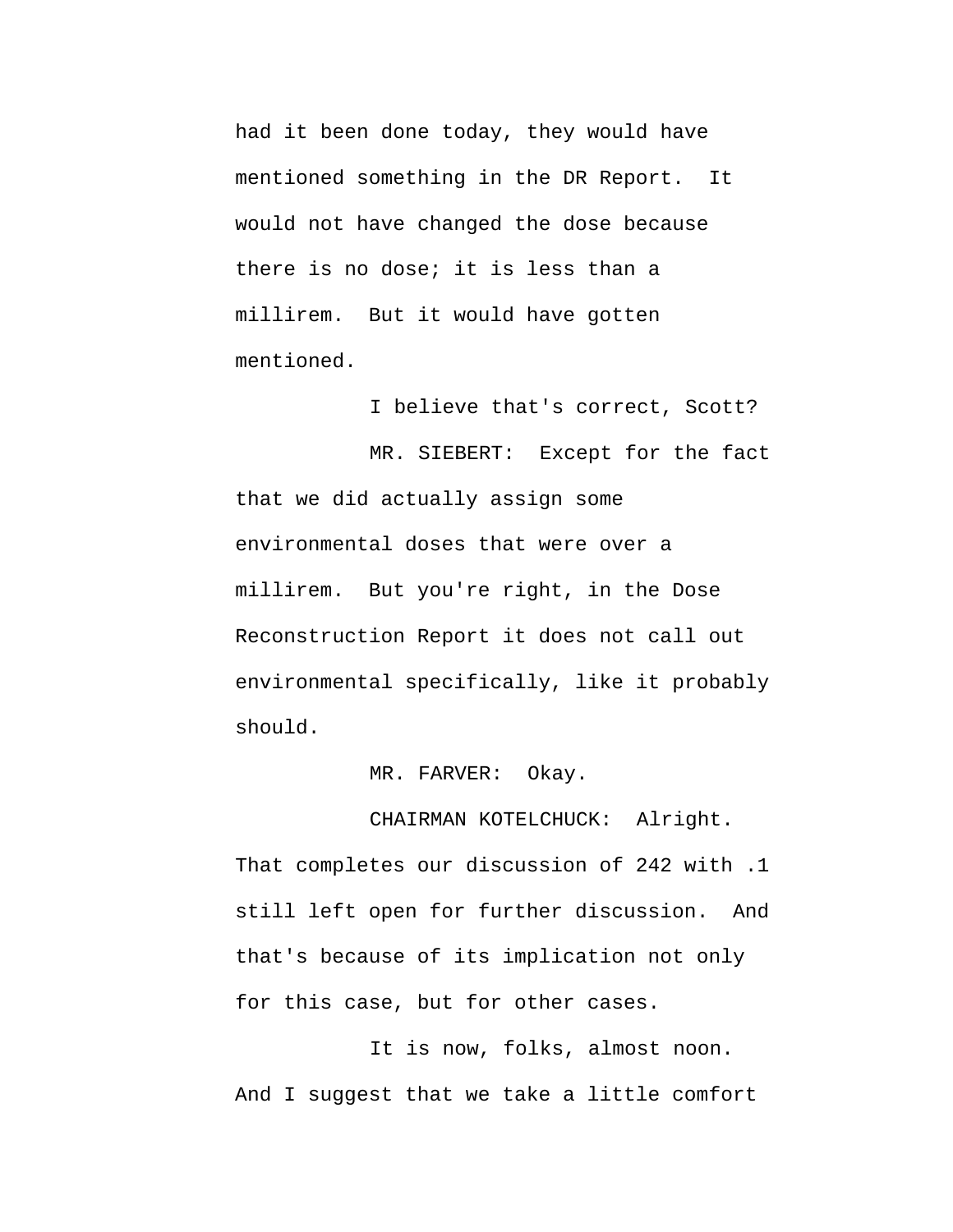break. I don't know whether we will have - can we now know whether we are going to have a quorum after 2:40?

MR. KATZ: After 3:00 you mean, I think.

CHAIRMAN KOTELCHUCK: 1:30 to 2:40 was what I had written down.

MR. KATZ: That's what I had said, but before I knew that Wanda couldn't make it back until 3:00.

CHAIRMAN KOTELCHUCK: Ah, yes. Okay. And I was having trouble with my computer at that point. So I missed that.

Alright.

MR. KATZ: Right. So let's just check. Let's just check. The question is really to Mark Griffon and John Poston, what their availability is after 3:00 or 2:40.

MEMBER POSTON: You will have to say that again. I was undoing my mute.

MR. KATZ: So, John, after 2:40 at least -- I mean, Wanda will be missing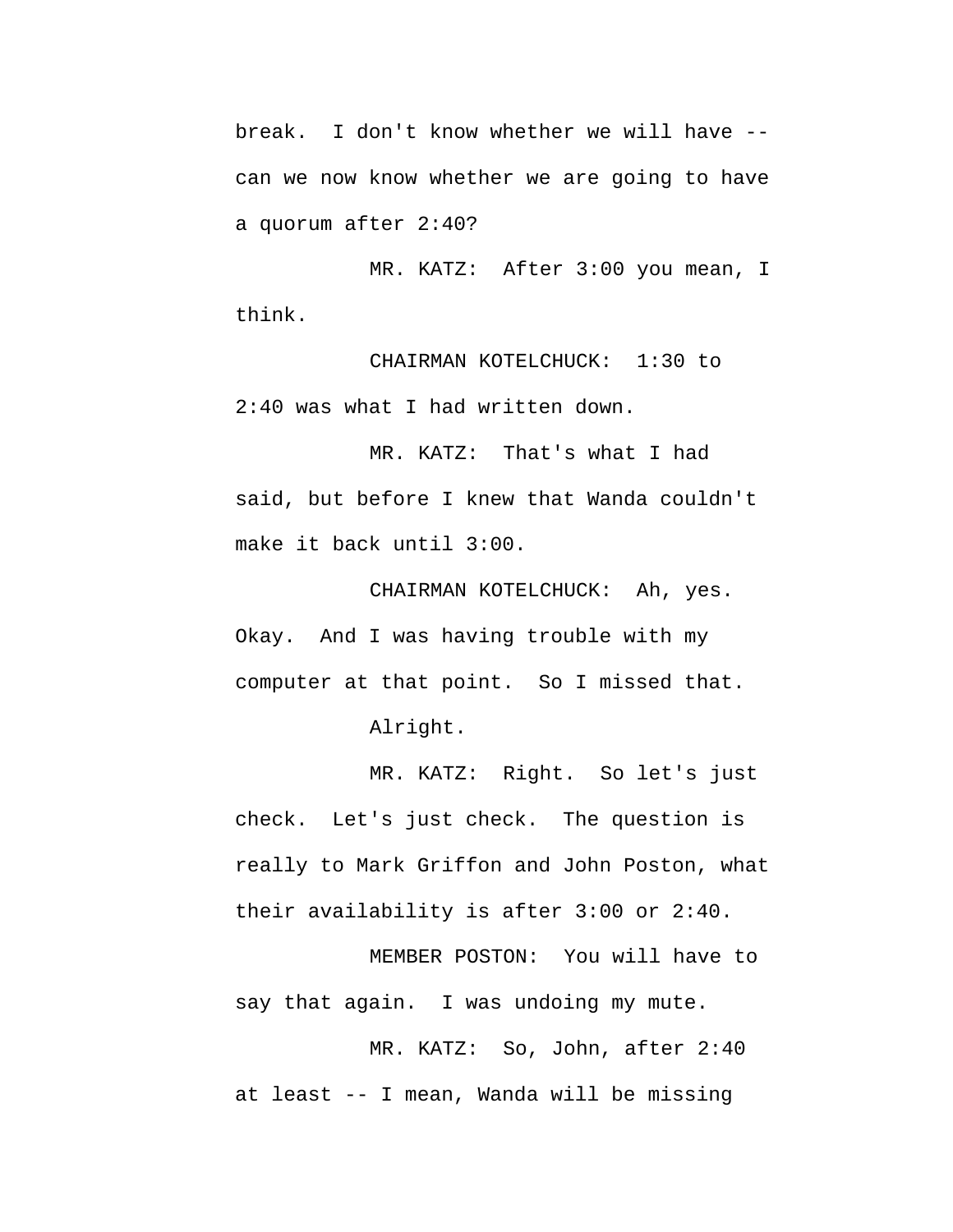until 3:00 -- so, after 2:40, you and Mark Griffon, what's your availability? That is the question.

MEMBER POSTON: I get out of class at 1:30, which is 2:30 your time.

CHAIRMAN KOTELCHUCK: Right.

MEMBER POSTON: So, I'm available probably within five minutes or so, getting back to the room.

CHAIRMAN KOTELCHUCK: Okay.

MR. KATZ: Okay. And then, you,

Mark?

MEMBER POSTON: Say 2:40.

CHAIRMAN KOTELCHUCK: Good.

MEMBER GRIFFON: Pretty unlikely that I will be able to be back at --

CHAIRMAN KOTELCHUCK: Okay, in which case  $-$ 

MEMBER GRIFFON: Will you have a quorum without me or no?

CHAIRMAN KOTELCHUCK: We won't until Wanda comes back at 3:00, but that's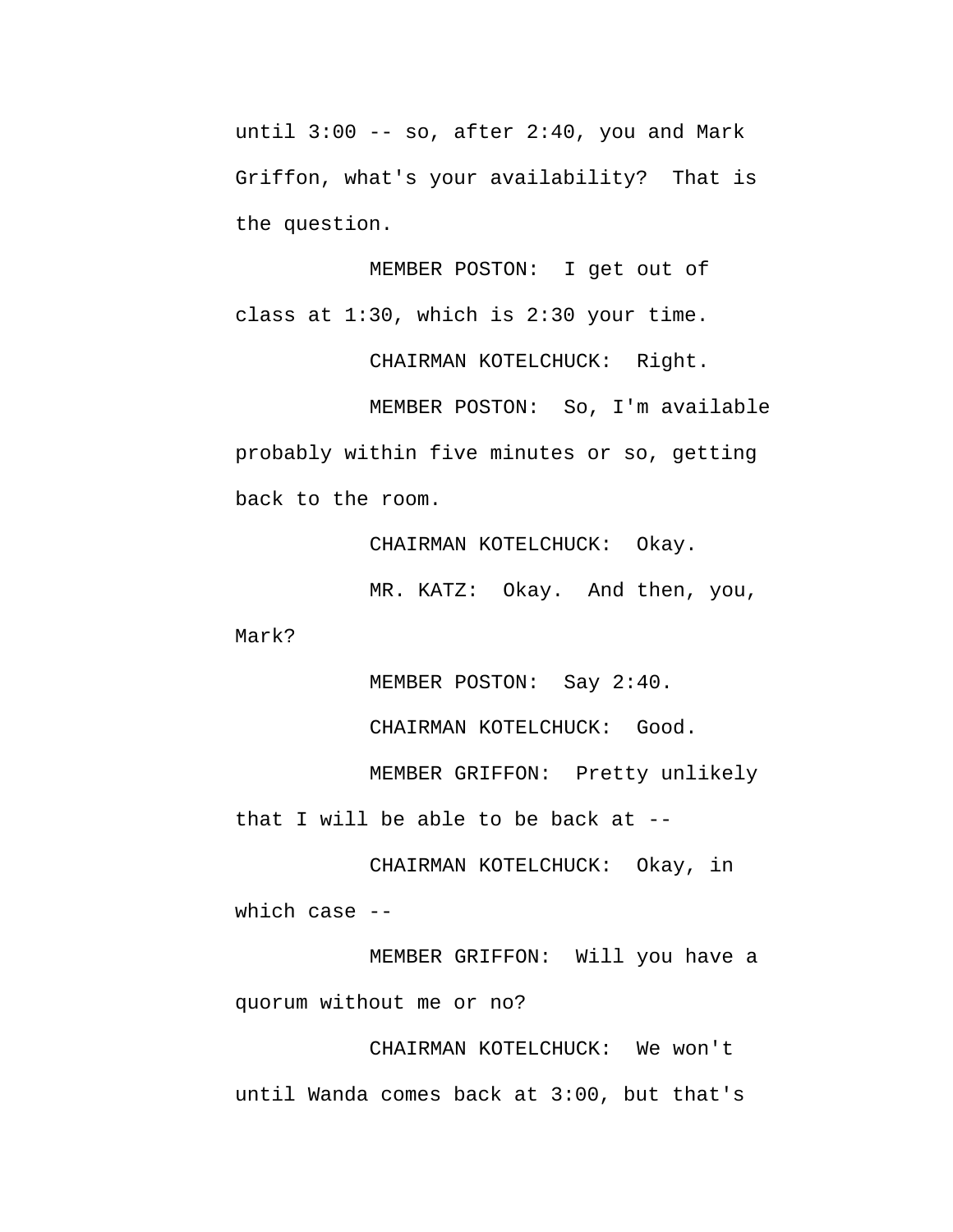okay. That's fine.

MR. KATZ: Okay.

CHAIRMAN KOTELCHUCK: Then, we will just break from 1:30 to 3:00.

I do believe people need comfort breaks. Let's just make it 10 minutes. Okay? Very good. It's 11:59 Eastern Standard Time. See you in 10 minutes.

> MEMBER MUNN: Okay. Thank you. CHAIRMAN KOTELCHUCK: Bye-bye.

(Whereupon, the foregoing matter went off the record at 11:59 a.m. and went back on the record at 12:09 p.m.)

CHAIRMAN KOTELCHUCK: Let us begin.

So, we are on 288, Set 12. 288, actually, appears to have only one observation. NIOSH agrees that -- there is something that is just listed as 288.

MR. FARVER: This is Doug. I am back.

CHAIRMAN KOTELCHUCK: Ah, very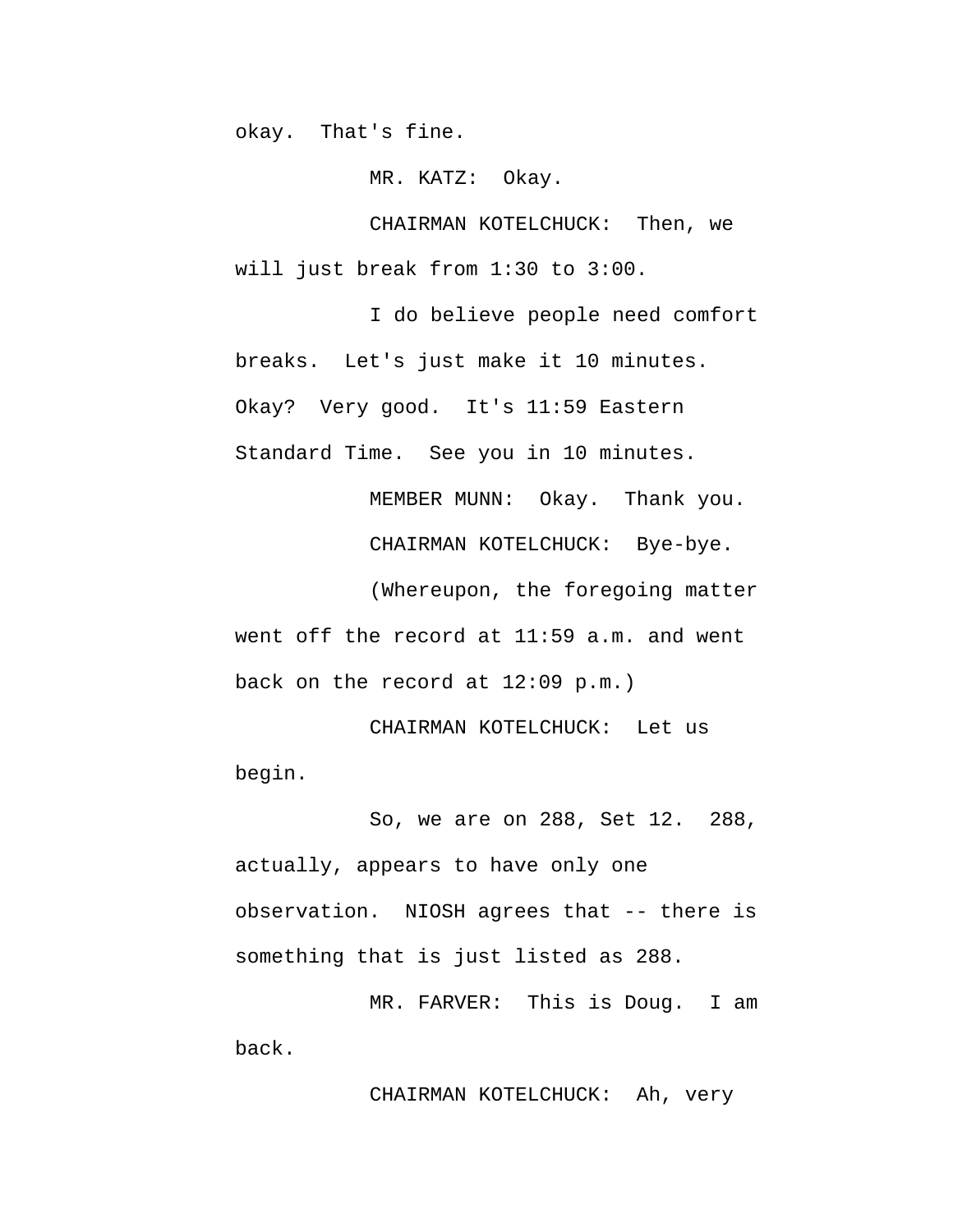good.

So, in there any finding in 288? MR. FARVER: No.

CHAIRMAN KOTELCHUCK: Good.

Then, let's see about Observation No. 1.

MR. FARVER: I don't have a date on when this case was done. I would say it was --

MR. SIEBERT: 2005.

MR. FARVER: Okay. An early case.

This looks very similar to the other where we believe that the esophagus would be a better surrogate than the male lung. The doses are very similar. It is a compensated case. So it really wouldn't matter. It is just more of a, "Gee, you might want to take a look at this" type of thing.

CHAIRMAN KOTELCHUCK: What is it you were talking about, surrogate for what? For what kind of cancer, what type of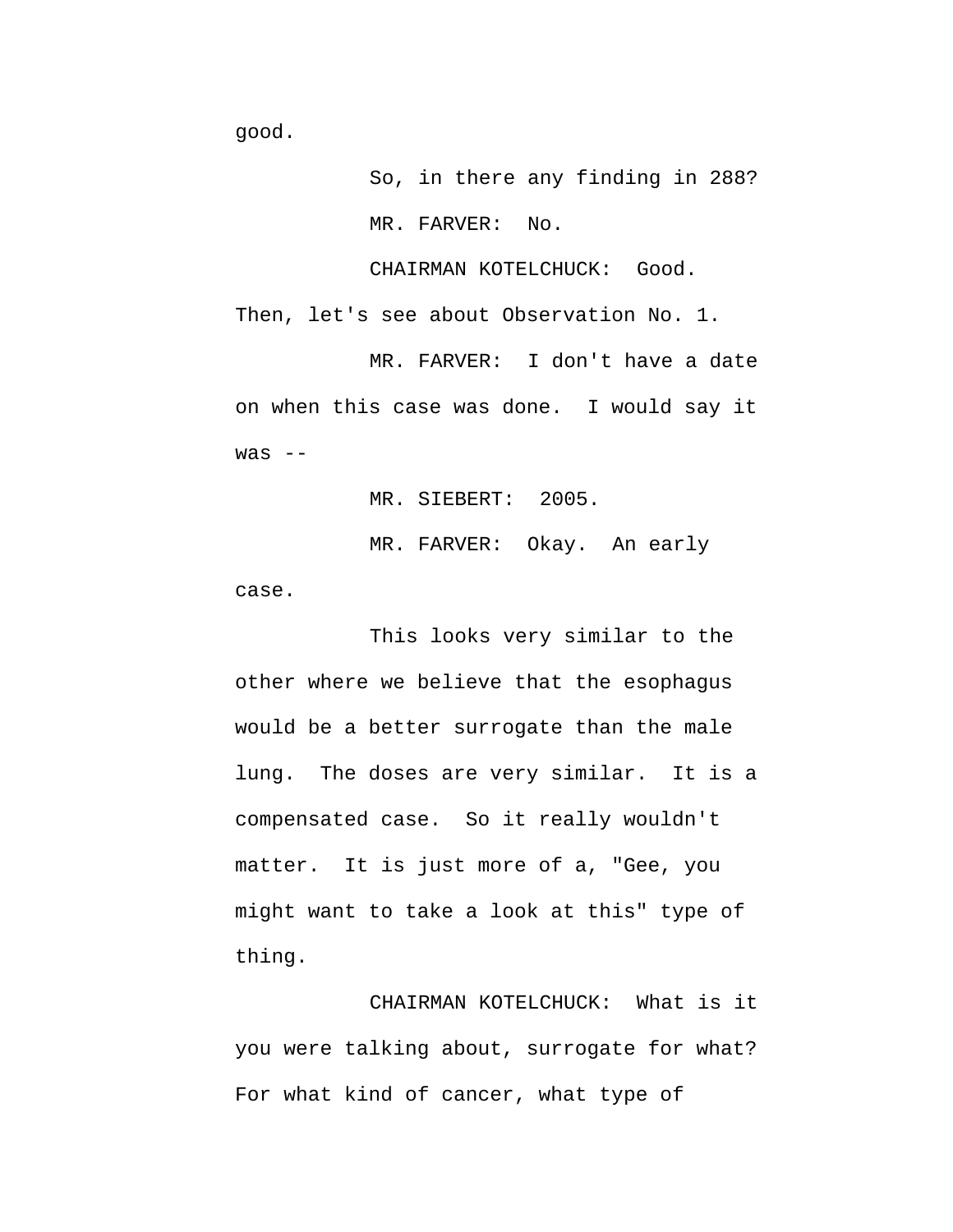cancer?

## MR. SIEBERT: It is a

nasopharyngeal. I always love saying that word. So it is more in the head region.

CHAIRMAN KOTELCHUCK: Aha. Okay. So it is a head and neck finding, which is the usual? Or is it head specifically? Usually, head and neck cancers are just categorized as one.

MR. FARVER: Yes. I don't know. I would have to go dig some more.

CHAIRMAN KOTELCHUCK: No, don't. But it is a head or head and neck. And the question is --

MR. SIEBERT: Right. It appears to be head and neck.

CHAIRMAN KOTELCHUCK: Okay. Good, good.

MR. FARVER: And they chose the lung value as a surrogate --

CHAIRMAN KOTELCHUCK: Rather than the esophagus?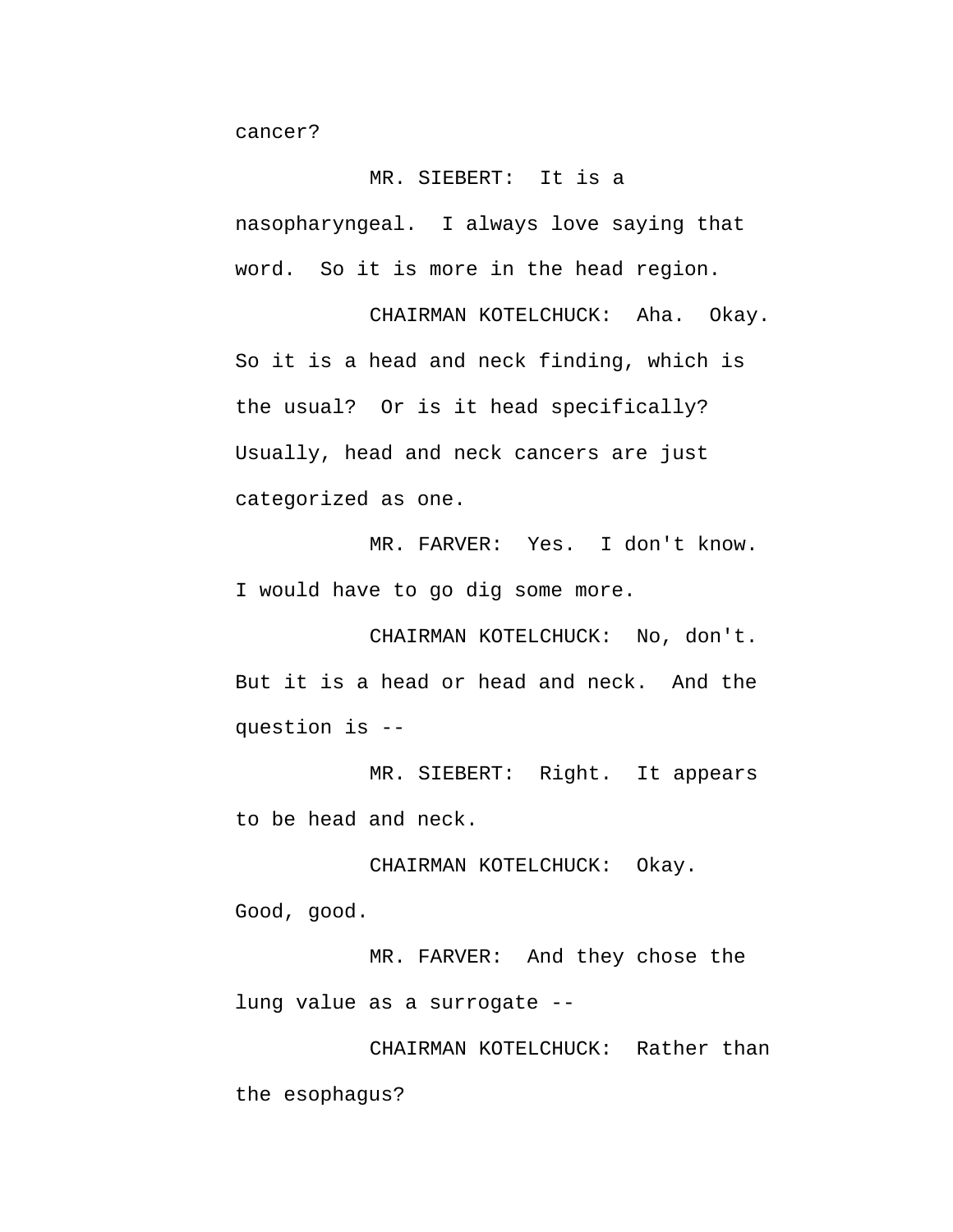MR. FARVER: Right.

CHAIRMAN KOTELCHUCK: And NIOSH agrees with the esophagus. Head and neck cancers are complicated, but I don't know why -- are there no, I don't want to say "findings". Are there no guidelines for head and neck?

MR. SIEBERT: Well, in 2005, it was not as clearly-defined as we have these days.

CHAIRMAN KOTELCHUCK: Okay.

MR. FARVER: Now, Scott, do you know if that has been changed? Has OTIB-5 taken care of that?

MR. SIEBERT: No, OTIB-5 does not apply to medical x-rays.

MR. FARVER: This is for medical x-rays?

> MR. SIEBERT: Yes. CHAIRMAN KOTELCHUCK: Yes, yes. MR. SIEBERT: Yes, it is medical

x-rays.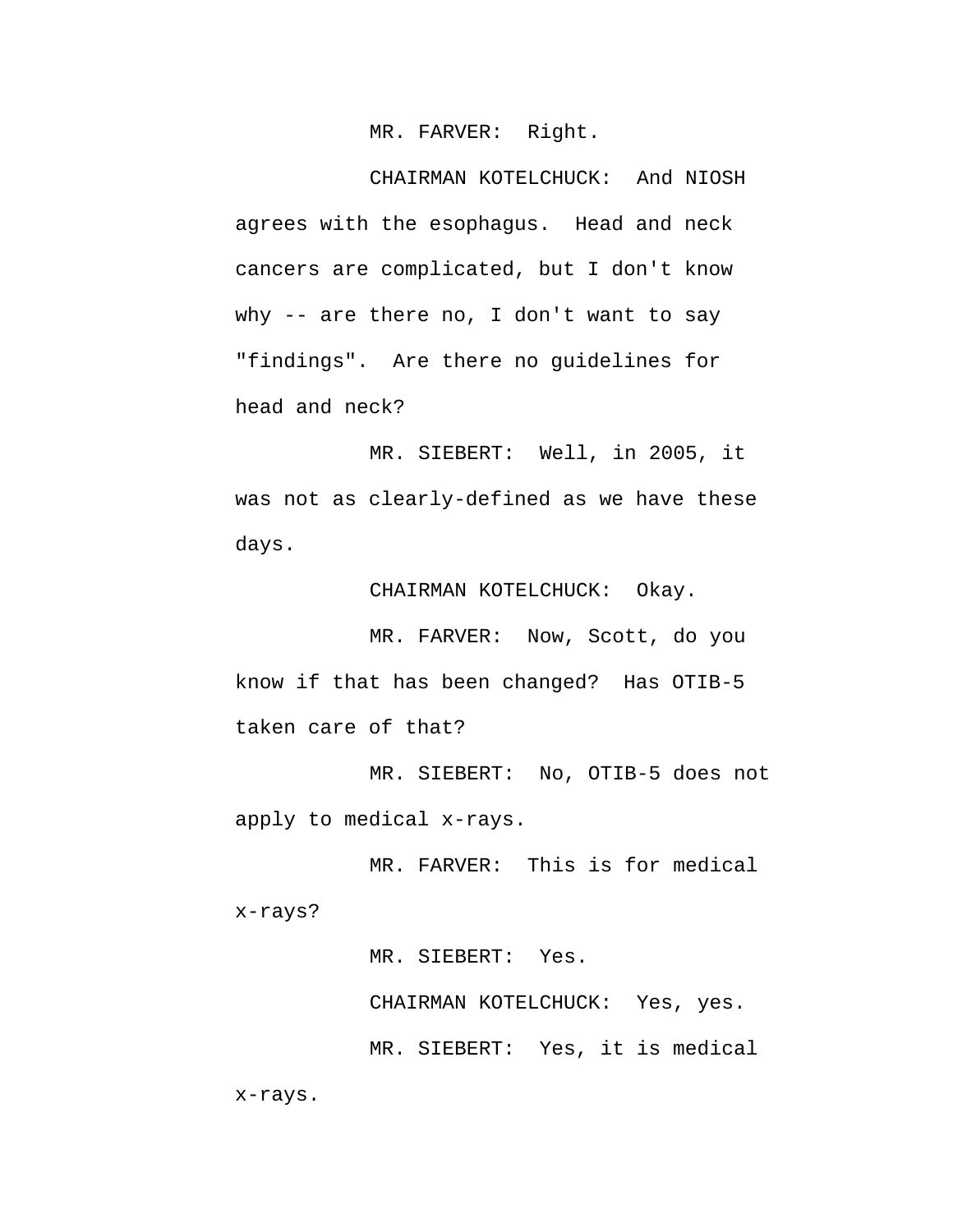MR. FARVER: Oh, okay. That's right. The lung.

CHAIRMAN KOTELCHUCK: Ah, so we are assessing the impact of the medical xrays on a person who happens to have cancer of the head and neck?

MR. FARVER: Right. So, this would be more of a judgment call for the dose reconstructor.

CHAIRMAN KOTELCHUCK: Yes. So, the chest area is certainly the appropriate one. And then, the question is lung versus esophagus. And why would the esophagus better, more appropriate than the lung for that part of the body?

MR. FARVER: Well, I mean, aren't you talking about the nasopharyngeal region?

CHAIRMAN KOTELCHUCK: But the cancer is nasopharyngeal.

MR. SIEBERT: More, I would say, in the epiglottis. And it does seem to make sense to me.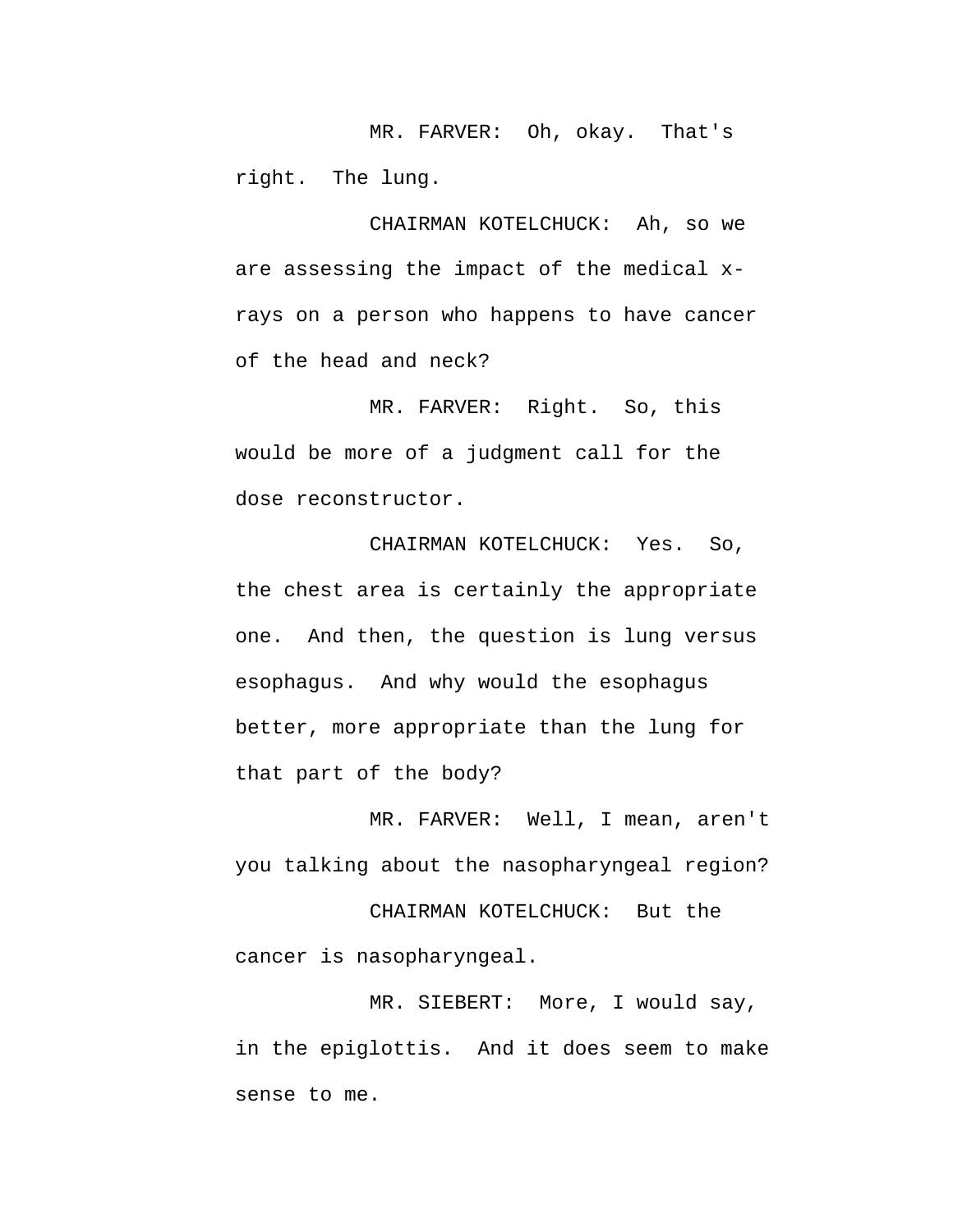CHAIRMAN KOTELCHUCK: I see. I see. The upper esophagus part of the head and neck?

MR. SIEBERT: But the problem is, the claim itself, the ICD-9 code is 147. It gives no extension. So it really falls into the whole gamut of 147's which do range all the way from generally, I believe, you know, pretty much the back of the mouth and throat all the way down to the upper portion of the stomach, if I remember correctly. So it could be anywhere in that location.

CHAIRMAN KOTELCHUCK: I see.

MR. SIEBERT: It sounds like esophagus probably would be a better choice, in my mind, than the lung. But, as was pointed out, they are very close to the same because, well, physically, they are very close to the same locations anyway.

CHAIRMAN KOTELCHUCK: Uh-hum. Good. Okay. That clarifies it for me.

MR. FARVER: As I recall, the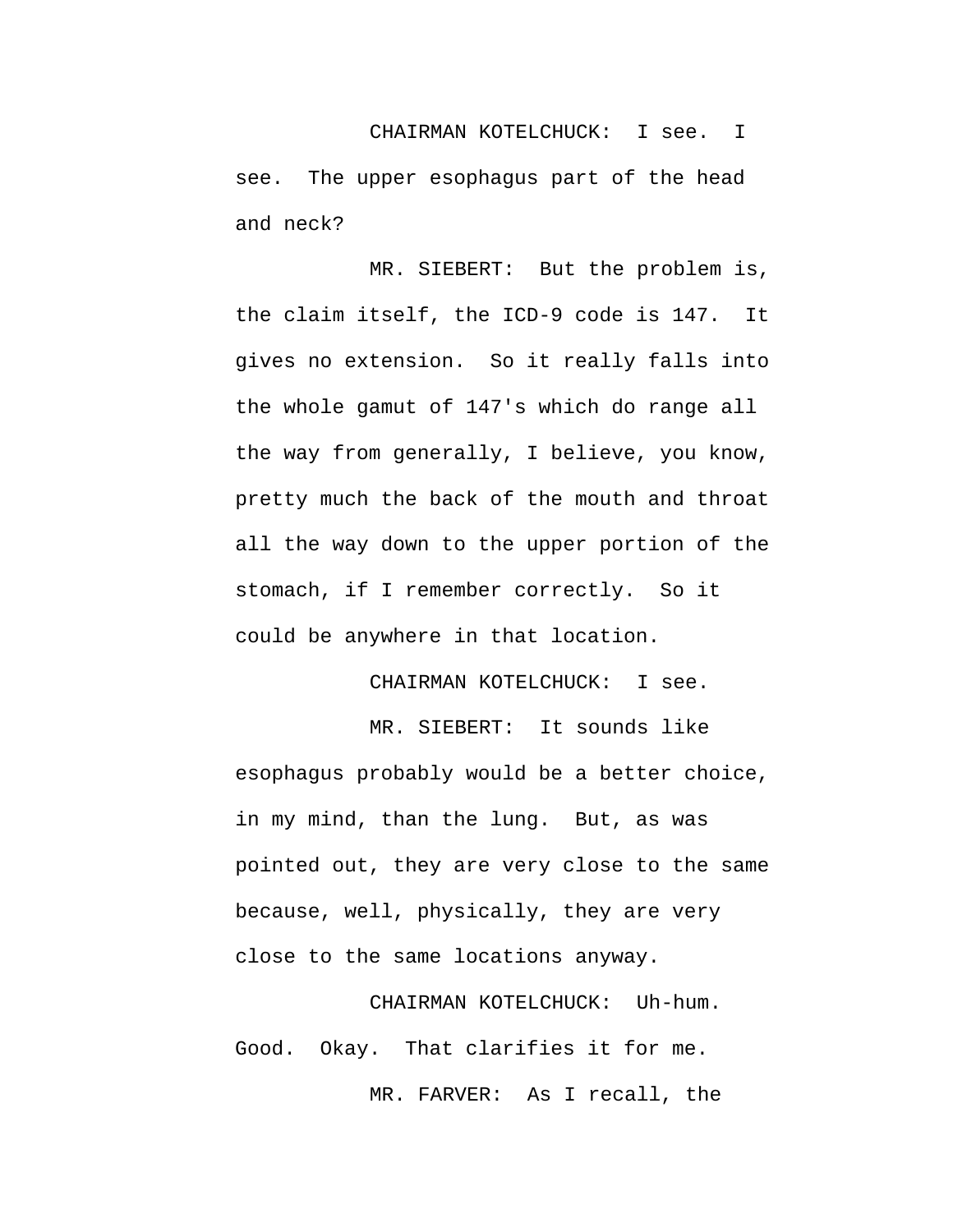actual choice of the organ, it is not defined. It is kind of up to the dose reconstructor to choose the appropriate one, is that correct?

MR. SIEBERT: In the cases where it is unclear, such as this, yes.

MR. FARVER: As this, yes.

CHAIRMAN KOTELCHUCK: Okay. And I understand that rationale in terms of head and neck cancer. So, good.

Any other folks want to comment or ask questions?

DR. BUCHANAN: This is Ron.

Yes. The medical x-ray sounds like a small part of a dose reconstruction, but a lot of times it is one of the major parts. And they went a long ways in helping this. It is hard decide on a lot, especially around the head, the face, and the neck area, what organ to use or what position projection to use.

In the past, the older dose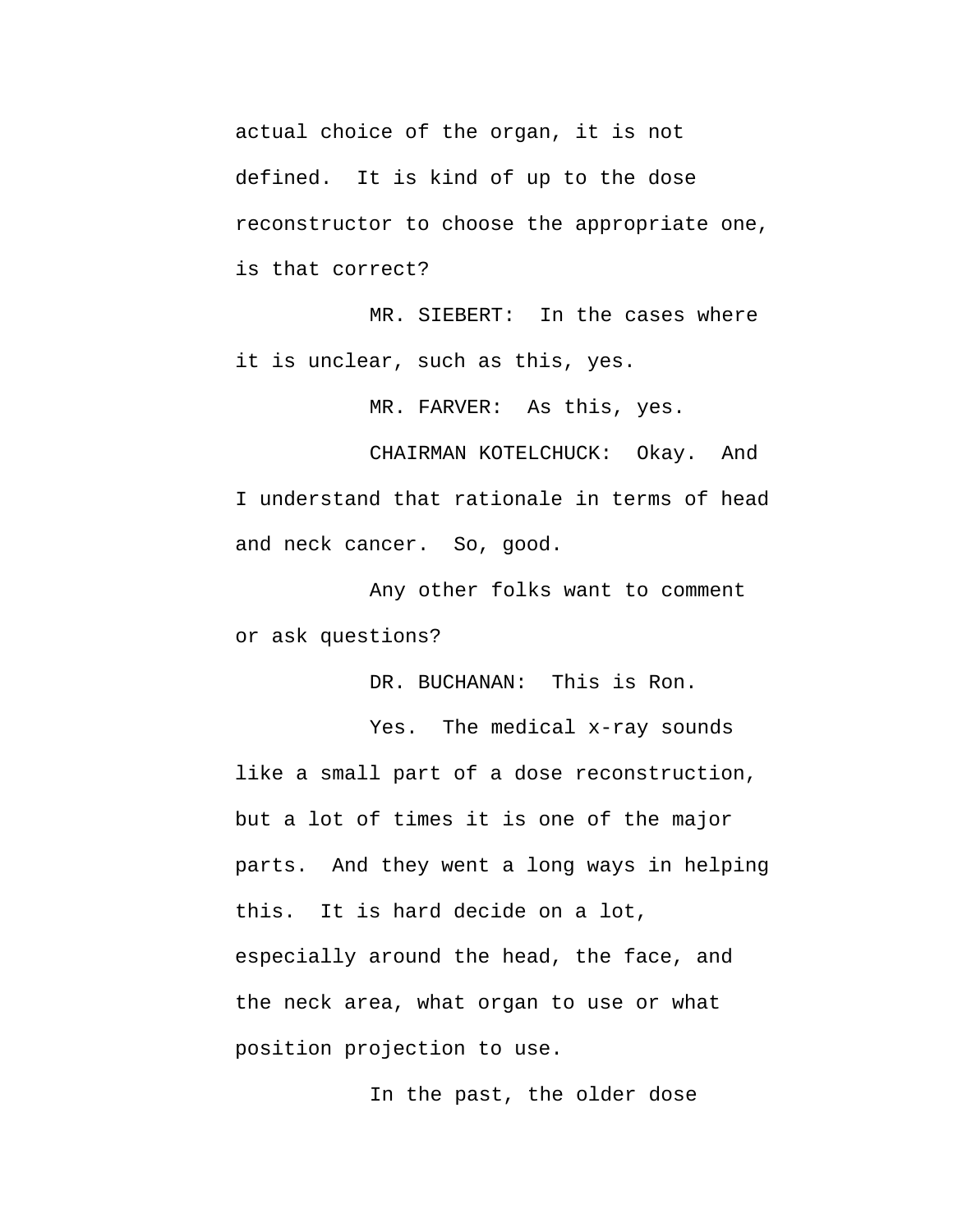reconstruction, it was very much up to the dose reconstructor. Since they came out and revised some of the TBDs and the Procedure 61, they went to include, oh, a whole list of different areas on the body and what projections you would use for them. And that has cleared up a lot of it. And I think that would be more consistent in the future.

However, there are still areas that it is hard to determine exactly which projection you would use. And so, therefore, the resulting dose.

And so, I just want to say that, yes, this is an area that is very subjective, and they have come a long ways in helping that, but there is still some subjectivity to this area.

CHAIRMAN KOTELCHUCK: Right, right. And this is a compensated case. So, there is no need to think of going back to this one. Just so note: that it's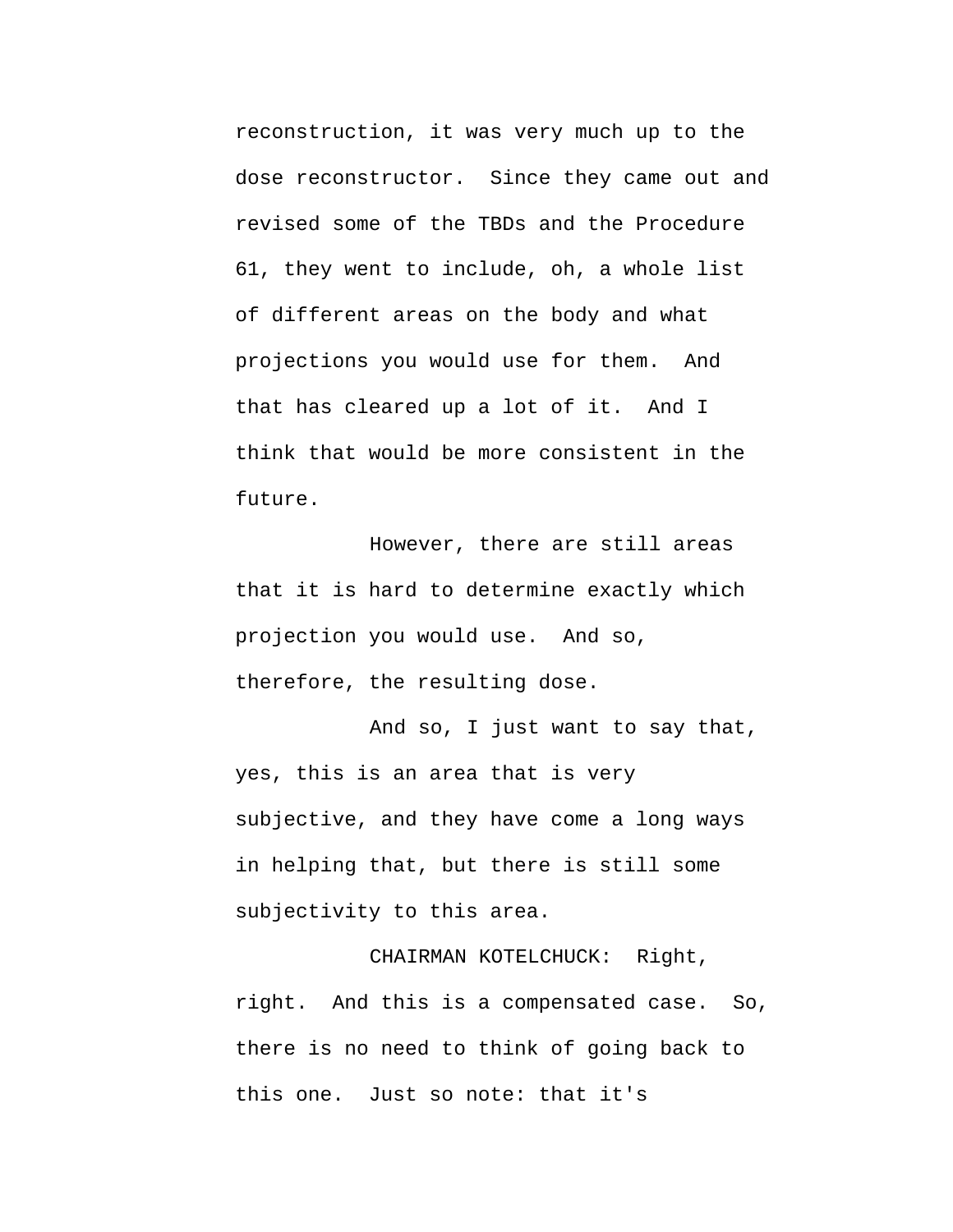compensated; that this is appropriate. The esophagus is an appropriate choice, and that there is clearer direction now on how to make an assessment in that case.

> Good. That completes 288. MR. FARVER: Okay.

CHAIRMAN KOTELCHUCK: 289.1.

MR. FARVER: 289.1, "The use of the incorrect photon energy fractions for 200 East and 200 West."

In the Dose Reconstruction Report, they usually list a table of the parameters, the dose conversion factors for the different organs they are considering, the photon energy fractions, et cetera, and for the different areas.

And for this person, he worked in -- and it is listed in the table as 200 - let me call it out exactly -- I think it is the 200 East and West. It is in the actual dose reconstruction. Anyway, also a K reactor. He was in a separate section.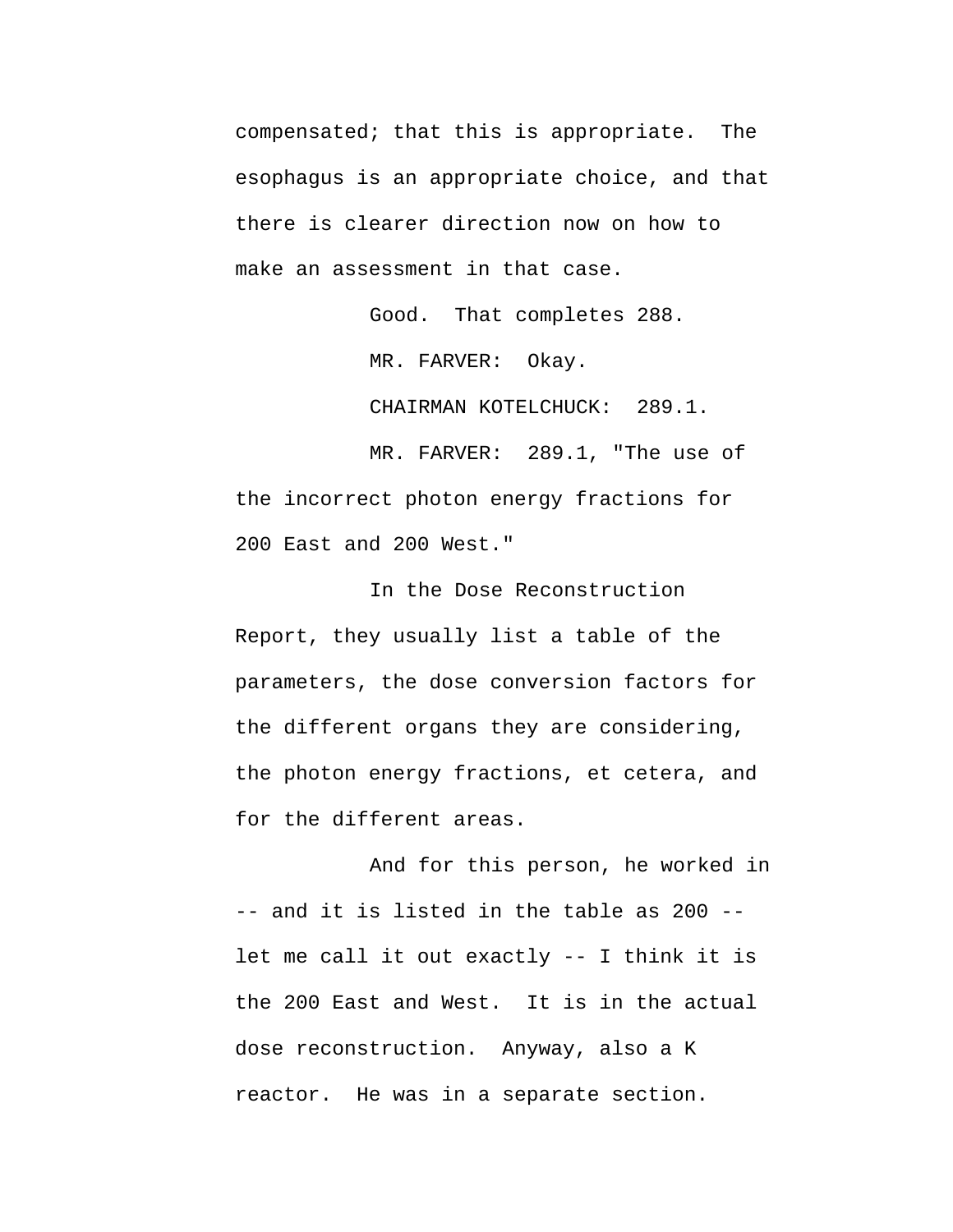So, when we look at that, we are going to look at that and say, okay, what's the appropriate energy fractions for 200 East and West? And when we looked them up, they were a little bit -- they were correct in the Dose Reconstruction Report. In other words, that listed the ones for East and West 200. But when they actually did the calculations, they used different buildings' fractions, energy factions for different buildings. And so that is why we pretty much wrote this up saying, "Hey, you didn't do what you said you were going to do."

CHAIRMAN KOTELCHUCK: Okay. So, you are talking about a QA error?

MR. FARVER: Yes. It is finally what the whole thing boils down to is they did things correctly because this employee worked at many different buildings. So what they did was correct. What was written in the Dose Reconstruction Report was in error.

CHAIRMAN KOTELCHUCK: Wait a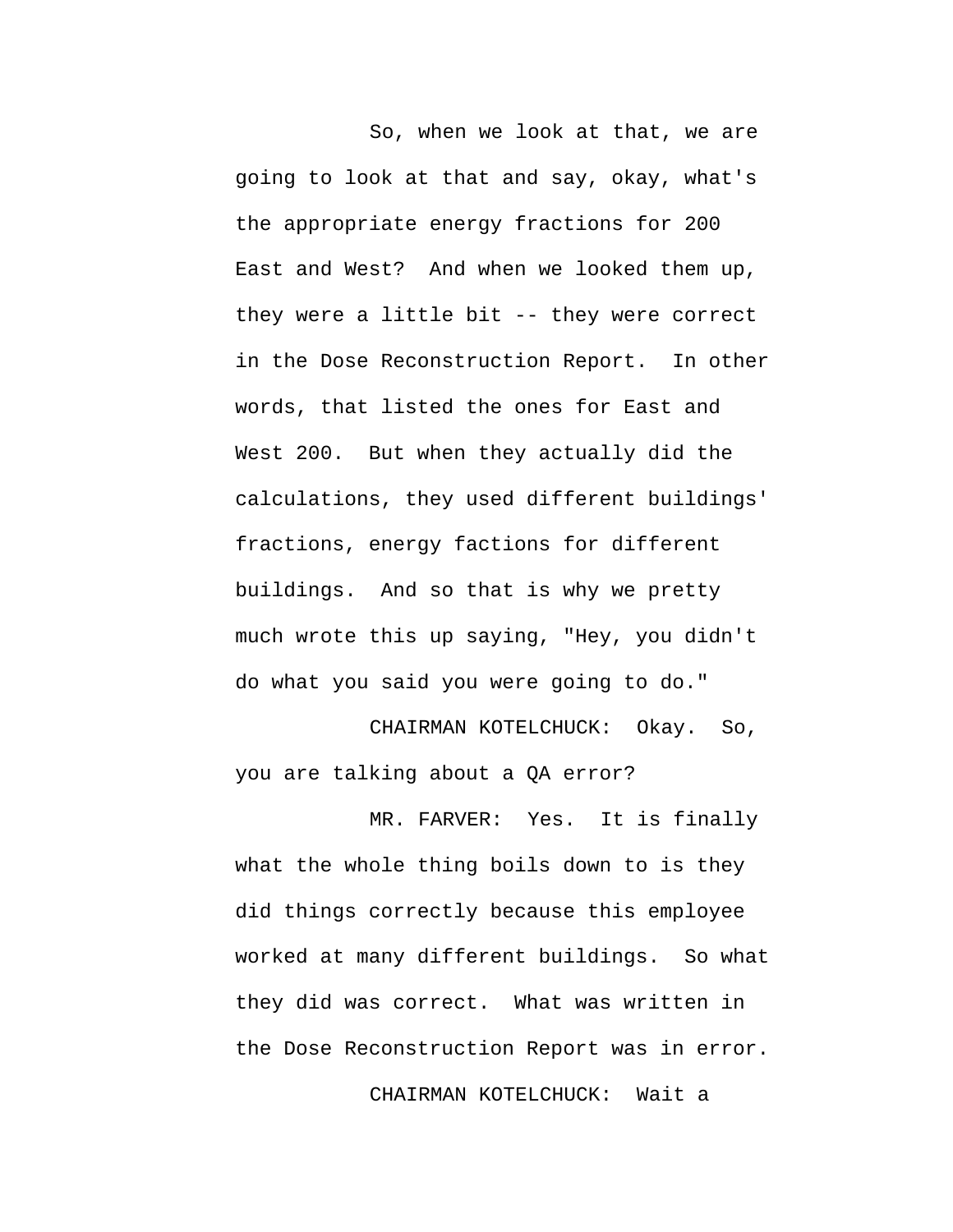minute. They --

MR. FARVER: The photon fractions they used were appropriate for the areas that the person worked --

CHAIRMAN KOTELCHUCK: Okay.

MR. FARVER: -- because those areas were a subset of the 200 East and West areas. But the 200 East and West areas have a separate photon fraction, which is what was listed in the Dose Reconstruction Report.

So I think one is more general, is saying 200 East and West. And then, they do break down into some of the buildings. They give more specific photon fractions.

CHAIRMAN KOTELCHUCK: And that was not picked up by the dose reconstructor? That specificity within that building was not picked up?

MR. FARVER: No, the dose reconstructor picked up on it, but it was not translated into the Dose Reconstruction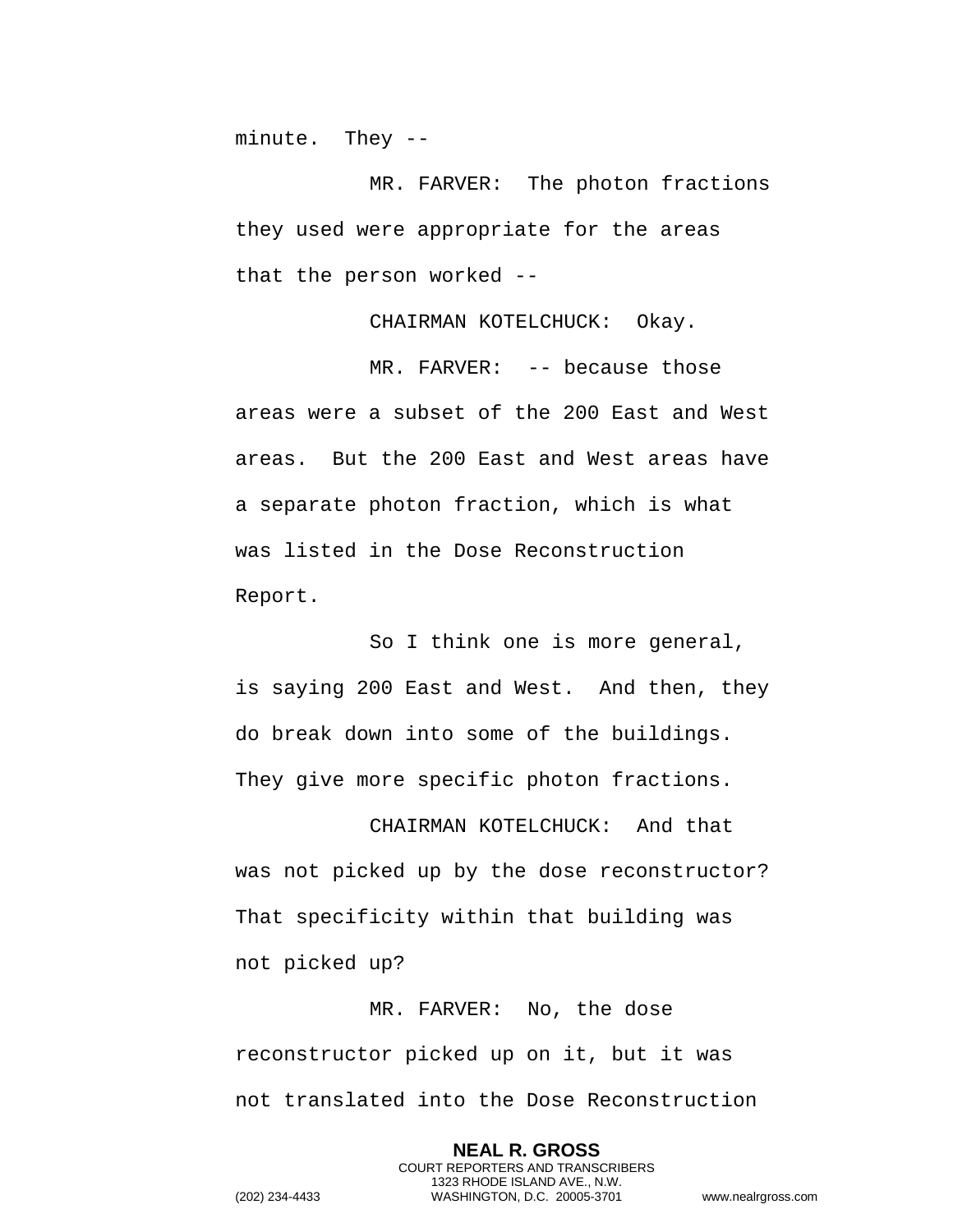Report.

CHAIRMAN KOTELCHUCK: As it should have been, yes?

MR. SIEBERT: Well, yes.

This is Scott.

We agree that what the dose reconstructor apparently did was they tried to simplify the table by just putting everything into the 200 east and west, rather than breaking it down into separate tables for each of the smaller facilities within 200 east and west. They should have broken them out and given each of the energy splits within those subsets because they are not the same as the overall 200 East and West.

CHAIRMAN KOTELCHUCK: Right.

MR. SIEBERT: So we agree with it. The report was not written accurately to reflect what we actually did.

CHAIRMAN KOTELCHUCK: Okay. So, you agree that it was just not written. It

> **NEAL R. GROSS** COURT REPORTERS AND TRANSCRIBERS 1323 RHODE ISLAND AVE., N.W.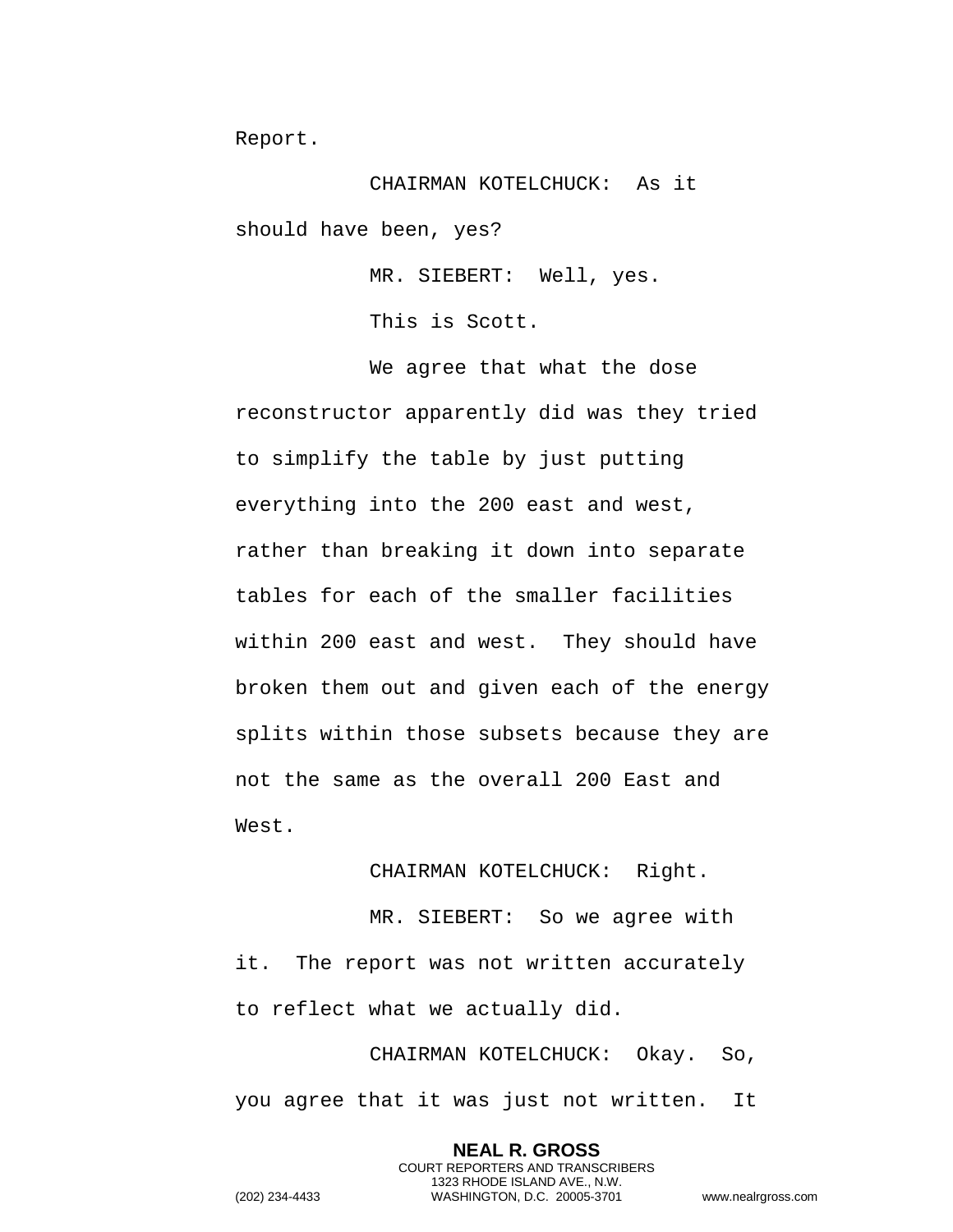does not seem to say that in the SC&A report. But, anyway, if it is a question of what was written as opposed to what was done, then we could close it and, then, make sure that that is written in the report.

MR. FARVER: Well, you really have to go back and look at the report that we wrote, and not just look at what we say in the finding.

## CHAIRMAN KOTELCHUCK: Okay.

MR. FARVER: Because you go back and look into more detail about the finding, and it says, you know, Table 613 gives photon fractions for 200 East and West, divided up in 50 percent 30 to 250; 50 percent 250 photons. And that is what is listed in the DR table. However, when we looked at the calculations, they used 25 percent and 75 percent.

So, all we are really saying in the calculation is the table that you presented in your Dose Reconstruction Report

> **NEAL R. GROSS** COURT REPORTERS AND TRANSCRIBERS 1323 RHODE ISLAND AVE., N.W.

(202) 234-4433 WASHINGTON, D.C. 20005-3701 www.nealrgross.com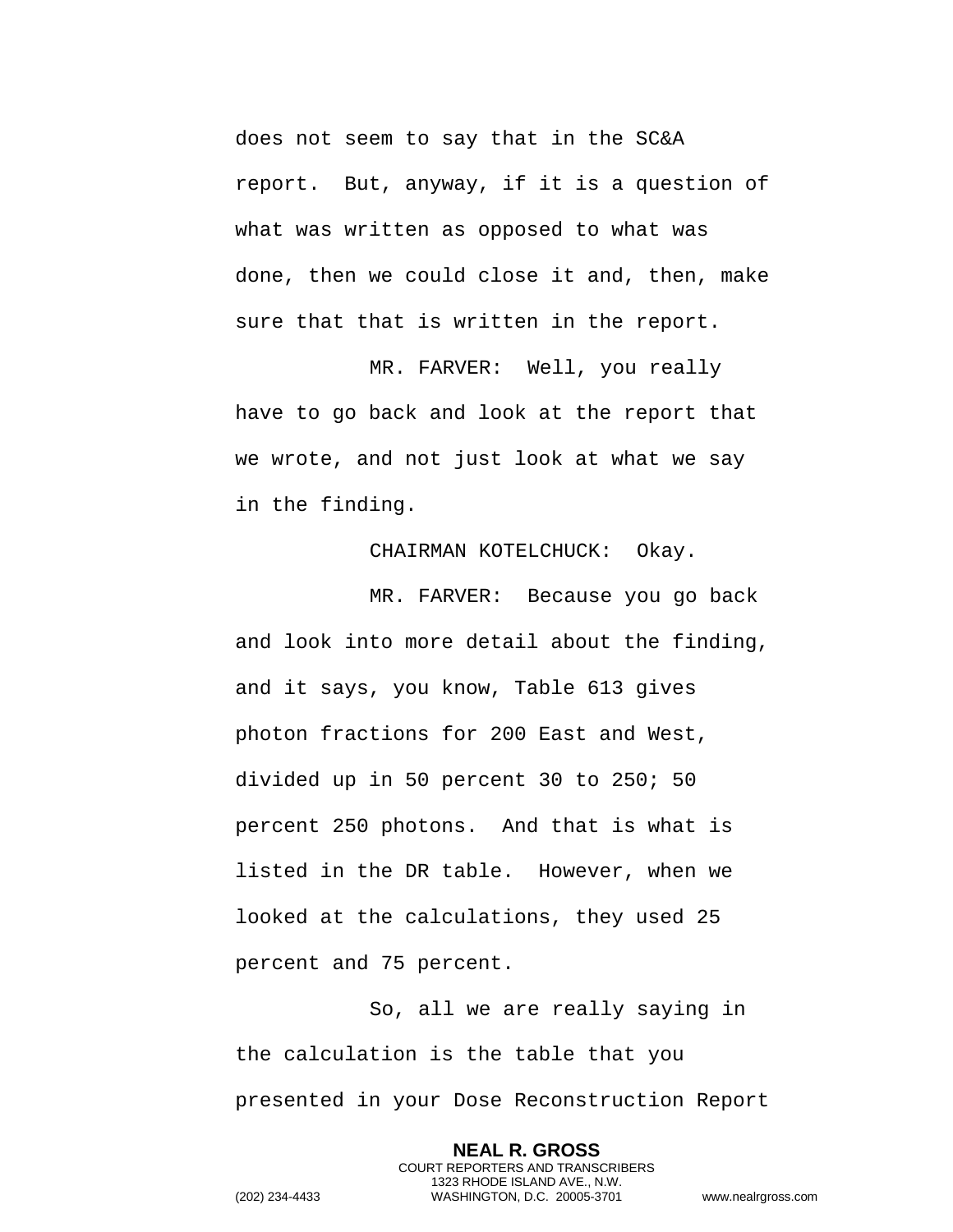is not the values you used in your calculation.

CHAIRMAN KOTELCHUCK: Okay. Thank you for clearing it up --

MR. FARVER: It also --

CHAIRMAN KOTELCHUCK: -- for me anyway.

MR. FARVER: -- results in a claimant-favorable dose assessment.

CHAIRMAN KOTELCHUCK: Right.

MR. FARVER: So it is not that we are criticizing. We are, more or less, saying, "You didn't do what you said you were going to do."

CHAIRMAN KOTELCHUCK: Alright.

Good.

Well, other comments? Questions?

(No response.)

Then it sounds like we should

close it.

MR. FARVER: Alright.

CHAIRMAN KOTELCHUCK: Alright.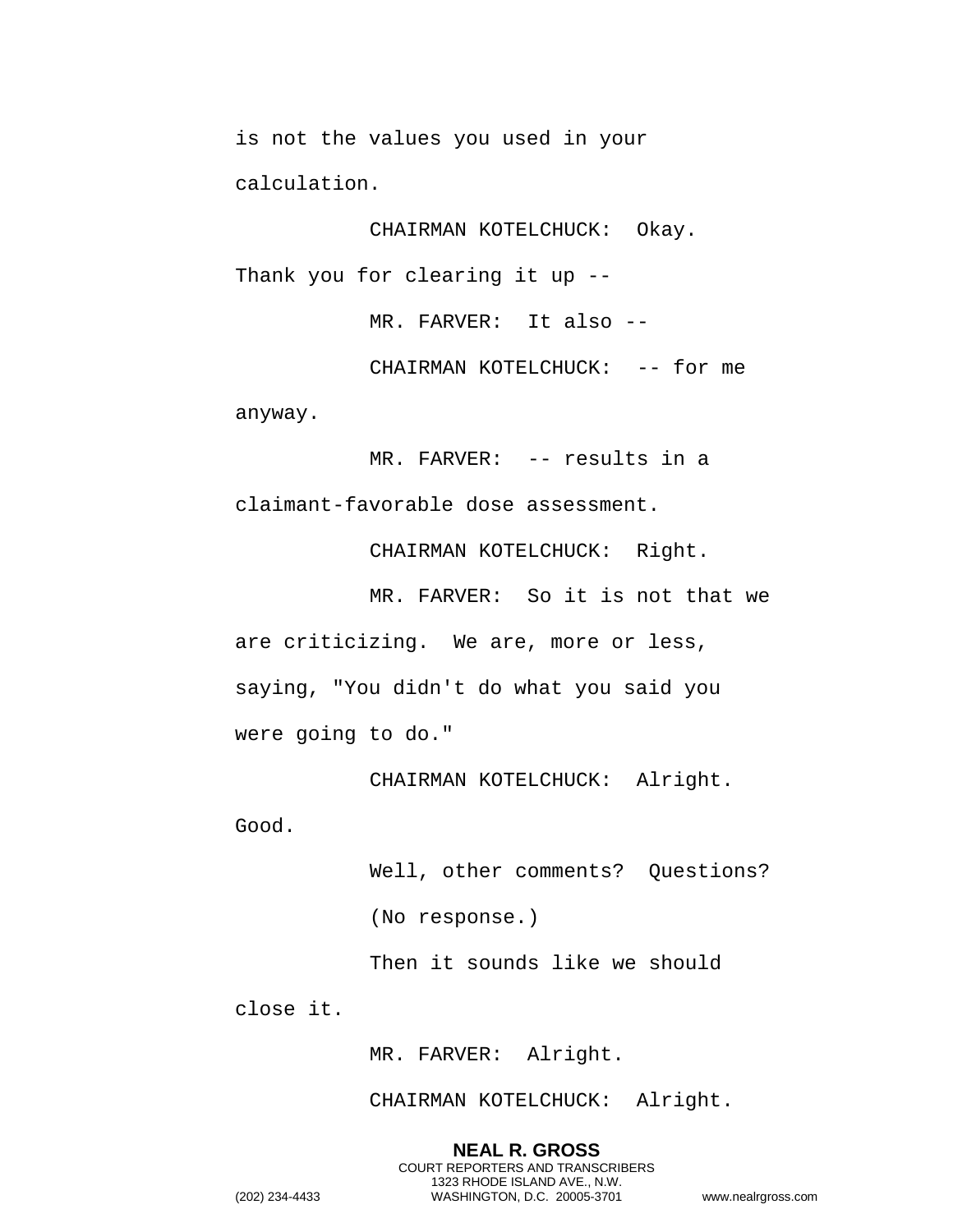So let's go on.

MR. FARVER: Okay, 289.9, "Did not include all the internal exposure to cesium-137."

This is similar to what we had talked about before, about having whole-body counts that show up with cesium-137, and is it greater or less than the NCRP-94 reports?

In our report, we say that four of the seven positive cesium-137 results were above the levels reported for fallout in the U.S.

Let's see. And the feeling was that they should have been addressed and treated as, you know, calculated in an intake, even though it would have been a very tiny dose.

CHAIRMAN KOTELCHUCK: Okay. MR. FARVER: Okay. Back to NIOSH's reply, and they give us a response that it is based on a combination of guidance in the TBD.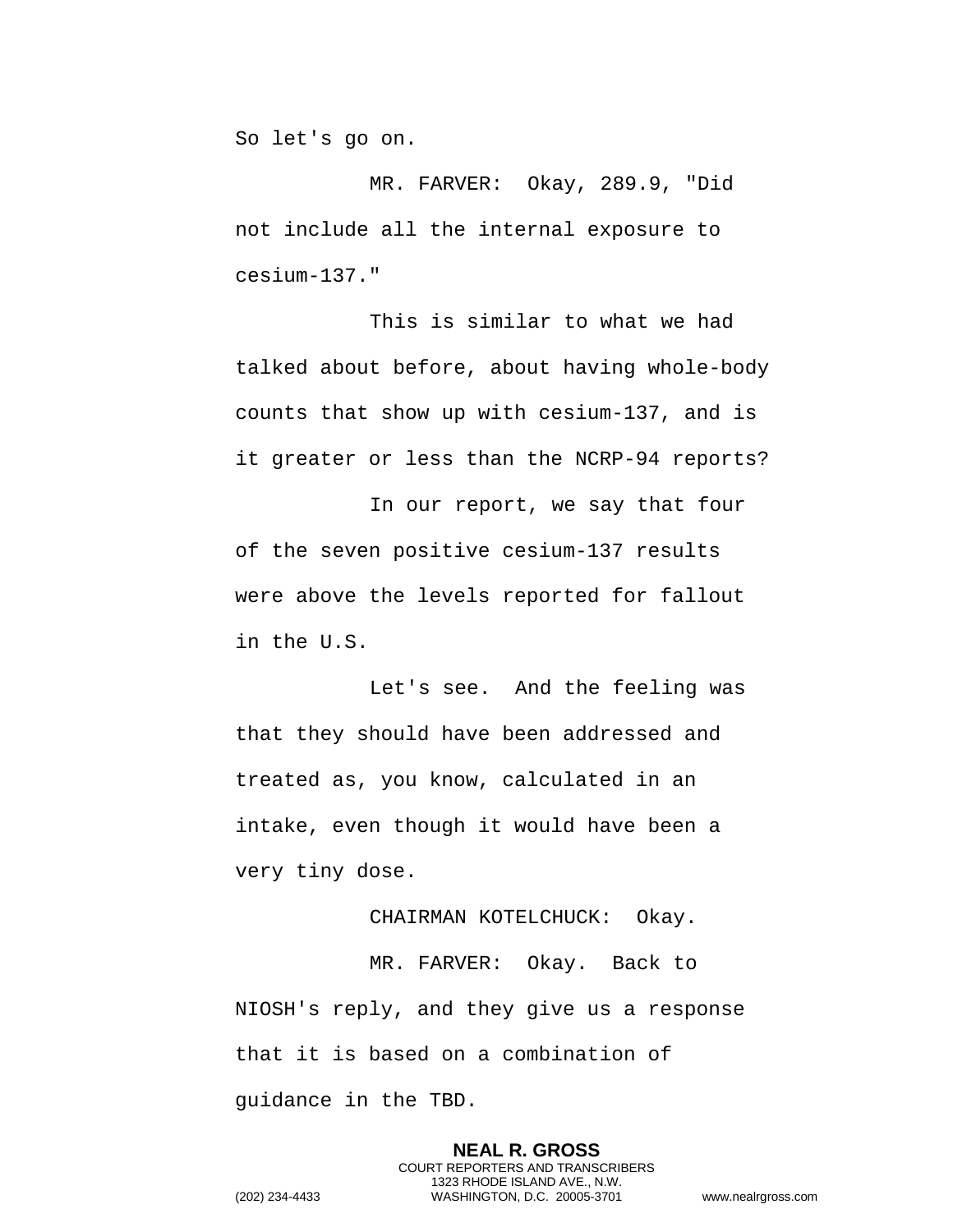I don't necessarily agree with what they did. What they did is  $-$ - I think it's three criteria in the TBD that you try to determine whether you should calculate a dose from. And they pretty much wrote those down there.

And part of it has to do with you are excluding zinc-65 or sodium-24. Yes?

Scott, can you help me out with any of this? I know what it comes down to, but  $--$ 

MR. SIEBERT: Sure. This is basically in the TBD. It was understood, and this was back in the 2005-2006 timeframe, remember, an older version of the TBD. It was understood that those median body-burden results for cesium didn't extend out far enough for us to actually use them after - what was it? -- 1980 or '81.

So there were additional things put into the TBD to state do not consider it as occupational if there are not other

> **NEAL R. GROSS** COURT REPORTERS AND TRANSCRIBERS 1323 RHODE ISLAND AVE., N.W.

(202) 234-4433 WASHINGTON, D.C. 20005-3701 www.nealrgross.com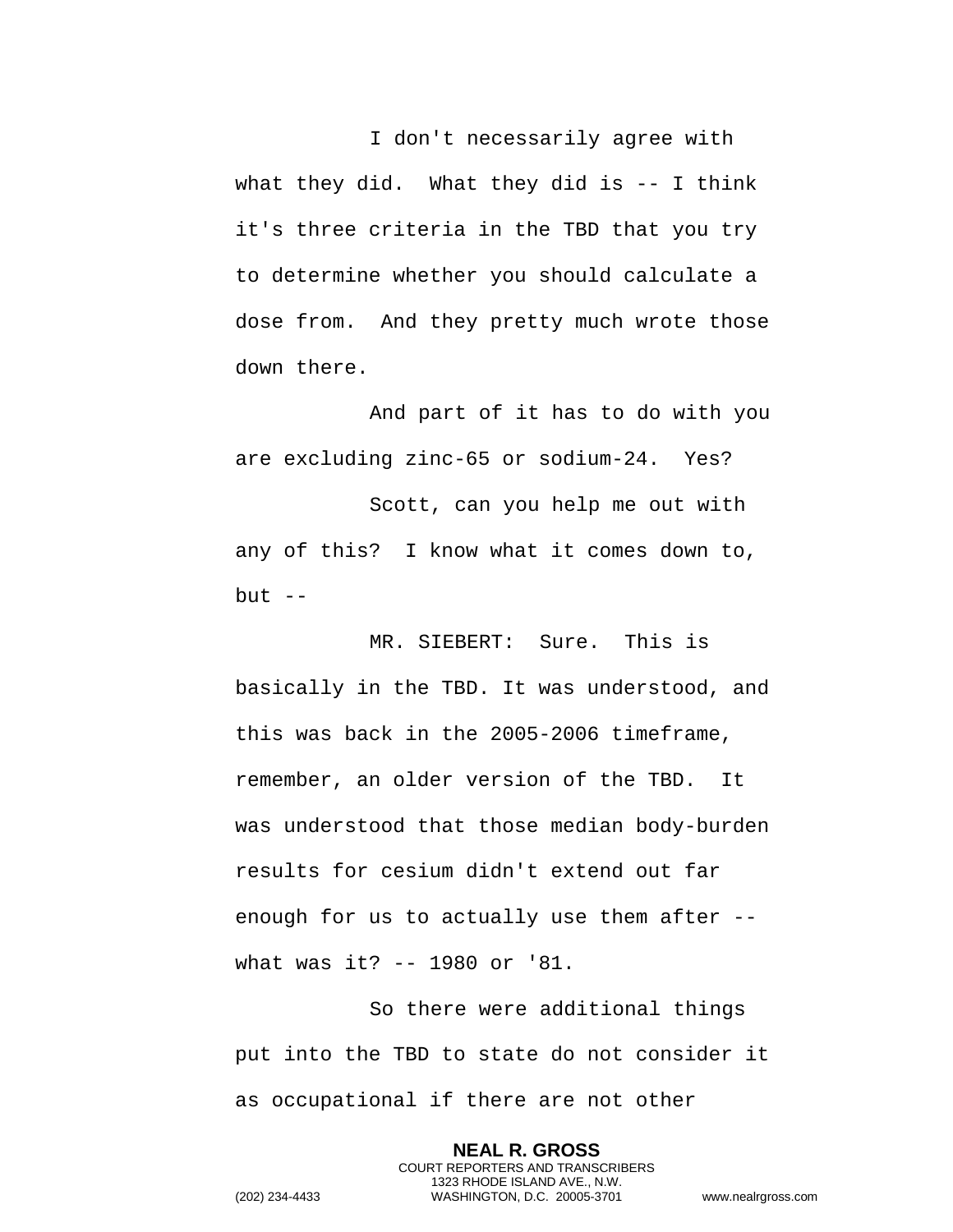fission or activation products noted or they were actually detected within the whole-body count or, additionally, in the urine samples, urine sampling.

So, the dose reconstructor followed the TBD in place at the time. Once again, this is, as we stated before in the earlier claim, these days we have removed that from the TBD, and these days if it detectable cesium, we will go ahead and assess it. Oftentimes, it is less than 1 millirem and will be left out and explained in the Dose Reconstruction Report.

However, we will assess them. We won't automatically write them off as nonoccupational based on these criteria.

MR. FARVER: So it is something that was done years ago and would be done differently today.

MR. SIEBERT: Correct.

CHAIRMAN KOTELCHUCK: And this was an SEC?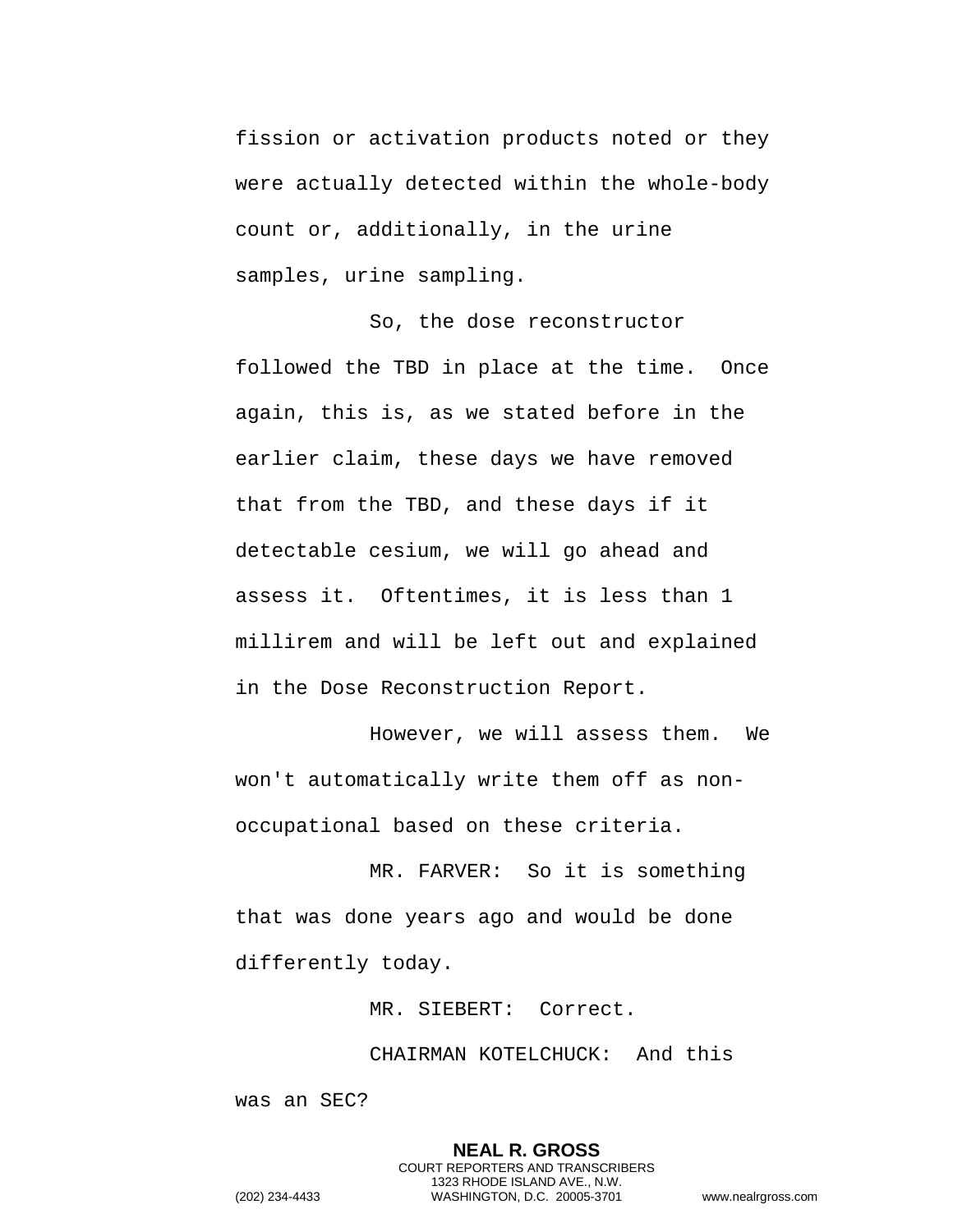MR. SIEBERT: It is at Hanford, and Hanford does have an SEC. And this individual has the appropriate cancer and timeframe. So, likely, they would have been covered under the SEC, I would say yes.

CHAIRMAN KOTELCHUCK: Okay. So, it will be changed in the future and it has no impact on the 289 claim because that has already been compensated. That sounds fine.

Other comments?

MEMBER CLAWSON: This is Brad.

I'm trying to follow and understand what has gone on here, Scott. And I just want to make sure that this - anyway, we have captured this right. I'm not worried about this claim because of where it is at.

But, Scott, you are saying that this would not happen now because of what change, I guess, is what I am getting at? What did we change?

MR. SIEBERT: Correct. Now in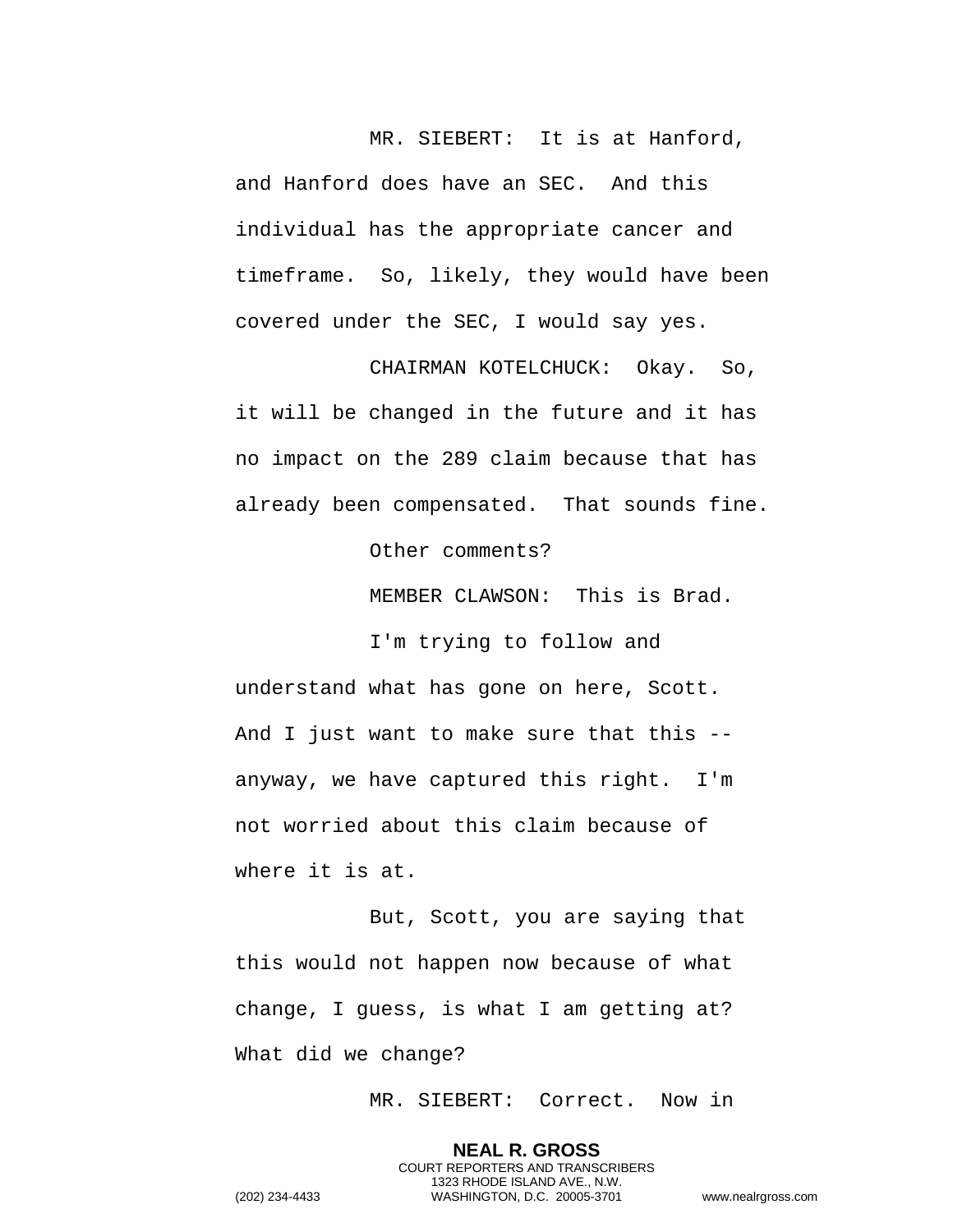the TBD we deal with any of the positive bioassays, including cesium-137, by looking at his occupational, even though it may not have been -- we removed this caveat of considering it as non-occupational. So we actually look at them now.

MEMBER CLAWSON: Okay. That is what I wanted.

CHAIRMAN KOTELCHUCK: Good.

MEMBER CLAWSON: Sure. I wanted to make sure that we had a process to be able to capture this scenario. And that is all that you were going for, correct, Doug?

CHAIRMAN KOTELCHUCK: Right.

MR. FARVER: Yes.

CHAIRMAN KOTELCHUCK: And that is claimant-favorable, of course. It is all occupational.

MR. FARVER: The short story is it is not going to happen now.

MEMBER CLAWSON: Okay. I have no problem, then.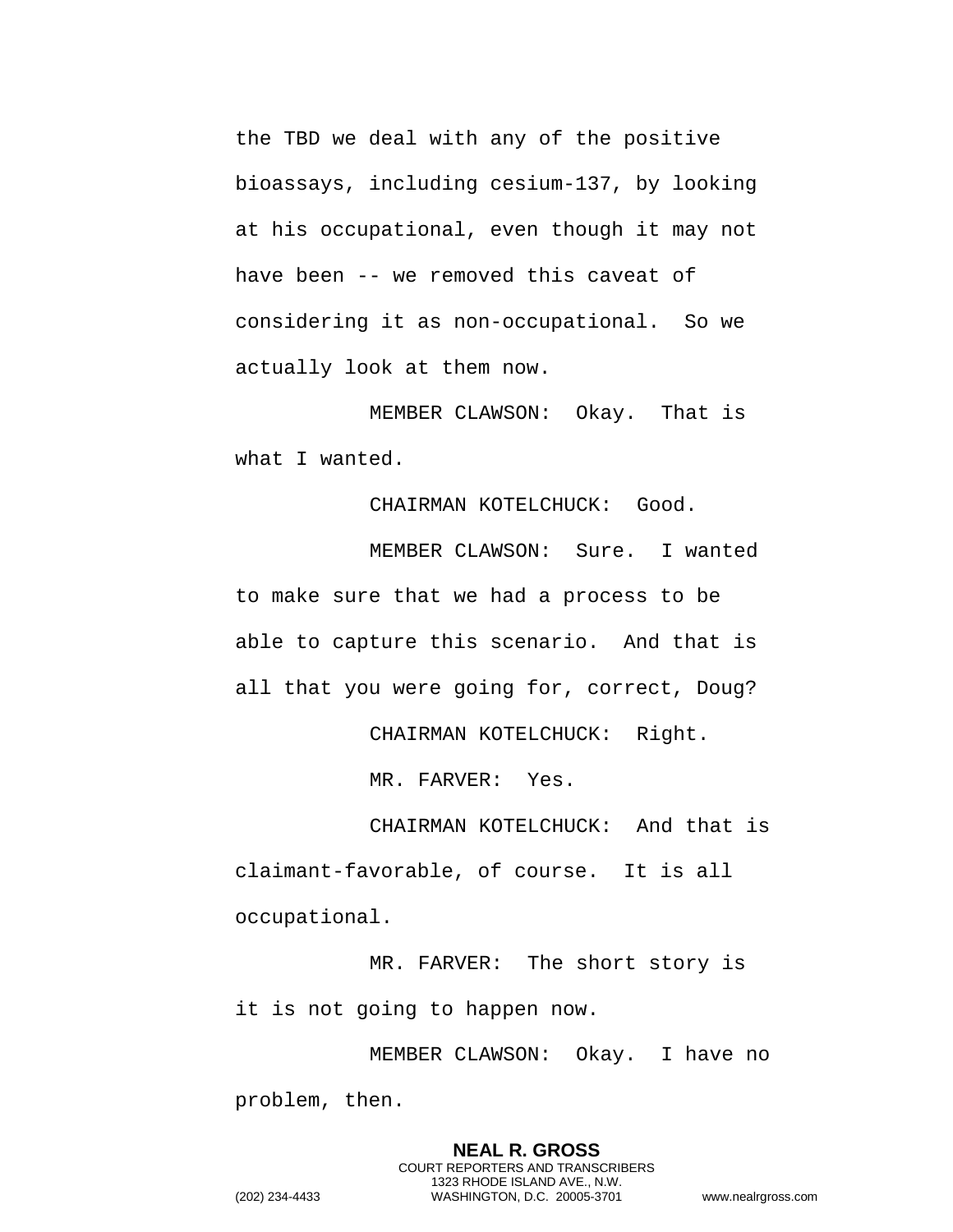CHAIRMAN KOTELCHUCK: Good.

MEMBER CLAWSON: We can close it.

CHAIRMAN KOTELCHUCK: Okay.

MR. FARVER: Okay.

CHAIRMAN KOTELCHUCK: Closed.

MR. FARVER: Closed.

Next, 318s. Hang on until I get my files open.

CHAIRMAN KOTELCHUCK: Sure. Moving right along, 318.1.

We can't quite see it now. There we go.

MR. FARVER: 318.1, is it on the screen?

CHAIRMAN KOTELCHUCK: Yes, it is.

MR. FARVER: Okay. "NIOSH did

not use the proper dose conversion factor

and correction factor."

We have seen this one before.

This is the rotational --

CHAIRMAN KOTELCHUCK: Right.

MR. FARVER: -- isotopic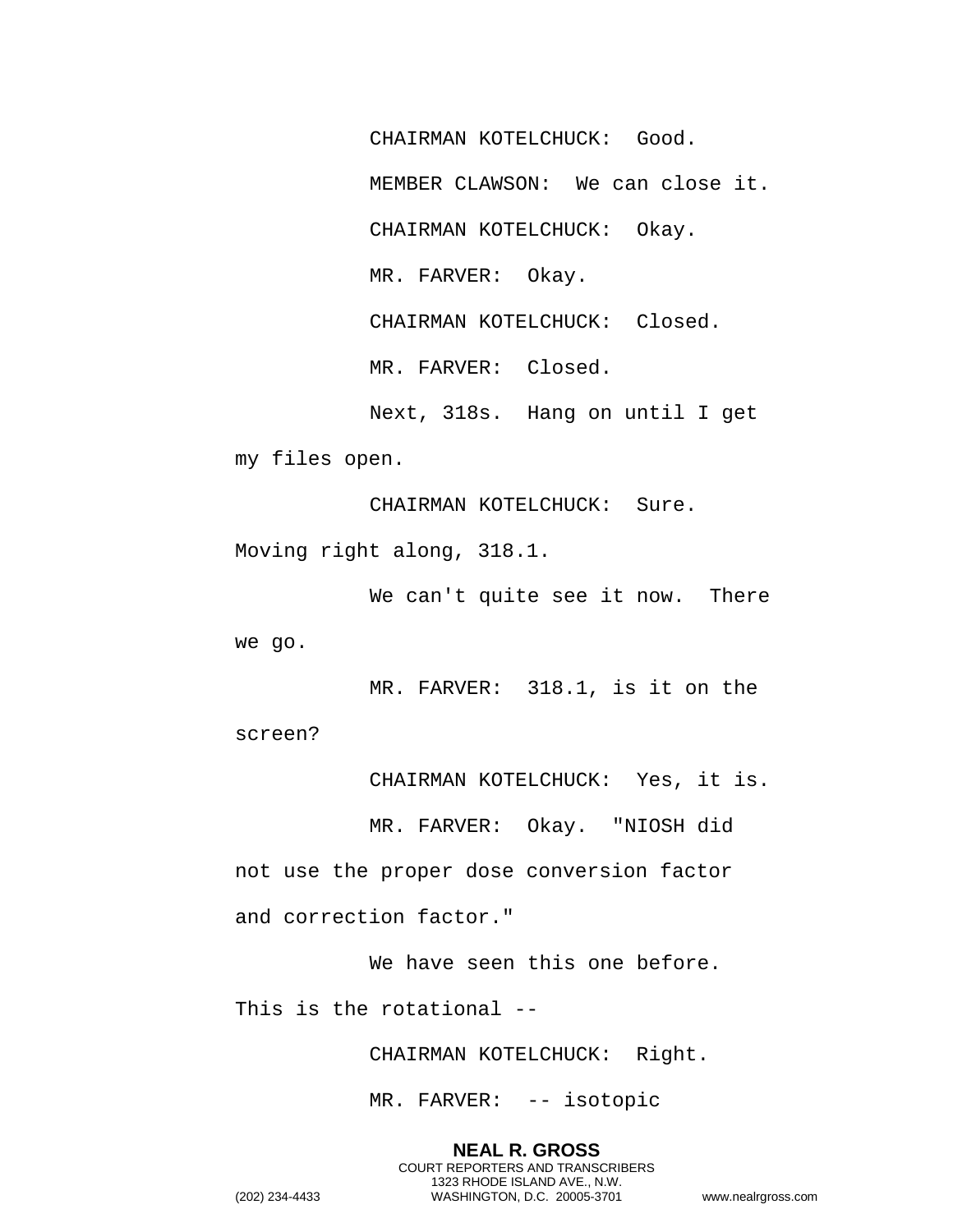geometries for certain cancers. This person had leukemia, worked at Hanford for 25 years or so. Started off, jobs included starting as like a junior rad tech and worked his way up through rad management. So, he kind of started at the bottom and worked his way up over 25 years.

It was a best-estimate case, and PoC was around 45 percent. Okay.

Because of IG-001, there is one section we talked about, 4.4. No, I'm sorry.

CHAIRMAN KOTELCHUCK: Yes.

MR. FARVER: 4.4?

CHAIRMAN KOTELCHUCK: Yes.

MR. FARVER: There are certain cancers that rotational -- or that AP geometry is not the most favorable. And we have brought this out before, and we have even sent it off to the Procedures group, so that they can look at the wording of it.

And so, when I looked at this,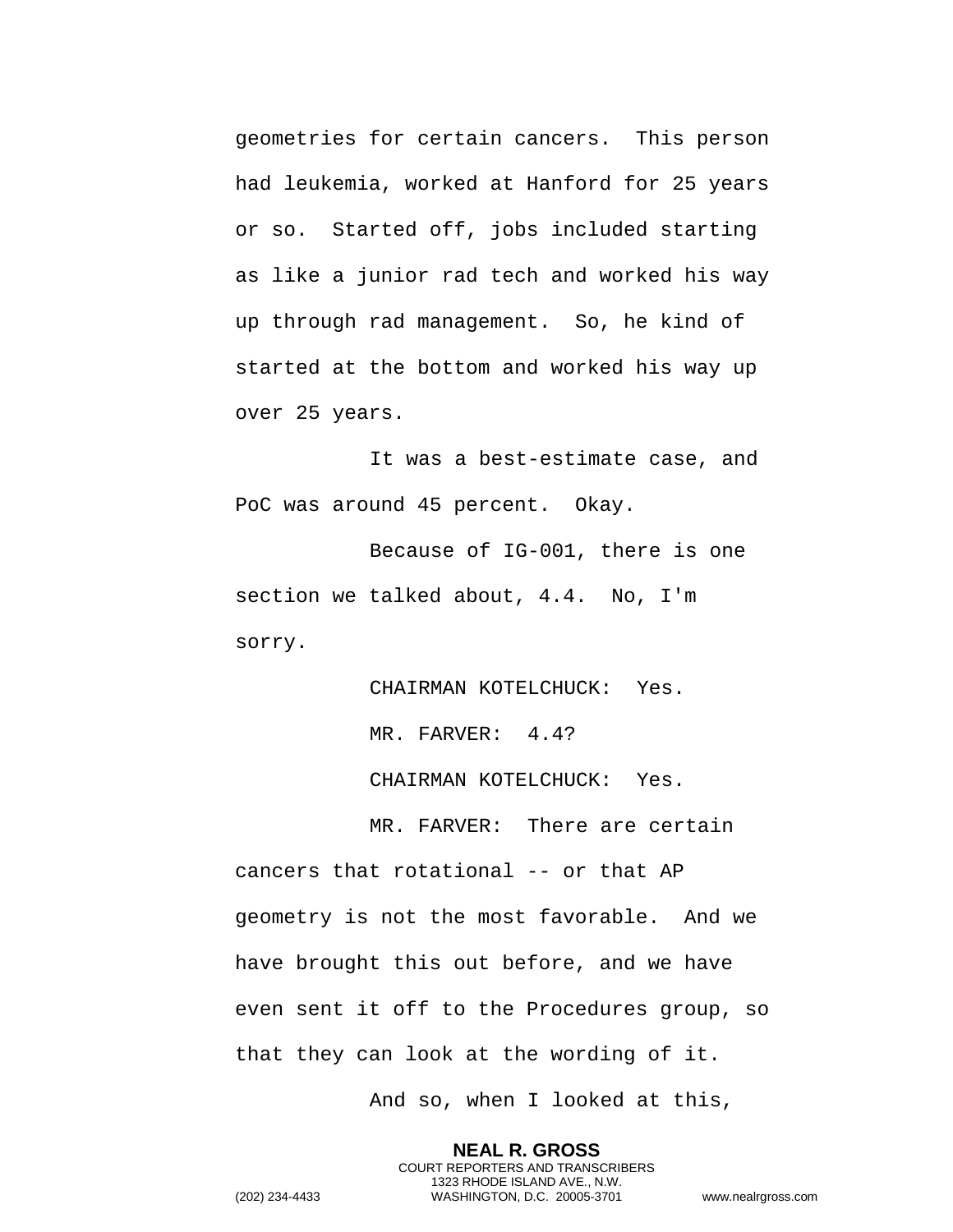what I looked was, well, what would I do? You know, because I reread IG-001, and it says that you should use something different. And I'm thinking, well, how do I do something different? What am I going to do? How do I determine what's rotational?

So, anyway, I just looked at it, and it is not that easy to do. But there is a table in there. It is 4.2. And it just gives some common exposure geometry for various jobs and facilities, like a laborer at a uranium facility. And it says it should be 75 percent iso, 25 percent AP. Okay.

So someone has looked at this, and someone has come up with some general guidance. So now I go back to the specific case and what this person did. This person was a rad tech. And I am sure, as a rad tech, being a junior tech, he was in every grungy hole out there.

And when I look at that, I'm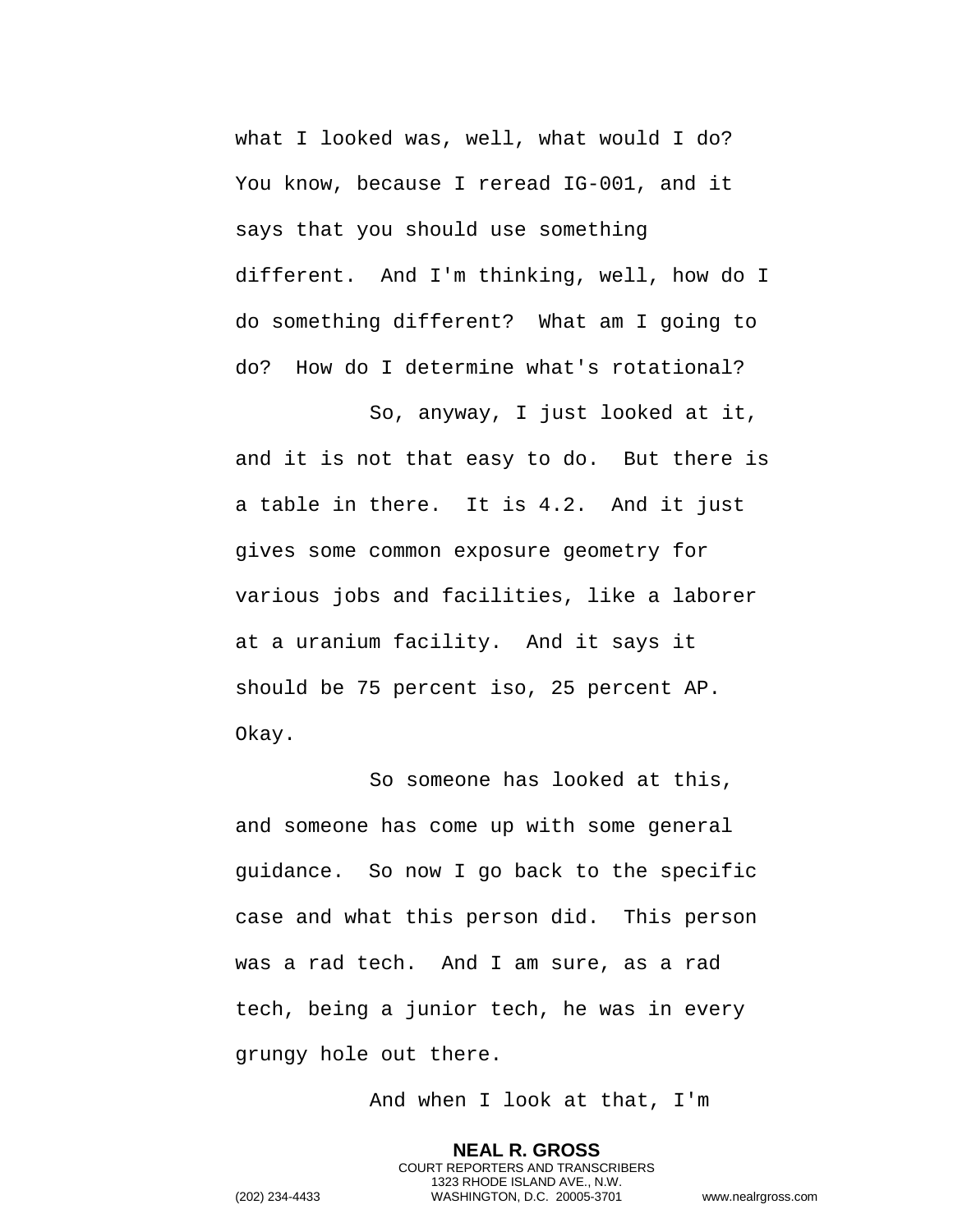thinking, well, what does a rad tech do? They are surveying. Okay. They are surveying out in front of them. Sometimes they are surveying above. Sometimes they are surveying below. Not all the time the source is in front of them. They could be doing contact dose readings on a drum, have drums off behind them. They're acting as a source.

So, I'm thinking, wow, I'm not sure how I came up with this. And then, I read through the justification that is written there and the conclusion was, well, he's a rad tech; it's 100 percent AP.

And then, I go back and look at that table that's in 4.2, and none of those positions are 100 percent AP. So I really don't believe the justification. I don't believe it is 100 percent AP. I believe it is something different than that that should be applied.

I also don't recall ever seeing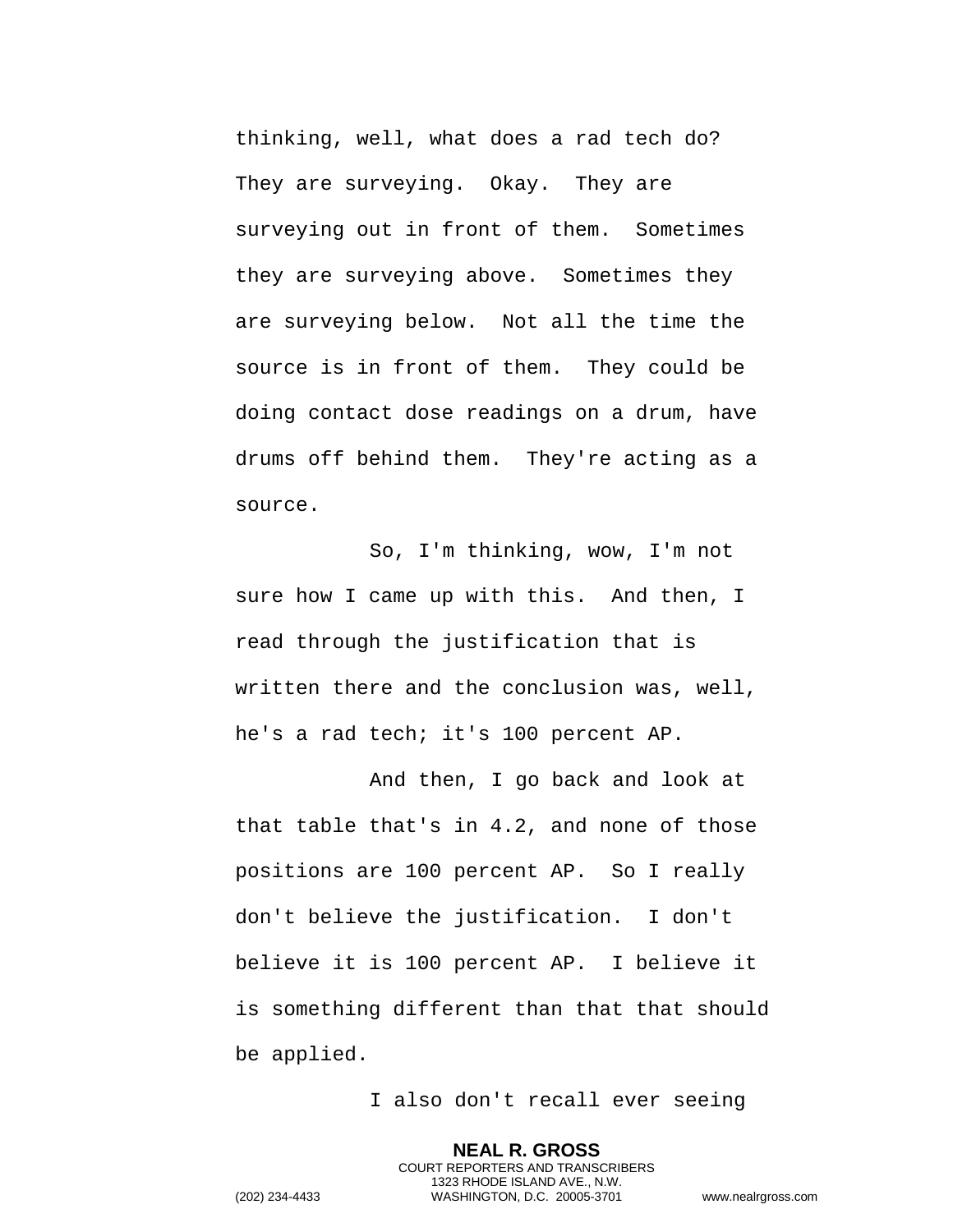in any case where anything but AP was applied. So in the cases that we have looked at to date I don't recall seeing it anywhere. So I'm not sure that this little section is even being applied.

Anyway, we have moved to transfer that to the Procedures Subcommittee. So I'm not sure that there is anything that we can do beyond that.

I just wanted to point out where I don't believe that is an appropriate geometry for a rad tech, considering it wasn't an appropriate geometry for any of those positions that were listed in there, even a general laborer.

But I guess we will have to close that because I am not sure what else we can do.

CHAIRMAN KOTELCHUCK: Right. And the Procedures Subcommittee will complete the  $--$ 

MEMBER MUNN: The Procedures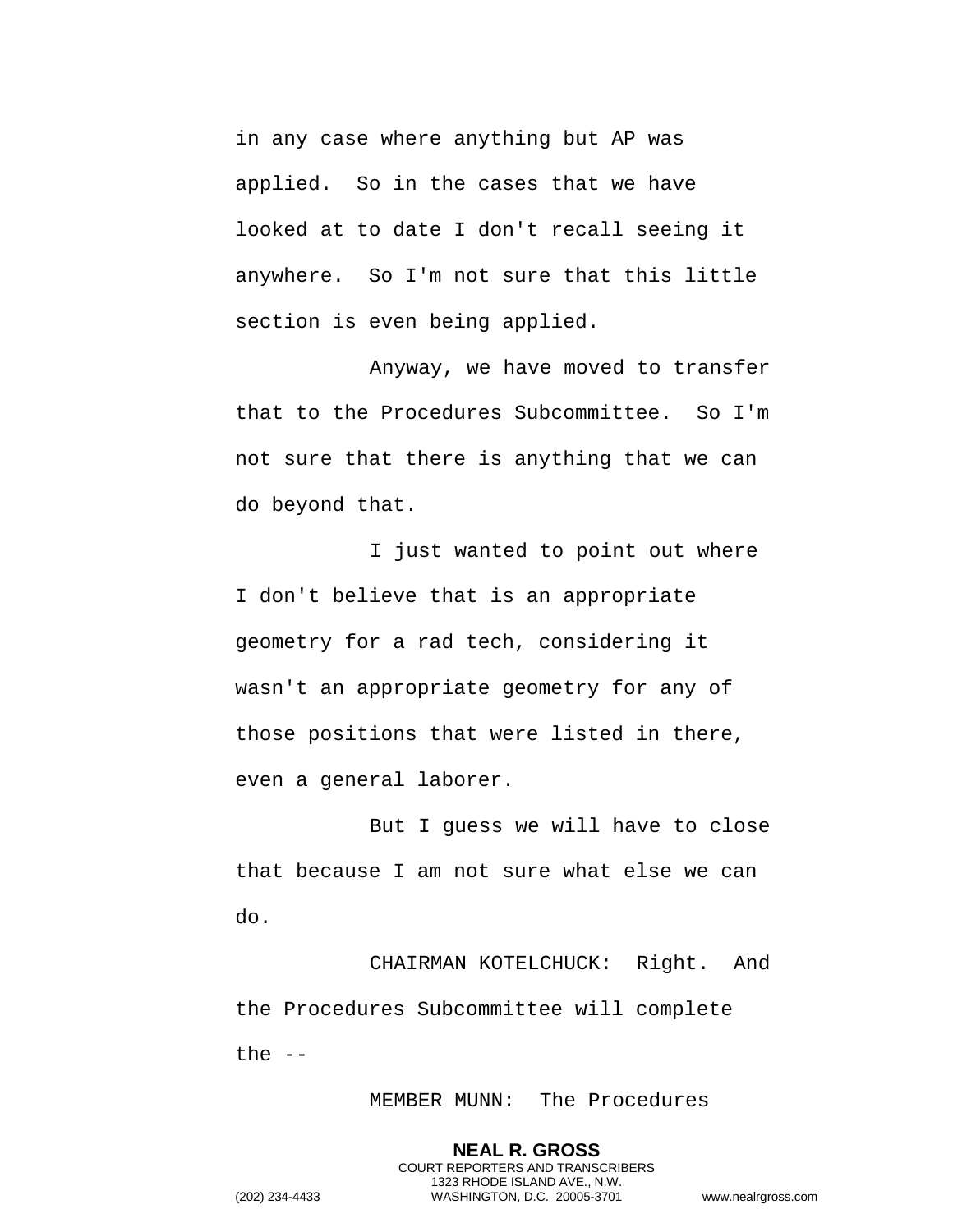Subcommittee has accepted the responsibility for the overarching issue of geometry.

CHAIRMAN KOTELCHUCK: Good. Okay.

MR. FARVER: And, Wanda, I would just like to point out that it is very - when I was trying to go through this, it is very difficult. So any additional guidance that could get provided in there would probably help out a whole lot.

MEMBER MUNN: Yes, we are going to try to pursue the larger question.

MS. BEHLING: This is Kathy Behling.

And I think everything that you pointed out, Doug, is very accurate. And I believe this is one of those areas where perhaps the guidance should be more specific and just claimant-favorable. Because, as IG-001 points out, AP geometry 100 percent is just not going to be realistic.

And here is one area where I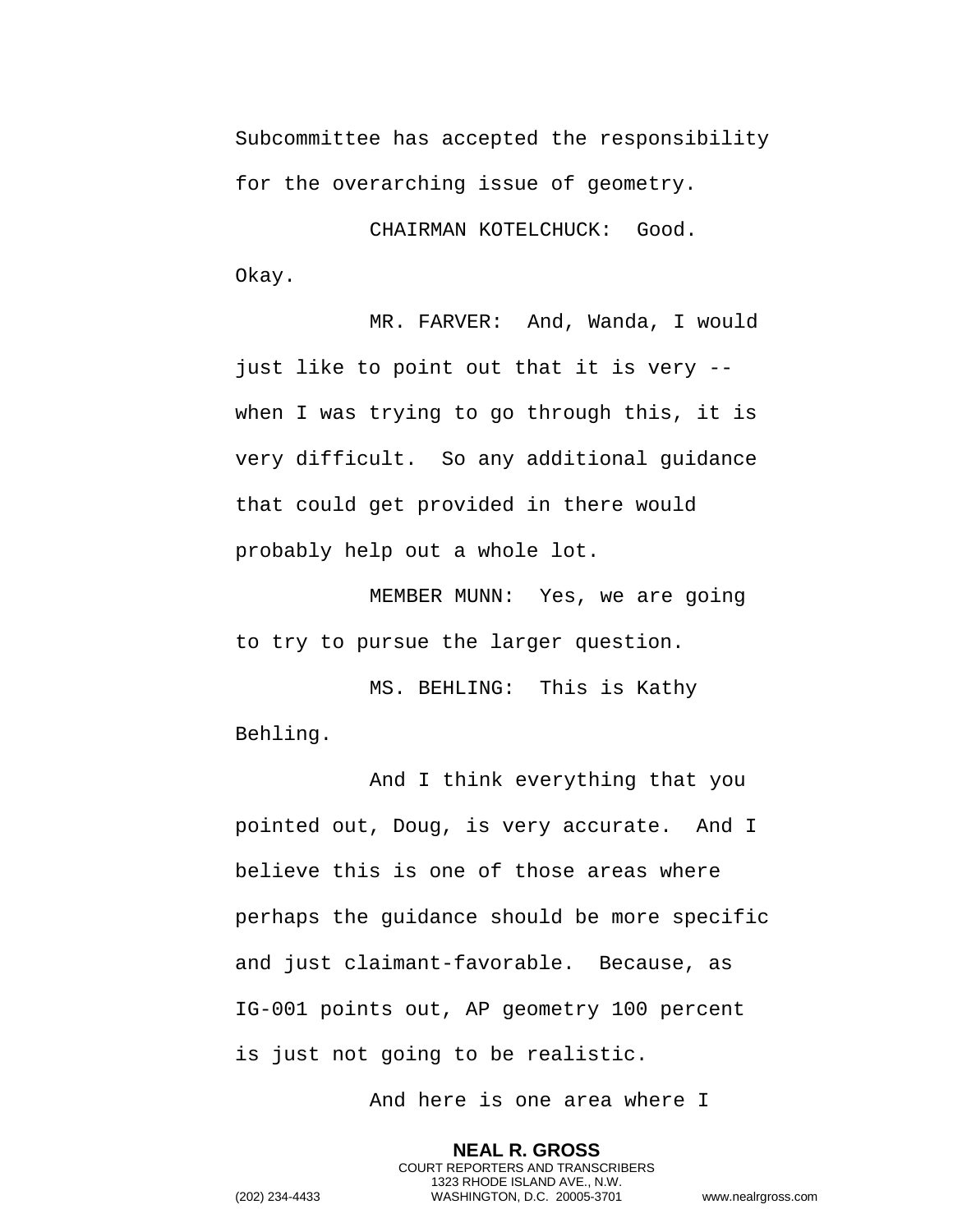don't think it should be left up to the dose reconstructor. It should just be -- and again, this would be something that would be talked about in Procedures -- but it should be something where you select the most claimant-favorable. There is a table there. There's specific cancer types, and it is a correction factor that gets applied to either a rotational or an isotropic.

And I think it would be easier to just select the most claimant-favorable because it is a very uncertain area that we are in here. For this to be one of the judgment calls, I don't think it is appropriate. Just food for thought.

CHAIRMAN KOTELCHUCK: Okay. So, we close out on it.

MR. FARVER: Yes. Yes. I will make a note that the Procedures Subcommittee is addressing it.

CHAIRMAN KOTELCHUCK: Correct. Okay.

> **NEAL R. GROSS** COURT REPORTERS AND TRANSCRIBERS 1323 RHODE ISLAND AVE., N.W.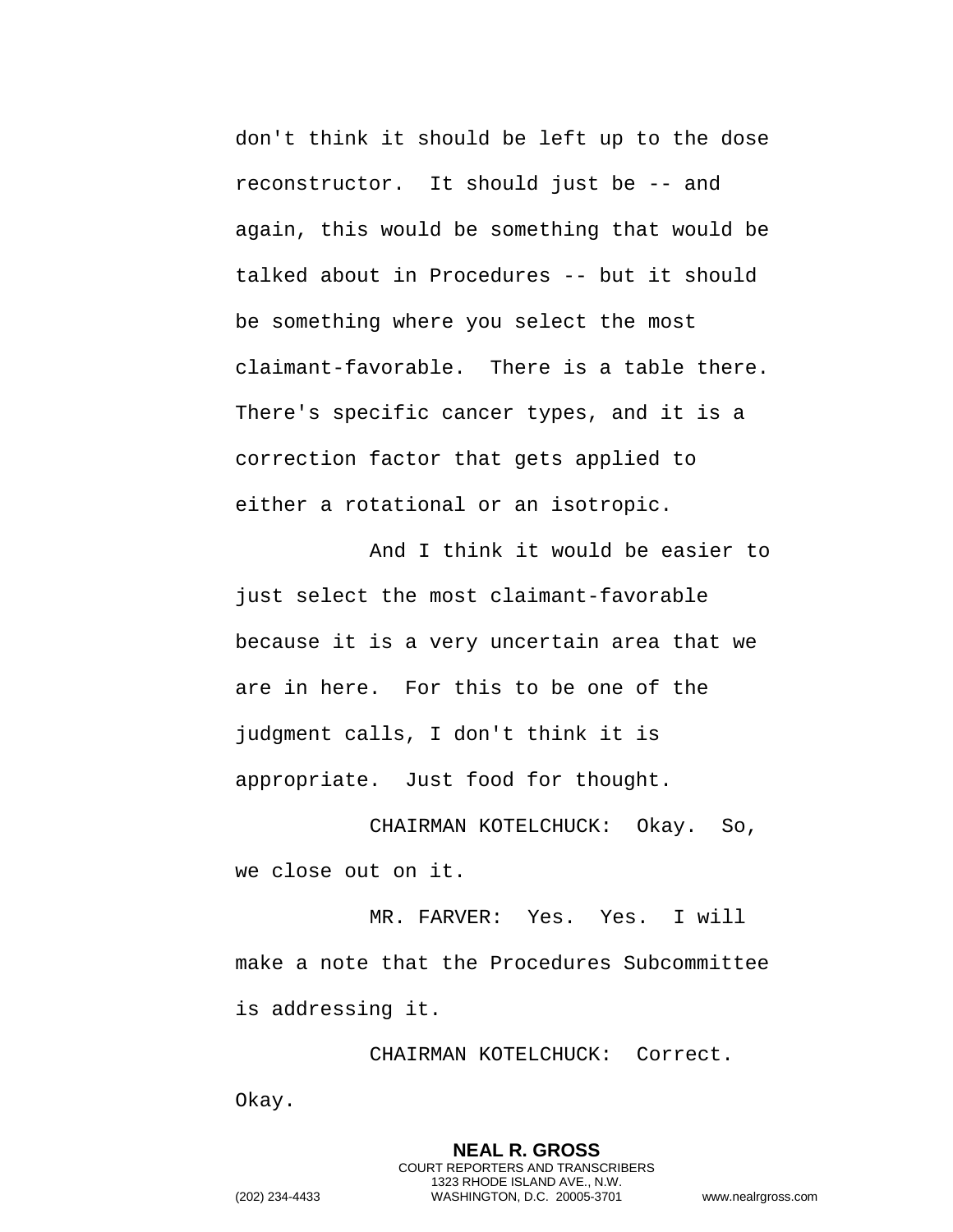MR. FARVER: Okay. 318.2, "NIOSH did not include all the radionuclides in the assessment of the missed internal dose."

This is very similar to what we talked about earlier, about the radionuclide chooser, and how do we know that it is considering other items. And OTIB-54 addressed this issue.

CHAIRMAN KOTELCHUCK: I'm just reading it over, the NIOSH response.

MR. FARVER: Yes, I gave you the short version.

CHAIRMAN KOTELCHUCK: Uh-hum. MEMBER CLAWSON: Doug, this is Brad.

I believe that we discussed this earlier with Scott. And this OTIB-54, this would be corrected, correct? Or is this --

MR. SIEBERT: This is Scott.

**NEAL R. GROSS** COURT REPORTERS AND TRANSCRIBERS 1323 RHODE ISLAND AVE., N.W.

I'm not going to say that there is anything to correct. OTIB-54 is a more appropriate and gets into more specific

(202) 234-4433 WASHINGTON, D.C. 20005-3701 www.nealrgross.com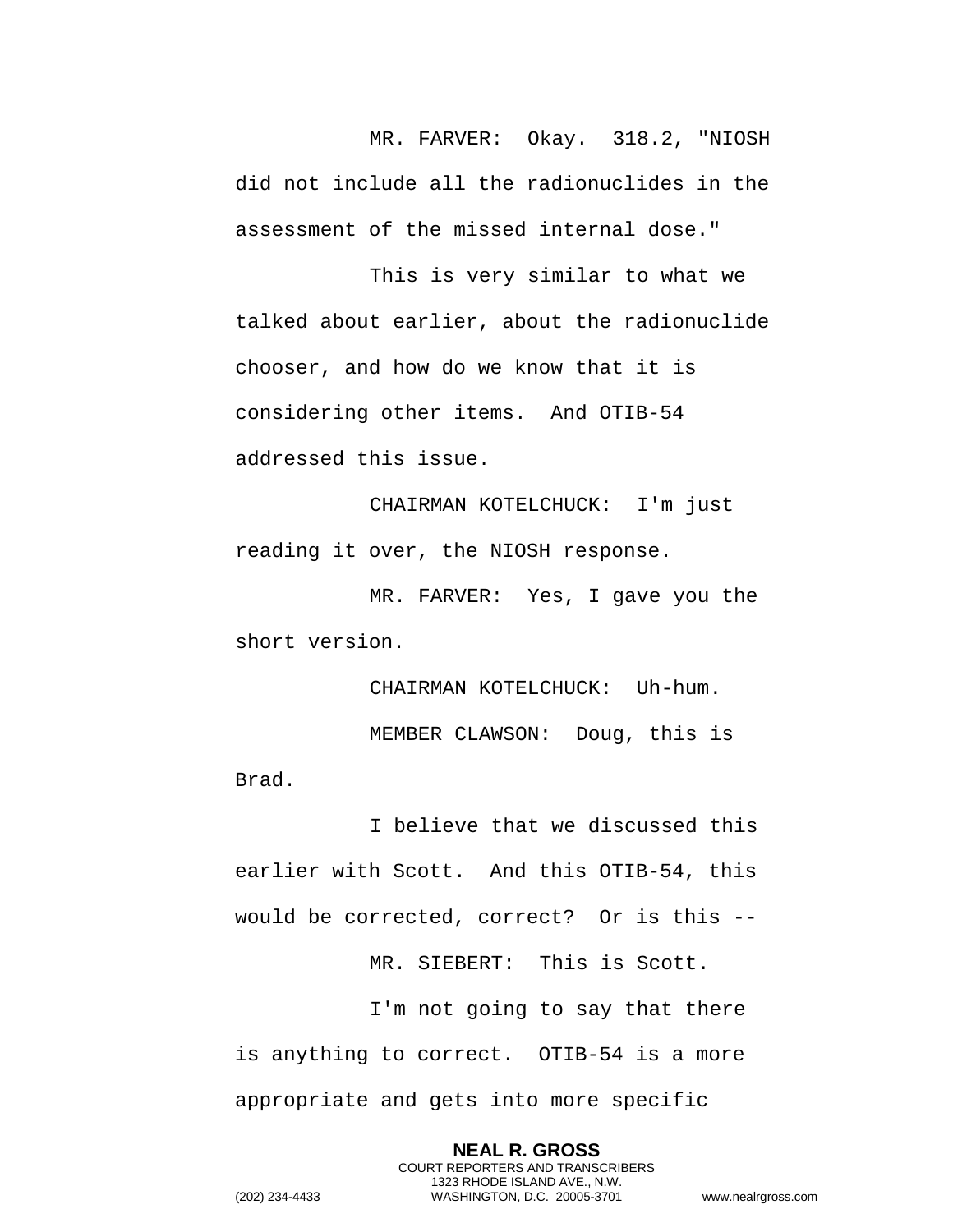methodology for dealing with fission and activation products.

The process that we used before with the chooser was assuming that the individual was exposed to the most claimantfavorable fission or activation product that the measurement could have detected. That is generally an overestimating assumption, that we didn't have a better way to assess it earlier. OTIB-54 is a better way to assess that.

So I am not going to say it was an error before. It was really generally an overestimation of assuming a single radionuclide as opposed to a suite of radionuclides at a generally lower level.

MR. FARVER: The issue that you're referring to, Brad, was about the short half-life nuclides.

MEMBER CLAWSON: That is correct. MR. FARVER: That's addressed also. This was a more general about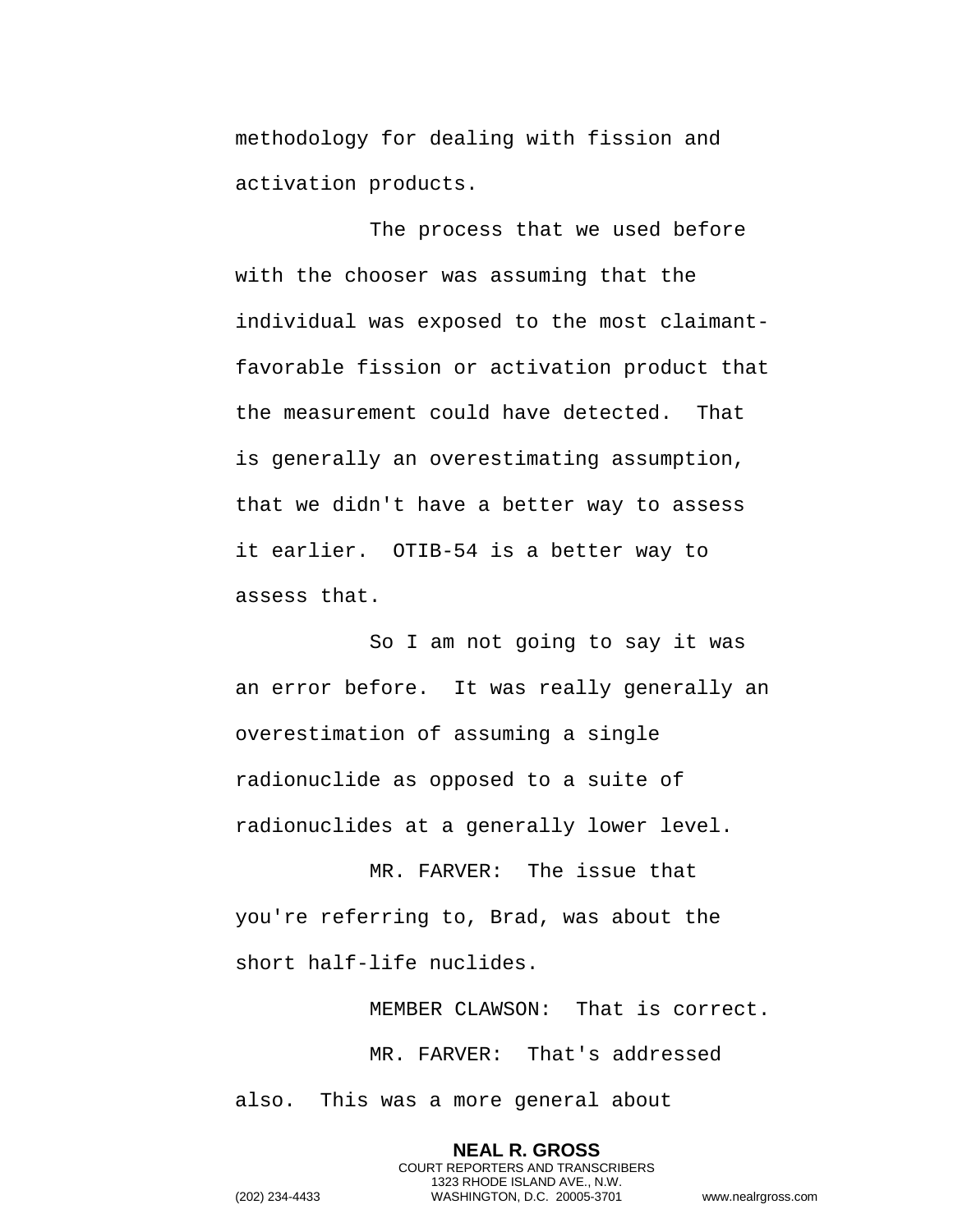including other nuclides, which is also addressed in OTIB-54. OTIB-54 helped out both situations.

MEMBER CLAWSON: Understand. MS. BEHLING: And this is Kathy. I believe that initially we wanted to be sure that this original approach truly was an overestimate. And when OTIB-54 came out, we made the comparison between the radionuclide chooser tool and if you would go to a more detailed approach using OTIB-54 and consider more radionuclides. Is this radionuclide chooser tool still claimant-favorable? And we determined that, yes, it is, and it is appropriate to be used that way.

MEMBER CLAWSON: Thank you, Kathy.

CHAIRMAN KOTELCHUCK: Good. So that should close it. Okay.

MR. FARVER: Okay, 318.3, "NIOSH did not include a uranium in the assessment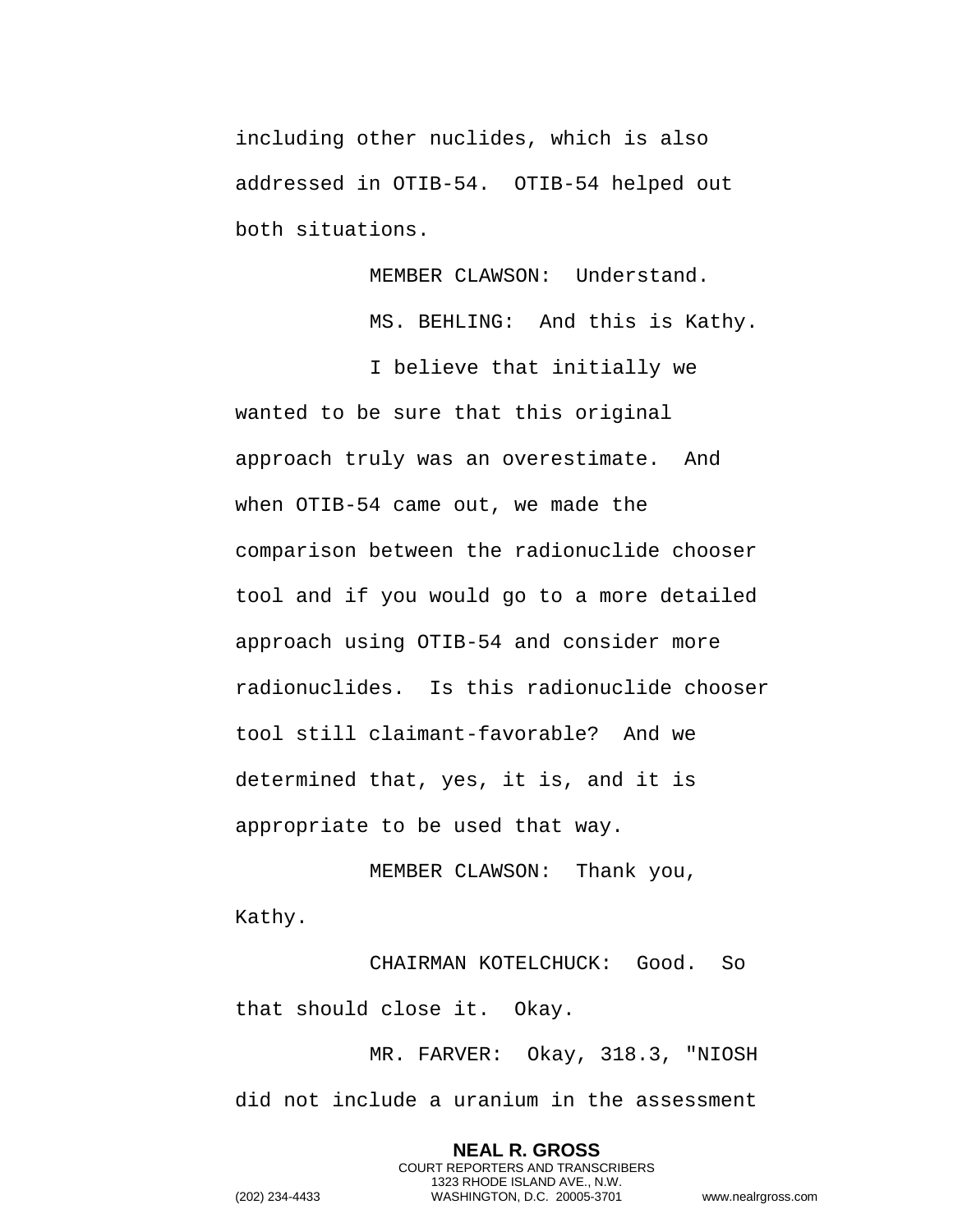of missed internal dose."

Okay.

MEMBER CLAWSON: This is Brad.

My Live Meeting didn't move to the next one. We're on 318.3?

CHAIRMAN KOTELCHUCK: Yes.

MR. FARVER: 318.3.

CHAIRMAN KOTELCHUCK: Yes. I

see. It's okay for me.

MEMBER CLAWSON: Okay. There it goes. Mine just reconnected. Thank you.

CHAIRMAN KOTELCHUCK: Okay.

MR. FARVER: Okay. What's the best way to describe this? Okay. The employee worked there for we say 25 years as a rad tech, probably all over the plant. Okay.

So you look at the bioassay data, and he had chest counts annually for 10 years, from '82 to '92. And as we have mentioned before, when they do the chest counts, the nuclides that show up from the

> **NEAL R. GROSS** COURT REPORTERS AND TRANSCRIBERS 1323 RHODE ISLAND AVE., N.W.

(202) 234-4433 WASHINGTON, D.C. 20005-3701 www.nealrgross.com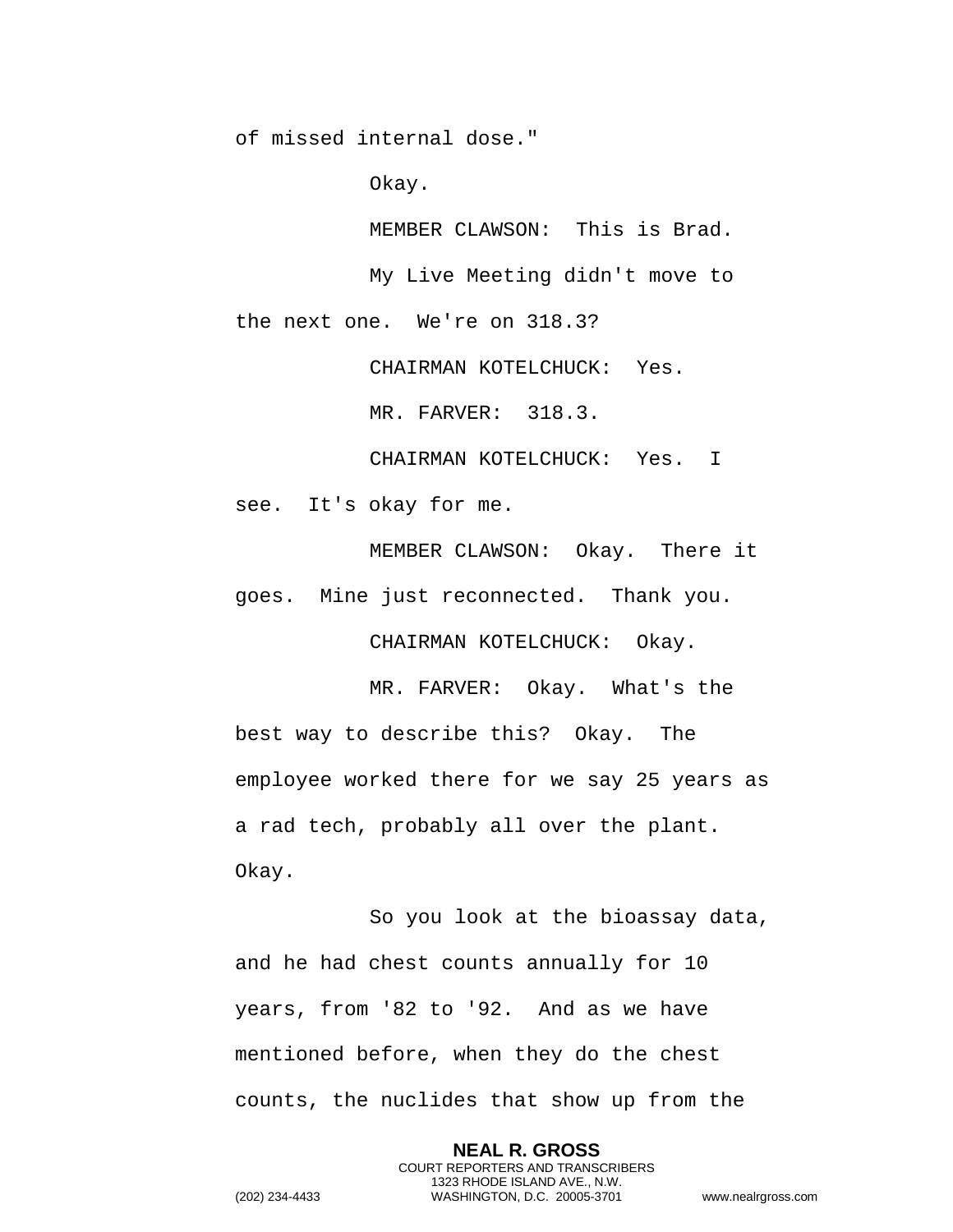library are americium-241, thorium-234, and uranium-235. All the results were less than the MDA.

For the urine samples, the employee submitted urine bioassays from '84 to '94, but there were no uranium bioassays. They were all for plutonium.

He was in many buildings all over the site, including some locations that had formerly processed thorium. Now that doesn't mean he was in a thorium area. That means he was listed at a building that had thorium in it at some point, according to the table that is in --

(Interruption on the phone.) CHAIRMAN KOTELCHUCK: Okay. Do continue, Doug.

MR. FARVER: Okay. Anyway, he worked at different places throughout the plant, but there is no indication that he worked or was monitored for uranium. It was just the indication in the chest counts from

> **NEAL R. GROSS** COURT REPORTERS AND TRANSCRIBERS 1323 RHODE ISLAND AVE., N.W.

(202) 234-4433 WASHINGTON, D.C. 20005-3701 www.nealrgross.com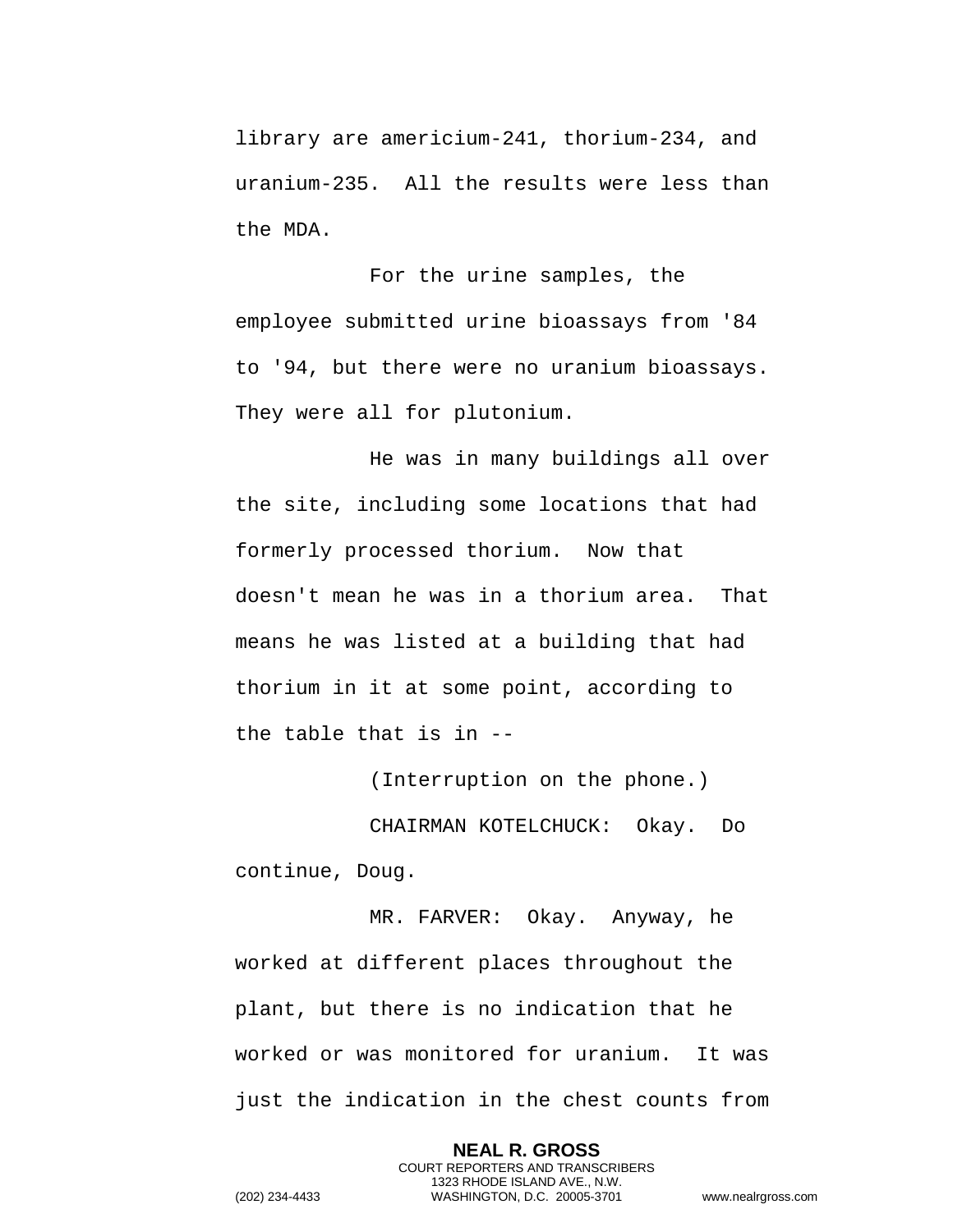those nuclides showing up in the library.

So after looking at all this and reading the NIOSH response, I understand their response and I agree that the uranium potential is low, and they were correct in not assessing uranium.

CHAIRMAN KOTELCHUCK: And why was the uranium --

MR. FARVER: It was up on the whole-body count -- I would say "the results," but there's no results. It is just one of the nuclides in the library. In other words, it will look for americium-241  $- -$ 

CHAIRMAN KOTELCHUCK: Oh, okay. Right. And U-235.

MR. FARVER: Yes, thorium-234 --

CHAIRMAN KOTELCHUCK: Yes.

MR. FARVER: -- and looking for

the U-238 --

CHAIRMAN KOTELCHUCK: Right.

MR. FARVER: -- and U-235.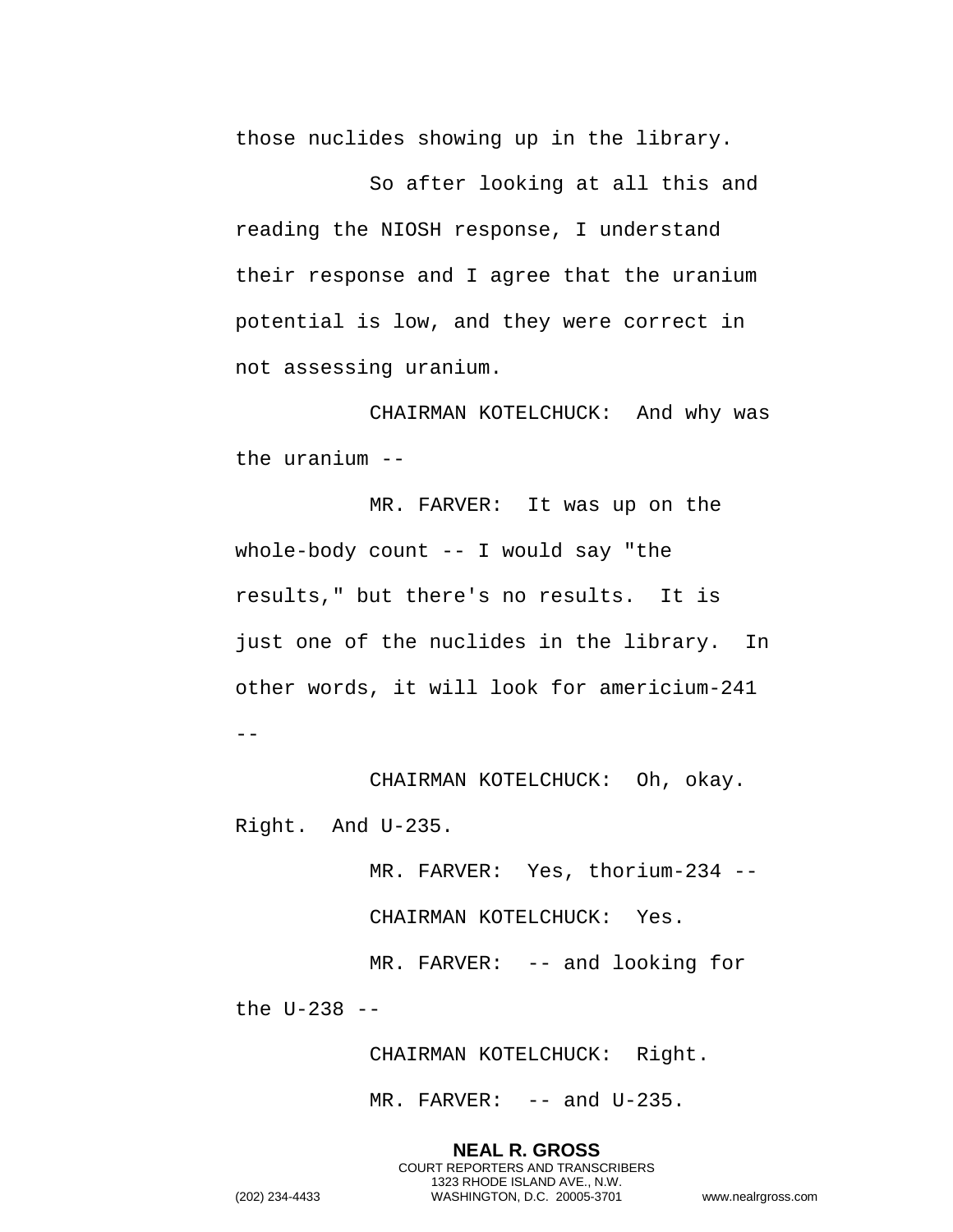CHAIRMAN KOTELCHUCK: Got it.

MR. FARVER: But there was no other indication that there were any uranium bioassays or any uranium area.

CHAIRMAN KOTELCHUCK: That I see. Okay. Good.

Comments, anybody?

(No response.)

No? Then, there is agreement and feeling that we should close it.

MR. FARVER: Okay. I will make the appropriate notation.

Okay. There is one observation. Did NIOSH not include any missed photon dose for the years 2000 through 2004? But there was dosimetry records. He received zero recorded dose.

CHAIRMAN KOTELCHUCK: Okay. Okay.

MR. FARVER: Let's see. Dosewise, it is really not going to make a difference.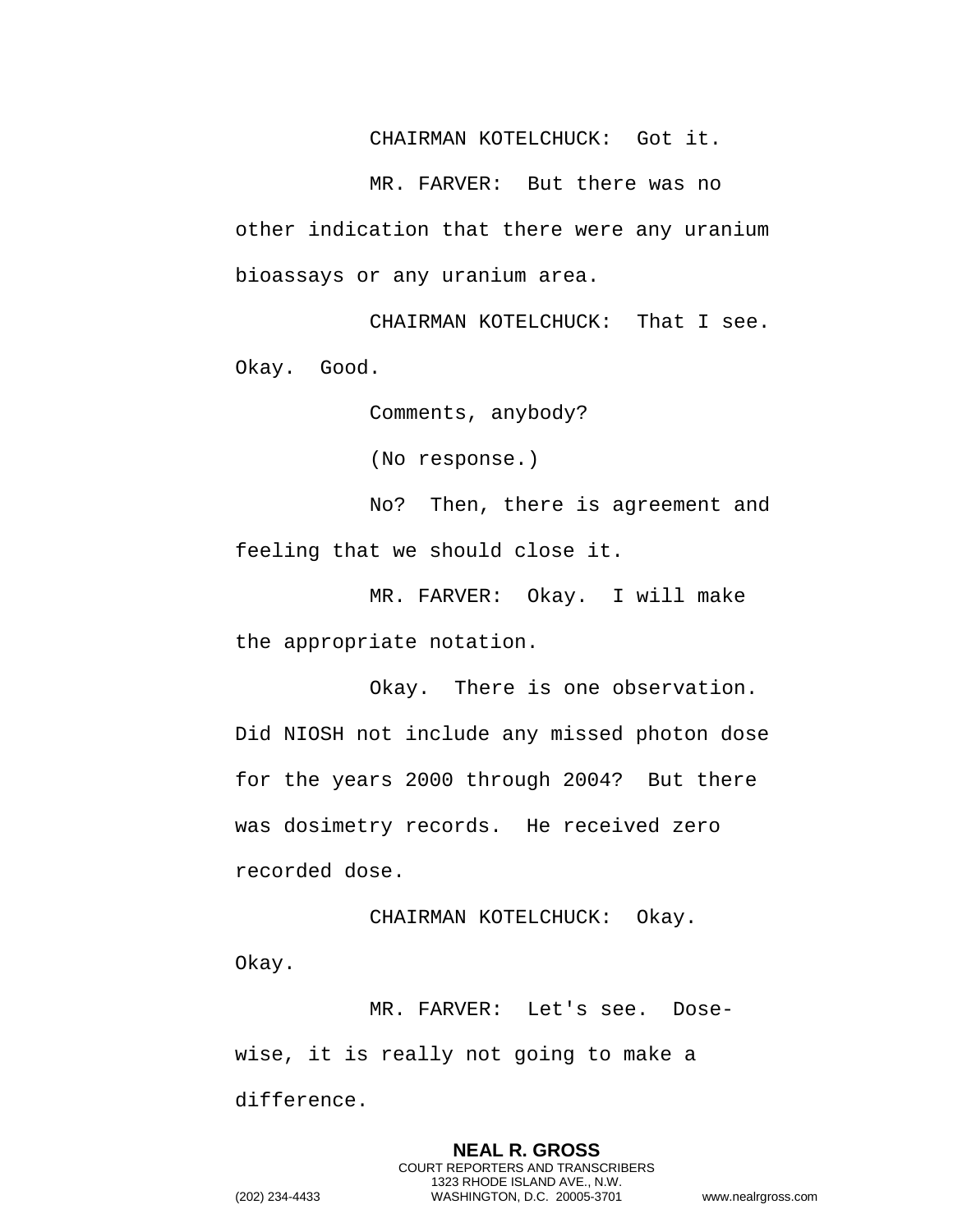CHAIRMAN KOTELCHUCK: Right.

MR. FARVER: And even when I went back and looked at his job history for that time period, by that time he had progressed out of the technician level and he was into more management/upper management. So the potential was very low.

I do not remember the dosimetry results for 2000 through 2004.

MR. SIEBERT: Doug, Dave, this is Scott.

They were all zeroes.

MR. FARVER: Okay. But I would agree there would be no potential. And they did assess ambient instead of missed dose.

CHAIRMAN KOTELCHUCK: Uh-hum.

MR. FARVER: Trying to look at the big picture, I don't see there is any problem with that. That's probably why we wrote it up as an observation and not a finding.

CHAIRMAN KOTELCHUCK: Right.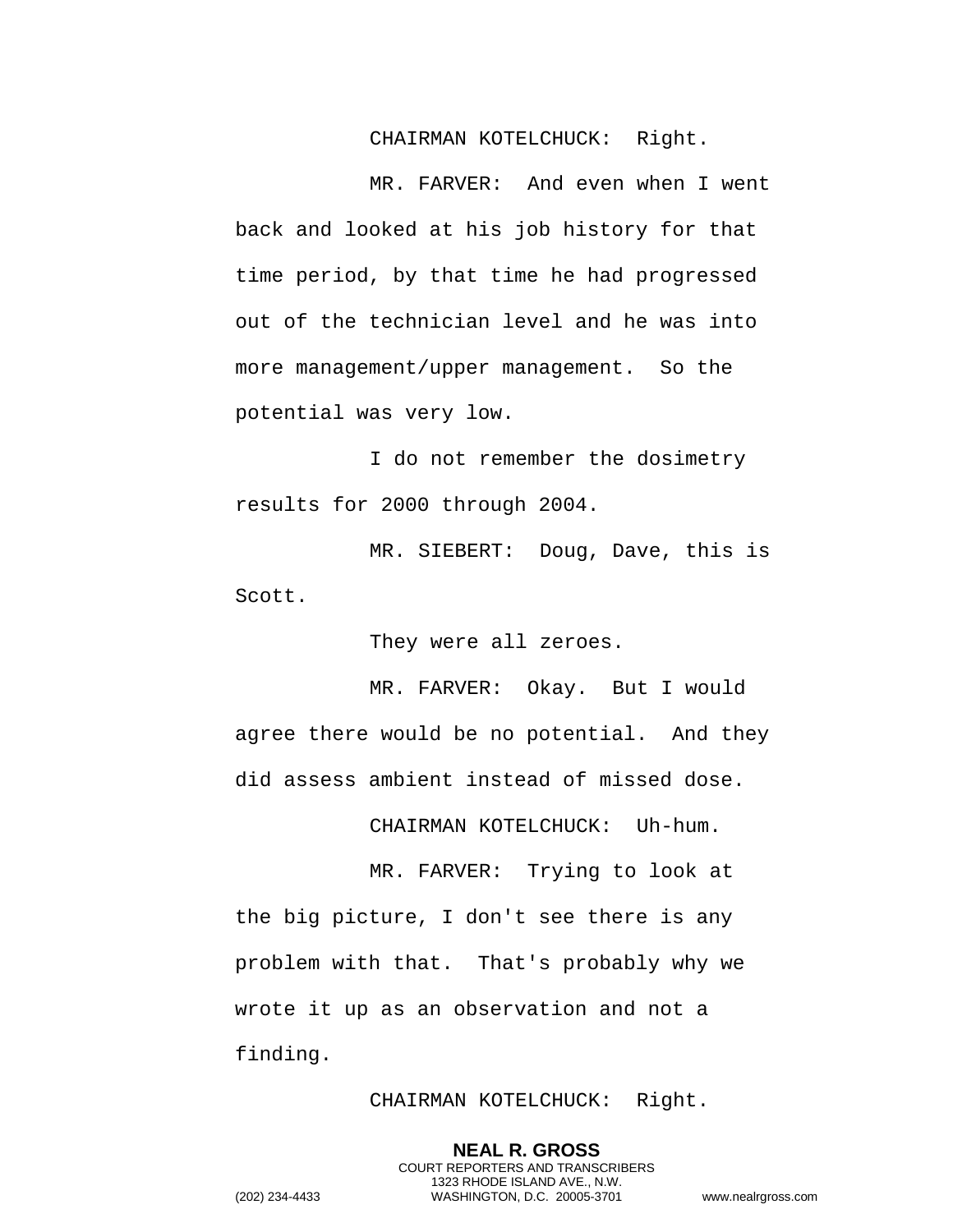Alright.

MR. FARVER: That's all for Hanford.

CHAIRMAN KOTELCHUCK: Well, good. So, we still have -- what do we have left open for Hanford? Hanford, we

still have 242.1.

MR. FARVER: Right.

CHAIRMAN KOTELCHUCK: That's it. Okay. Closed. One remains, 242.1. Good.

Now it is almost 10 minutes of 1:00. Do we have any other cases that are ready to be reviewed?

MR. FARVER: Well, that's what I wanted to mention. I really haven't had a chance to get to the Oak Ridge ones.

CHAIRMAN KOTELCHUCK: Right.

MR. FARVER: They just came across yesterday.

CHAIRMAN KOTELCHUCK: Right.

MEMBER MUNN: Don't we have

Portsmouth-Paducah or not?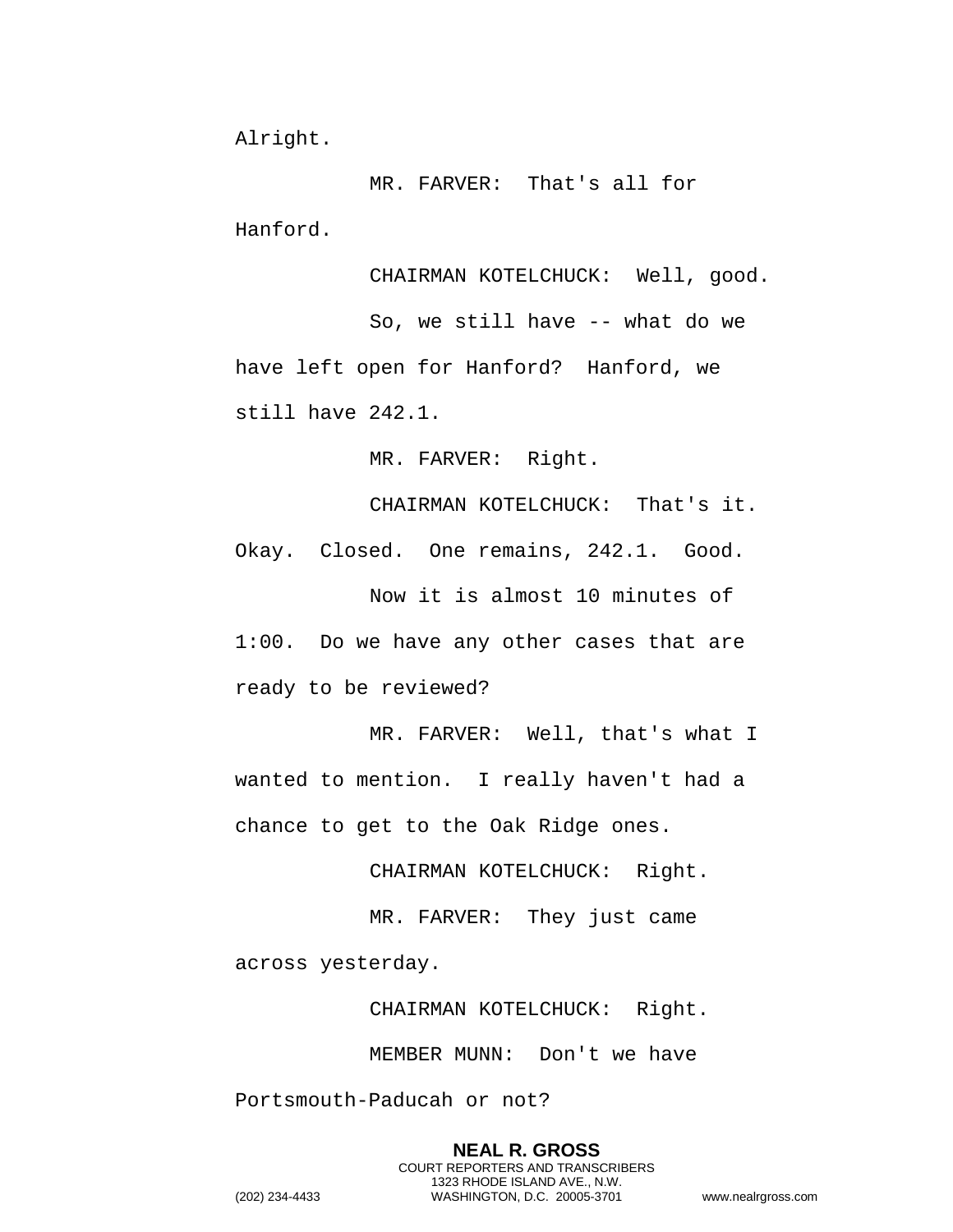CHAIRMAN KOTELCHUCK: We finished Paducah, if I'm not mistaken.

MR. FARVER: Paducah was finished last time.

CHAIRMAN KOTELCHUCK: Yes.

MR. FARVER: And Portsmouth we wrapped up today, I believe.

MEMBER MUNN: Oh, we did it

first, yes.

CHAIRMAN KOTELCHUCK: That's correct.

MEMBER MUNN: Yes. Okay.

CHAIRMAN KOTELCHUCK: That's what my notes indicate.

MEMBER MUNN: Yes, we started at the back and went forward.

CHAIRMAN KOTELCHUCK: So do we have anything else that we might review? I understand we didn't get to Oak Ridge. I saw the note.

So, okay, ORNL coming up next time.

> **NEAL R. GROSS** COURT REPORTERS AND TRANSCRIBERS 1323 RHODE ISLAND AVE., N.W.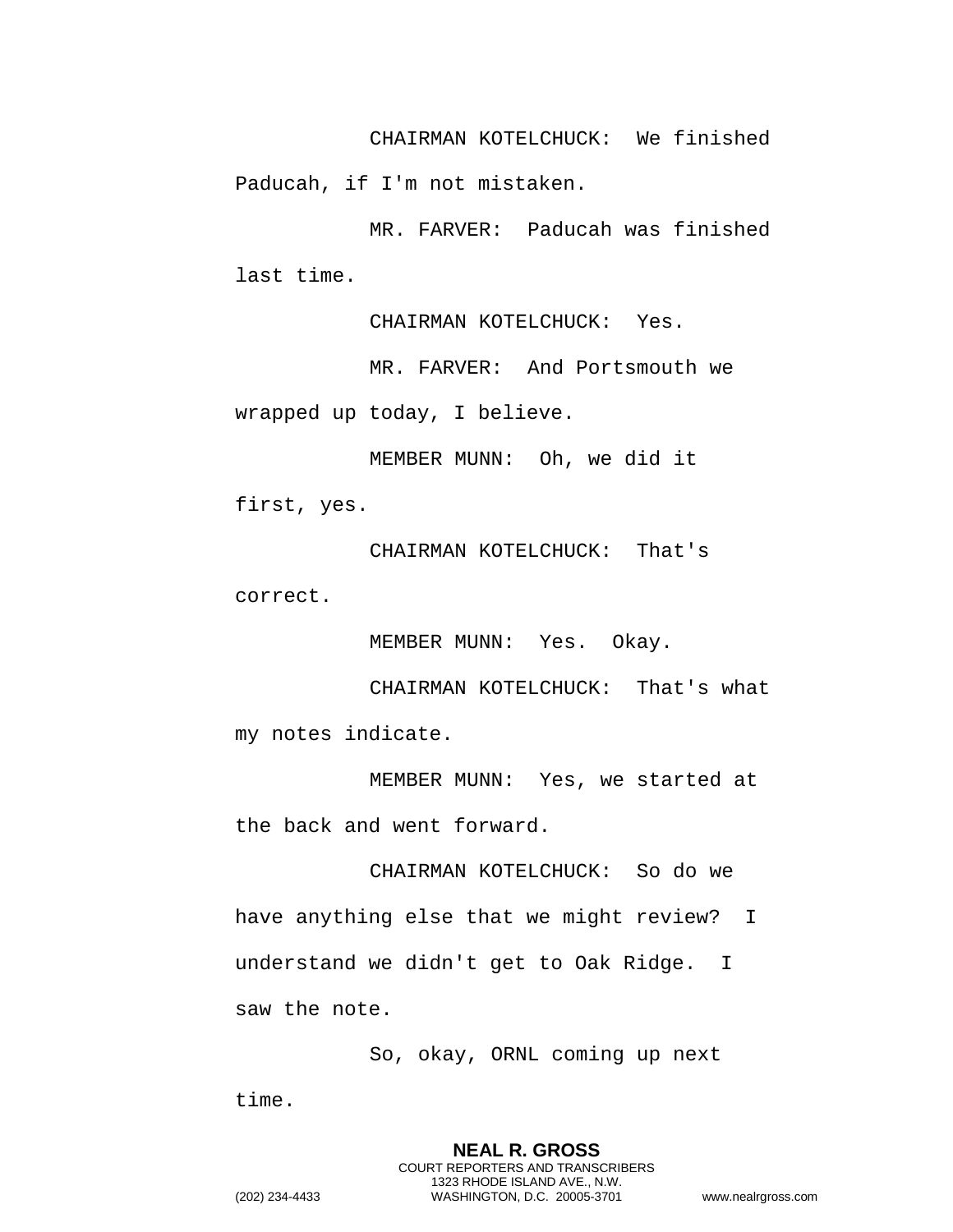Anything else? Any other cases to review? Are there any other sites with one or two cases that were set for review that have been done? I think I know the answer.

MR. FARVER: I don't believe so. CHAIRMAN KOTELCHUCK: I don't believe so, either.

MR. KATZ: This is Ted.

We should go ahead and select more to get done or have Grady or Beth tell us what more they can get to while SC&A will be looking at the ORNL ones, Oak Ridge.

CHAIRMAN KOTELCHUCK: Right.

MEMBER MUNN: Before we move on to what is ahead of us, can we take just a moment to discuss what we have done, what's behind us, and the record on it?

CHAIRMAN KOTELCHUCK: Yes.

MEMBER MUNN: I don't know about other members of the Subcommittee, but I have multiple electronic files for each of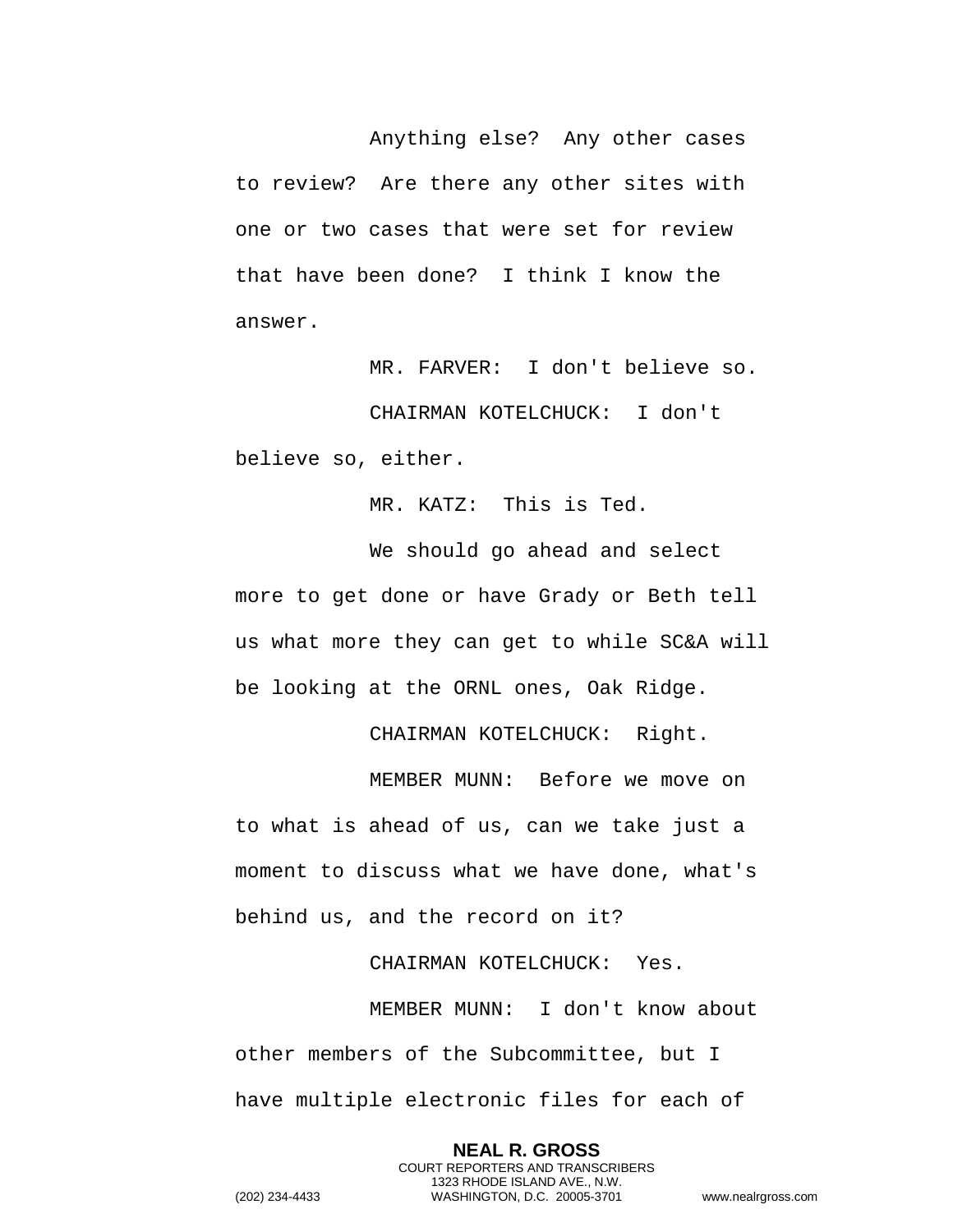our sets, and some of them make sense and some of them just simply don't because of the way we have had to address things as they come along.

Where do we have the master copy of our matrices, so that any of us can at anytime go to that particular matrix and review all of the things that we have done, run through it and see for ourselves, yes, this is closed, closed, closed, closed?

I had been fooling myself for a long time that we were keeping them in the ABRWH folder in our O: drive. But, of course, we don't have them there. What we have under the DR Subcommittee there is the specific folders that make up the matrix.

CHAIRMAN KOTELCHUCK: Right.

MEMBER MUNN: We don't have the matrices themselves.

So, my bottom-line question is, where do we have the master list up-to-date with everything that we have said, "Oh, yes,

> **NEAL R. GROSS** COURT REPORTERS AND TRANSCRIBERS 1323 RHODE ISLAND AVE., N.W.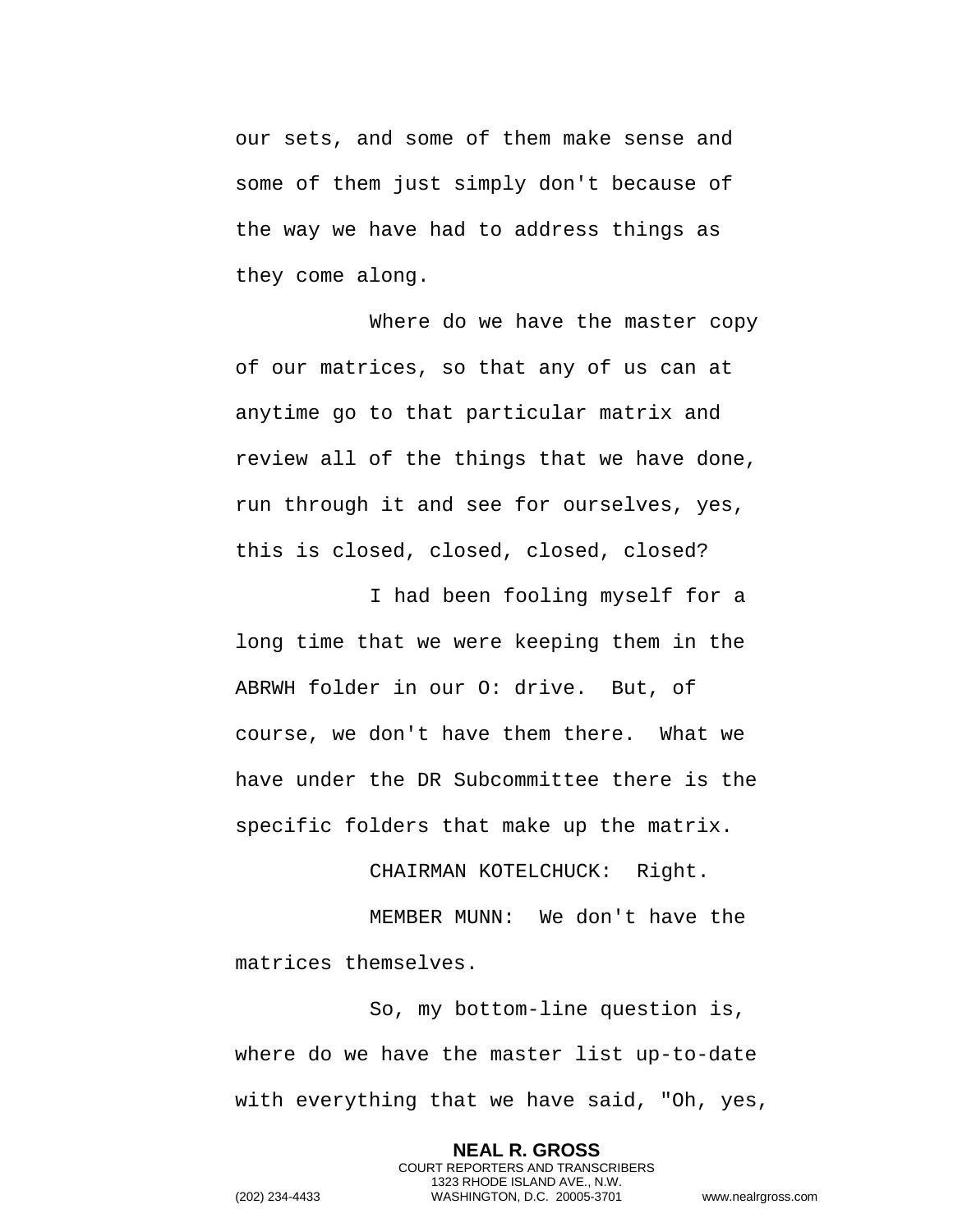we have to add that to the matrix," "Yes, that note needs to go in," "That note needs to go in." Where is the master that I can go to electronically and review?

CHAIRMAN KOTELCHUCK: Good question.

MR. KATZ: Here's what I would suggest: I think SC&A is probably the keeper of most of that. But, if you recall, Mark Griffon was keeping the matrices for a long time on his own independently and, then, distributing them to everybody in advance of the meetings.

So I think we just need an effort, which will be helpful then for the whole process of what we are going to talk about later, for summarizing review results, too. I mean, if SC&A can just collect all the most recent versions, collect all that information, get with Mark for whatever it might be missing, if there are some gaps in what SC&A has, although SC&A should have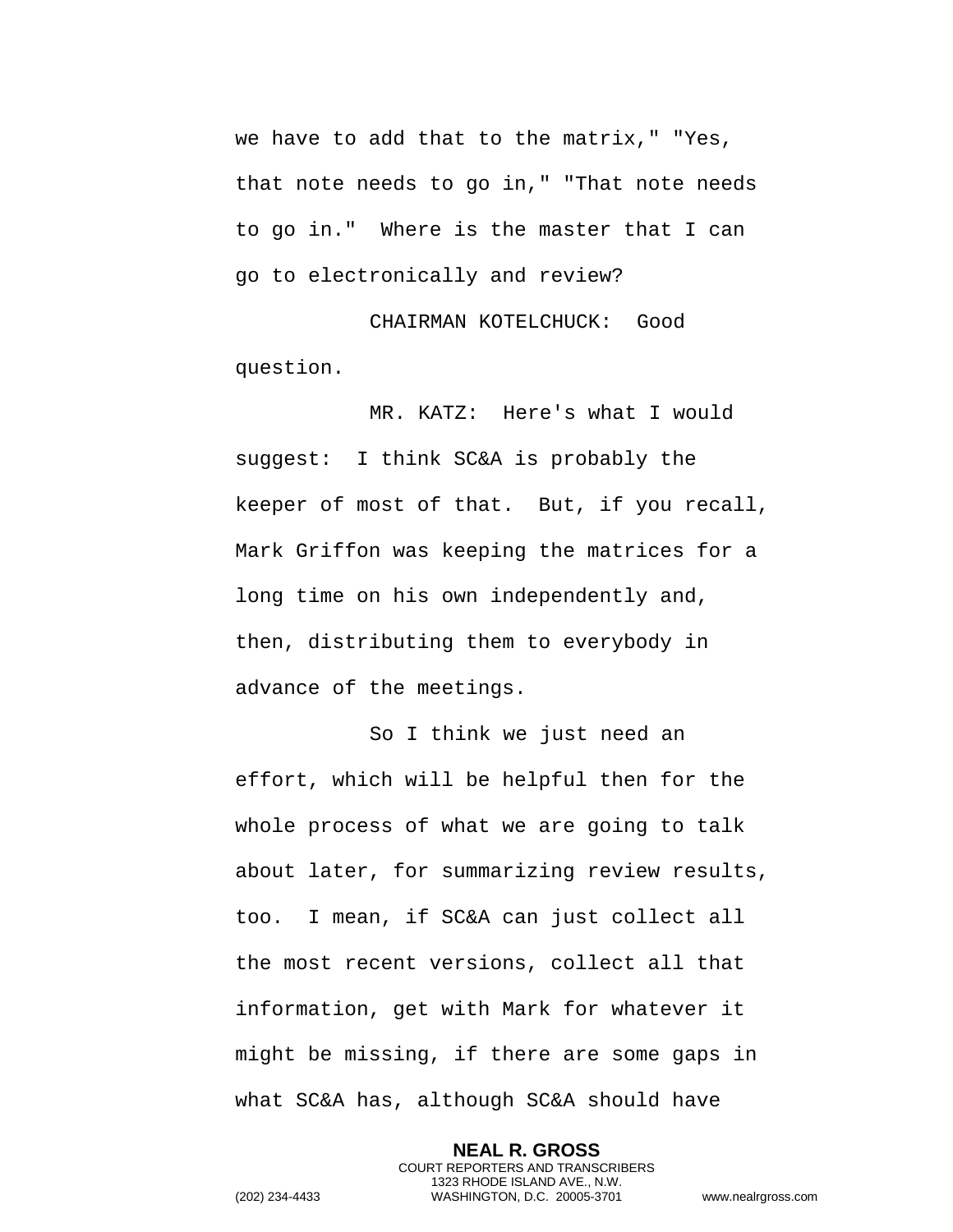everything from Mark because we have always distributed those before meeting.

MEMBER MUNN: That would be very helpful.

MR. KATZ: And then, we can put those on the O: drive, so that the whole Work Group has easy access to it and doesn't have to fight through their own files, each member, to figure it out.

CHAIRMAN KOTELCHUCK: Very good.

MR. KATZ: So, let's do that. Let's just plan on doing that. We will get it on the O: drive in its own folder, you know, from I guess 8 all the way through 13, get all those matrices in there, and that will be very helpful, I think.

MEMBER MUNN: That would be wonderful.

Also, if we could agree that in the future, the upcoming sets that we are going to be addressing, if we could maintain the updated version of that matrix,

> **NEAL R. GROSS** COURT REPORTERS AND TRANSCRIBERS 1323 RHODE ISLAND AVE., N.W.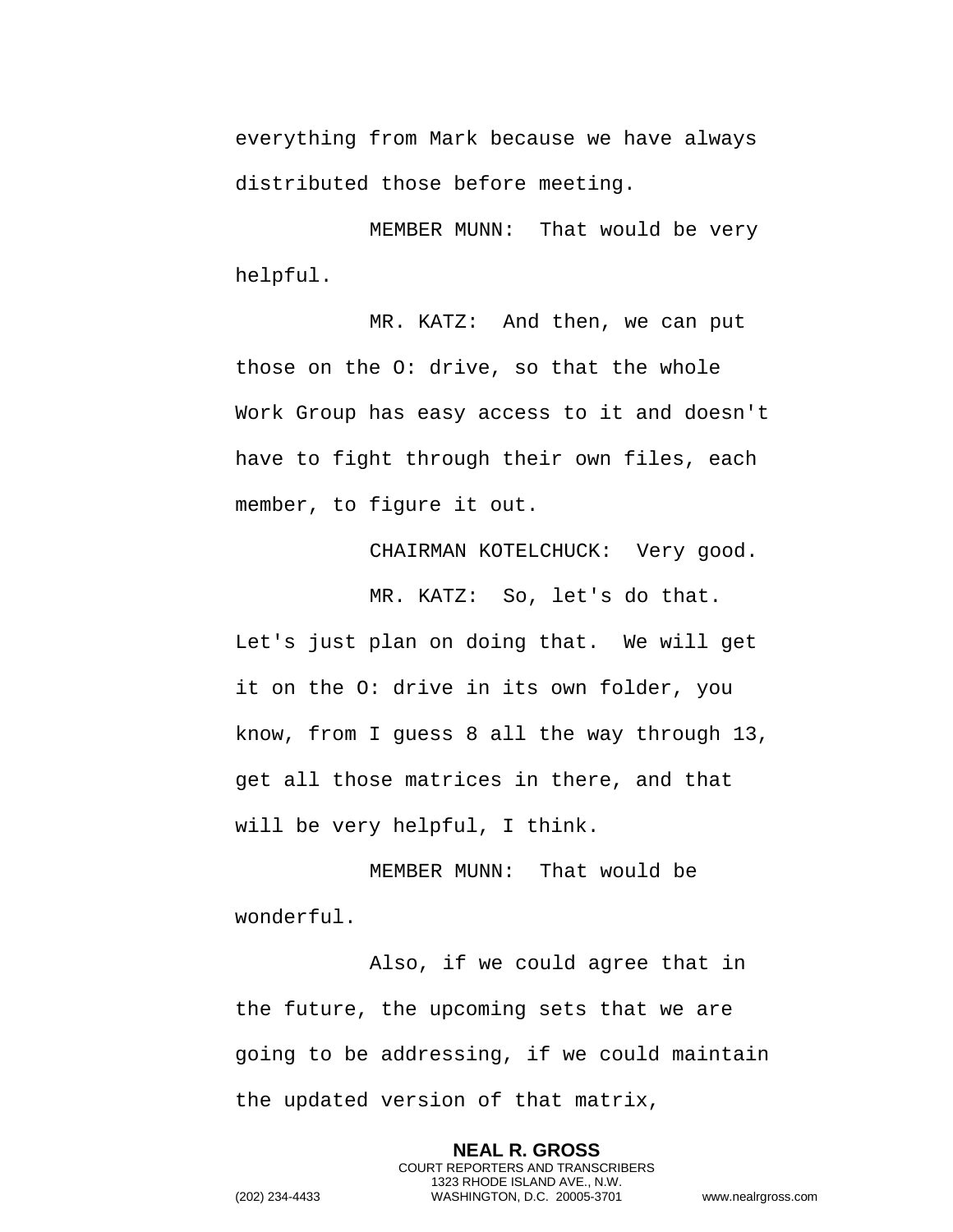whichever one it might happen to be, in that same file, it would be enormously helpful to me.

CHAIRMAN KOTELCHUCK: Right.

MEMBER MUNN: I just have found it very confusing to have -- in recent meetings we have had updated versions of only what was supposed to be open.

MR. KATZ: Right.

MEMBER MUNN: But I have not had what has been closed before.

MR. KATZ: Right.

CHAIRMAN KOTELCHUCK: I think

that is a very good suggestion. It would be my responsibility to update them and get them all on the O: drive, the 8 through 13. Then, I will take it on myself, as I should, to keep it updated.

MR. KATZ: No, Dave --

MEMBER MUNN: I would suggest, instead, David, that you verify that the updates have been properly --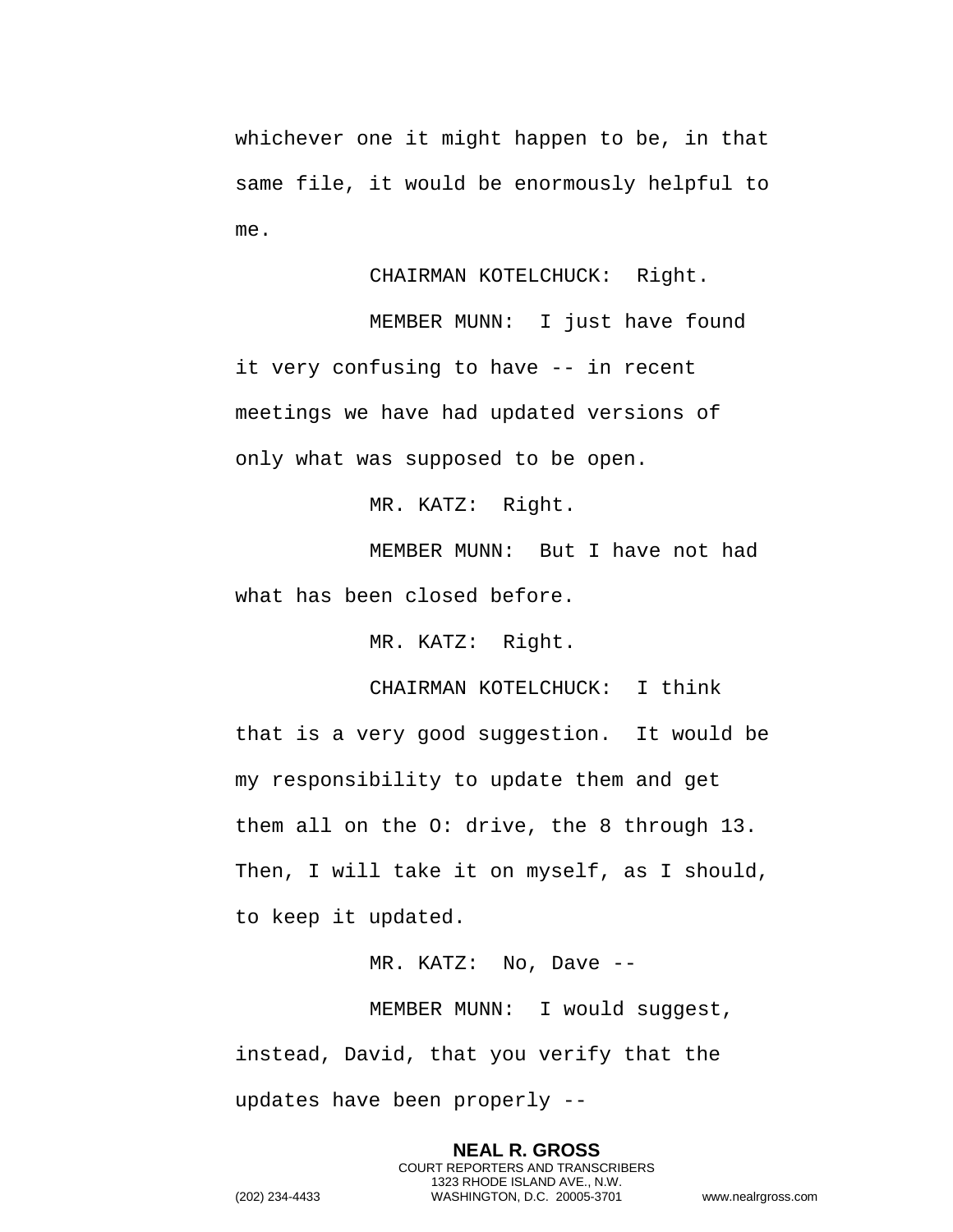## CHAIRMAN KOTELCHUCK: That's

good. Yes. In fact, that's correct. That is the correct statement.

MEMBER MUNN: Yes. It can turn out to be a significant time constraint in dealing with these.

CHAIRMAN KOTELCHUCK: Yes. Well, also, SC&A is the one that, in fact, keeps the matrix and puts it on the O: drive, and then, I oversee it.

MR. STIVER: This is John Stiver.

If I could just jump in for a

second?

#### CHAIRMAN KOTELCHUCK: Yes.

MR. STIVER: I think what we have found is that, after Set 9, we went to this site-based review. And basically, what we are doing is putting the other matrices for the sets of sites that we are going to be looking at at the upcoming meetings. And so, there isn't really at this point one big matrix that has everything in it.

> **NEAL R. GROSS** COURT REPORTERS AND TRANSCRIBERS 1323 RHODE ISLAND AVE., N.W.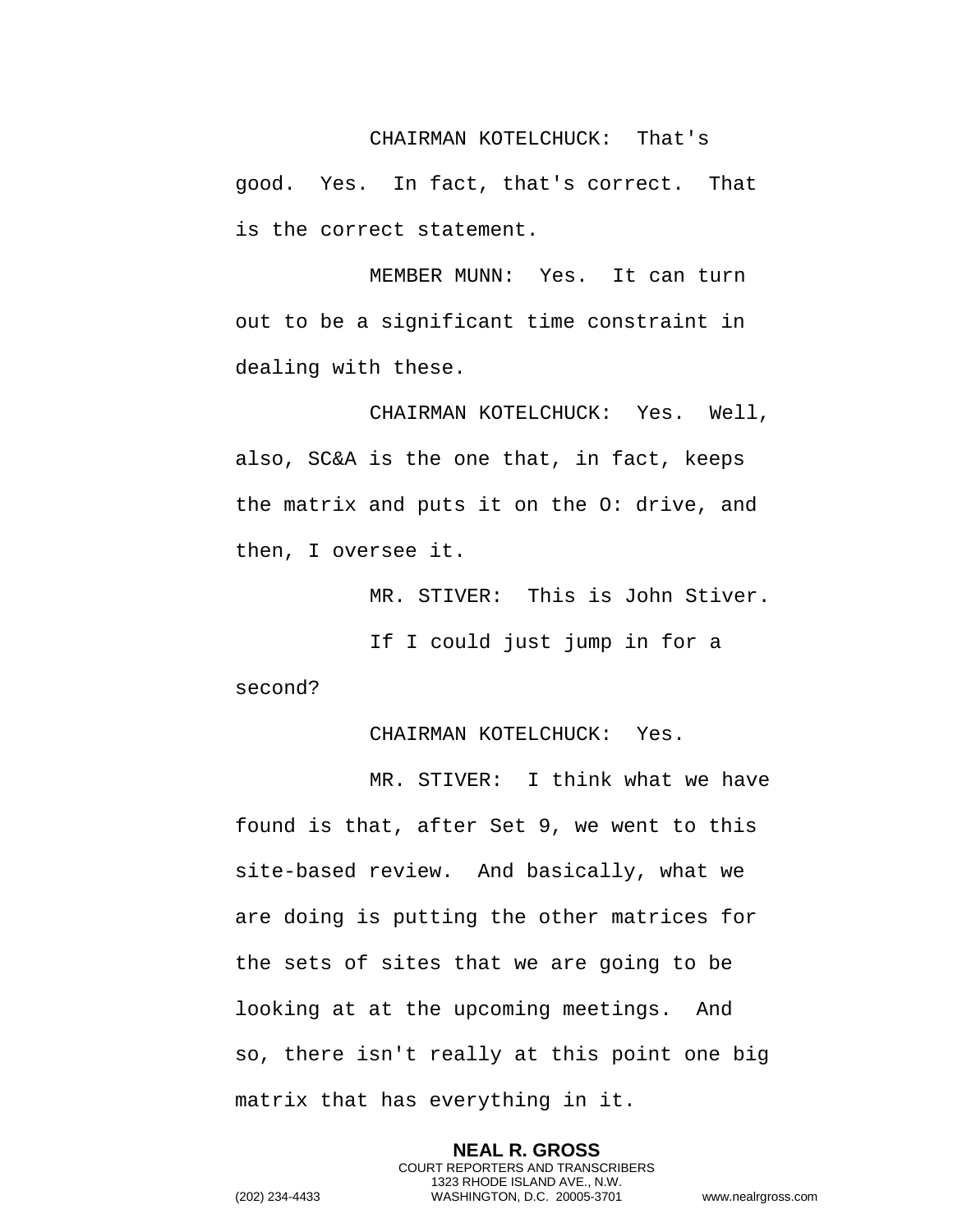Now what I kind of envision us doing would be to set up a folder on the O: drive where we just have them, you know, we have Set 8, we have Set 9, which were closed out the original way, which is just by groupings without regard to a site.

And then, we can just add each of the site-specific matrices, to where you have got a whole listing. There will be 8, 9, and then, 10 to 13 by the original Savannah River, Los Alamos, Rocky, and so forth.

## CHAIRMAN KOTELCHUCK: Right.

MR. STIVER: We could do that or we could try to conglomerate them all together for Set 10 to 13, but I don't think that would really help us much to do it that way.

MR. KATZ: Yes, this is Ted.

MR. STIVER: If you have them in one location where they are all up-to-date and available, it would be certainly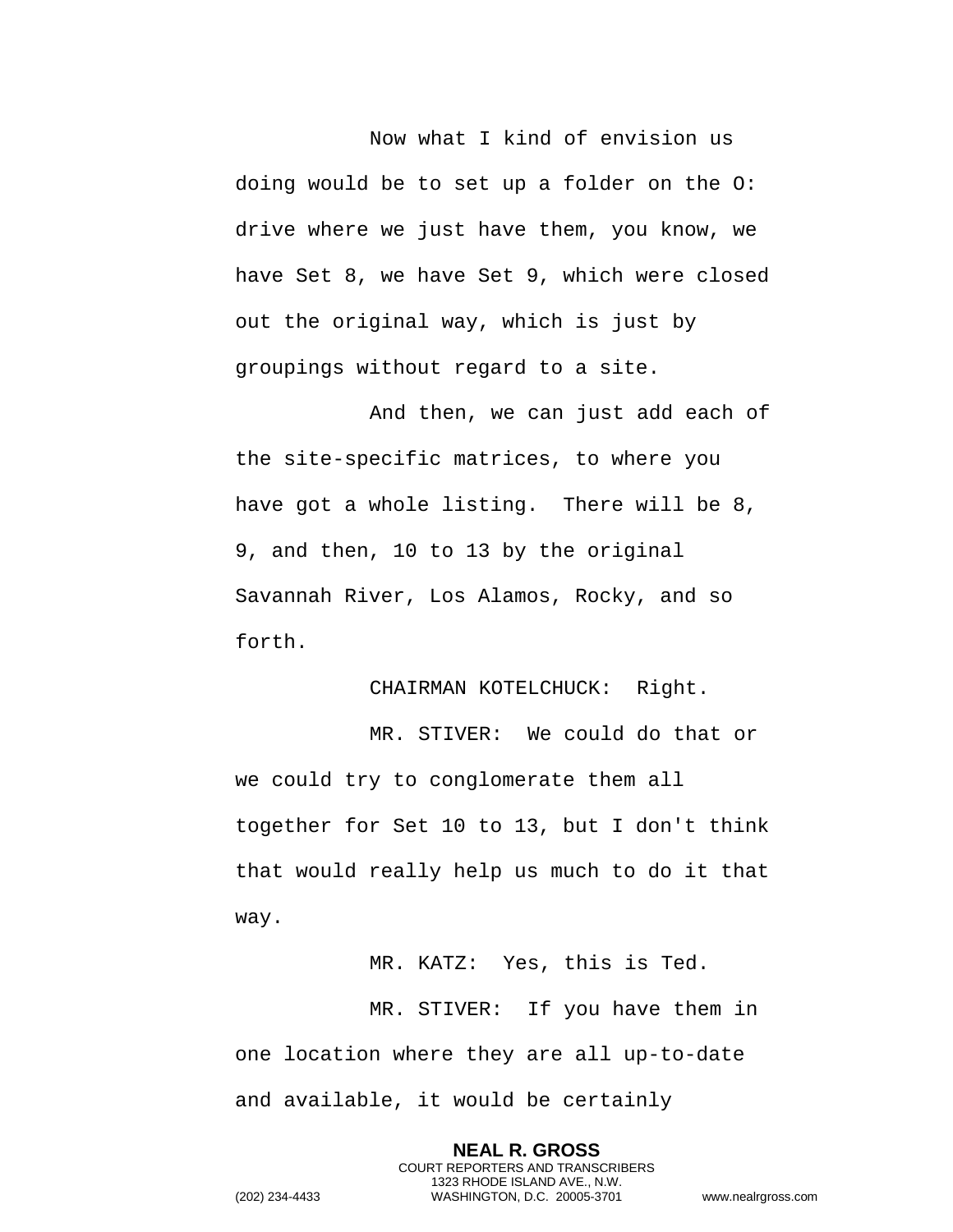beneficial.

MR. KATZ: This is Ted.

MEMBER MUNN: I would even suggest that -- oh, I'm sorry. Go ahead.

MR. KATZ: I was just going to say we can do most of this offline. We don't really need to use a Work Group meeting to do it.

But we don't need to agglomerate anything really. I mean, we can put them on as they are.

I think the main important thing is, going forward, why don't we just establish a practice of: when Doug, for example, sends out an updated matrix to everybody, also post it on the O: drive. And similarly, when Grady or Beth respond with NIOSH's responses, updating the matrix, again, just put that on the O: drive, too. And then, always the O: drive will have the most recent. And I think SC&A could just worry about deleting old versions, so we

> **NEAL R. GROSS** COURT REPORTERS AND TRANSCRIBERS 1323 RHODE ISLAND AVE., N.W.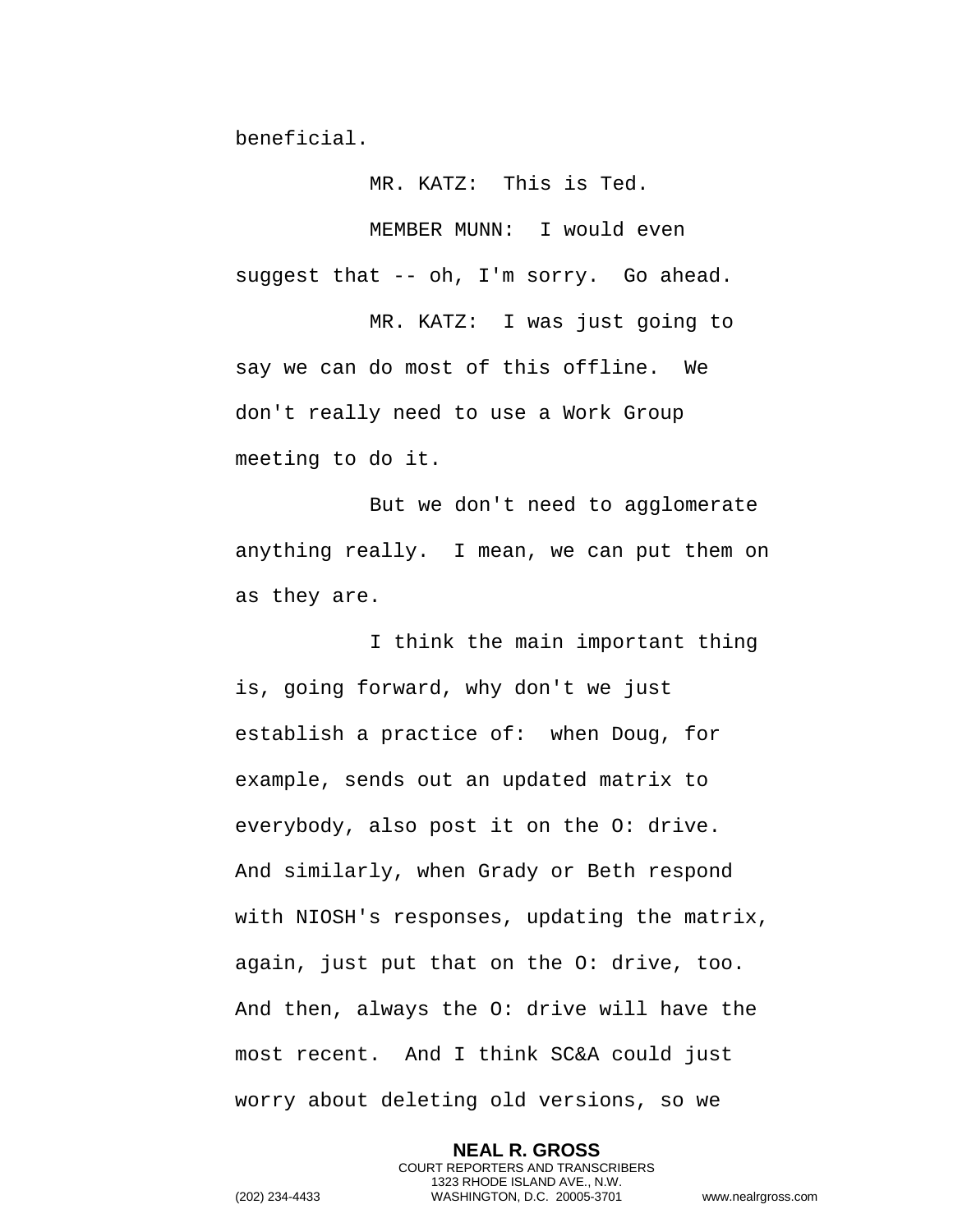don't have duplicate versions. But that will take care of it all.

MR. STIVER: Yes, yes, I agree. I think one of the problems, you know, a lot of this was happening in the last few days before the meeting. And so there are different versions going back and forth.

You can correct me if I'm wrong, Doug, but I think you are submitting the final version, in hopes of preventing that kind of confusion, but maybe it didn't work.

MR. KATZ: I mean, the other thing that would be beautiful would be to actually not be trading versions the day before, but getting these done far enough, you know, at least a week in advance. So, there is just the final version for discussion up there.

CHAIRMAN KOTELCHUCK: Right. Agree.

MEMBER CLAWSON: This is Brad.

I would say one more thing,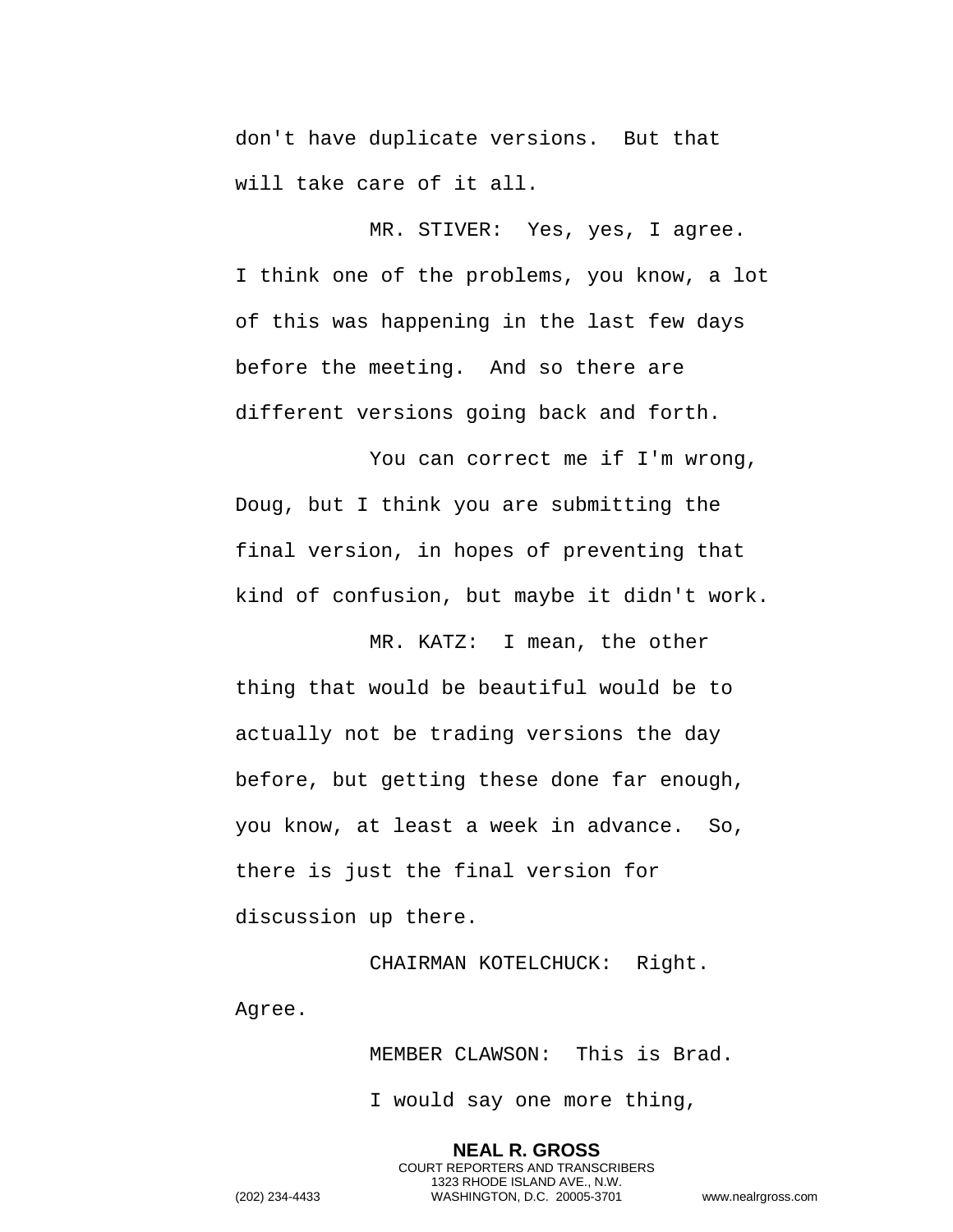especially when we update the matrix. If NIOSH, like what we have requested, maybe a short, little paper explaining, that we have some way to be able to tie to that, you know, a number or whatever. So, we can understand a little bit more fully.

Ninety percent of the time we don't have any papers associated with this. But, when we do, if there is some way that we could go review that, either an ID number or in another folder or something, I would just suggest that we be able have a multiple path.

MR. KATZ: Yes. So, I think, Brad, that is a good idea. And I think what we could just do is White Papers can be filed in the same folder as the matrix set that they address.

CHAIRMAN KOTELCHUCK: Uh-hum, uhhum.

MR. KATZ: And then, it will all be easy to find.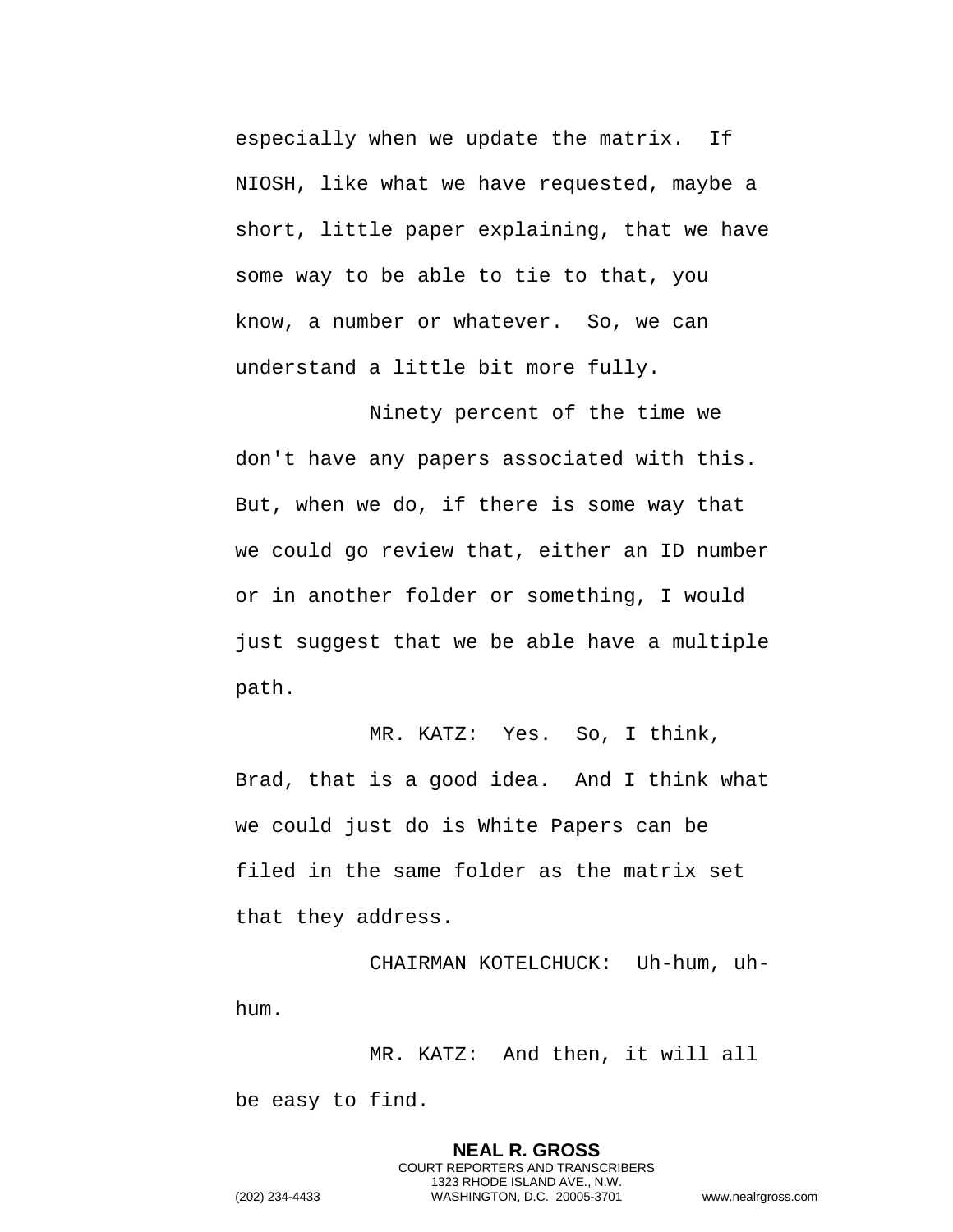CHAIRMAN KOTELCHUCK: Can we just have subfolders by any particular site and the associated papers that go in it?

MR. KATZ: Yes, whatever it is, whether it happens to be a whole set or just the site-specific of a set, either way. It doesn't matter.

CHAIRMAN KOTELCHUCK: Okay. Can we come back to what we need to complete yet, beside ORNL's? There are two or three different sites with only one or two cases, maybe not two or three. There are several sites.

MR. STIVER: Can everybody see the table that is up there right now? This is that Table 2 that we saw last time.

CHAIRMAN KOTELCHUCK: Yes.

MR. STIVER: In the yellow highlight are the ones that we have already completed.

Let me just close out this. I am trying to get this to respond, and it is

> **NEAL R. GROSS** COURT REPORTERS AND TRANSCRIBERS 1323 RHODE ISLAND AVE., N.W.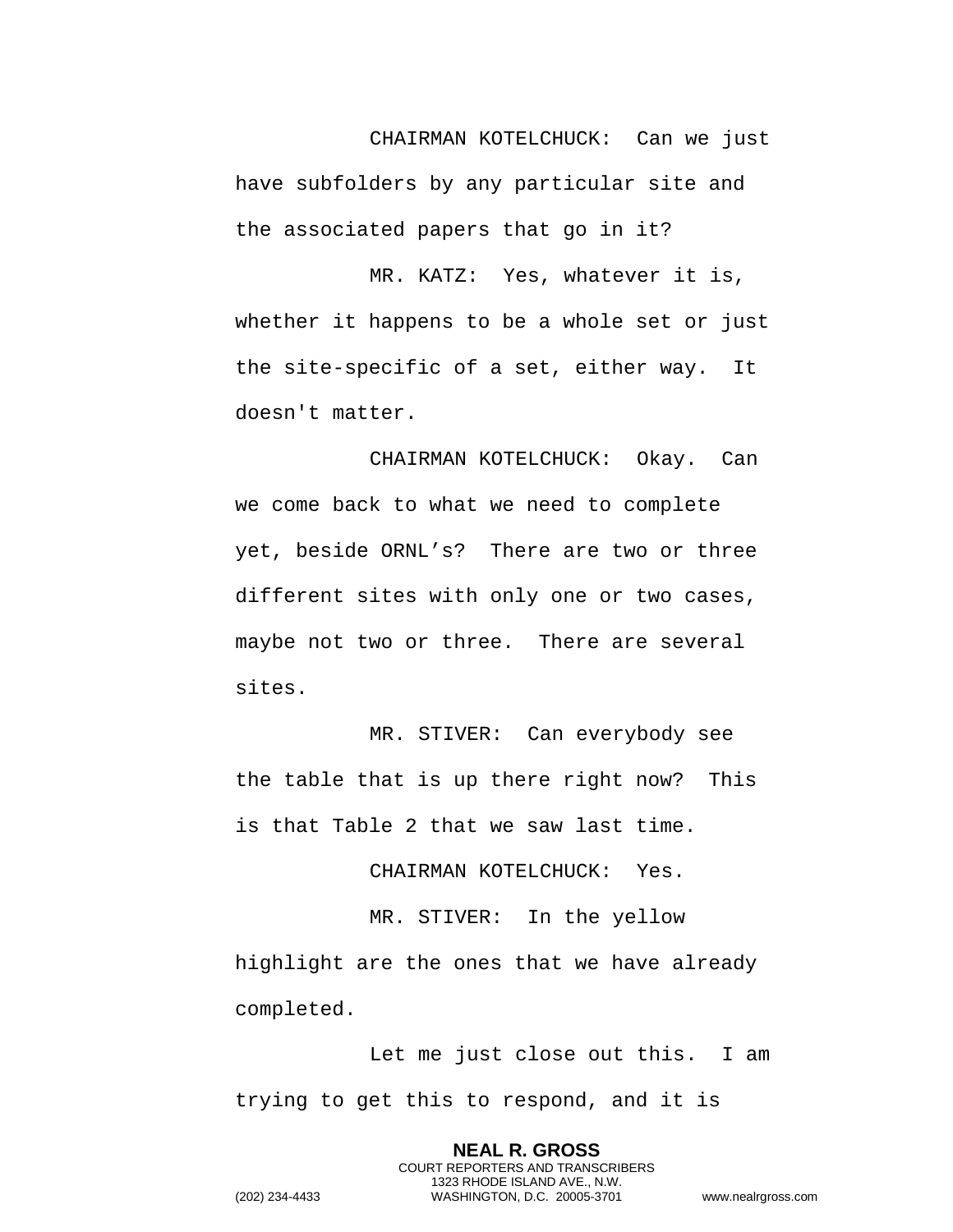kind of slow here. Let me move that up a bit.

So, on Table 2, all the yellow highlights are the sites that we have completed.

CHAIRMAN KOTELCHUCK: Uh-hum.

MR. STIVER: The green is what we were planning to complete today, which would have been the Oak Ridge, and there are cases at multiple sites, but a lot of those, as you can see, are related to X-10, K-25, and the gaseous diffusion plants. So, I think the idea was to try to get as many of those wrapped into the Oak Ridge matrix as possible.

So, what you are seeing, if we would consider all the multiple sites, is 31. And then, we still have General Steel and Nevada Test Site. So it would be another 18 to close out the Table 2.

Now, before we break out the champagne, we will need to go down to Table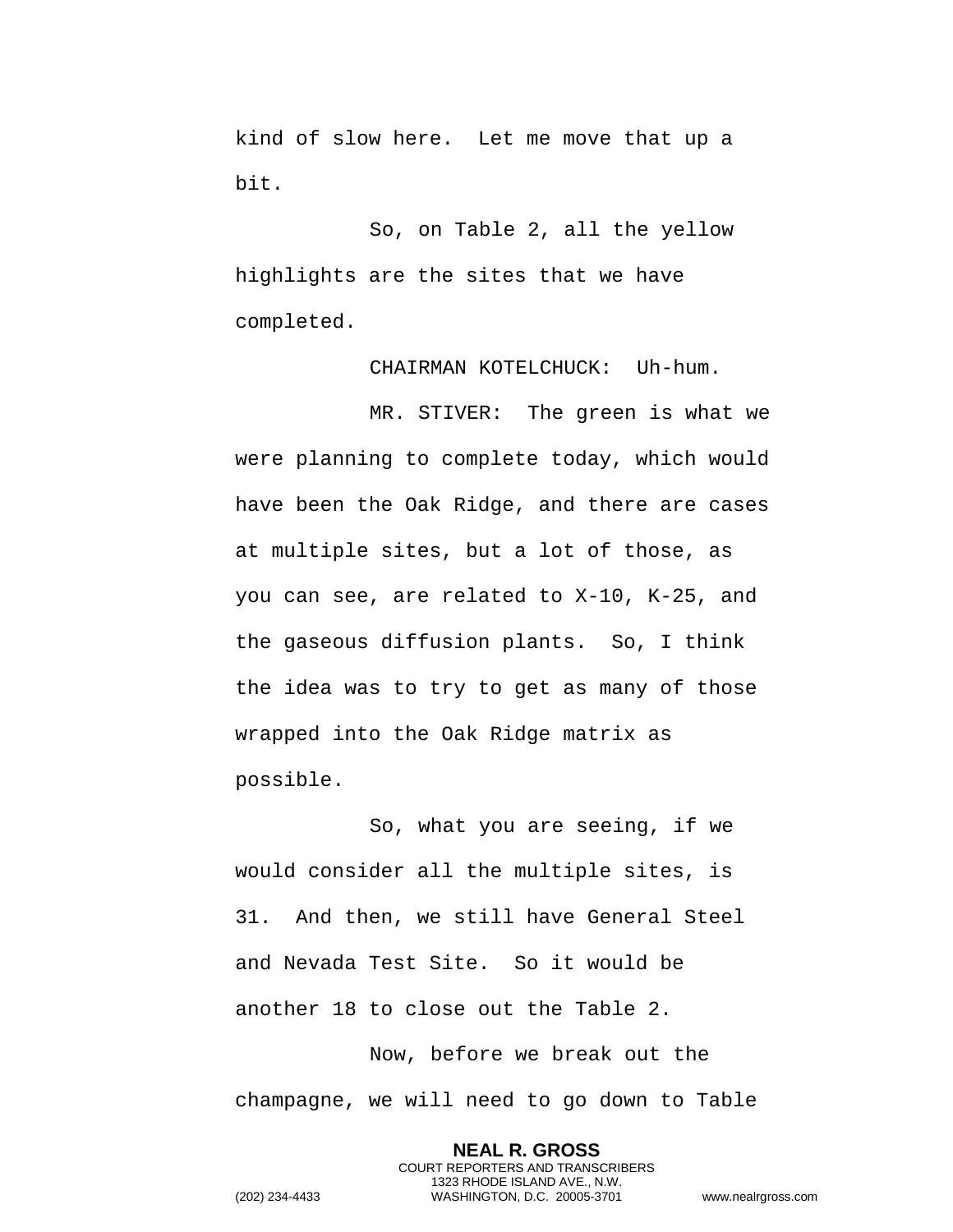3 here. And these are all the sites that just had one or two cases per site. So, this really didn't fall into that -- it really didn't make a lot of sense to try to bin these by site. So the thinking was that we would come back to these after we have finished the Table 2 findings.

And you can see in Table 3 there are 104 findings all told here. So, there's still quite a few to go.

That said, you know, we can probably -- we seem to be able to knock down about 30 of these per meeting. So, we may be looking at several more meetings yet before we can get these things all completely closed out.

MR. KATZ: Okay. Well, let's just ask -- I mean, this is really a question because these are ones where we need the NIOSH response. So, let's just ask Grady what sort of chunk can be broken out for the next meeting.

> **NEAL R. GROSS** COURT REPORTERS AND TRANSCRIBERS 1323 RHODE ISLAND AVE., N.W.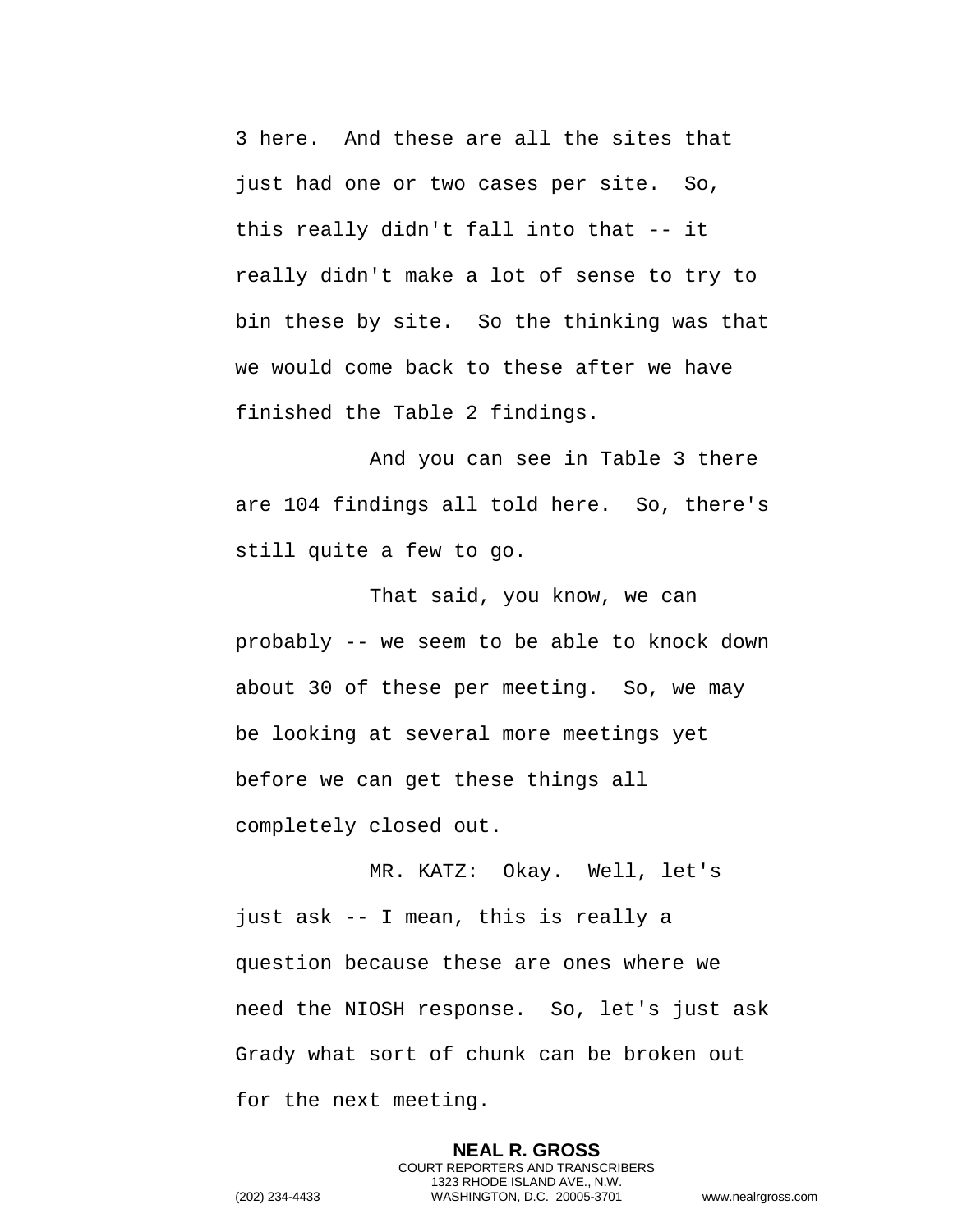MR. CALHOUN: Okay. Well, what I have got here is, I guess, on the 10-to-13 Set, it is not much, but it is the onesiestwosies.

And we have looked at -- I'm trying to see -- a couple of General Steel, looks like three General Steels, a Hooker Electrical, Bethlehem Steel, DuPont Deepwater, International Minerals Corp, Koppers, and Bridgeport Brass, and then, Uranium Mill and Monticello. Those were in, I think, the 10th to 13th Set. So, we have actually started responding to those already.

And obviously, we have got the Oak Ridge set.

MR. SIEBERT: And, Grady, let me help you out a little bit. This is Scott.

The reason Grady mentioned those specific sites is those are the ones that are handled by DCAS, not by ORAU. Since they do the calculations for those sites

> **NEAL R. GROSS** COURT REPORTERS AND TRANSCRIBERS 1323 RHODE ISLAND AVE., N.W.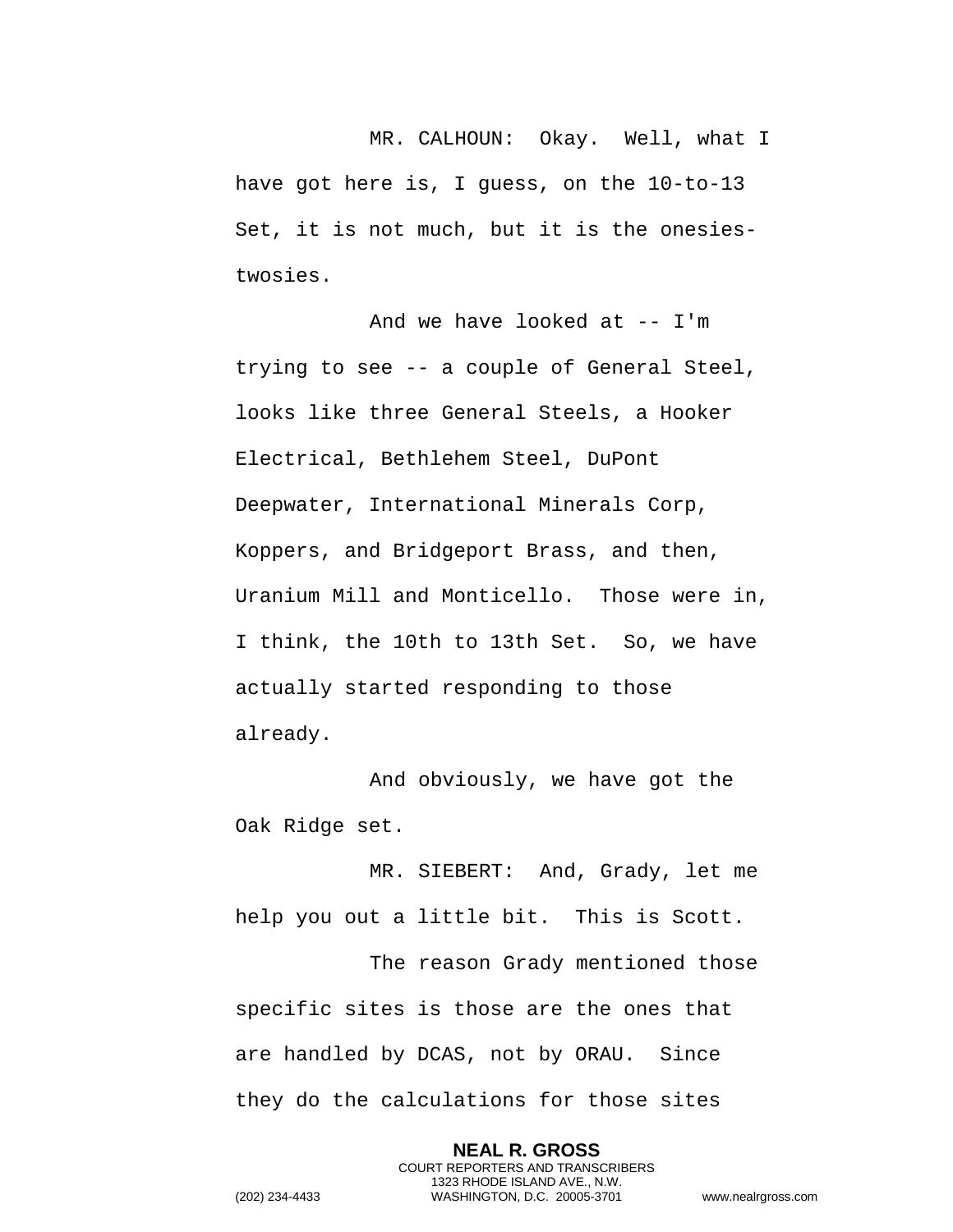themselves, we broke those into kind of a separate grouping because it was easier for Grady and I to keep those separate, since he's handling those and I'm handling the other ones. That's why that became -- it is becoming kind of an extra, a separate DCAS site grouping for us.

What that gives, it is 13, 11 -there's 11 claims and 29 findings. When I looked at the rest of them beyond that, it would be everything that is left, the remaining sites. There are 25 additional cases and 70 findings that go with those as well.

So my suggestion would be to just break those into the two groupings, the DCAS sites grouping and, then, the remaining sites grouping, which, then, would include NTS, Allied Chem, Ames, INEL, Lawrence Berkeley, Mound, Pinellas. All of those have either three or two claims in them. And then, the rest of them are single claims

> **NEAL R. GROSS** COURT REPORTERS AND TRANSCRIBERS 1323 RHODE ISLAND AVE., N.W.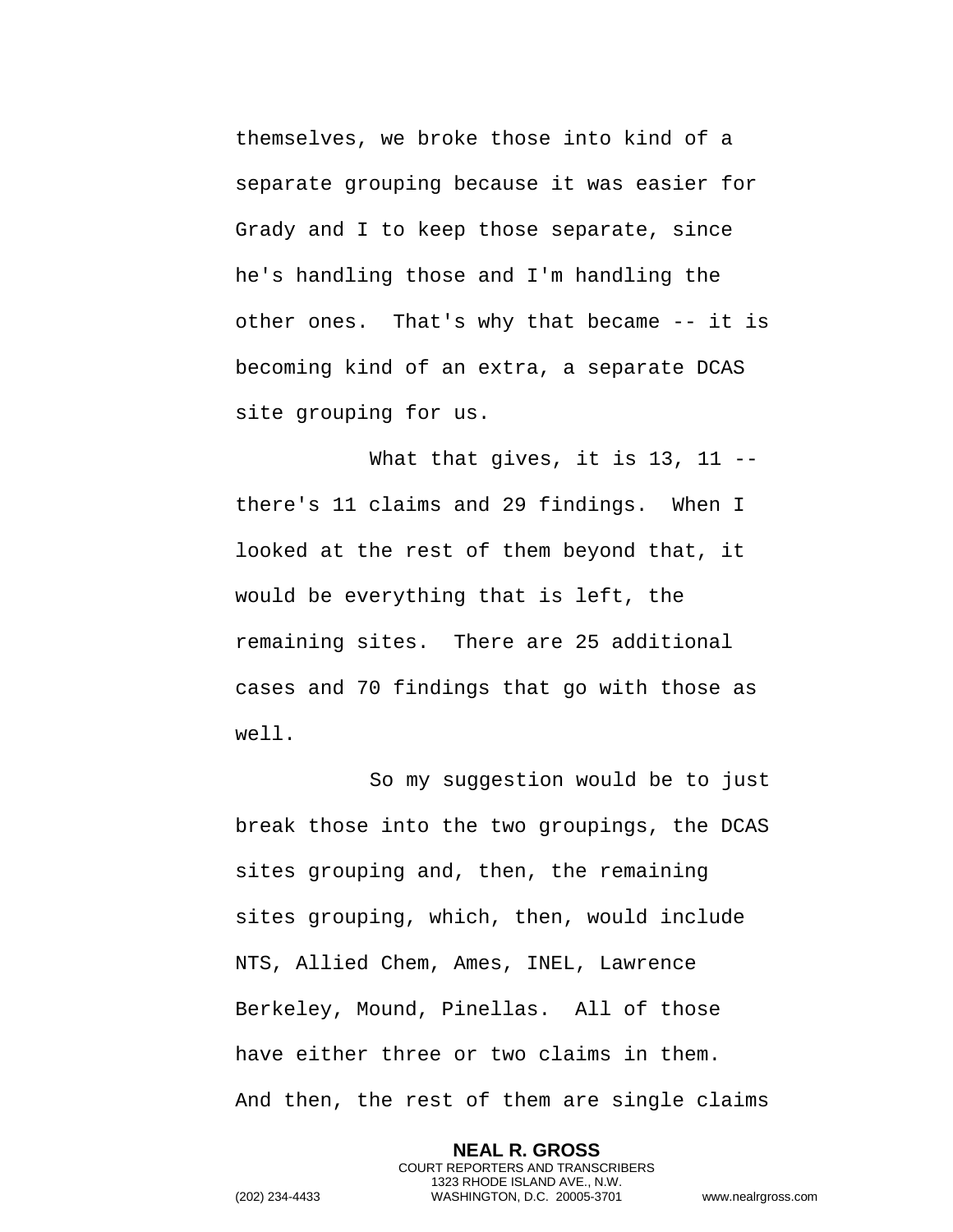from single sites.

MR. KATZ: So given the complexity of this, I think all we really need to do is, between ORAU and DCAS, you guys sort out what sites you will have cases done for the next meeting. I mean, keep in mind we are trying to do these meetings about six to seven weeks apart. So what cases you will have done enough in advance that they can get also to SC&A to have a look at.

And then, just send that to the Work Group and me, the listing of the sites that we will be covering. That can take care of the agenda, then, too. And then, SC&A will know what will be coming during that six-week period for them to add to what they already have with the ORNL and the Oak Ridge site that they have already in their hands to look at.

> Does that make sense? MR. STIVER: Okay. So if you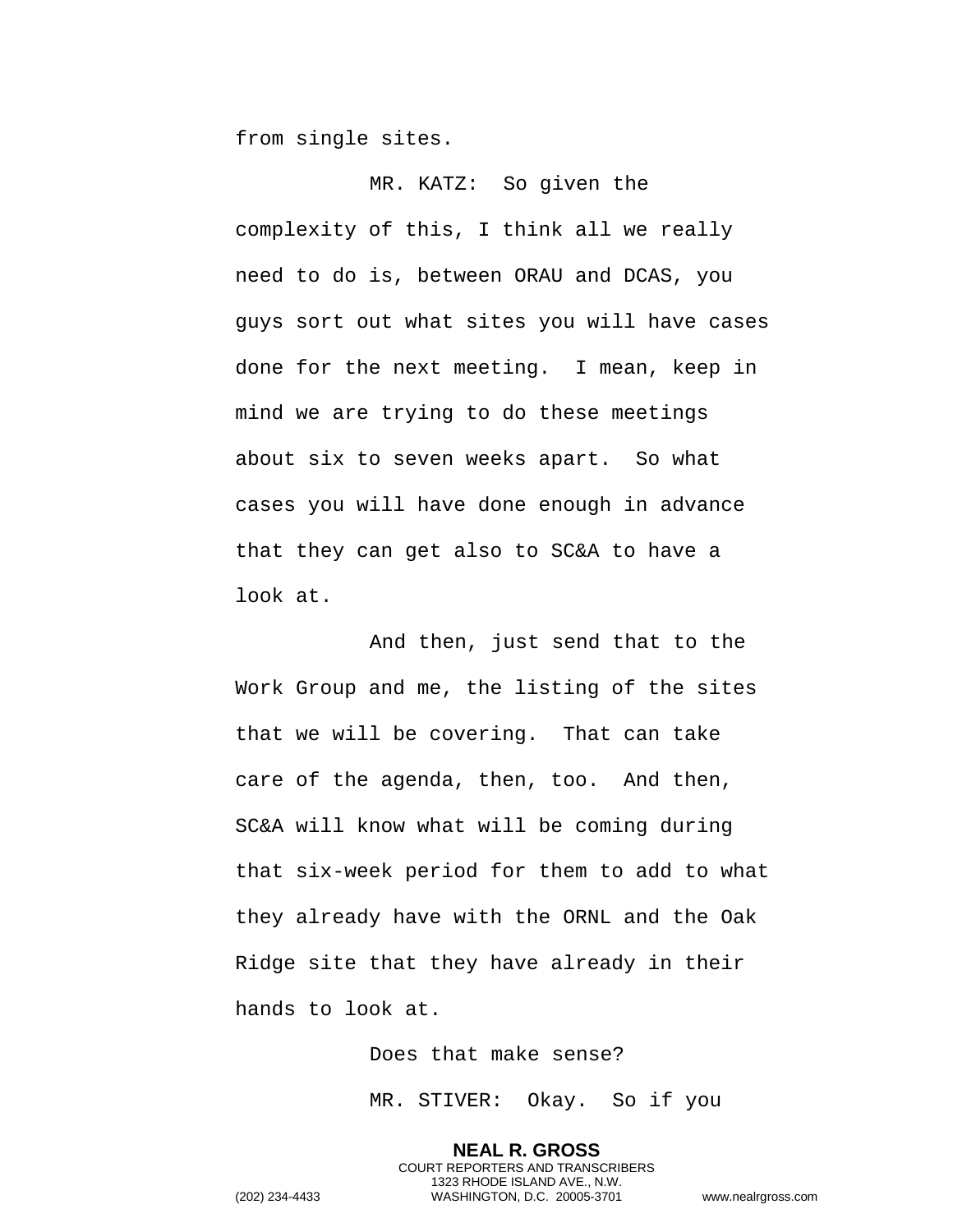guys could kind of provide us a list of those sites and cases that you are working on now, then we can come prepared for it and be ready to move forward for the next meeting.

CHAIRMAN KOTELCHUCK: Yes, I find the discussion of the different tables a little confusing. The Table 1 was what I was looking at all along, and that's fine. Table  $3$  -- that's Table  $2$  -- Table  $3$  is, which one is DCAS-only?

MR. STIVER: This is a little different, Dave.

This is Stiver again.

What they are doing is a little bit different than what I thought we had agreed to last time, but I can kind of understand why they are doing it that way.

At the last meeting, what we had agreed to do was to do the Oak Ridge cases -

CHAIRMAN KOTELCHUCK: Right.

-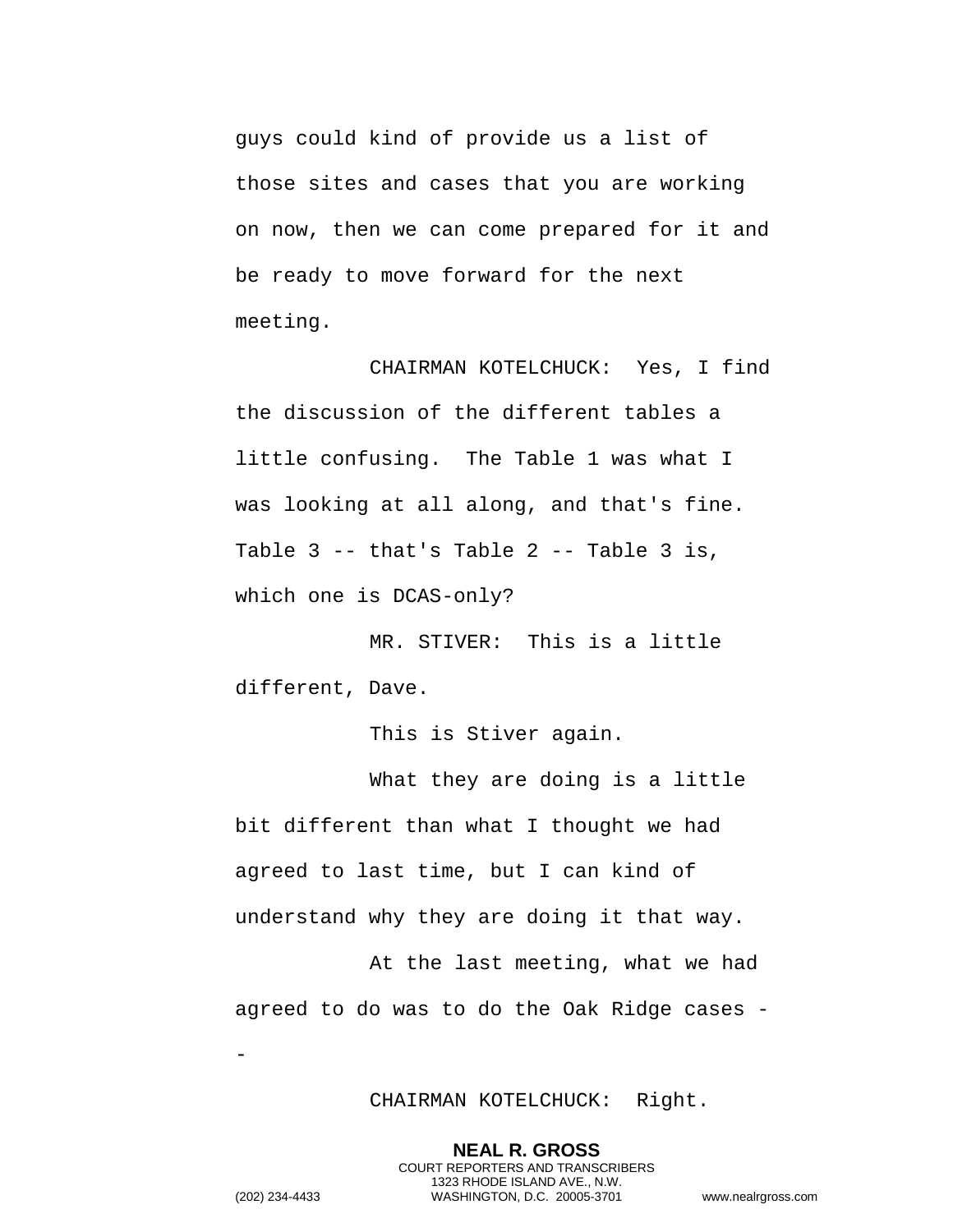MR. STIVER: -- in green here. And then, this last line in Table 2 is cases with multiple sites. And because a lot of those kind of had some elements of, had an Oak Ridge component with them, I believe they were going to go ahead and try to lump those together into one grouping.

But what I am hearing is that - and then, Table 3, of course, would be kind of the next step. Go back. These are just ones and twos.

And it looks like what they did is they decided, you know, to expedite things, that DCAS could go look at the cases that they were doing separate from ORAU's. It would be like two different groupings.

CHAIRMAN KOTELCHUCK: Uh-hum.

MR. STIVER: But, at this point, we are going to have Oak Ridge and, then, kind of a mixture of the ones and twos as they come along. From what Grady said, there are about 11 different sites and --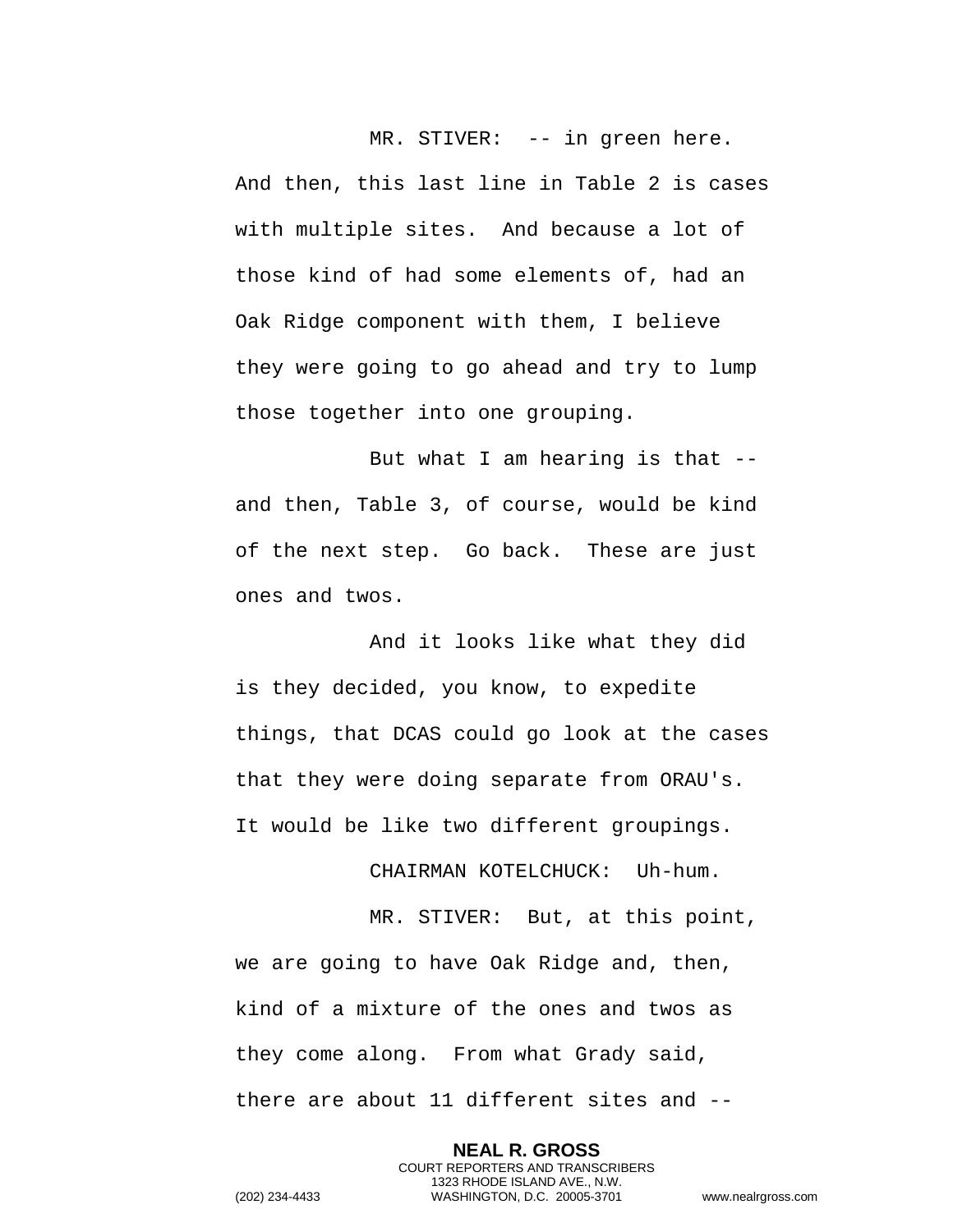CHAIRMAN KOTELCHUCK: Right.

MR. STIVER: -- 29 findings, 11 cases.

And so, I'm okay with that as long as we just know in advance what they are going to be providing. And then, we can respond in time.

So, I think at this point we are kind of diverging from the Table 2/Table 3 strategy.

CHAIRMAN KOTELCHUCK: Okay. That's helpful. Thank you.

MR. KATZ: Okay. So, then, we have a plan. Okay. Thanks.

CHAIRMAN KOTELCHUCK: And you folks will communicate to Ted and to me, particularly Ted.

MR. KATZ: Yes, I mean, to the whole Work Group. Just copy the whole Work Group when you figure this out, which sites we are going to be covering. And then, if SC&A doesn't get it, I will make sure it

> **NEAL R. GROSS** COURT REPORTERS AND TRANSCRIBERS 1323 RHODE ISLAND AVE., N.W.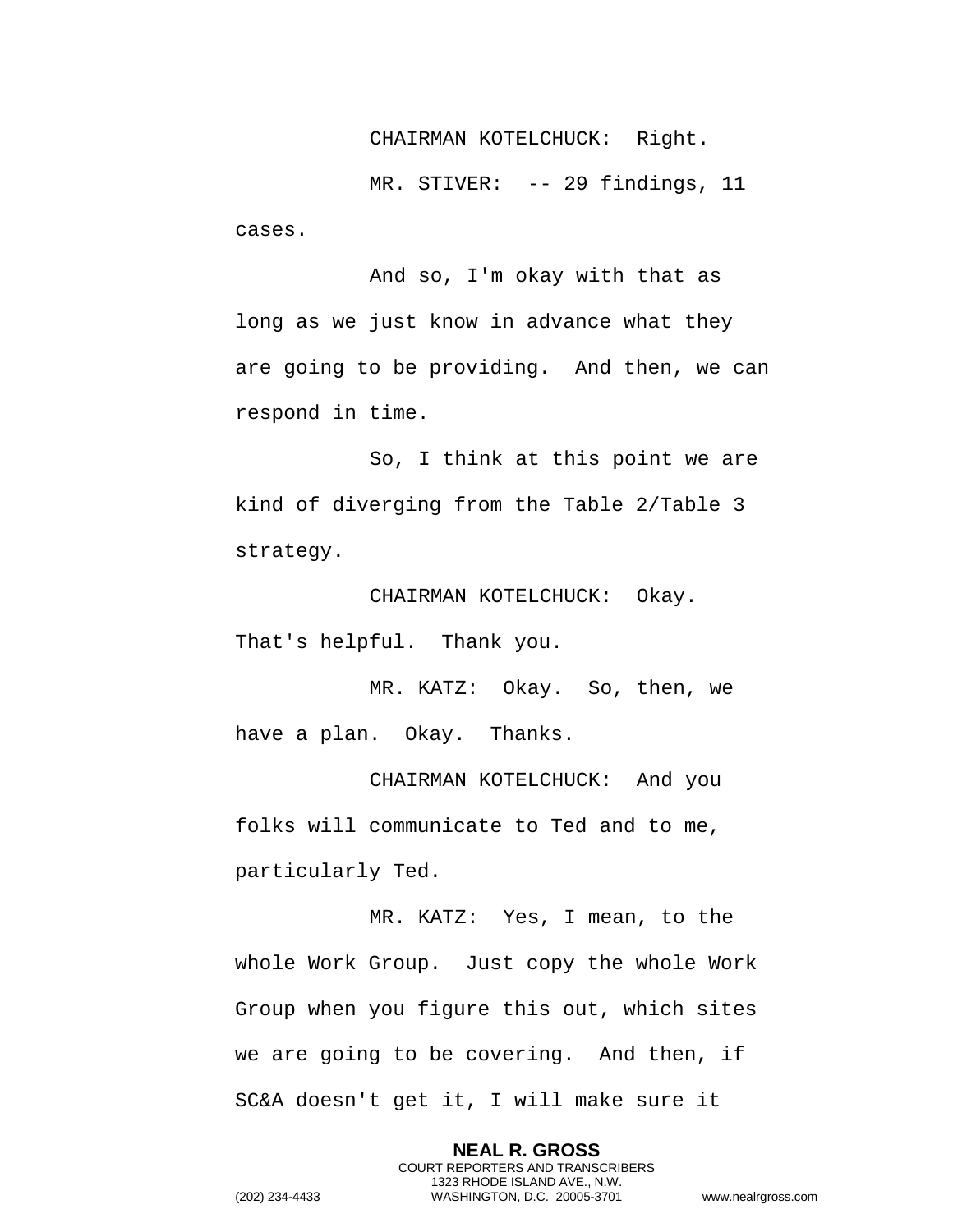gets to SC&A, so they can start preparing on those cases.

CHAIRMAN KOTELCHUCK: Right.

MR. KATZ: Yes.

CHAIRMAN KOTELCHUCK: Well, then, what we have left for the day -- it is almost 10 minutes after 1:00 -- was plans for completing review, which we are just discussing, but summarizing review results for a Board report, which I suspect is my responsibility.

Certainly, what we talked about, putting things together, everything on the O: drive, will be helpful.

Ted, what are my responsibilities for the Board report? We are not talking about the Board report at Kansas City, right? We are talking about some sort of --

MR. KATZ: Right.

CHAIRMAN KOTELCHUCK: -- multi-

year review, right?

MR. KATZ: Right. Right, we are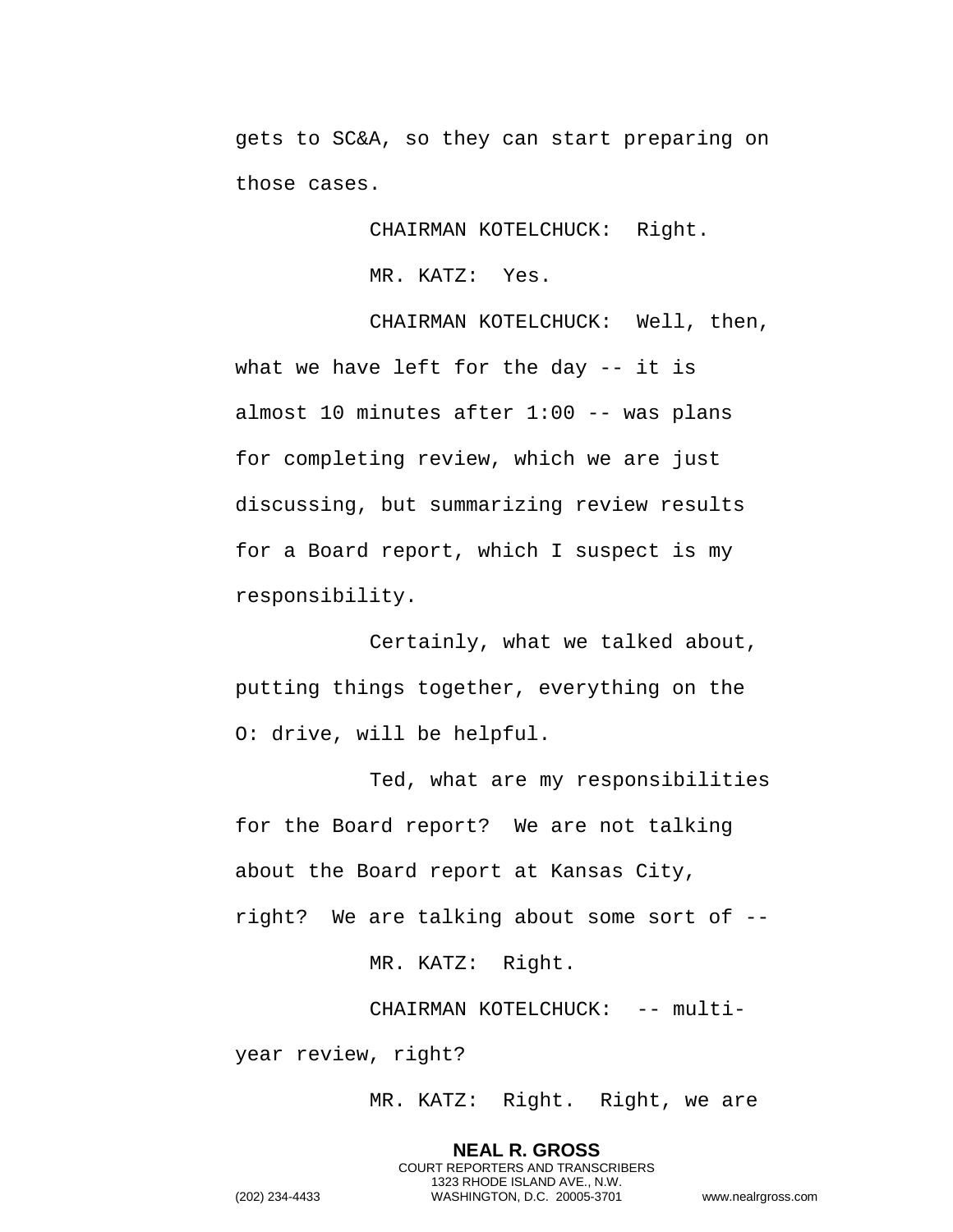not talking about the Board report for Kansas City. We won't be ready at Kansas City, I don't think.

CHAIRMAN KOTELCHUCK: Right. Correct. That's right.

MR. KATZ: But this is right; this is the drafting that you will do for the Board to consider. And then, ultimately, it will be a whole Board report to the Secretary. So that is what we are talking about here.

CHAIRMAN KOTELCHUCK: Good.

MR. KATZ: And it is not your responsibility; it is the whole Work Group does this together with SC&A's help and with input from DCAS as well and ORAU. So it is not laid on the Chairman's shoulders.

CHAIRMAN KOTELCHUCK: Good. Well, that's fine.

MR. KATZ: That would be

terrible.

#### CHAIRMAN KOTELCHUCK: Glad to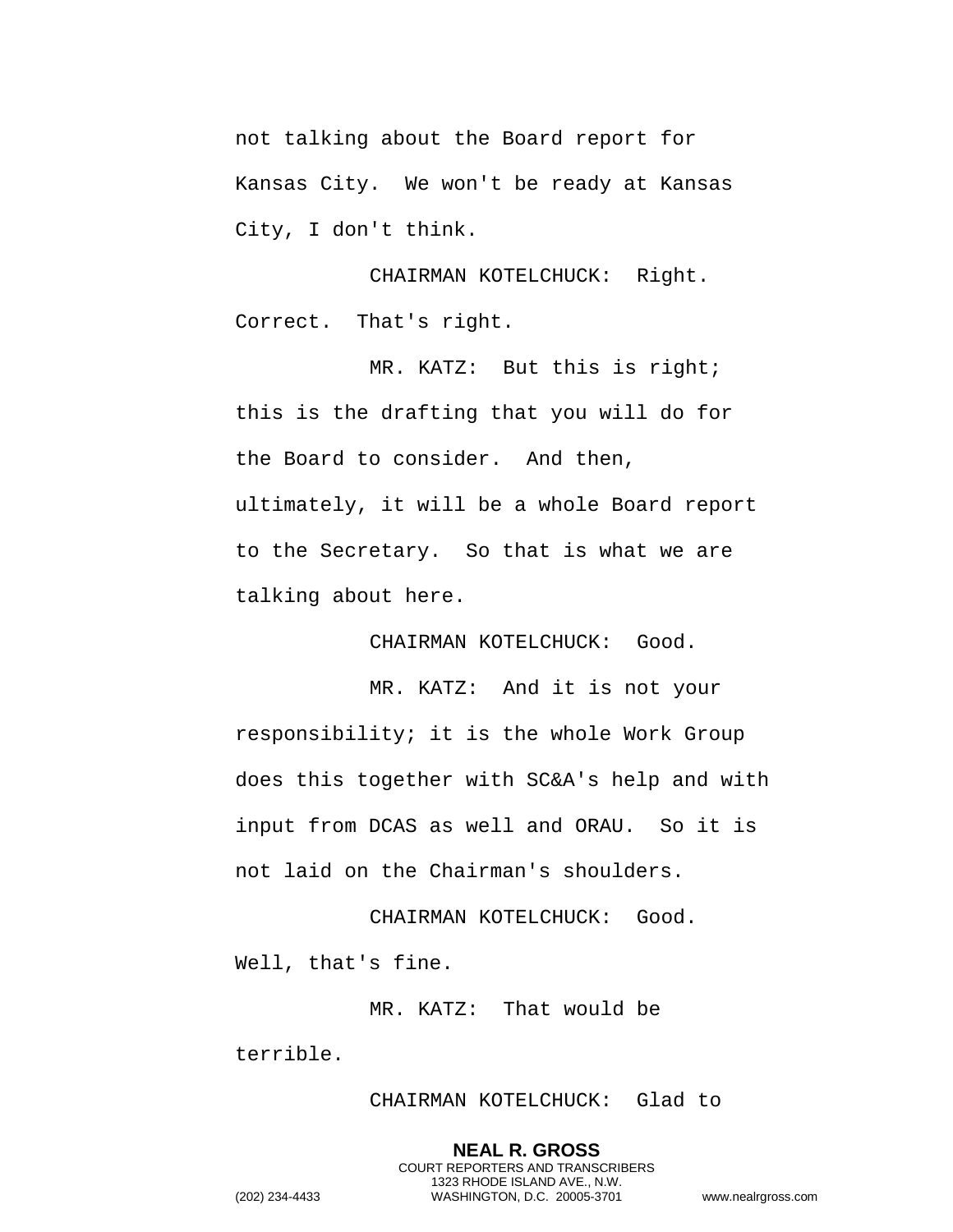hear that.

MR. KATZ: But what I wanted to just raise for this, I think one thing, which I mentioned last time, is I think it would be helpful for everyone to review the last report that the Board gave, which was a long time ago, but just to remind, so that everybody can remind themselves of what was covered and how it was covered the last time, what elements. That would be helpful.

But one thing I just wanted to raise for your all's consideration in preparing for this is remembering the discussions we have had when Jim Melius joins us, and so on, about just concerns about the integration, because a lot of things are left out because they are sent off for TBD considerations to a Work Group or to Procedures Subcommittee because it is a general issue.

I think what we want to do this time, which will be different from what we

> **NEAL R. GROSS** COURT REPORTERS AND TRANSCRIBERS 1323 RHODE ISLAND AVE., N.W.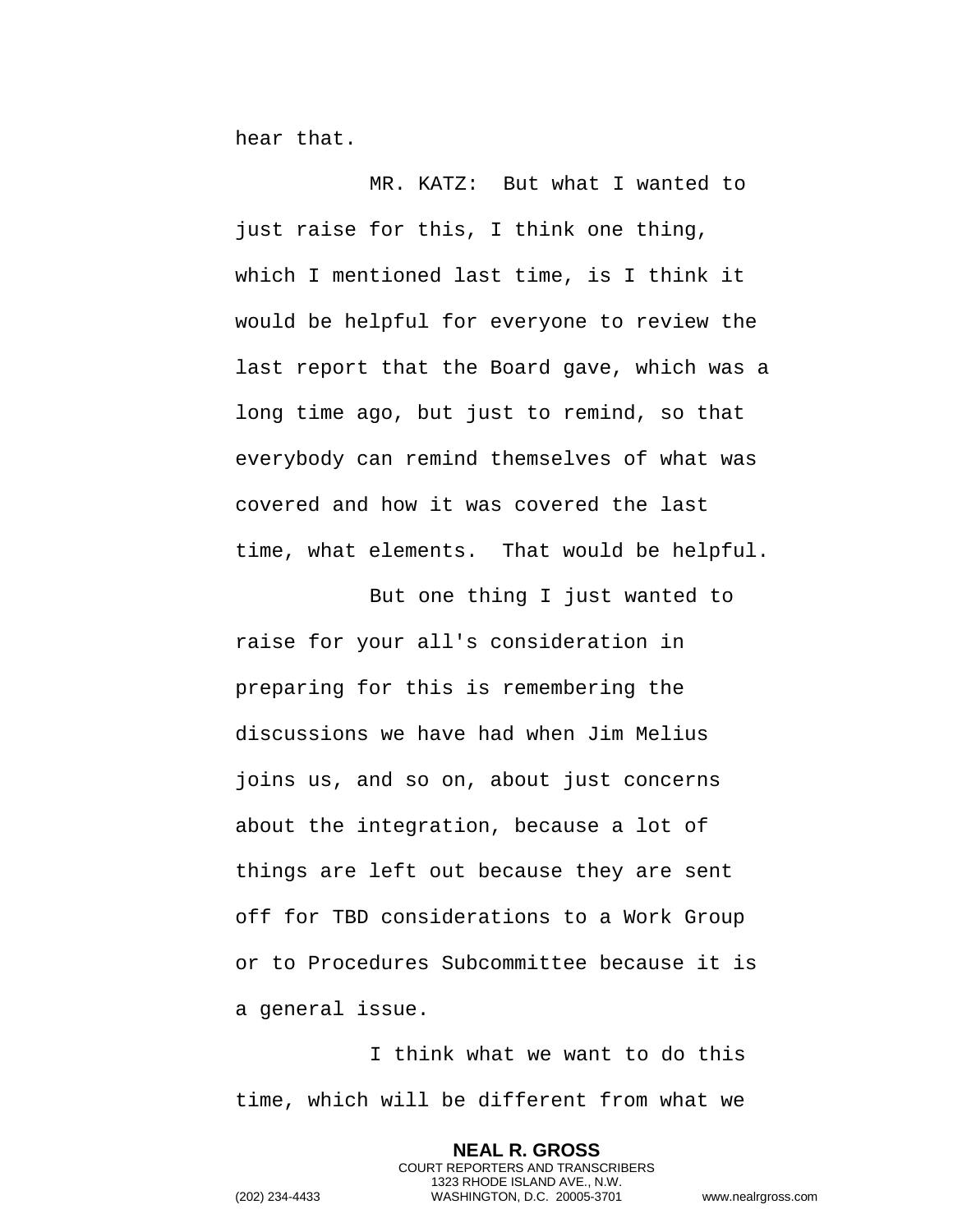have done in the last report, is try to integrate it a little bit more to cover not only the case review per se itself, but - because you are looking at quality. The quality of the science is basically what you are supposed to be reviewing for the Secretary, validity and quality.

But, also, integrating, then, some elements of how things were addressed that were sort of generic issues, either by NIOSH independently, because they made improvements on their own, or in interaction with the Board through those Work Groups and Subcommittees. But, anyway, those improvements to the procedures themselves, whether it is Site Profiles or generic procedures, that relate to the set of cases that were reviewed. So that, in other words, you have given a complete picture of here's what has happened over this period with our review of the quality of dose reconstructions coming out of NIOSH.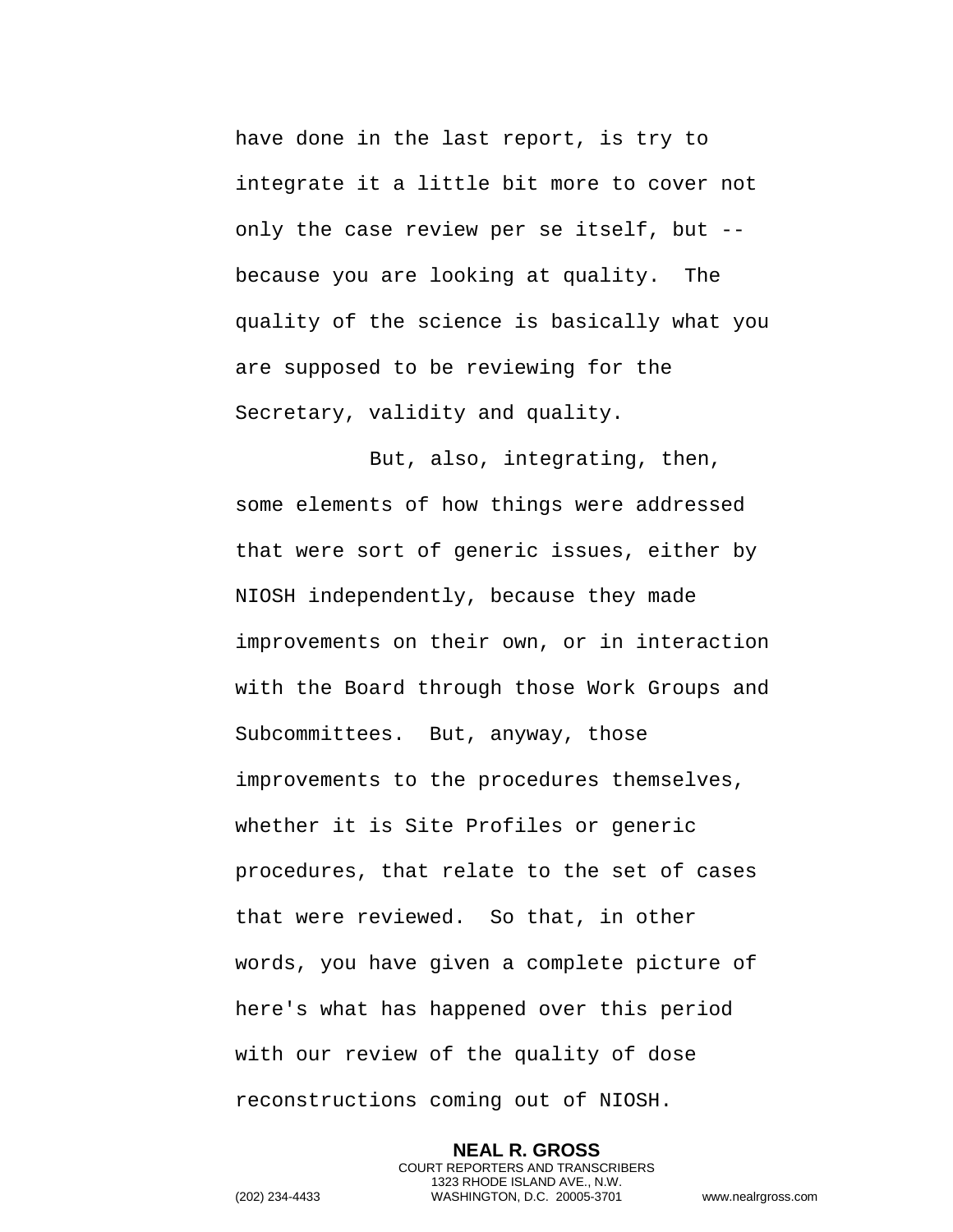## CHAIRMAN KOTELCHUCK: Okay.

MR. KATZ: That is my suggestion, anyway.

CHAIRMAN KOTELCHUCK: And, I mean, since I was not part of this before, how do we collectively work on that report? Do people get assigned sections or is this premature? Maybe we should just talk about reading the last report?

MR. KATZ: Yes. I mean, I think it will be helpful to start with reading the last report.

## CHAIRMAN KOTELCHUCK: Okay.

#### MR. KATZ: The process,

generally, with the last report, though, was that SC&A was tasked with pulling together generic information, and they pulled together a bunch of tables, and so on, that summarized findings and in their different categories, and so on. So you had a lot of sort of generic -- not generic -- organized, summarized data on the reviews that had been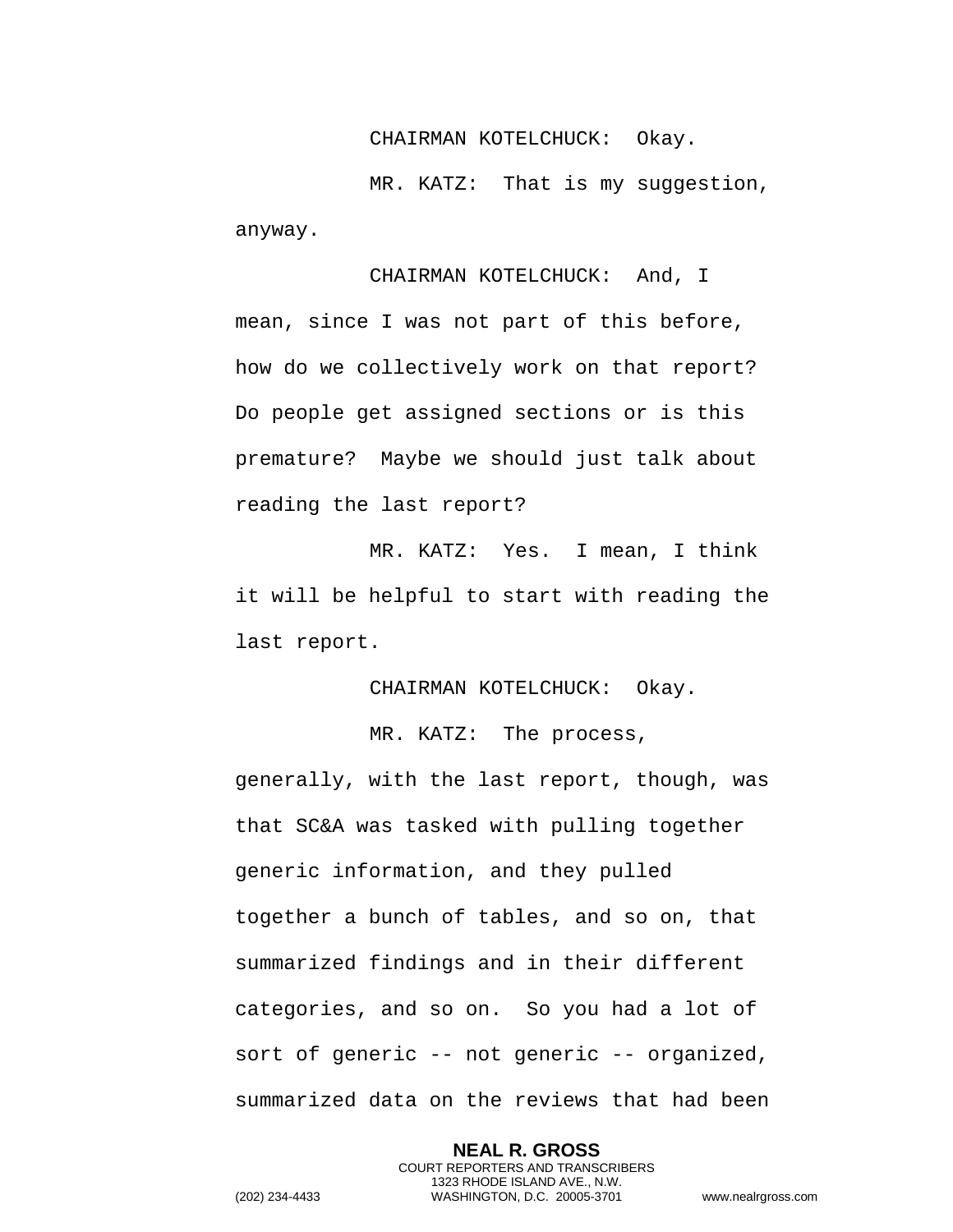done over the period.

That is what came to the Subcommittee, and the Subcommittee, then, organized the whole report around that and used SC&A to help with the drafting of material. And then, the Subcommittee improved the reporting itself that went with the data.

CHAIRMAN KOTELCHUCK: Right. Do we have an external timeline on that or external date that we must complete it by?

MR. KATZ: No, no, no.

CHAIRMAN KOTELCHUCK: Or do you have in your mind a timetable, a sense of it?

MR. KATZ: No. I mean, it is really driven by -- I think, as we complete these sets, 10 through 13, it has been a wish of the Board to get this next report done and out to the Secretary. So, I mean, I think really it is just as soon as we can get it done, but the sooner, the better.

> **NEAL R. GROSS** COURT REPORTERS AND TRANSCRIBERS 1323 RHODE ISLAND AVE., N.W.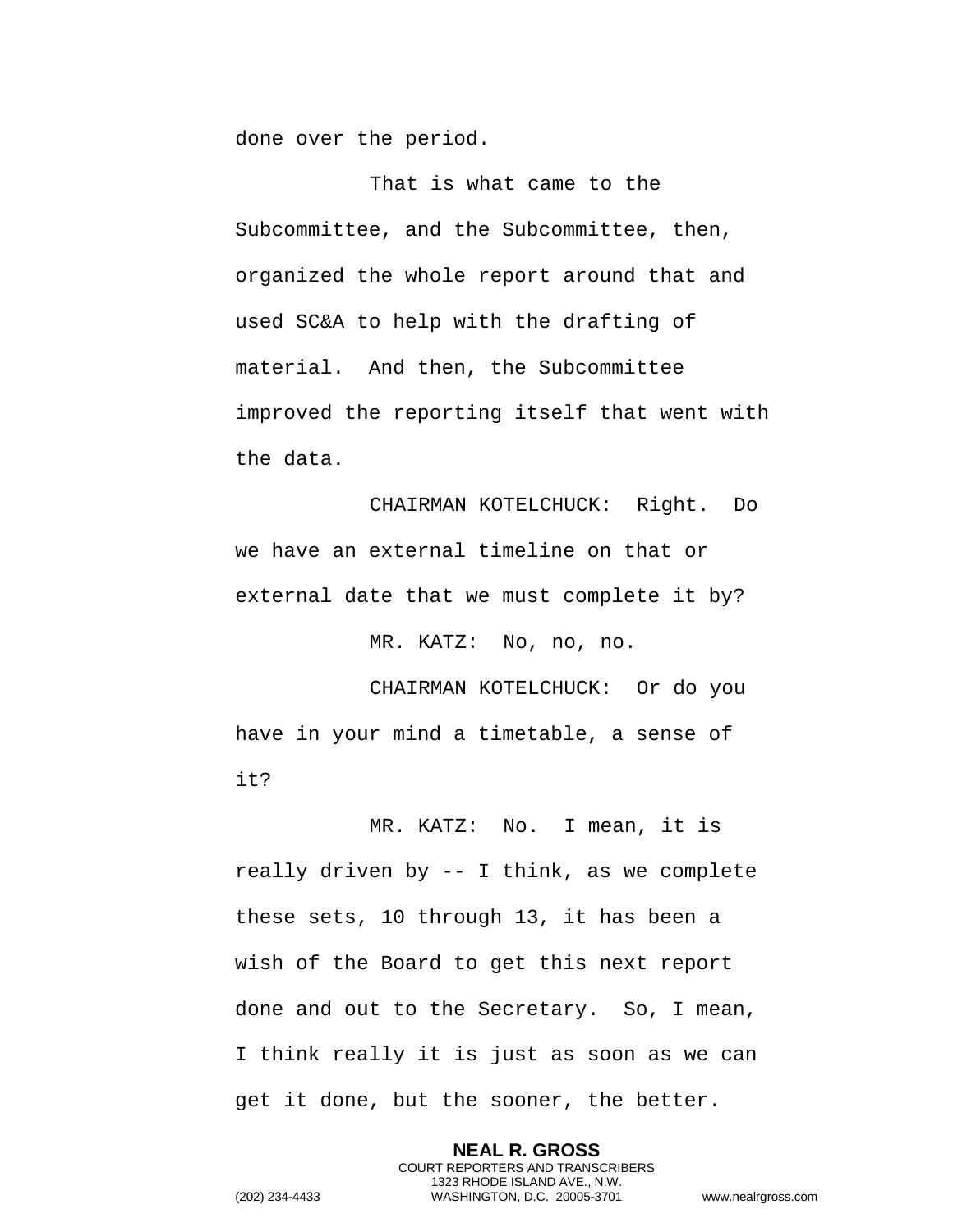CHAIRMAN KOTELCHUCK: Okay.

MR. STIVER: Okay. Ted, this is John. If I could jump in for a second?

MR. KATZ: Yes.

MR. STIVER: I was trying to find the last letter that Dr. Ziemer drafted up. I think it was in July of 2009. And that was regarding the first five sets, I think the first 100 cases.

MR. KATZ: Yes. Yes.

MR. STIVER: As far as I know, that is the last time one of these letters went out.

# MR. KATZ: That's right.

MR. STIVER: And so, I couldn't find a copy of that. I have seen references to it in the 10-year report, but I didn't actually have a copy to look at. And it predates my involvement. So if we could at least some of that background information? I think Kathy may have been involved, too, in developing that. So we can kind of put

> **NEAL R. GROSS** COURT REPORTERS AND TRANSCRIBERS 1323 RHODE ISLAND AVE., N.W.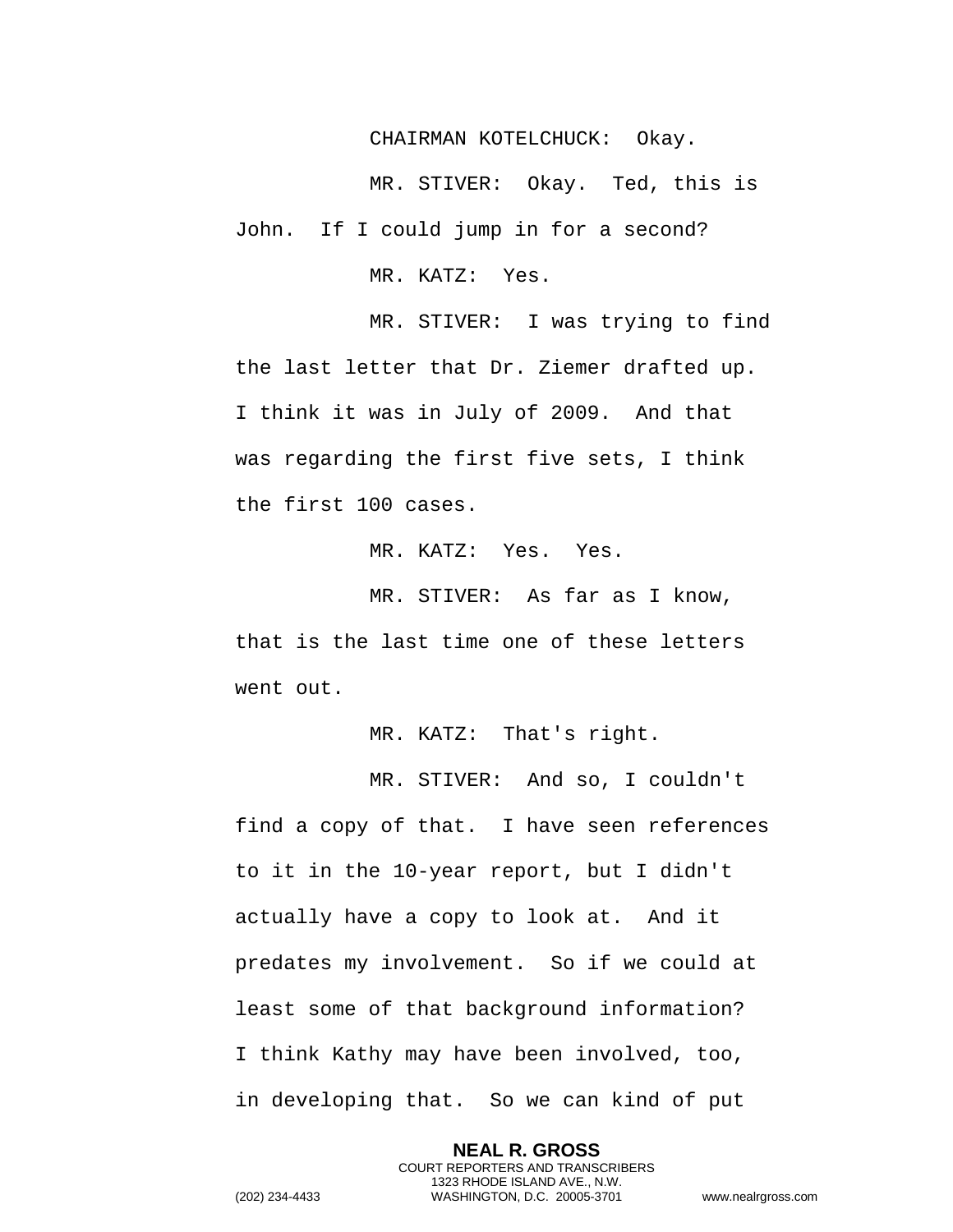our heads together. But if I could get a copy of that report, that would be great.

MR. KATZ: Yes. SC&A has it, because it had a big role in drafting the material. But, anyway, it also is on the NIOSH --

MR. STIVER: I just haven't found it yet, but I will see what I can do, if I can locate it.

MR. KATZ: It is on the NIOSH website, too, I believe, or it used to be. I don't know. I haven't looked for it recently.

MR. STIVER: Okay. So that may reflect my searching abilities and everything else.

MR. KATZ: Okay. Well, we will make certain -- you know, I will consult. If I can't find it myself, I will consult and we will track it down, where that report is, in its full glory.

CHAIRMAN KOTELCHUCK: Okay.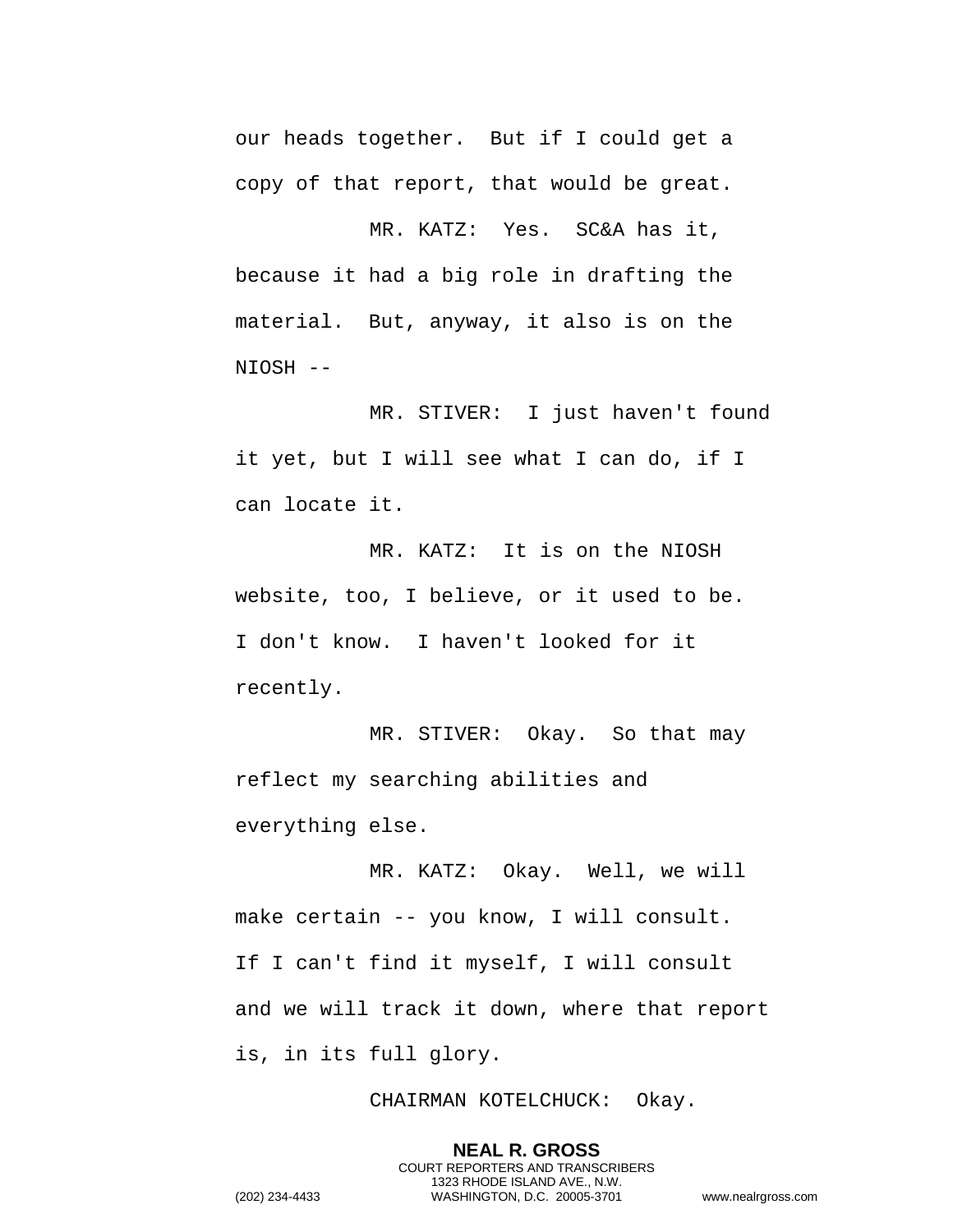Mark, you sent me some materials, and I may have that, also.

MEMBER GRIFFON: Yes, I have various versions of that, Dave.

And I was going to say, as we assemble the matrices, that is probably a good point to kind of organize this stuff because, when we put the first one together, we also classified the findings. So they were DR-specific or site-wide. We sort of classified them.

And we should at least consider - - I'm not saying we have to do that -- but for comparison of the original set, it might be worthwhile.

And then, I agree with what Ted said, too, to integrate some of the other stuff into this report would be good.

I am sure I have the originals that we sent out, and I worked quite closely with Kathy to sort of come up with a first draft to bring to the Subcommittee.

> **NEAL R. GROSS** COURT REPORTERS AND TRANSCRIBERS 1323 RHODE ISLAND AVE., N.W.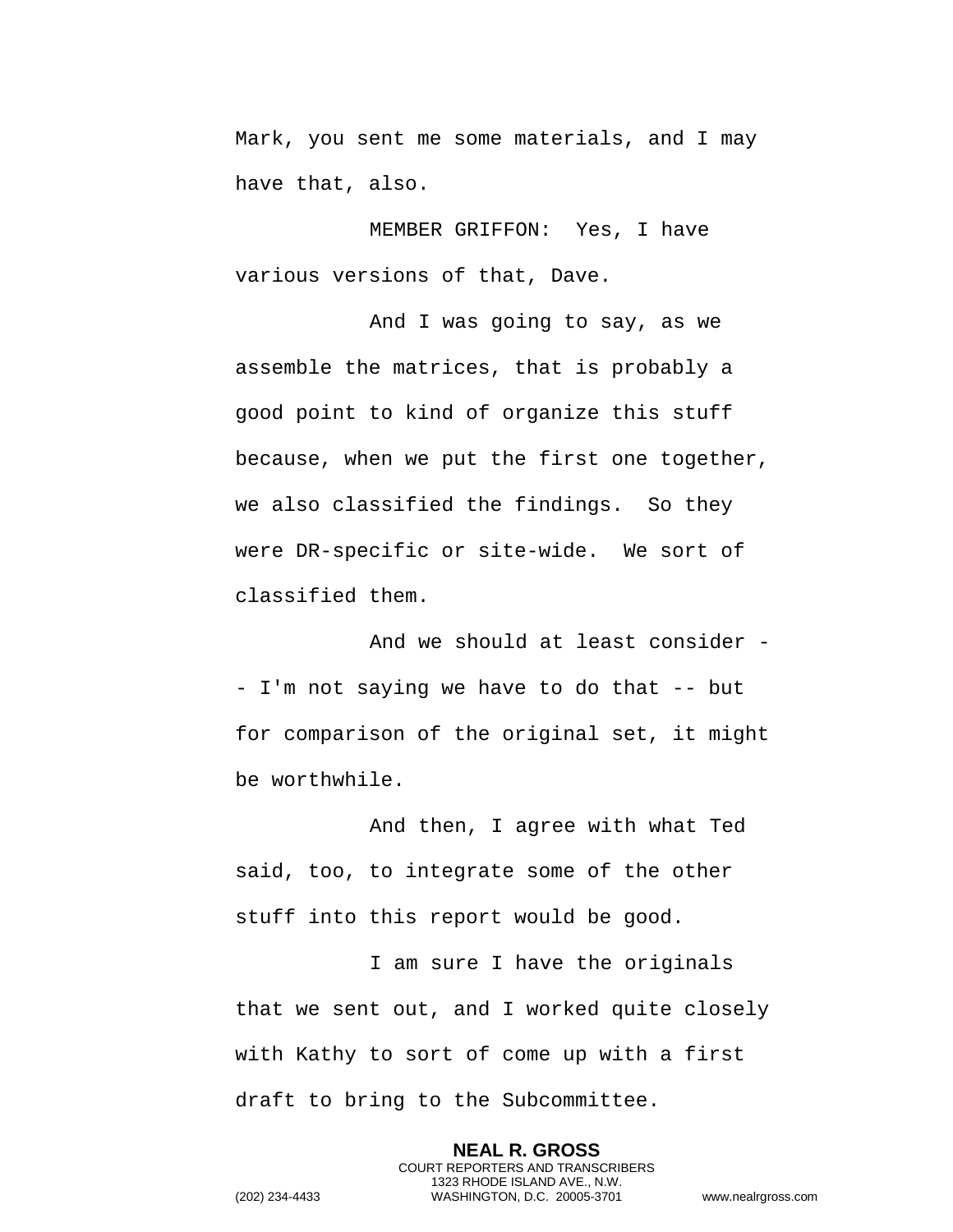CHAIRMAN KOTELCHUCK: Right.

That sounds good.

MEMBER GRIFFON: And Ted's right, SC&A put together some of the tables that we, then, included in the final letter.

CHAIRMAN KOTELCHUCK: Good.

MEMBER MUNN: And as a Subcommittee, we worked on the report for several months.

CHAIRMAN KOTELCHUCK: Oh, that's helpful.

MEMBER MUNN: Yes. And one of the things that was important to me -- I know I'm back on the same horse when I say this -- but it was very important from my perspective for us to all be in the same place at the time we were working on it because it was, after the first draft or two and some conversations about it, it gets to be pretty specific about how to present the information that you have and what flavor to give it.

COURT REPORTERS AND TRANSCRIBERS 1323 RHODE ISLAND AVE., N.W. (202) 234-4433 WASHINGTON, D.C. 20005-3701 www.nealrgross.com

**NEAL R. GROSS**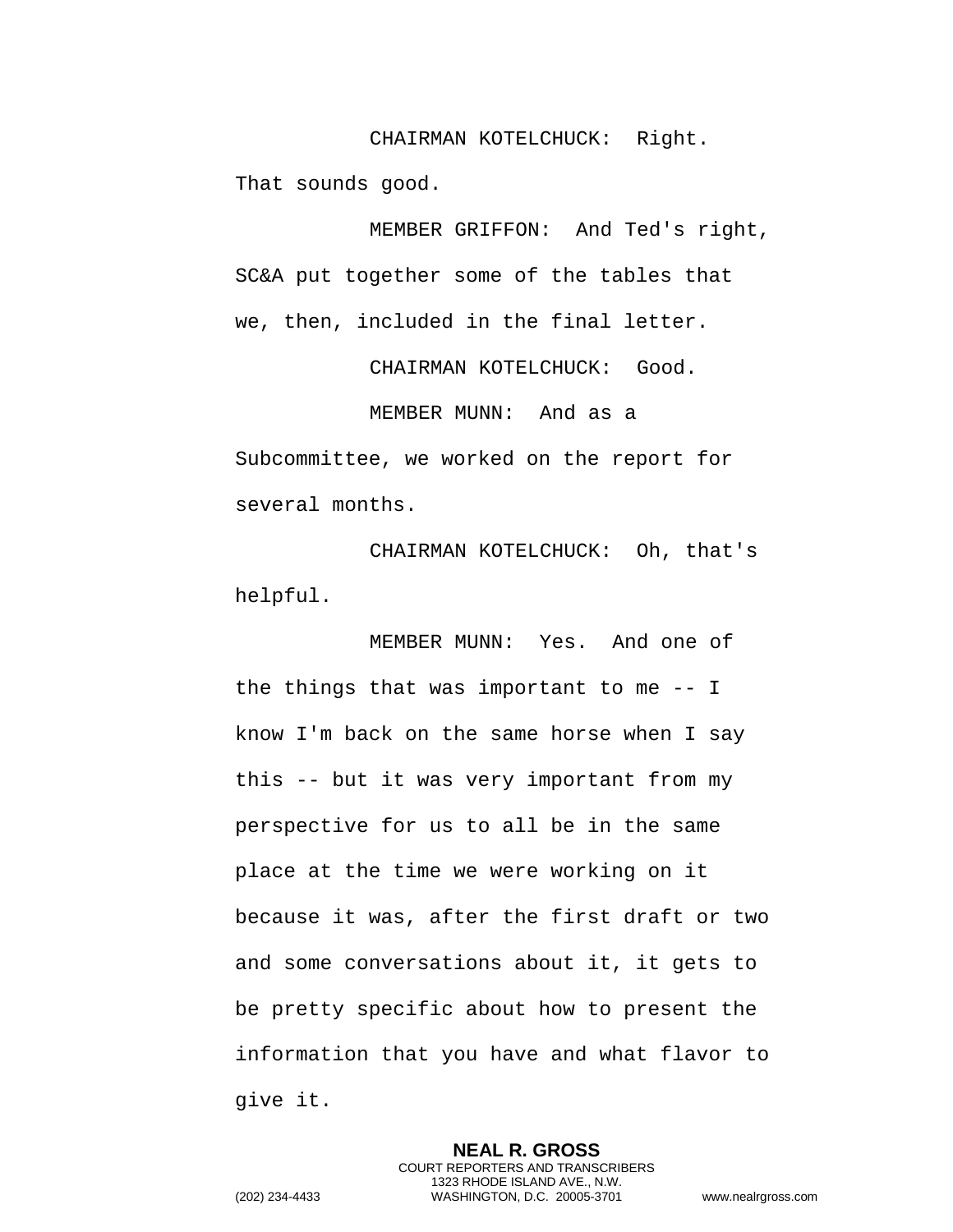## CHAIRMAN KOTELCHUCK: Yes.

Right. And I can understand that sensitivity already.

Well, very good.

Ted, when you get things, you will send them out, both the agenda and the reports that --

MR. KATZ: Yes.

CHAIRMAN KOTELCHUCK: -- you are able to come up with?

It is now 1:15. I think all what we have left is to set a date for the next meeting since we have no more cases to review.

MR. KATZ: Yes, that's right.

CHAIRMAN KOTELCHUCK: And since this is mid-November, it seems to me sixseven weeks puts us into early January. And, I don't know, that may impact, also, on what SC&A and NIOSH are able to complete because there are vacations in that period.

MEMBER MUNN: Yes, there are a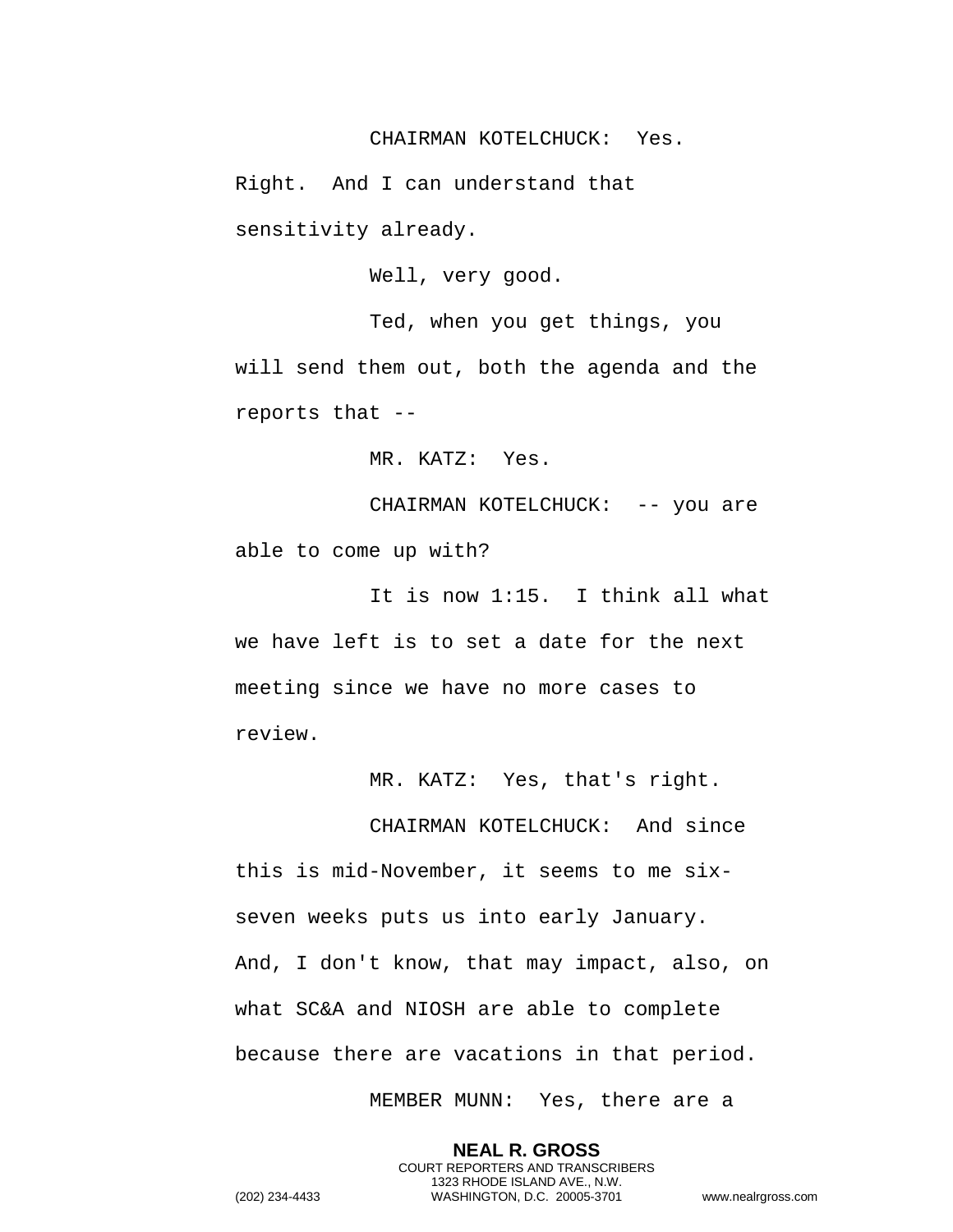lot. Yes, and remember that we have --

CHAIRMAN KOTELCHUCK: And I'm not even counting parties, just vacations.

MEMBER MUNN: Remember, we have the Kansas City meeting at the end of that month, also.

CHAIRMAN KOTELCHUCK: That's right.

MEMBER MUNN: Which is going to take people off the board for a while.

CHAIRMAN KOTELCHUCK: Yes.

MR. KATZ: This is Ted.

I just know how life is in the federal world, because a lot of people in December, in particular, have a lot of useor-lose and end up taking quite a bit in December.

CHAIRMAN KOTELCHUCK: Uh-hum. MR. KATZ: So, yes, six weeks is really --

> CHAIRMAN KOTELCHUCK: Short. MR. KATZ: It is really pretty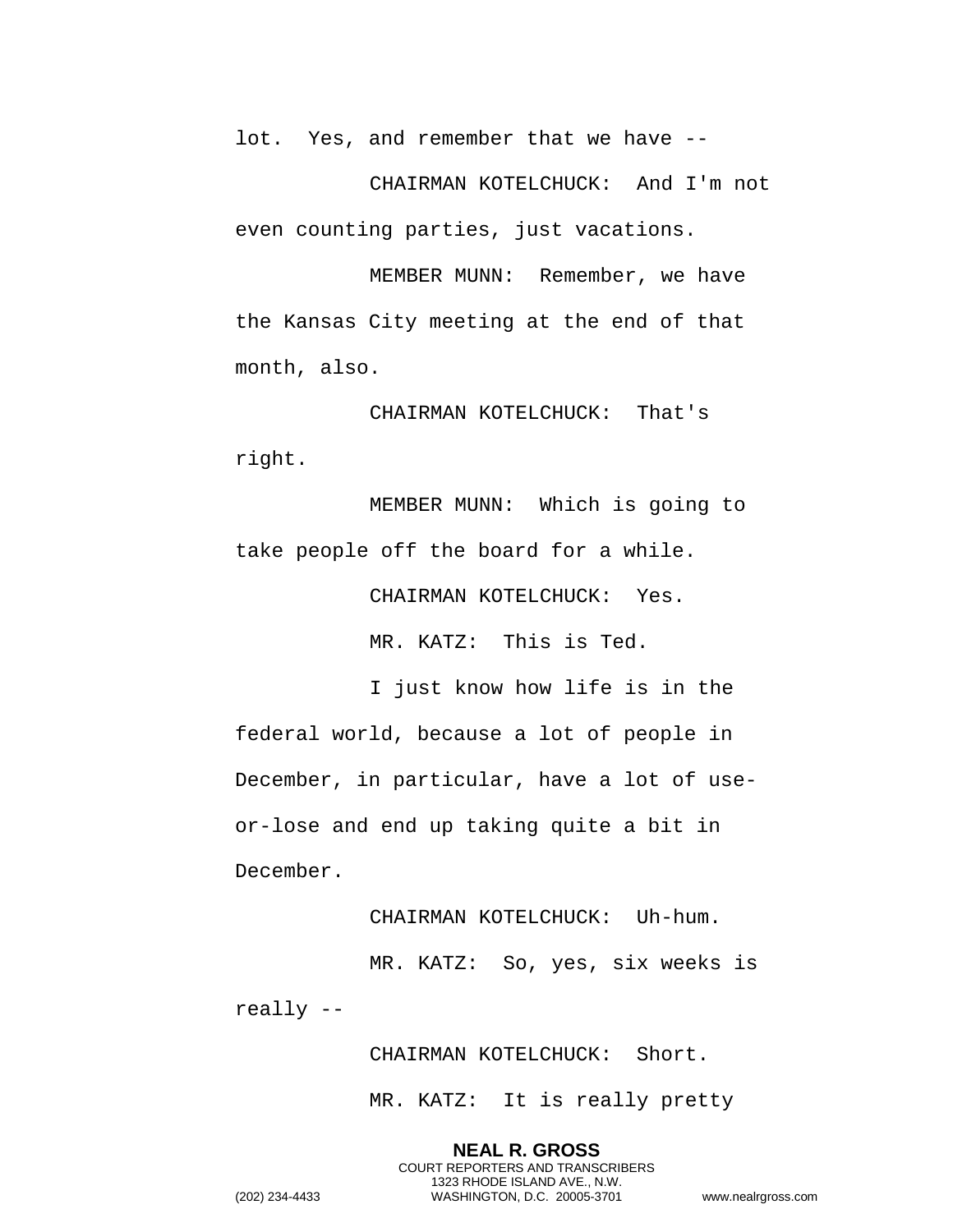short in this case. So, I was just going to suggest we look at closely following the Board meeting, rather than before it, to allow for it.

CHAIRMAN KOTELCHUCK: Okay.

MR. KATZ: Because, then, many people will be engaged in preparing for the Board meeting stuff, and so on.

I mean, I think it would be okay -- and folks from ORAU and DCAS or SC&A speak up if it is a problem -- but even looking beginning the first full week of --

CHAIRMAN KOTELCHUCK: February.

MR. KATZ: -- February, which is the week after the Board meeting.

MEMBER GRIFFON: What are the dates of the Board meeting, Ted?

CHAIRMAN KOTELCHUCK: The 28th.

MR. KATZ: The Board meeting is going to be the 28th. And I haven't sent out a notice yet, but it is only going to be the day of the 28th.

> **NEAL R. GROSS** COURT REPORTERS AND TRANSCRIBERS 1323 RHODE ISLAND AVE., N.W.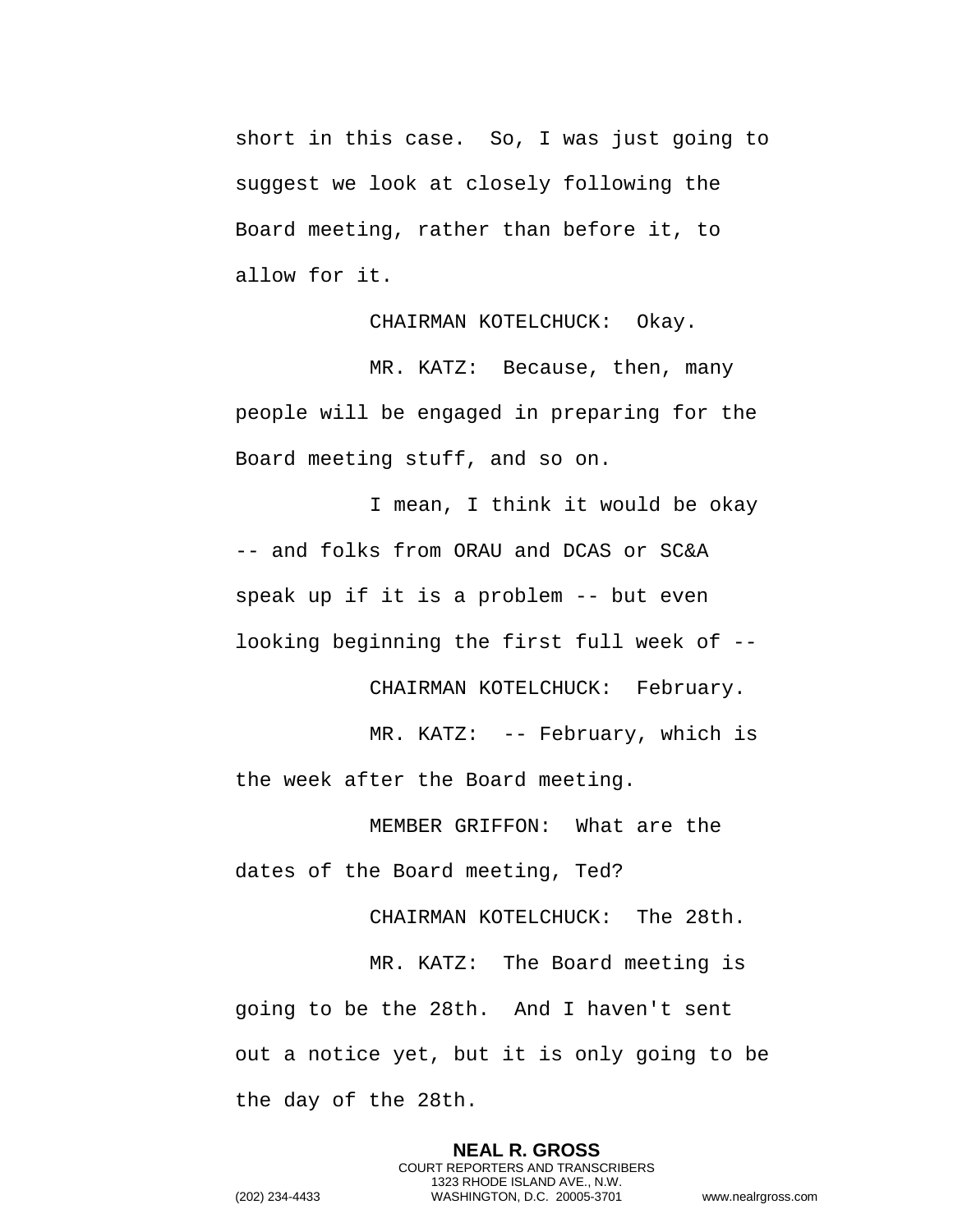MEMBER GRIFFON: Thank you.

MR. KATZ: It is not going to be the 28th and 29th. So that's January 28th.

And what I am suggesting is, you know, maybe looking at the 4th or 5th or 6th, if that is not too soon. And I would want to hear from Grady --

CHAIRMAN KOTELCHUCK: Right.

MR. KATZ: -- or Scott about that.

CHAIRMAN KOTELCHUCK: Or the 6th or 7th, Thursday or Friday of the following week, to give people time to recover.

MEMBER MUNN: Yes. And just one other piece of information that may or may not influence your decision one way or another. We tentatively have Procedures Subcommittee scheduled for the 13th.

CHAIRMAN KOTELCHUCK: Good. That is helpful.

MEMBER MUNN: Yes.

CHAIRMAN KOTELCHUCK: Okay. To

**NEAL R. GROSS** COURT REPORTERS AND TRANSCRIBERS 1323 RHODE ISLAND AVE., N.W. (202) 234-4433 WASHINGTON, D.C. 20005-3701 www.nealrgross.com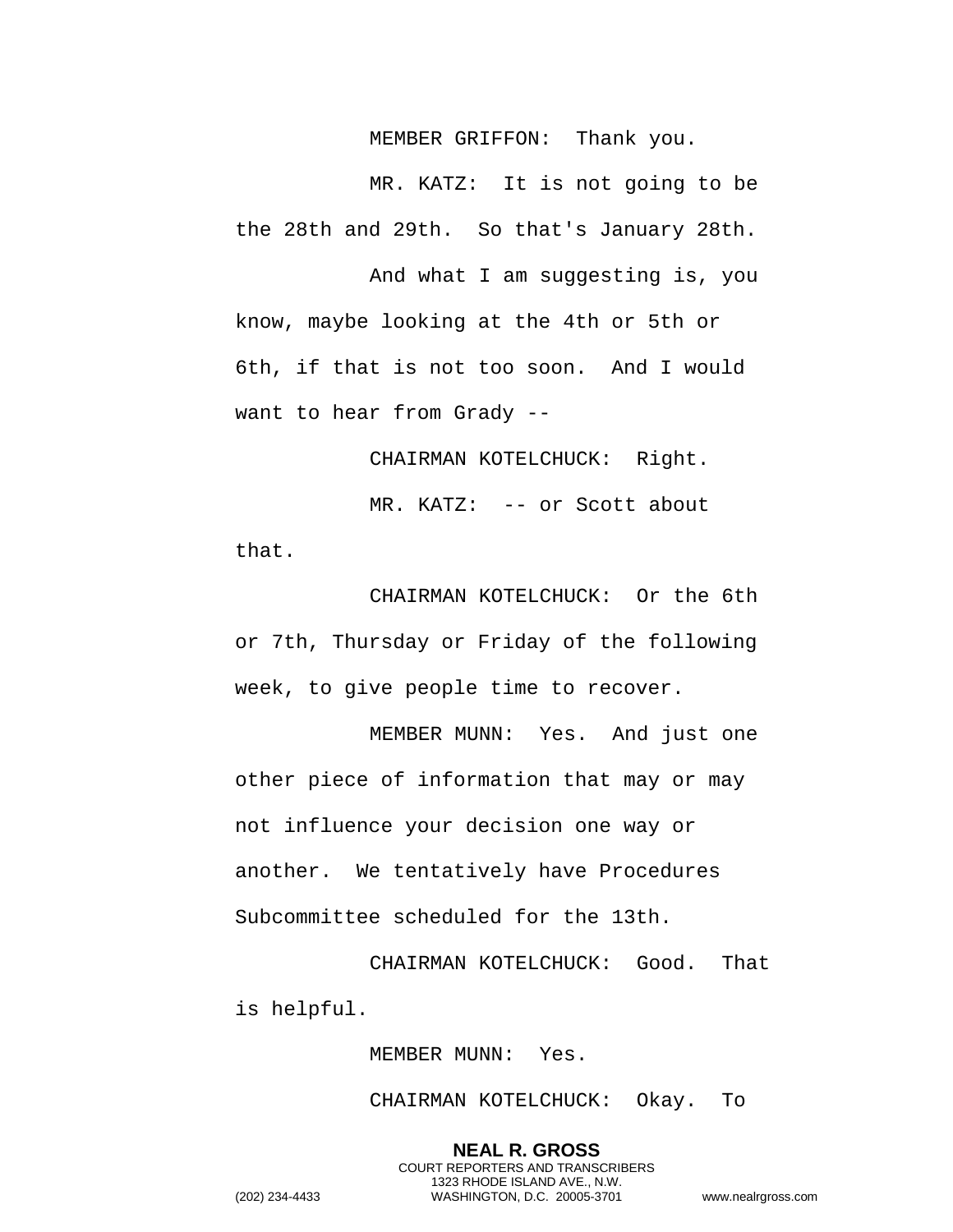me, we would look to, again, Thursday, the 6th, or Friday, the 7th. Or perhaps Monday, the 10th.

> Oh, you have yours on the 13th? MEMBER MUNN: Yes.

CHAIRMAN KOTELCHUCK: It is a little close.

MEMBER MUNN: Uh-hum.

MR. KATZ: Well, they are not interfering with each other.

CHAIRMAN KOTELCHUCK: No.

MR. KATZ: That's not a problem.

The 10th is fine.

But let's hear from Grady and

Scott about when they could be ready.

CHAIRMAN KOTELCHUCK: Good.

MR. CALHOUN: So, it sounds like

you guys are -- you're talking February?

CHAIRMAN KOTELCHUCK: Yes.

MEMBER MUNN: February.

MR. CALHOUN: Well, I don't ever

think that far ahead, but I don't have

**NEAL R. GROSS** COURT REPORTERS AND TRANSCRIBERS 1323 RHODE ISLAND AVE., N.W. (202) 234-4433 WASHINGTON, D.C. 20005-3701 www.nealrgross.com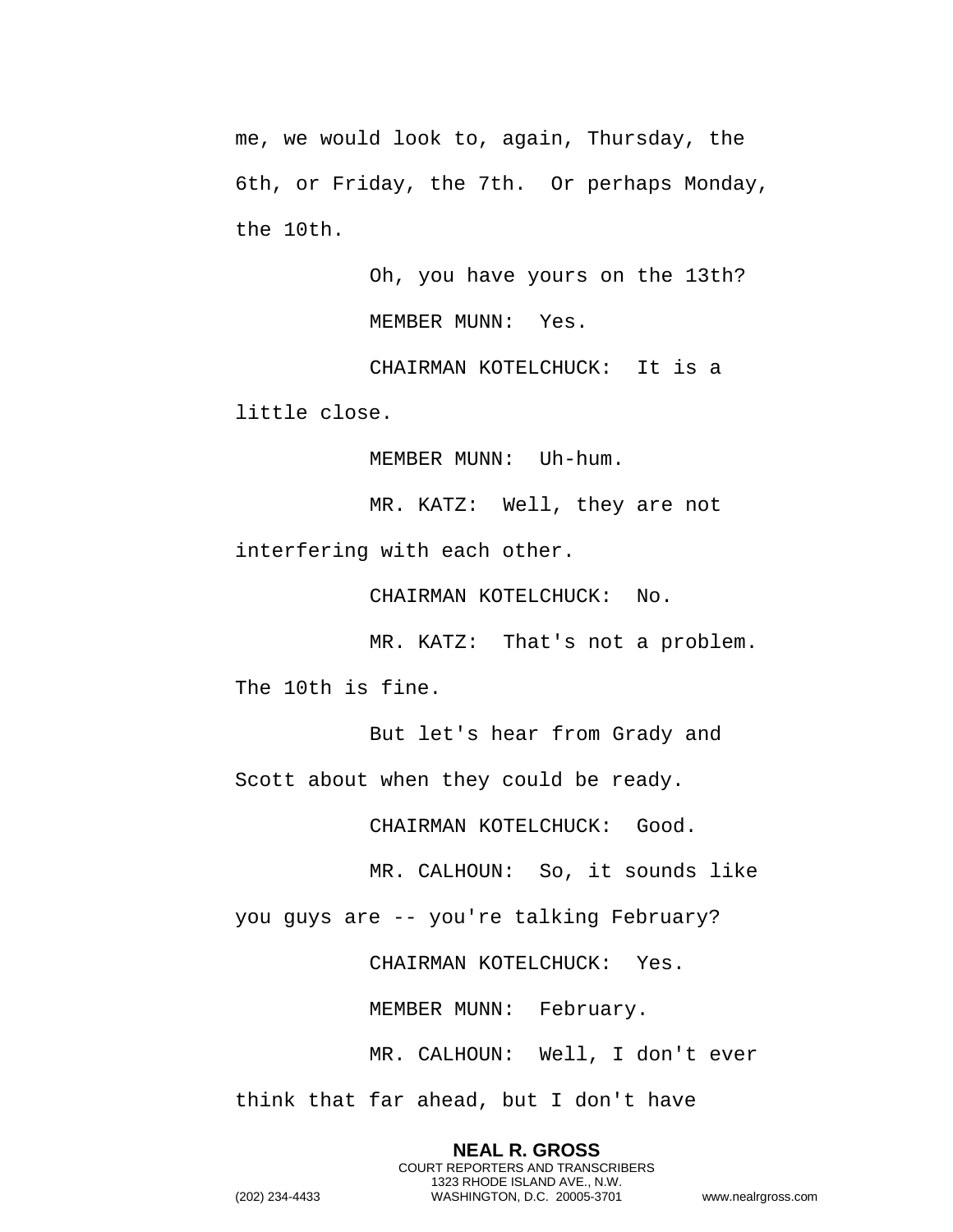anything on my schedule the 6th, 7th, or 10th.

MR. KATZ: Okay. So, let's go back to the 6th then.

CHAIRMAN KOTELCHUCK: How about the 6th, Thursday, the 6th?

MEMBER MUNN: That's good for me.

MEMBER GRIFFON: That sounds

good.

MR. SIEBERT: This is Scott. Yes, that's good for me. CHAIRMAN KOTELCHUCK: Excellent. MR. KATZ: John Poston, how about

you?

MEMBER CLAWSON: This is Brad.

It sounds good for me at this

time. I am a lot like Brady; I haven't thought that far ahead.

CHAIRMAN KOTELCHUCK: Well, that sounds good.

MR. STIVER: From SC&A's

standpoint, we're okay with that, too.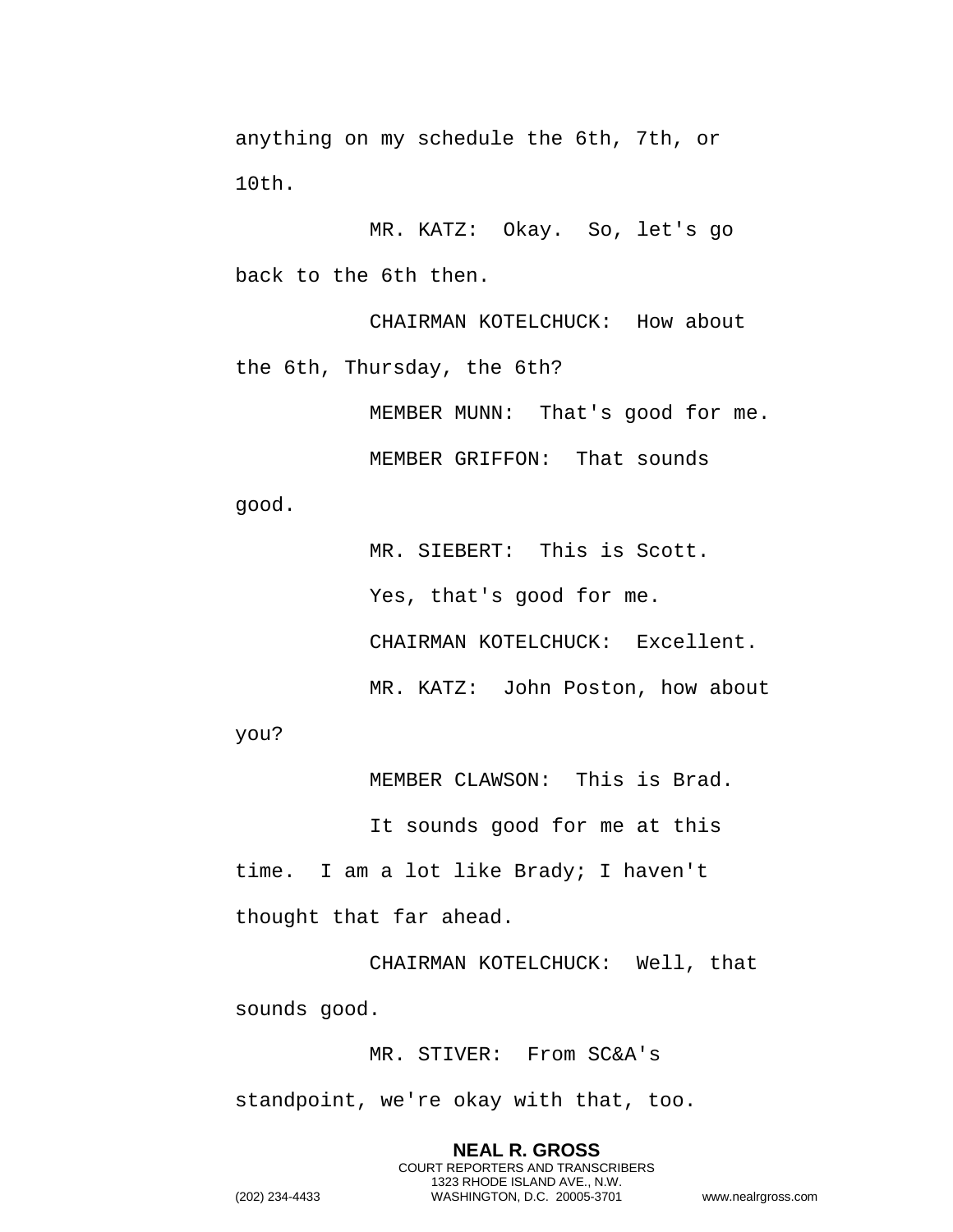CHAIRMAN KOTELCHUCK: Okay. I

think we have a date.

MEMBER MUNN: Yes, my concern is always for staff and for SC&A --

CHAIRMAN KOTELCHUCK: Yes.

MEMBER MUNN: -- because we get

overlapping people pretty heavily.

CHAIRMAN KOTELCHUCK: Right.

Right.

How does that sound? MR. KATZ: Yes, that sounds fine. John Poston, are you on the line? (No response.) Apparently not.

MEMBER MUNN: Can we say 10:00

a.m. again?

CHAIRMAN KOTELCHUCK: Yes.

MR. KATZ: Yes.

CHAIRMAN KOTELCHUCK: Okay. Very good. Okay. Thursday, February 6th, 10:00 to 5:00. And hopefully, we will have plenty of cases to review, because this is a

> **NEAL R. GROSS** COURT REPORTERS AND TRANSCRIBERS 1323 RHODE ISLAND AVE., N.W.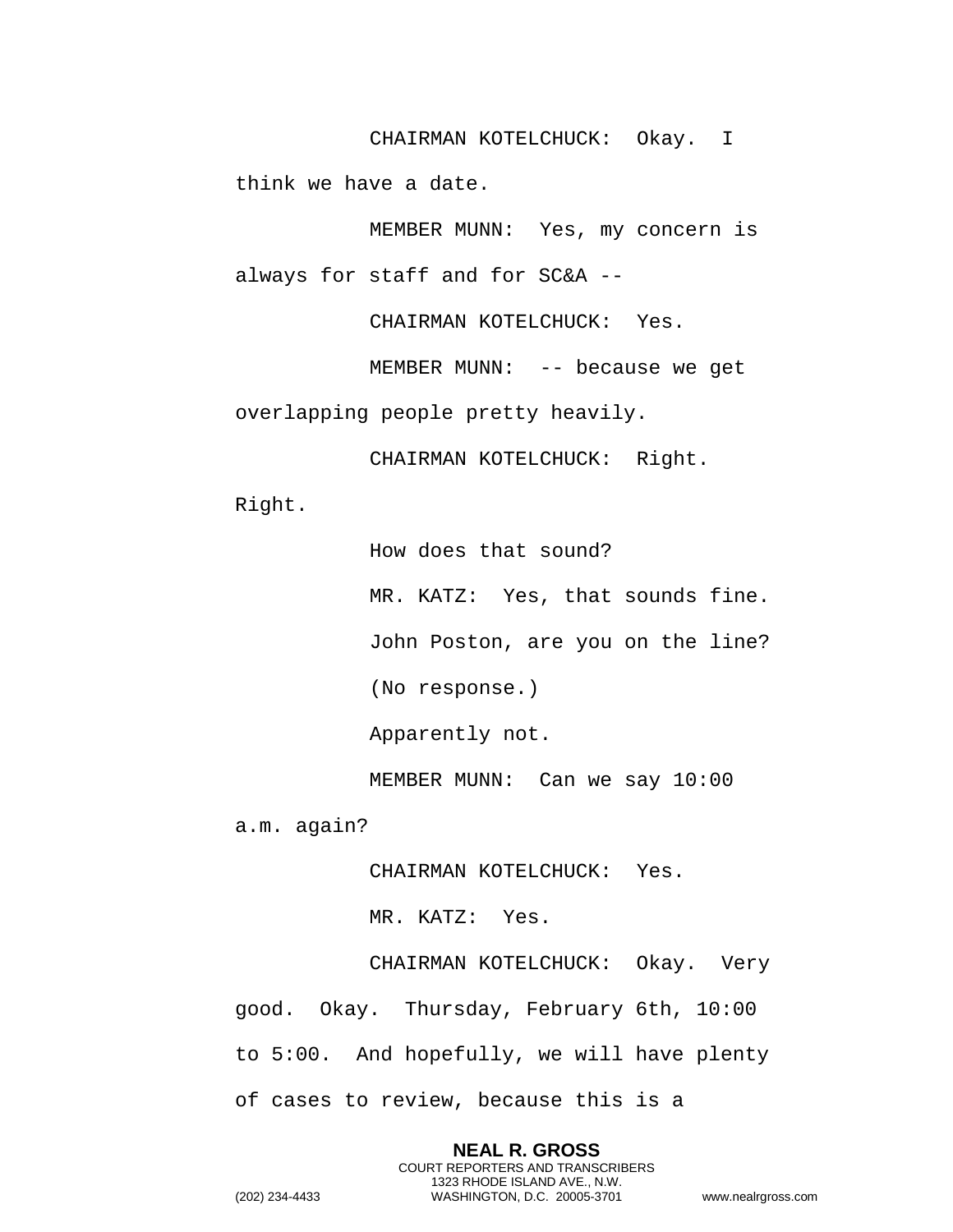slightly foreshortened meeting because we don't have further review cases ready.

MR. CALHOUN: This is Grady.

Did we ever get the 16th set or anything from you guys?

MEMBER MUNN: We have data for the 16th set on the O: drive. We don't have a matrix, of course, but we have the cases.

MR. FARVER: This is Doug.

I didn't put together the matrix for the 16th set. I do have it for the 15th set. And I am kind of waiting to see where we want to go with our 14th through 18th set findings.

MR. CALHOUN: Okay. It is just a question.

MR. FARVER: Okay. The 16th set probably isn't out there because we haven't finalized it.

MR. CALHOUN: Alright.

MEMBER MUNN: I would suggest, as we begin to put the matrices on the O:

**NEAL R. GROSS** COURT REPORTERS AND TRANSCRIBERS 1323 RHODE ISLAND AVE., N.W. (202) 234-4433 WASHINGTON, D.C. 20005-3701 www.nealrgross.com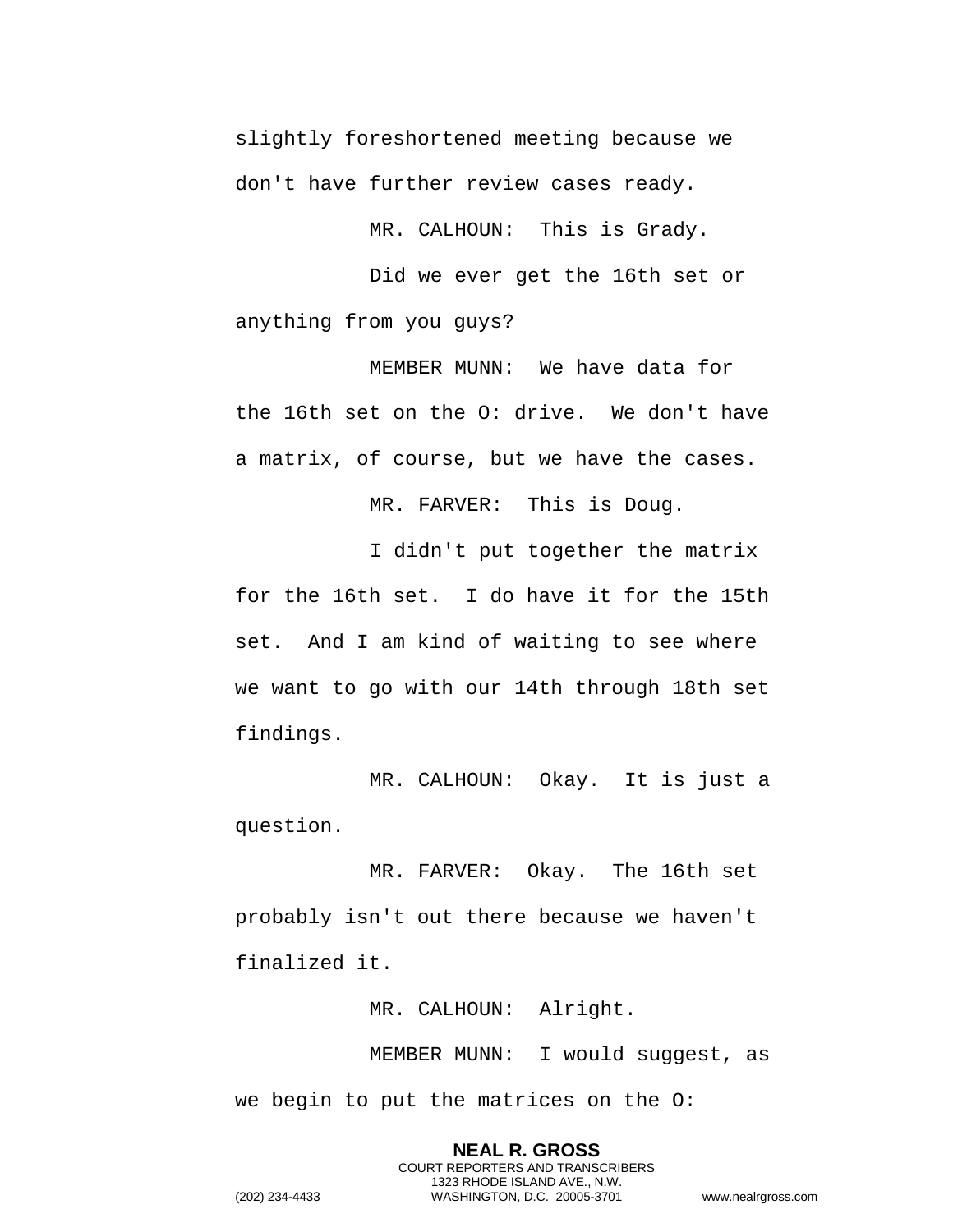drive, that we have an entirely new folder for it, rather than putting it in the DR Subcommittee folder. If we had a folder that was DR Subcommittee matrices, it would be helpful and easier to get to directly, I think.

MR. KATZ: Well, it could be a subfolder. I think it is easier to be hierarchical than to have a bunch of them spread out everywhere.

CHAIRMAN KOTELCHUCK: Yes, let's put it in a subfolder.

MEMBER MUNN: Okay.

folks, I think we have completed the work that we can complete today. And we will meet again in early February, and we may try to compress our times after that because we have got a lot of work to do.

CHAIRMAN KOTELCHUCK: Okay,

MR. KATZ: Right.

CHAIRMAN KOTELCHUCK: Okay.

Well, thank you all.